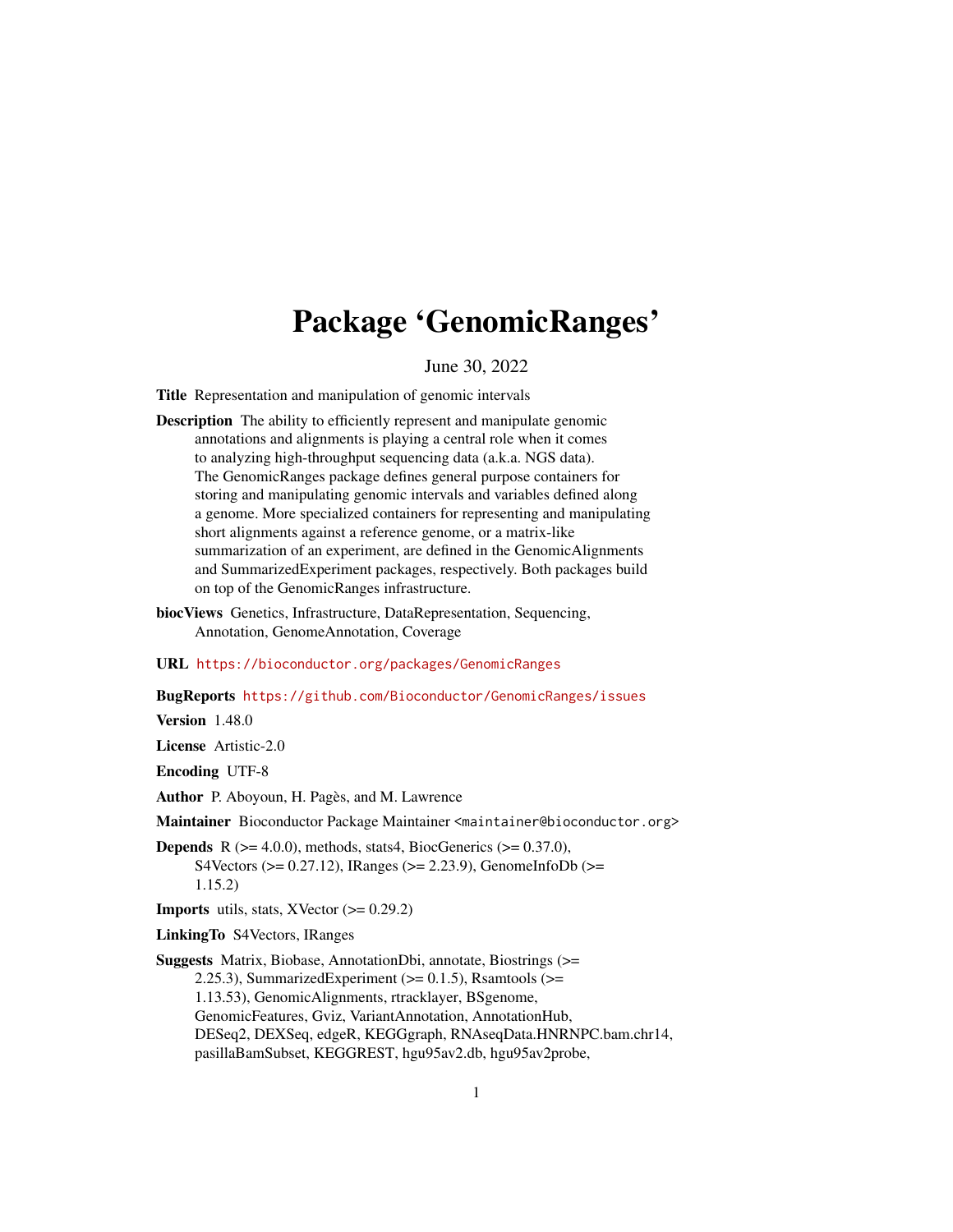BSgenome.Scerevisiae.UCSC.sacCer2, BSgenome.Hsapiens.UCSC.hg19, BSgenome.Mmusculus.UCSC.mm10, TxDb.Athaliana.BioMart.plantsmart22, TxDb.Dmelanogaster.UCSC.dm3.ensGene, TxDb.Hsapiens.UCSC.hg19.knownGene, TxDb.Mmusculus.UCSC.mm10.knownGene, RUnit, digest, knitr, rmarkdown, BiocStyle

## VignetteBuilder knitr

Collate normarg-utils.R utils.R phicoef.R transcript-utils.R constraint.R strand-utils.R genomic-range-squeezers.R GenomicRanges-class.R GenomicRanges-comparison.R GRanges-class.R GPos-class.R GRangesFactor-class.R DelegatingGenomicRanges-class.R GNCList-class.R GenomicRangesList-class.R GRangesList-class.R makeGRangesFromDataFrame.R makeGRangesListFromDataFrame.R RangedData-methods.R findOverlaps-methods.R intra-range-methods.R inter-range-methods.R coverage-methods.R setops-methods.R subtract-methods.R nearest-methods.R absoluteRanges.R tileGenome.R tile-methods.R genomicvars.R zzz.R

git\_url https://git.bioconductor.org/packages/GenomicRanges

git\_branch RELEASE\_3\_15

git\_last\_commit 2bce608

git\_last\_commit\_date 2022-04-26

Date/Publication 2022-06-30

## R topics documented:

| 3                                                                                                                 |
|-------------------------------------------------------------------------------------------------------------------|
| $\overline{\mathbf{5}}$                                                                                           |
| 12                                                                                                                |
| -14                                                                                                               |
| $findOverlaps-methods \dots \dots \dots \dots \dots \dots \dots \dots \dots \dots \dots \dots \dots \dots$<br>-14 |
| 17                                                                                                                |
| -18                                                                                                               |
| 22                                                                                                                |
| - 23                                                                                                              |
| 27                                                                                                                |
| 30                                                                                                                |
| -36                                                                                                               |
| 43                                                                                                                |
| 46                                                                                                                |
| 51                                                                                                                |
| 55                                                                                                                |
| .58                                                                                                               |
|                                                                                                                   |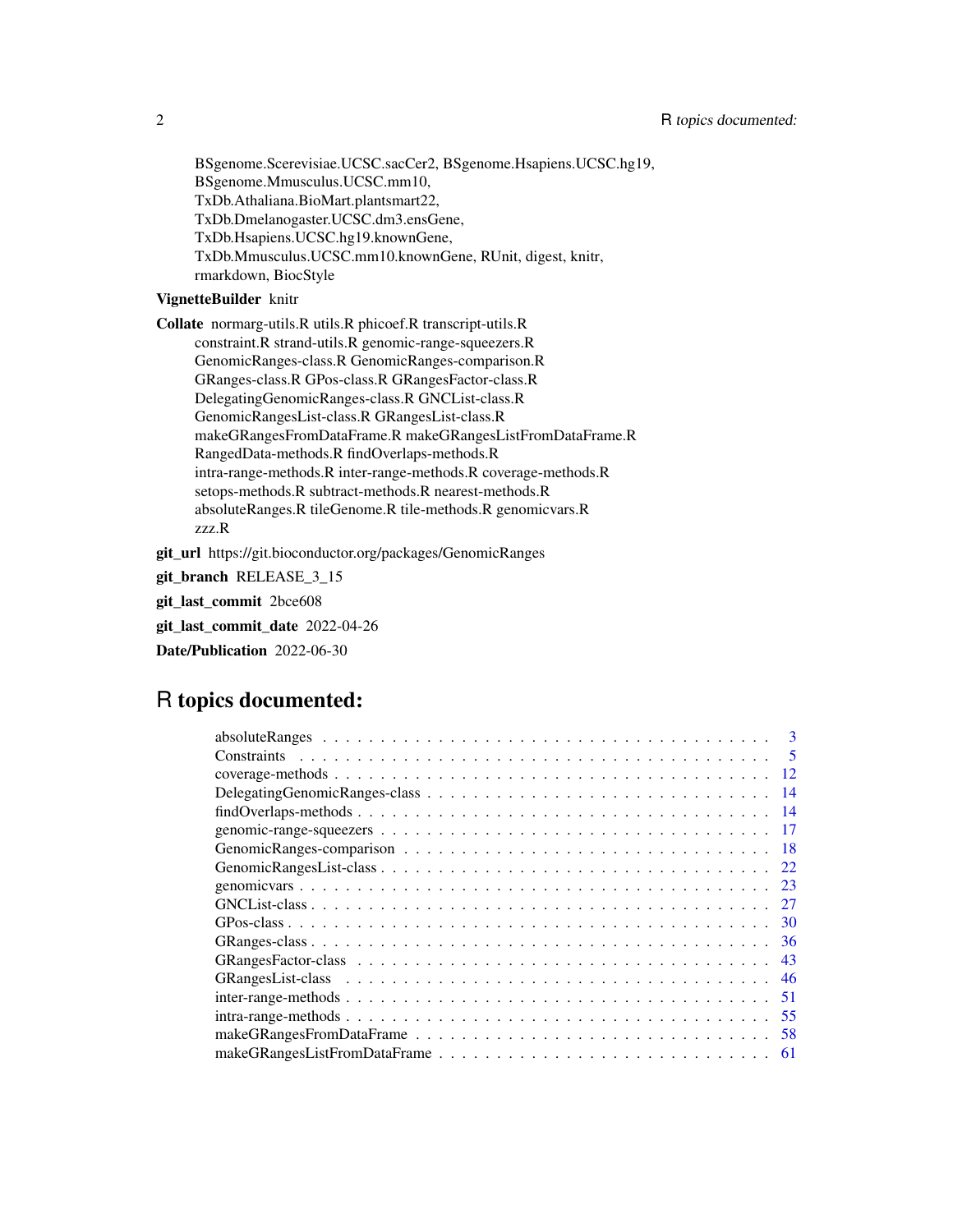## <span id="page-2-0"></span>absoluteRanges 3

| Index |  |
|-------|--|
|       |  |
|       |  |
|       |  |
|       |  |
|       |  |
|       |  |
|       |  |

absoluteRanges *Transform genomic ranges into "absolute" ranges*

## Description

absoluteRanges transforms the genomic ranges in x into *absolute* ranges i.e. into ranges counted from the beginning of the virtual sequence obtained by concatenating all the sequences in the underlying genome (in the order reported by seqlevels(x)).

relativeRanges performs the reverse transformation.

NOTE: These functions only work on *small* genomes. See Details section below.

## Usage

absoluteRanges(x) relativeRanges(x, seqlengths)

## Related utility: isSmallGenome(seqlengths)

## Arguments

| x          | For absoluteRanges: a GenomicRanges object with ranges defined on a small<br>genome (see Details section below).                                                                                                              |
|------------|-------------------------------------------------------------------------------------------------------------------------------------------------------------------------------------------------------------------------------|
|            | For relativeRanges: an IntegerRanges object.                                                                                                                                                                                  |
| seglengths | An object holding sequence lengths. This can be a named integer (or numeric)<br>vector with no duplicated names as returned by seqlengths(), or any object<br>from which sequence lengths can be extracted with seqlengths(). |
|            | For relative Ranges, seglengths must describe a <i>small</i> genome (see Details<br>section below).                                                                                                                           |

## Details

Because absoluteRanges returns the *absolute* ranges in an [IRanges](#page-0-0) object, and because an [IRanges](#page-0-0) object cannot hold ranges with an end  $>$  . Machine \$integer.max (i.e.  $>= 2^{\lambda}31$  on most platforms), absoluteRanges cannot be used if the size of the underlying genome (i.e. the total length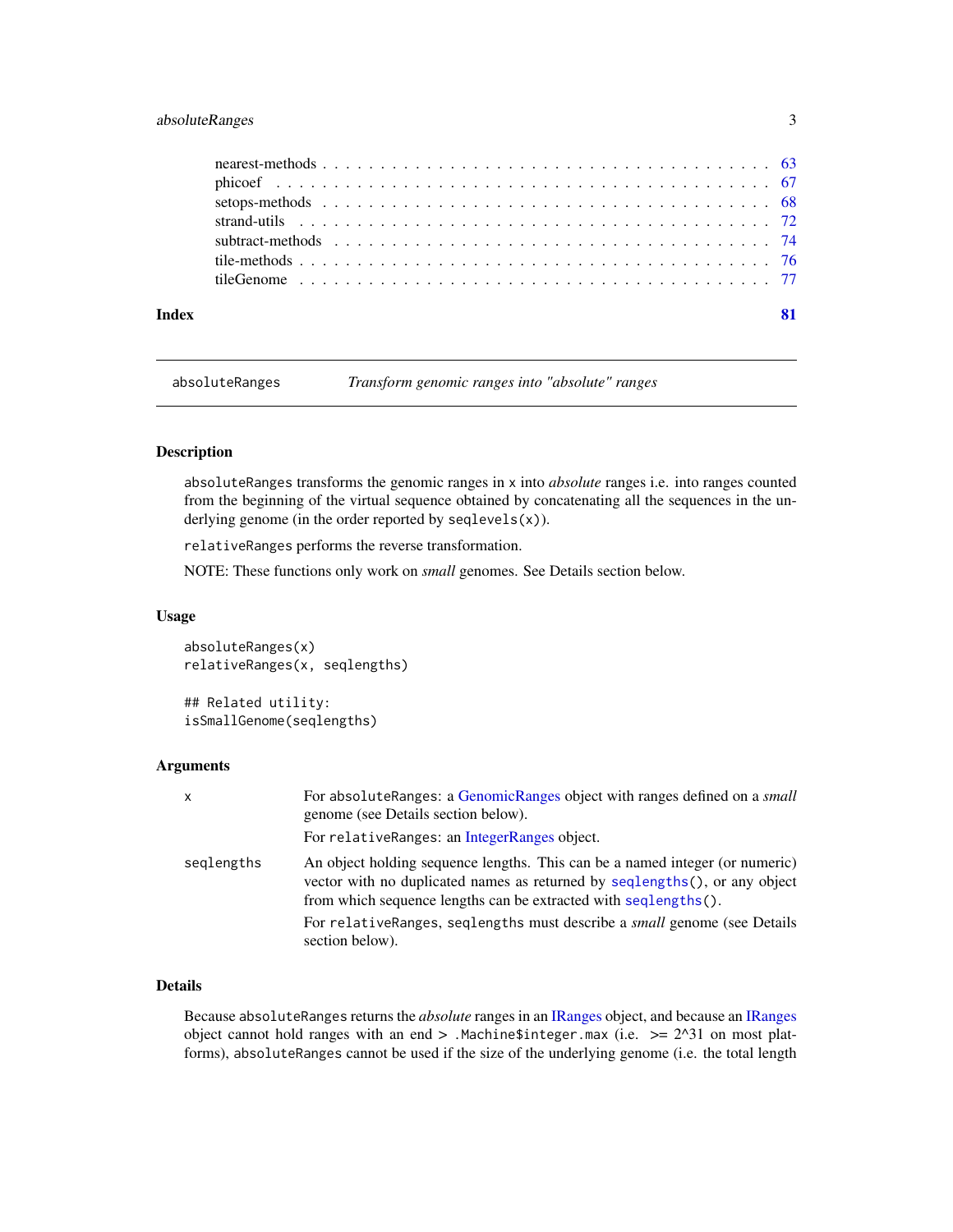of the sequences in it) is > .Machine\$integer.max. Utility function isSmallGenome is provided as a mean for the user to check upfront whether the genome is *small* (i.e. its size is  $\leq$ .Machine\$integer.max) or not, and thus compatible with absoluteRanges or not.

relativeRanges applies the same restriction by looking at the seqlengths argument.

#### Value

An [IRanges](#page-0-0) object for absoluteRanges.

A [GRanges](#page-35-1) object for relativeRanges.

absoluteRanges and relativeRanges both return an object that is *parallel* to the input object (i.e. same length and names).

isSmallGenome returns TRUE if the total length of the underlying sequences is <= .Machine\$integer.max (e.g. Fly genome), FALSE if not (e.g. Human genome), or NA if it cannot be computed (because some sequence lengths are NA).

## Author(s)

H. Pagès

## See Also

- [GRanges](#page-35-1) objects.
- [IntegerRanges](#page-0-0) objects in the IRanges package.
- [Seqinfo](#page-0-0) objects and the [seqlengths](#page-0-0) getter in the GenomeInfoDb package.
- [genomicvars](#page-22-1) for manipulating genomic variables.
- The [tileGenome](#page-76-1) function for putting tiles on a genome.

## Examples

```
## ---------------------------------------------------------------------
## TOY EXAMPLE
## ---------------------------------------------------------------------
gr <- GRanges(Rle(c("chr2", "chr1", "chr3", "chr1"), 4:1),
              IRanges(1:10, width=5),
              seqinfo=Seqinfo(c("chr1", "chr2", "chr3"), c(100, 50, 20)))
ar <- absoluteRanges(gr)
ar
gr2 <- relativeRanges(ar, seqlengths(gr))
gr2
## Sanity check:
stopifnot(all(gr == gr2))## ---------------------------------------------------------------------
## ON REAL DATA
```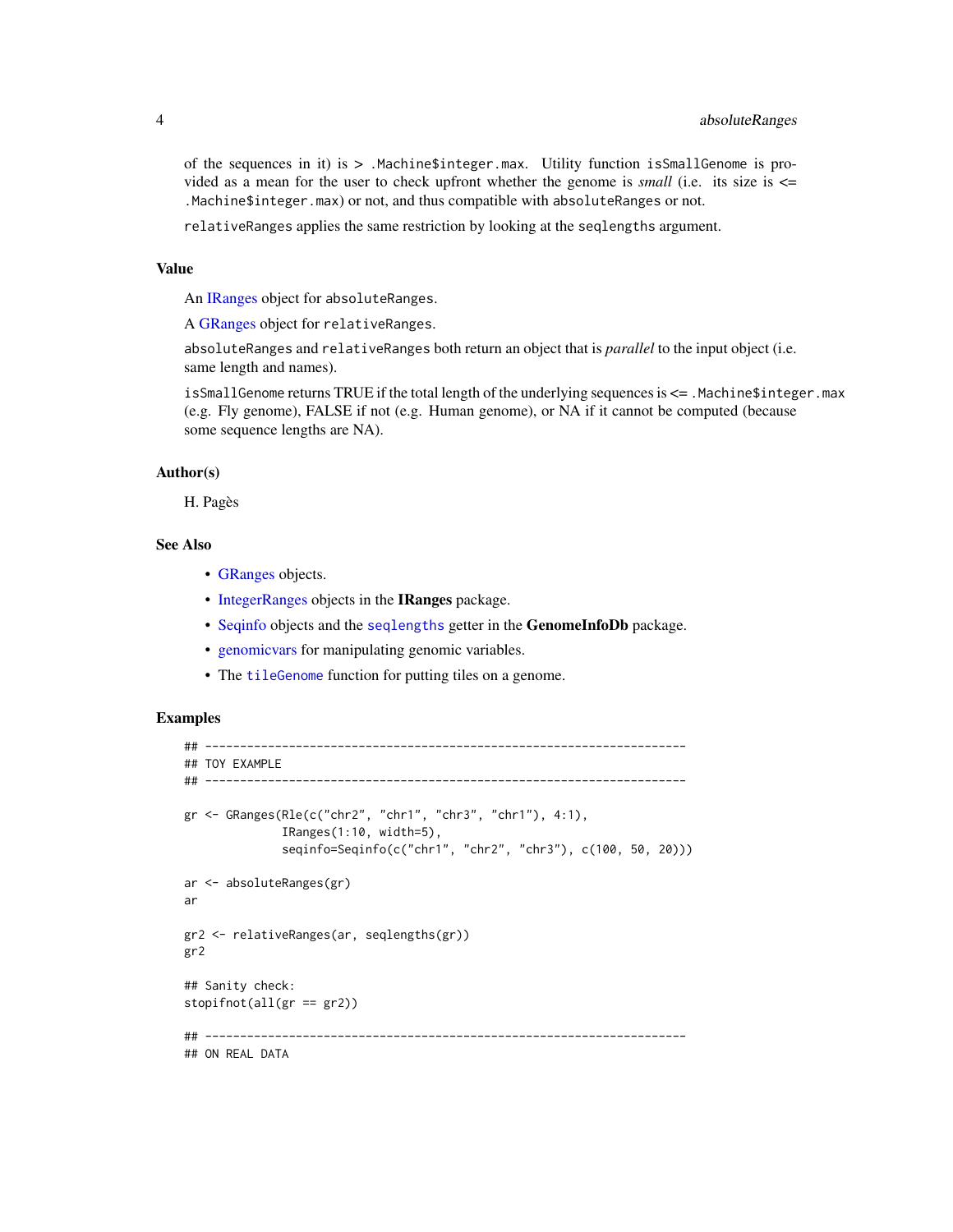## <span id="page-4-0"></span>**Constraints** 5

```
## ---------------------------------------------------------------------
## With a "small" genome
library(TxDb.Dmelanogaster.UCSC.dm3.ensGene)
txdb <- TxDb.Dmelanogaster.UCSC.dm3.ensGene
ex <- exons(txdb)
ex
isSmallGenome(ex)
## Note that because isSmallGenome() can return NA (see Value section
## above), its result should always be wrapped inside isTRUE() when
## used in an if statement:
if (isTRUE(isSmallGenome(ex))) {
    ar <- absoluteRanges(ex)
   ar
    ex2 <- relativeRanges(ar, seqlengths(ex))
    ex2 # original strand is not restored
    ## Sanity check:
    strand(ex2) \le strand(ex) # restore the strand
    stopifnot(all(ex == ex2))
}
## With a "big" genome (but we can reduce it)
library(TxDb.Hsapiens.UCSC.hg19.knownGene)
txdb <- TxDb.Hsapiens.UCSC.hg19.knownGene
ex <- exons(txdb)
isSmallGenome(ex)
## Not run:
    absoluteRanges(ex) # error!
## End(Not run)
## However, if we are only interested in some chromosomes, we might
## still be able to use absoluteRanges():
seqlevels(ex, pruning.mode="coarse") <- paste0("chr", 1:10)
isSmallGenome(ex) # TRUE!
ar <- absoluteRanges(ex)
ex2 <- relativeRanges(ar, seqlengths(ex))
## Sanity check:
strand(ex2) <- strand(ex)
stopifnot(all(ex == ex2))
```
Constraints *Enforcing constraints thru Constraint objects*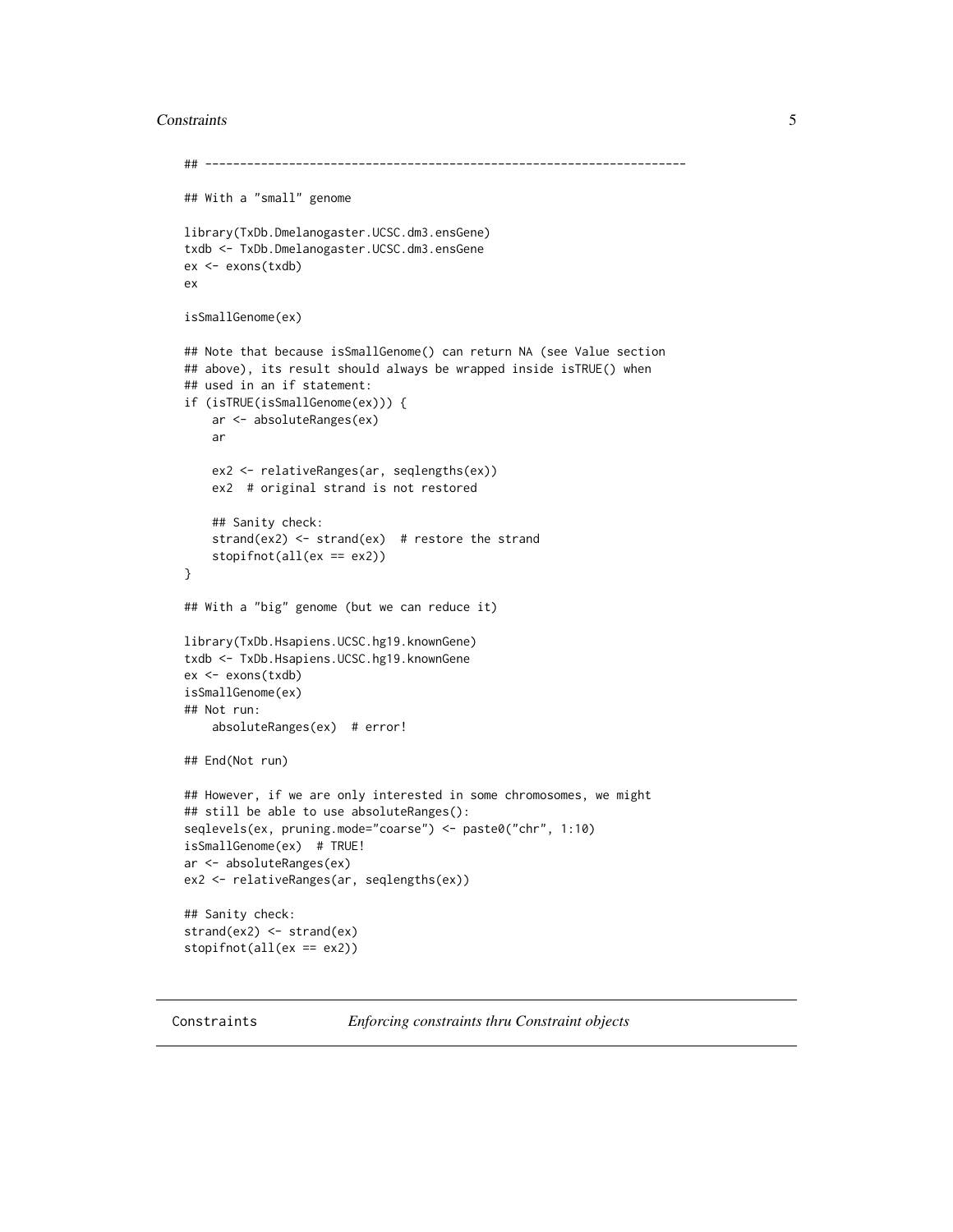## Description

Attaching a Constraint object to an object of class A (the "constrained" object) is meant to be a convenient/reusable/extensible way to enforce a particular set of constraints on particular instances of A.

THIS IS AN EXPERIMENTAL FEATURE AND STILL VERY MUCH A WORK-IN-PROGRESS!

## Details

For the developer, using constraints is an alternative to the more traditional approach that consists in creating subclasses of A and implementing specific validity methods for each of them. However, using constraints offers the following advantages over the traditional approach:

- The traditional approach often tends to lead to a proliferation of subclasses of A.
- Constraints can easily be re-used across different classes without the need to create any new class.
- Constraints can easily be combined.

All constraints are implemented as concrete subclasses of the Constraint class, which is a virtual class with no slots. Like the Constraint virtual class itself, concrete Constraint subclasses cannot have slots.

Here are the 7 steps typically involved in the process of putting constraints on objects of class A:

- 1. Add a slot named constraint to the definition of class A. The type of this slot must be Constraint OR\_NULL. Note that any subclass of A will inherit this slot.
- 2. Implements the constraint() accessors (getter and setter) for objects of class A. This is done by implementing the "constraint" method (getter) and replacement method (setter) for objects of class A (see the examples below). As a convenience to the user, the setter should also accept the name of a constraint (i.e. the name of its class) in addition to an instance of that class. Note that those accessors will work on instances of any subclass of A.
- 3. Modify the validity method for class A so it also returns the result of checkConstraint $(x,$ constraint(x)) (append this result to the result returned by the validity method).
- 4. Testing: Create x, an instance of class A (or subclass of A). By default there is no constraint on it (constraint(x) is NULL). validObject(x) should return TRUE.
- 5. Create a new constraint (MyConstraint) by extending the Constraint class, typically with setClass("MyConstraint", contains="Constraint"). This constraint is not enforcing anything yet so you could put it on x (with constraint(x)  $\langle -$  "MyConstraint"), but not much would happen. In order to actually enforce something, a "checkConstraint" method for signature c(x="A", constraint="MyConstraint") needs to be implemented.
- 6. Implement a "checkConstraint" method for signature c(x="A", constraint="MyConstraint"). Like validity methods, "checkConstraint" methods must return NULL or a character vector describing the problems found. Like validity methods, they should never fail (i.e. they should never raise an error). Note that, alternatively, an existing constraint (e.g. SomeConstraint) can be adapted to work on objects of class A by just defining a new "checkConstraint" method for signature c(x="A", constraint="SomeConstraint"). Also, stricter constraints can be built on top of existing constraints by extending one or more existing constraints (see the examples below).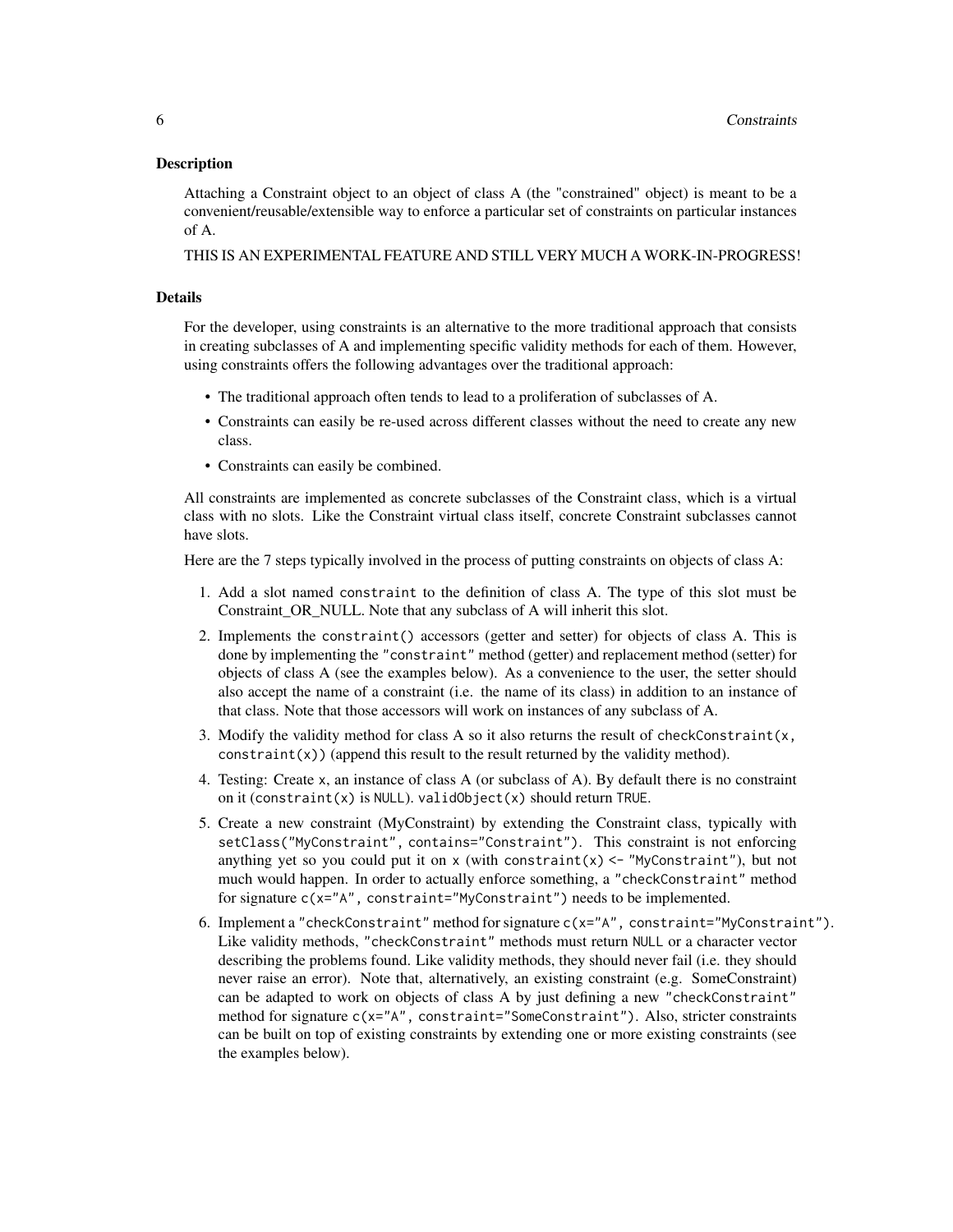### **Constraints** 7

7. Testing: Try constraint(x)  $\leq$  "MyConstraint". It will or will not work depending on whether  $x$  satisfies the constraint or not. In the former case, trying to modify  $x$  in a way that breaks the constraint on it will also raise an error.

## **Note**

WARNING: This note is not true anymore as the constraint slot has been temporarily removed from [GenomicRanges](#page-35-1) objects (starting with package GenomicRanges >= 1.7.9).

Currently, only [GenomicRanges](#page-35-1) objects can be constrained, that is:

- they have a constraint slot;
- they have constraint() accessors (getter and setter) for this slot;
- their validity method has been modified so it also returns the result of checkConstraint(x, constraint(x)).

More classes in the GenomicRanges and IRanges packages will support constraints in the near future.

## Author(s)

H. Pagès

## See Also

[setClass](#page-0-0), [is](#page-0-0), [setMethod](#page-0-0), [showMethods](#page-0-0), [validObject](#page-0-0), [GenomicRanges-class](#page-35-1)

## Examples

```
## The examples below show how to define and set constraints on
## GenomicRanges objects. Note that this is how the constraint()
## setter is defined for GenomicRanges objects:
#setReplaceMethod("constraint", "GenomicRanges",
# function(x, value)
# {
# if (isSingleString(value))
# value <- new(value)
# if (!is(value, "Constraint_OR_NULL"))
# stop("the supplied 'constraint' must be a ",
# "Constraint object, a single string, or NULL")
# x@constraint <- value
# validObject(x)
# x
# }
#)
#selectMethod("constraint", "GenomicRanges") # the getter
#selectMethod("constraint<-", "GenomicRanges") # the setter
## We'll use the GRanges instance 'gr' created in the GRanges examples
## to test our constraints:
example(GRanges, echo=FALSE)
```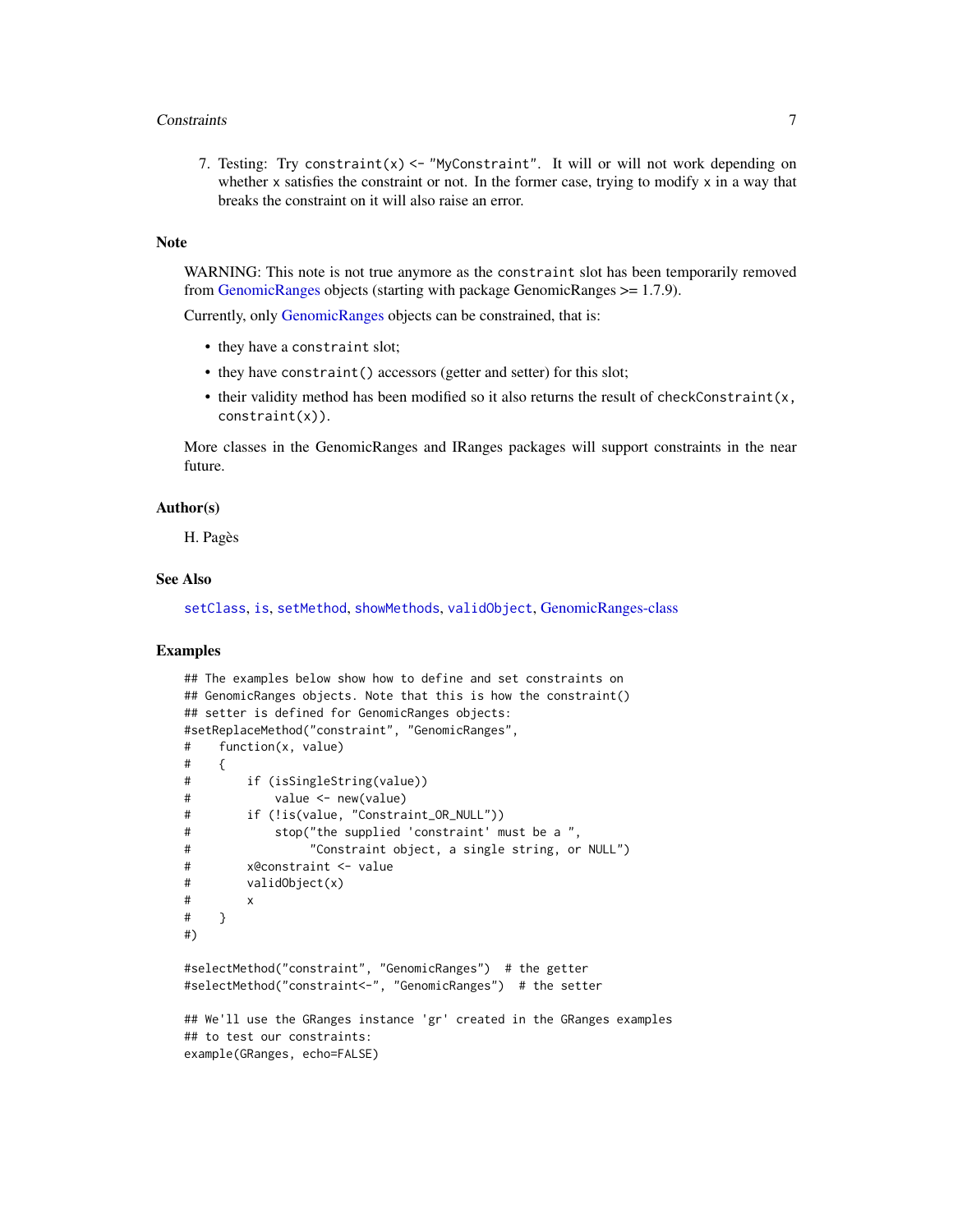8 Constraints and the constraints of the constraints of the constraints of the constraints of the constraints of the constraints of the constraints of the constraints of the constraints of the constraints of the constraint

```
gr
#constraint(gr)
## ---------------------------------------------------------------------
## EXAMPLE 1: The HasRangeTypeCol constraint.
## ---------------------------------------------------------------------
## The HasRangeTypeCol constraint checks that the constrained object
## has a unique "rangeType" metadata column and that this column
## is a 'factor' Rle with no NAs and with the following levels
## (in this order): gene, transcript, exon, cds, 5utr, 3utr.
setClass("HasRangeTypeCol", contains="Constraint")
## Like validity methods, "checkConstraint" methods must return NULL or
## a character vector describing the problems found. They should never
## fail i.e. they should never raise an error.
setMethod("checkConstraint", c("GenomicRanges", "HasRangeTypeCol"),
    function(x, constraint, verbose=FALSE)
    {
        x_m \ncol s \leftarrow m \ncol s(x)idx <- match("rangeType", colnames(x_mcols))
        if (length(idx) != 1L || is.na(idx)) {
            msg \leftarrow c("models(x) "must have exactly 1 column ""named \"rangeType\"")
            return(paste(msg, collapse=""))
        }
        rangeType <- x_mcols[[idx]]
        .LEVELS <- c("gene", "transcript", "exon", "cds", "5utr", "3utr")
        if (!is(rangeType, "Rle") ||
            S4Vectors:::anyMissing(runValue(rangeType)) ||
            !identical(levels(rangeType), .LEVELS))
        {
            msg <- c("'mcols(x)$rangeType' must be a ",
                      "'factor' Rle with no NAs and with levels: ",
                     paste(.LEVELS, collapse=", "))
            return(paste(msg, collapse=""))
        }
        NULL
    }
\mathcal{L}#\dontrun{
#constraint(gr) <- "HasRangeTypeCol" # will fail
#}
checkConstraint(gr, new("HasRangeTypeCol")) # with GenomicRanges >= 1.7.9
levels <- c("gene", "transcript", "exon", "cds", "5utr", "3utr")
rangeType <- Rle(factor(c("cds", "gene"), levels=levels), c(8, 2))
mcols(gr)$rangeType <- rangeType
#constraint(gr) <- "HasRangeTypeCol" # OK
checkConstraint(gr, new("HasRangeTypeCol")) # with GenomicRanges >= 1.7.9
## Use is() to check whether the object has a given constraint or not:
```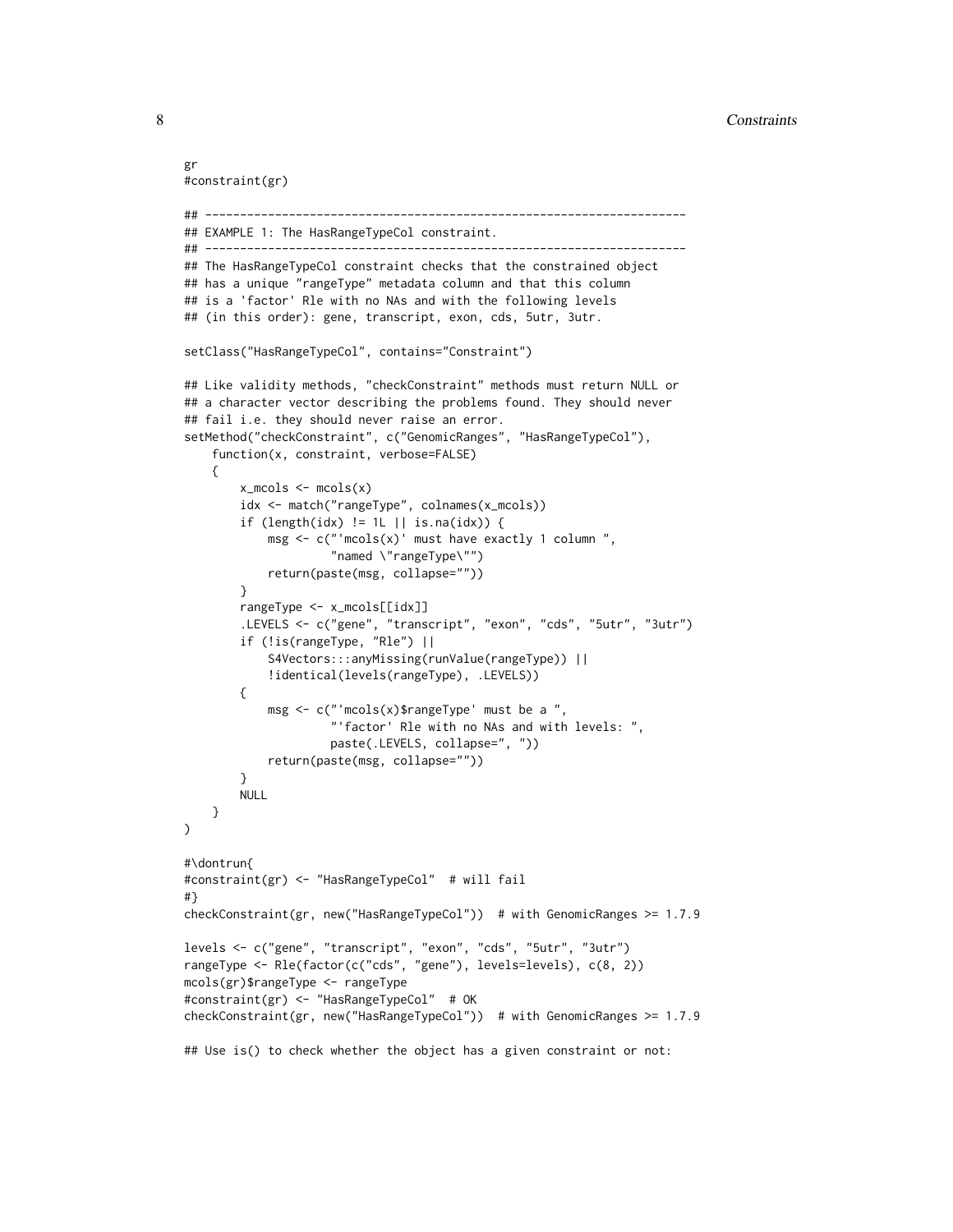## **Constraints** 9

```
#is(constraint(gr), "HasRangeTypeCol") # TRUE
#\dontrun{
#mcols(gr)$rangeType[3] <- NA # will fail
#}
mcols(gr)$rangeType[3] <- NA
checkConstraint(gr, new("HasRangeTypeCol")) # with GenomicRanges >= 1.7.9
## ---------------------------------------------------------------------
## EXAMPLE 2: The GeneRanges constraint.
## ---------------------------------------------------------------------
## The GeneRanges constraint is defined on top of the HasRangeTypeCol
## constraint. It checks that all the ranges in the object are of type
## "gene".
setClass("GeneRanges", contains="HasRangeTypeCol")
## The checkConstraint() generic will check the HasRangeTypeCol constraint
## first, and, only if it's statisfied, it will then check the GeneRanges
## constraint.
setMethod("checkConstraint", c("GenomicRanges", "GeneRanges"),
    function(x, constraint, verbose=FALSE)
    {
        rangeType <- mcols(x)$rangeType
        if (!all(rangeType == "gene")) {
            msg <- c("all elements in 'mcols(x)$rangeType' ",
                     "must be equal to \"gene\"")
            return(paste(msg, collapse=""))
        }
        NULL
   }
\mathcal{L}#\dontrun{
#constraint(gr) <- "GeneRanges" # will fail
#}
checkConstraint(gr, new("GeneRanges")) # with GenomicRanges >= 1.7.9
mcols(gr)$rangeType[] <- "gene"
## This replace the previous constraint (HasRangeTypeCol):
#constraint(gr) <- "GeneRanges" # OK
checkConstraint(gr, new("GeneRanges")) # with GenomicRanges >= 1.7.9
#is(constraint(gr), "GeneRanges") # TRUE
## However, 'gr' still indirectly has the HasRangeTypeCol constraint
## (because the GeneRanges constraint extends the HasRangeTypeCol
## constraint):
#is(constraint(gr), "HasRangeTypeCol") # TRUE
#\dontrun{
#mcols(gr)$rangeType[] <- "exon" # will fail
#}
mcols(gr)$rangeType[] <- "exon"
checkConstraint(gr, new("GeneRanges")) # with GenomicRanges >= 1.7.9
```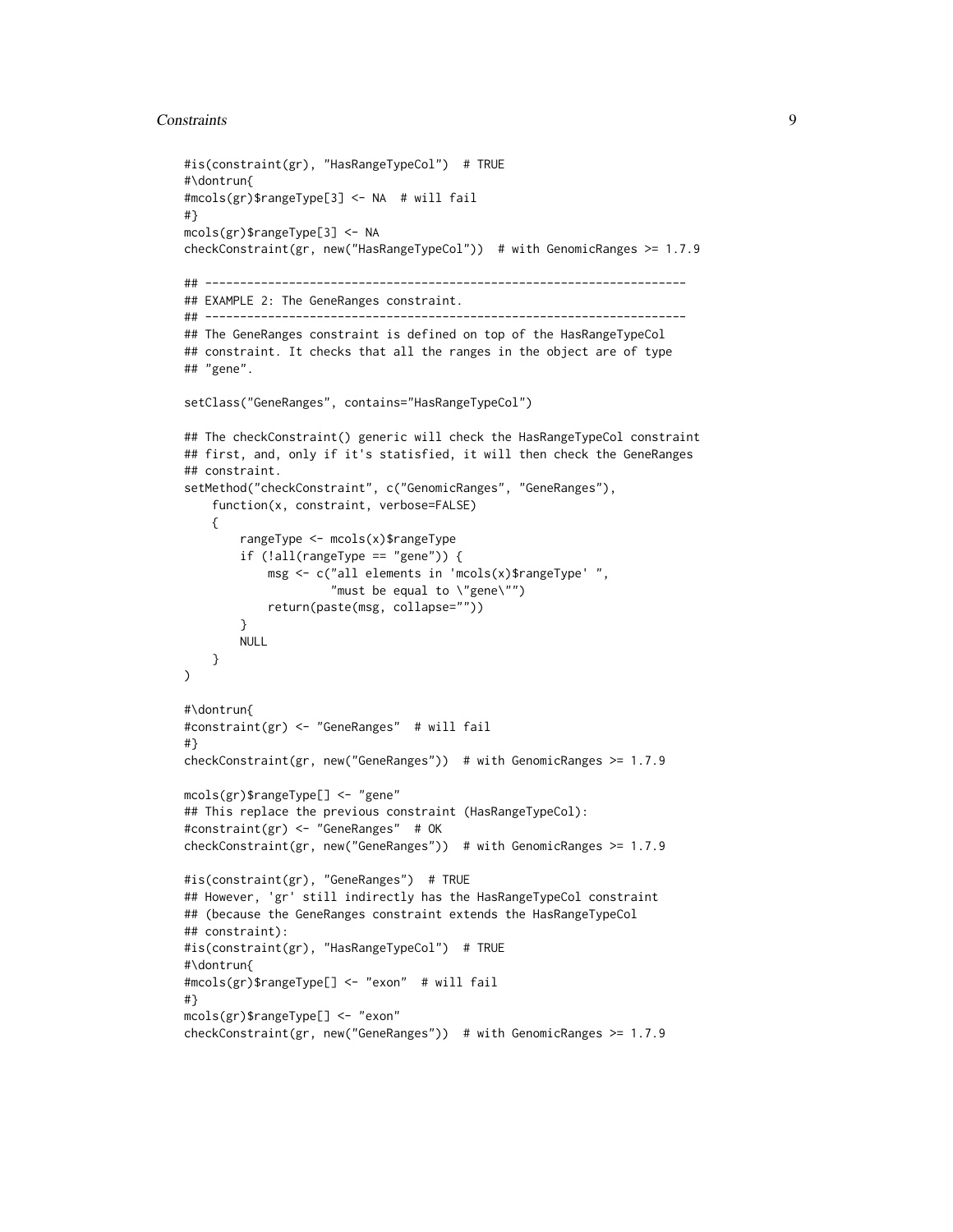```
## ---------------------------------------------------------------------
## EXAMPLE 3: The HasGCCol constraint.
## ---------------------------------------------------------------------
## The HasGCCol constraint checks that the constrained object has a
## unique "GC" metadata column, that this column is of type numeric,
## with no NAs, and that all the values in that column are >= 0 and <= 1.
setClass("HasGCCol", contains="Constraint")
setMethod("checkConstraint", c("GenomicRanges", "HasGCCol"),
    function(x, constraint, verbose=FALSE)
    {
        x_m \ncol s \leftarrow m \ncol s(x)idx <- match("GC", colnames(x_mcols))
        if (length(idx) != 1L || is.na(idx)) {
            msg \leftarrow c("models(x) "must have exactly","one column named \"GC\"")
            return(paste(msg, collapse=""))
        }
        GC <- x_mcols[[idx]]
        if (!is.numeric(GC) ||
            S4Vectors:::anyMissing(GC) ||
            any(GC < 0) || any(GC > 1))
        {
            msg <- c("'mcols(x)$GC' must be a numeric vector ",
                     "with no NAs and with values between 0 and 1")
            return(paste(msg, collapse=""))
        }
       NULL
   }
)
## This replace the previous constraint (GeneRanges):
#constraint(gr) <- "HasGCCol" # OK
checkConstraint(gr, new("HasGCCol")) # with GenomicRanges >= 1.7.9
#is(constraint(gr), "HasGCCol") # TRUE
#is(constraint(gr), "GeneRanges") # FALSE
#is(constraint(gr), "HasRangeTypeCol") # FALSE
## ---------------------------------------------------------------------
## EXAMPLE 4: The HighGCRanges constraint.
## ---------------------------------------------------------------------
## The HighGCRanges constraint is defined on top of the HasGCCol
## constraint. It checks that all the ranges in the object have a GC
## content >= 0.5.
setClass("HighGCRanges", contains="HasGCCol")
## The checkConstraint() generic will check the HasGCCol constraint
## first, and, if it's statisfied, it will then check the HighGCRanges
## constraint.
setMethod("checkConstraint", c("GenomicRanges", "HighGCRanges"),
```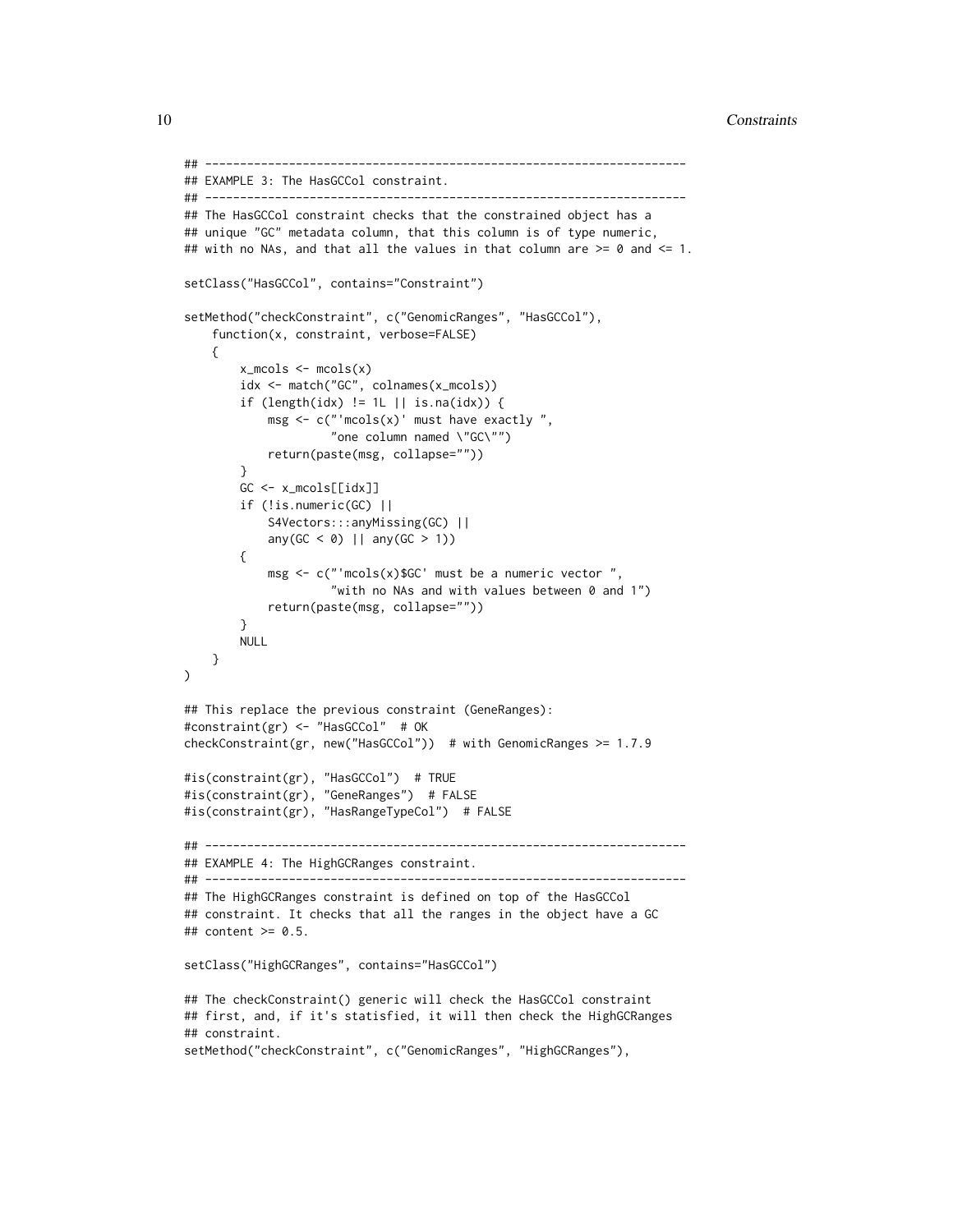```
function(x, constraint, verbose=FALSE)
    {
       GC \leftarrow meols(x)$GCif (lall(GC \ge 0.5)) {
           msg <- c("all elements in 'mcols(x)$GC' ",
                     "must be > = 0.5")
            return(paste(msg, collapse=""))
       }
       NULL
   }
)
#\dontrun{
#constraint(gr) <- "HighGCRanges" # will fail
#}
checkConstraint(gr, new("HighGCRanges")) # with GenomicRanges >= 1.7.9
mcols(gr)$GC[6:10] <- 0.5
#constraint(gr) <- "HighGCRanges" # OK
checkConstraint(gr, new("HighGCRanges")) # with GenomicRanges >= 1.7.9
#is(constraint(gr), "HighGCRanges") # TRUE
#is(constraint(gr), "HasGCCol") # TRUE
## ---------------------------------------------------------------------
## EXAMPLE 5: The HighGCGeneRanges constraint.
## ---------------------------------------------------------------------
## The HighGCGeneRanges constraint is the combination (AND) of the
## GeneRanges and HighGCRanges constraints.
setClass("HighGCGeneRanges", contains=c("GeneRanges", "HighGCRanges"))
## No need to define a method for this constraint: the checkConstraint()
## generic will automatically check the GeneRanges and HighGCRanges
## constraints.
#constraint(gr) <- "HighGCGeneRanges" # OK
checkConstraint(gr, new("HighGCGeneRanges")) # with GenomicRanges >= 1.7.9
#is(constraint(gr), "HighGCGeneRanges") # TRUE
#is(constraint(gr), "HighGCRanges") # TRUE
#is(constraint(gr), "HasGCCol") # TRUE
#is(constraint(gr), "GeneRanges") # TRUE
#is(constraint(gr), "HasRangeTypeCol") # TRUE
## See how all the individual constraints are checked (from less
## specific to more specific constraints):
#checkConstraint(gr, constraint(gr), verbose=TRUE)
checkConstraint(gr, new("HighGCGeneRanges"), verbose=TRUE) # with
                                                            # GenomicRanges
                                                            # > = 1.7.9## See all the "checkConstraint" methods:
showMethods("checkConstraint")
```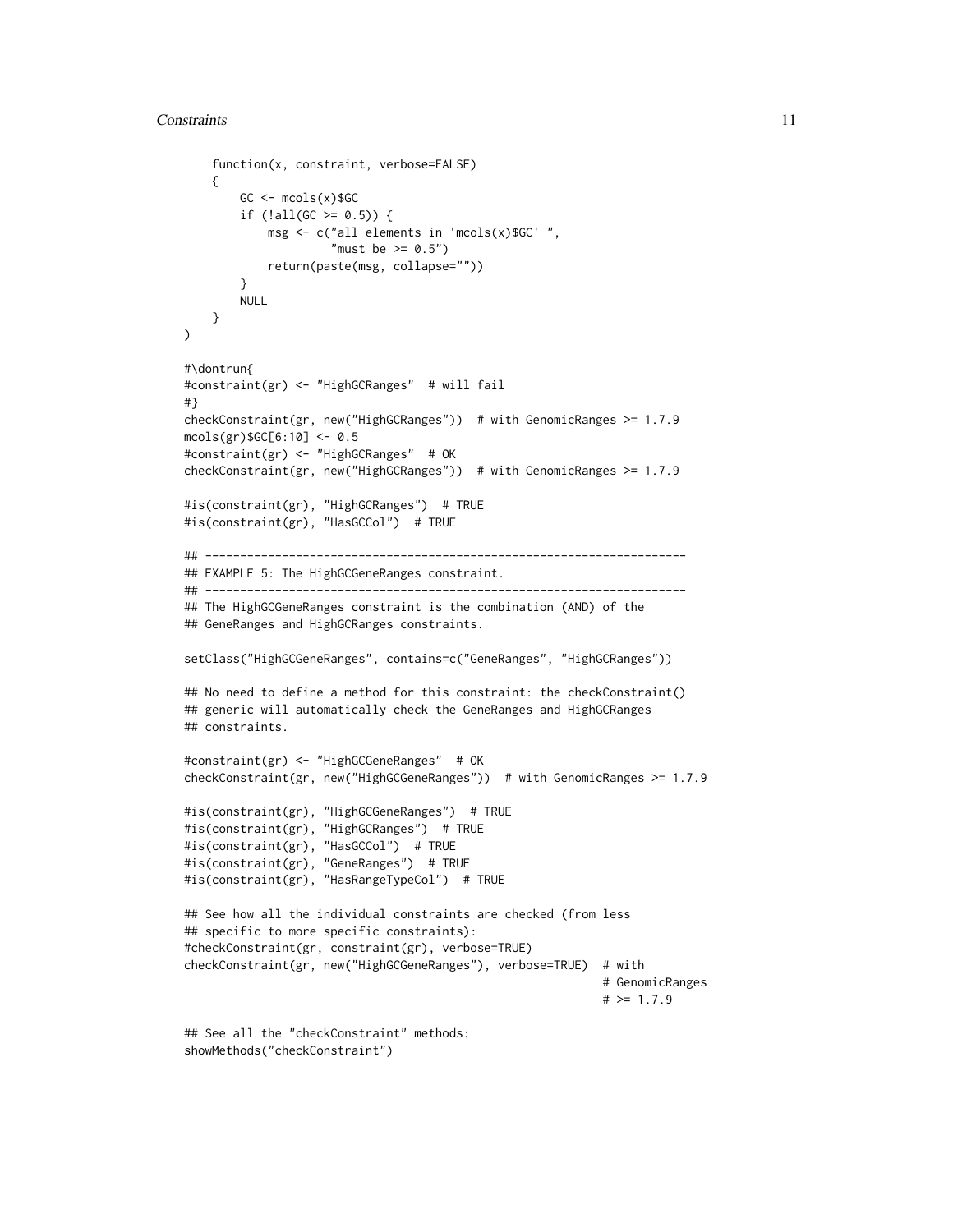## <span id="page-11-1"></span>Description

[coverage](#page-11-1) methods for [GRanges](#page-35-1) and [GRangesList](#page-45-1) objects.

NOTE: The [coverage](#page-11-1) generic function and methods for [IntegerRanges](#page-0-0) and [IntegerRangesList](#page-0-0) ob-jects are defined and documented in the IRanges package. Methods for [GAlignments](#page-0-0) and [GAlign](#page-0-0)[mentPairs](#page-0-0) objects are defined and documented in the GenomicAlignments package.

## Usage

```
## S4 method for signature 'GenomicRanges'
coverage(x, shift=0L, width=NULL, weight=1L,
            method=c("auto", "sort", "hash", "naive"))
## S4 method for signature 'GRangesList'
coverage(x, shift=0L, width=NULL, weight=1L,
            method=c("auto", "sort", "hash", "naive"))
```
## Arguments

| $\mathsf{x}$  | A GenomicRanges or GRangesList object.                                                                                                                                                                                                 |
|---------------|----------------------------------------------------------------------------------------------------------------------------------------------------------------------------------------------------------------------------------------|
| shift, weight | A numeric vector or a list-like object. If numeric, it must be parallel to x (recy-<br>cled if necessary). If a list-like object, it must have 1 list element per seqlevel in<br>$x$ , and its names must be exactly seqlevels $(x)$ . |
|               | Alternatively, each of these arguments can also be specified as a single string<br>naming a metadata column in x (i.e. a column in $m \circ s(x)$ ) to be used as the<br>shift (or weight) vector.                                     |
|               | See ?coverage in the <b>IRanges</b> package for more information about these argu-<br>ments.                                                                                                                                           |
|               | Note that when x is a StitchedGPos object, each of these arguments can only be<br>a single number or a named list-like object.                                                                                                         |
| width         | Either NULL (the default), or an integer vector. If NULL, it is replaced with<br>$seqlengths(x)$ . Otherwise, the vector must have the length and names of<br>$seqlengths(x)$ and contain NAs or non-negative integers.                |
|               | See ?coverage in the IRanges package for more information about this argu-<br>ment.                                                                                                                                                    |
| method        | See ?coverage in the IRanges package for a description of this argument.                                                                                                                                                               |
|               |                                                                                                                                                                                                                                        |

### Details

When x is a [GRangesList](#page-45-1) object, coverage(x, ...) is equivalent to coverage(unlist(x), ...).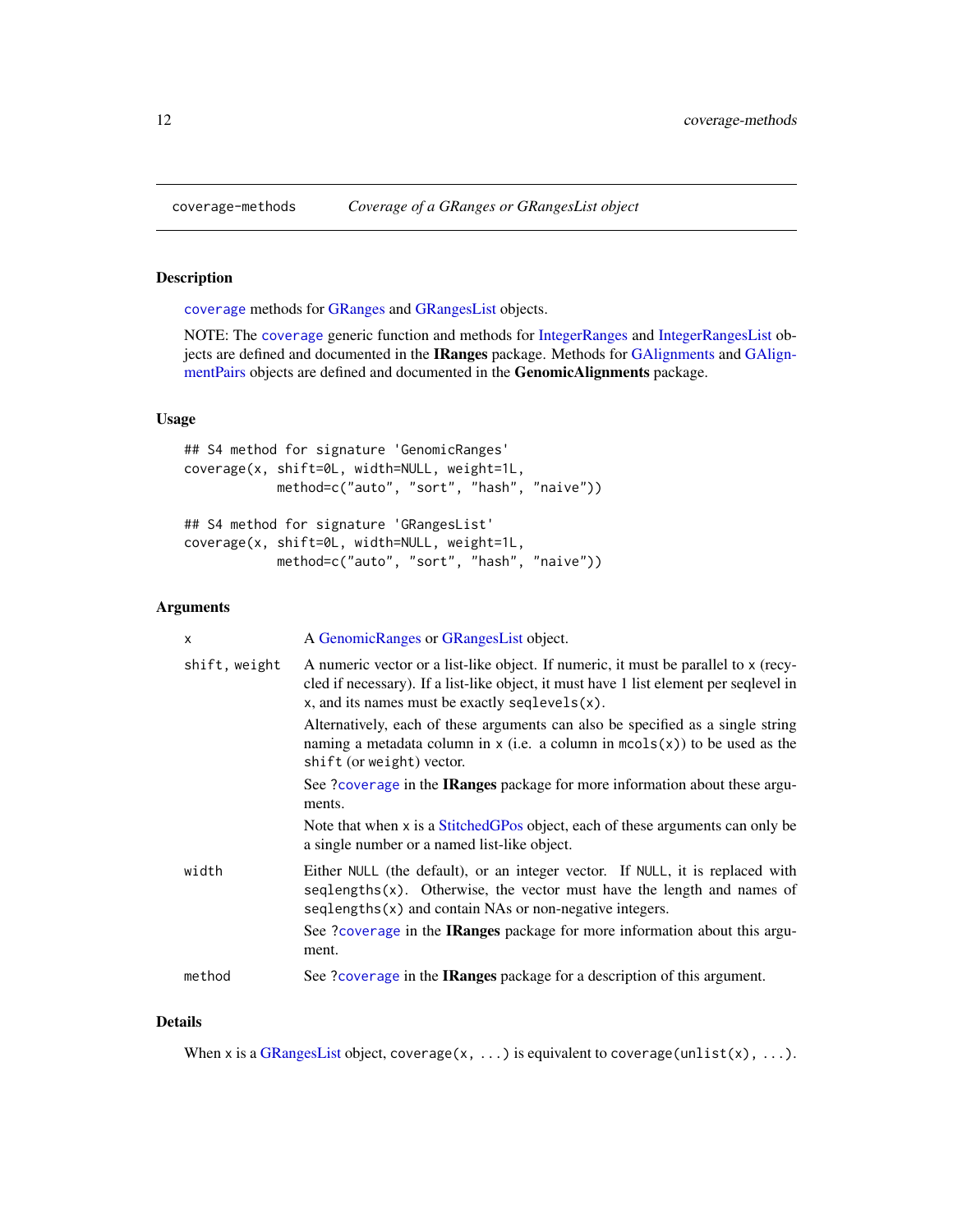## Value

A named [RleList](#page-0-0) object with one coverage vector per seqlevel in x.

## Author(s)

H. Pagès and P. Aboyoun

## See Also

- [coverage](#page-11-1) in the IRanges package.
- [coverage-methods](#page-11-2) in the GenomicAlignments package.
- [RleList](#page-0-0) objects in the IRanges package.
- [GRanges,](#page-35-1) [GPos,](#page-29-1) and [GRangesList](#page-45-1) objects.

## Examples

```
## Coverage of a GRanges object:
gr <- GRanges(
        seqnames=Rle(c("chr1", "chr2", "chr1", "chr3"), c(1, 3, 2, 4)),
        ranges=IRanges(1:10, end=10),
        strand=Rle(strand(c("-", "+", "*", "+", "-")), c(1, 2, 2, 3, 2)),
        seqlengths=c(chr1=11, chr2=12, chr3=13))
cvg <- coverage(gr)
pcvg \leq coverage(gr[strand(gr) == "+"])
mcvg <- coverage(gr[strand(gr) == "-"])
scvg <- coverage(gr[strand(gr) == "*"])
stopifnot(identical(pcvg + mcvg + scvg, cvg))
## Coverage of a GPos object:
pos_runs <- GRanges(c("chr1", "chr1", "chr2"),
                    IRanges(c(1, 5, 9), c(10, 8, 15)))
gpos <- GPos(pos_runs)
coverage(gpos)
## Coverage of a GRangesList object:
gr1 <- GRanges(seqnames="chr2",
               ranges=IRanges(3, 6),
               strand = "+')
gr2 <- GRanges(seqnames=c("chr1", "chr1"),
               ranges=IRanges(c(7,13), width=3),
               strand=c("+", "-"))
gr3 <- GRanges(seqnames=c("chr1", "chr2"),
               ranges=IRanges(c(1, 4), c(3, 9)),
               strand=c("-", "-"))
grl <- GRangesList(gr1=gr1, gr2=gr2, gr3=gr3)
stopifnot(identical(coverage(grl), coverage(unlist(grl))))
```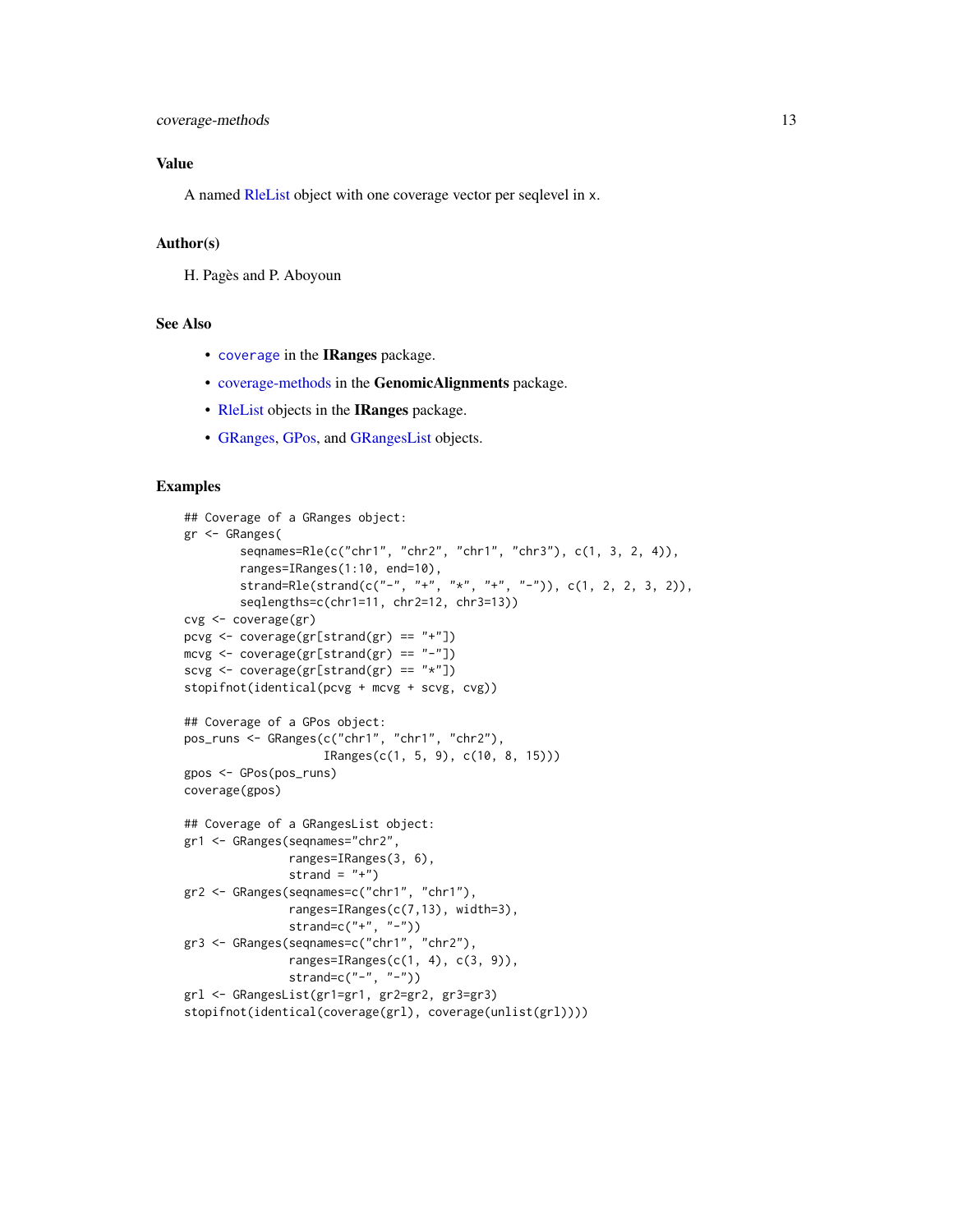<span id="page-13-0"></span>DelegatingGenomicRanges-class

*DelegatingGenomicRanges objects*

#### Description

The DelegatingGenomicRanges class implements the virtual GenomicRanges class using a delegate GenomicRanges. This enables developers to create GenomicRanges subclasses that add specialized columns or other structure, while remaining agnostic to how the data are actually stored. See the Extending GenomicRanges vignette.

## Author(s)

M. Lawrence

<span id="page-13-2"></span>findOverlaps-methods *Finding overlapping genomic ranges*

#### <span id="page-13-1"></span>**Description**

Various methods for finding/counting overlaps between objects containing genomic ranges. This man page describes the methods that operate on [GenomicRanges](#page-35-1) and [GRangesList](#page-45-1) objects.

NOTE: The [findOverlaps](#page-13-1) generic function and methods for [IntegerRanges](#page-0-0) and [IntegerRanges-](#page-0-0)[List](#page-0-0) objects are defined and documented in the **IRanges** package. The methods for [GAlignments,](#page-0-0) [GAlignmentPairs,](#page-0-0) and [GAlignmentsList](#page-0-0) objects are defined and documented in the GenomicAlignments package.

[GenomicRanges](#page-35-1) and [GRangesList](#page-45-1) objects also support countOverlaps, overlapsAny, and subsetByOverlaps thanks to the default methods defined in the IRanges package and to the findOverlaps and countOverlaps methods defined in this package and documented below.

#### Usage

```
## S4 method for signature 'GenomicRanges, GenomicRanges'
findOverlaps(query, subject,
   maxgap=-1L, minoverlap=0L,
    type=c("any", "start", "end", "within", "equal"),
    select=c("all", "first", "last", "arbitrary"),
    ignore.strand=FALSE)
## S4 method for signature 'GenomicRanges,GenomicRanges'
countOverlaps(query, subject,
   maxgap=-1L, minoverlap=0L,
    type=c("any", "start", "end", "within", "equal"),
```
ignore.strand=FALSE)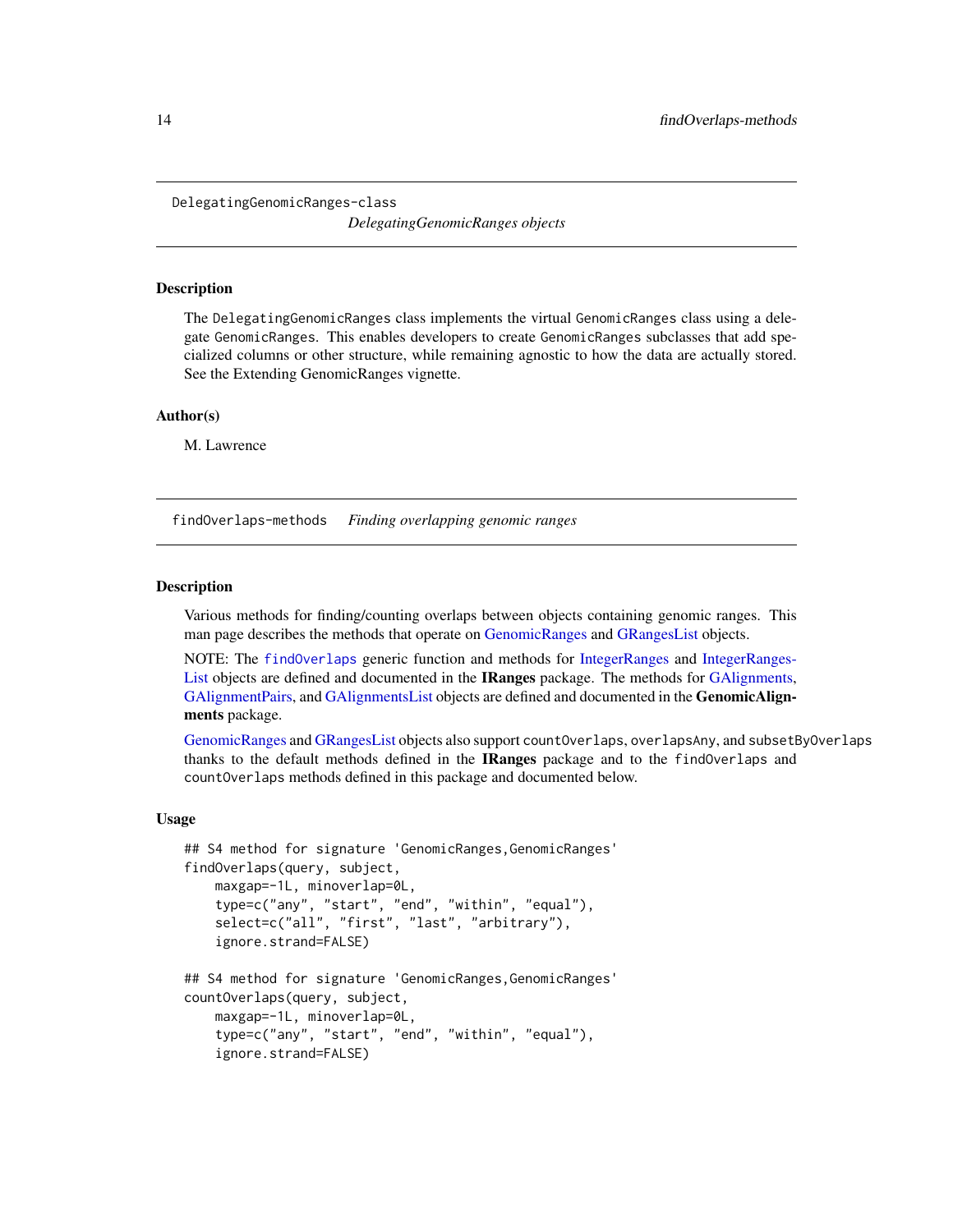## **Arguments**

|                          | query, subject A GRanges or GRangesList object.                                                                                                                                                                                                                                                                                      |
|--------------------------|--------------------------------------------------------------------------------------------------------------------------------------------------------------------------------------------------------------------------------------------------------------------------------------------------------------------------------------|
| maxgap, minoverlap, type |                                                                                                                                                                                                                                                                                                                                      |
|                          | See ?find0verlaps in the IRanges package for a description of these argu-<br>ments.                                                                                                                                                                                                                                                  |
| select                   | When select is "all" (the default), the results are returned as a Hits object.<br>Otherwise the returned value is an integer vector parallel to query (i.e. same<br>length) containing the first, last, or arbitrary overlapping interval in subject,<br>with NA indicating intervals that did not overlap any intervals in subject. |
| ignore.strand            | When set to TRUE, the strand information is ignored in the overlap calculations.                                                                                                                                                                                                                                                     |

## Details

When the query and the subject are [GRanges](#page-35-1) or [GRangesList](#page-45-1) objects, findOverlaps uses the triplet (sequence name, range, strand) to determine which features (see paragraph below for the definition of feature) from the query overlap which features in the subject, where a strand value of " $*$ " is treated as occurring on both the " $+$ " and " $-$ " strand. An overlap is recorded when a feature in the query and a feature in the subject have the same sequence name, have a compatible pairing of strands (e.g. "+"/"+", "-"/"-", "\*"/"+", "\*"/"-", etc.), and satisfy the interval overlap requirements.

In the context of findOverlaps, a feature is a collection of ranges that are treated as a single entity. For [GRanges](#page-35-1) objects, a feature is a single range; while for [GRangesList](#page-45-1) objects, a feature is a list element containing a set of ranges. In the results, the features are referred to by number, which run from 1 to length(query)/length(subject).

For type="equal" with GRangesList objects, query[[i]] matches subject[[j]] iff for each range in query[[i]] there is an identical range in subject[[j]], and vice versa.

## Value

For findOverlaps either a [Hits](#page-0-0) object when select="all" or an integer vector otherwise.

For countOverlaps an integer vector containing the tabulated query overlap hits.

## Author(s)

P. Aboyoun, S. Falcon, M. Lawrence, and H. Pagès

## See Also

- The [Hits](#page-0-0) class for representing a set of hits between 2 vector-like objects.
- The [findOverlaps](#page-13-1) generic function defined in the IRanges package.
- The [GNCList](#page-26-1) constructor and class for preprocessing and representing a [GenomicRanges](#page-35-1) or object as a data structure based on Nested Containment Lists.
- The [GRanges](#page-35-1) and [GRangesList](#page-45-1) classes.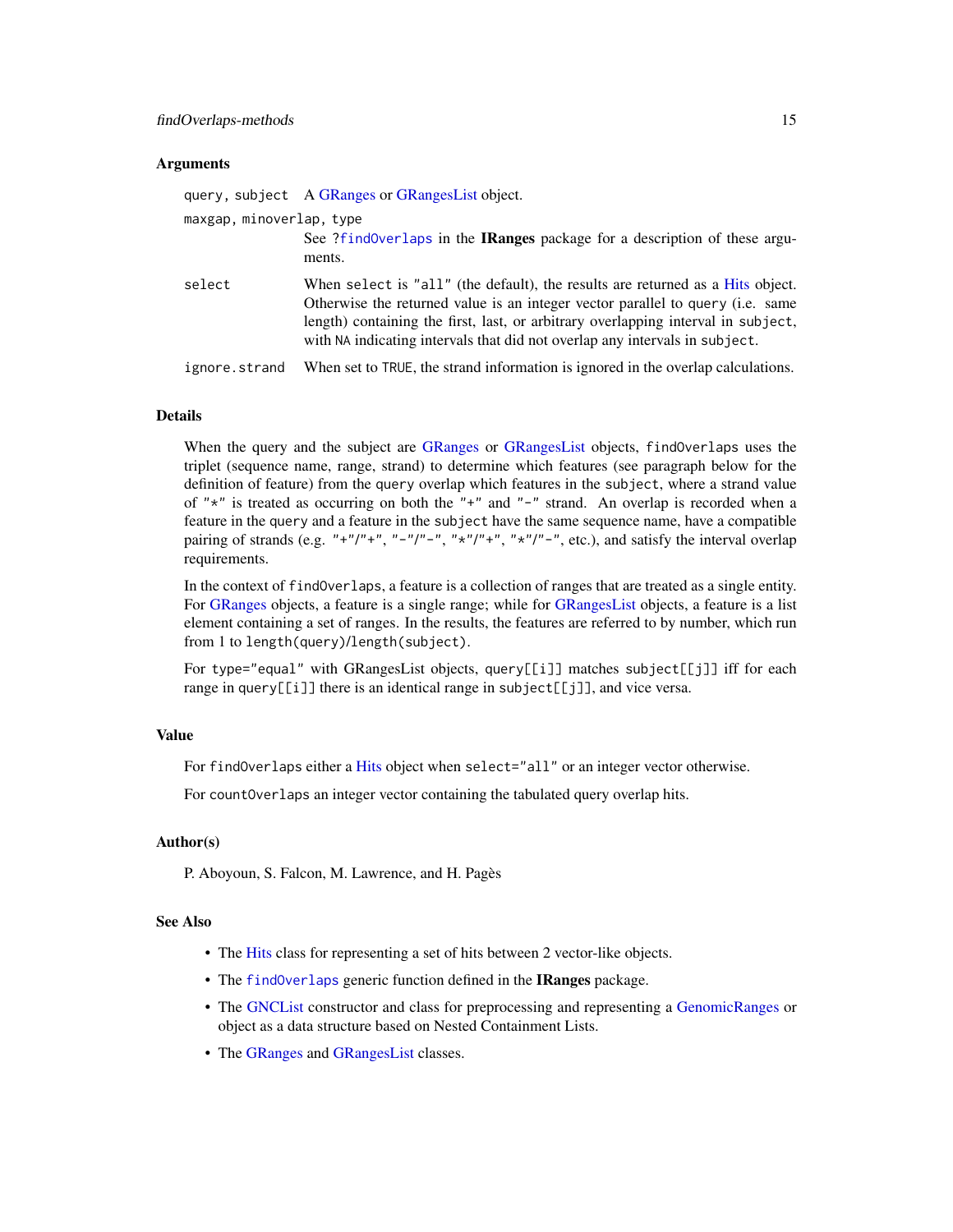## Examples

```
## ---------------------------------------------------------------------
## BASIC EXAMPLES
## ---------------------------------------------------------------------
## GRanges object:
gr <- GRanges(
        seqnames=Rle(c("chr1", "chr2", "chr1", "chr3"), c(1, 3, 2, 4)),
        ranges=IRanges(1:10, width=10:1, names=head(letters,10)),
       strand=Rle(strand(c("-", "+", "*", "+", "-")), c(1, 2, 2, 3, 2)),
       score=1:10,
       GC=seq(1, 0, length=10)
      )
gr
## GRangesList object:
gr1 <- GRanges(seqnames="chr2", ranges=IRanges(4:3, 6),
               strand="+", score=5:4, GC=0.45)
gr2 <- GRanges(seqnames=c("chr1", "chr1"),
               ranges=IRanges(c(7,13), width=3),
               strand=c("+", "-"), score=3:4, GC=c(0.3, 0.5))
gr3 <- GRanges(seqnames=c("chr1", "chr2"),
               ranges=IRanges(c(1, 4), c(3, 9)),
               strand=c("-", "-"), score=c(6L, 2L), GC = c(0.4, 0.1))
grl <- GRangesList("gr1"=gr1, "gr2"=gr2, "gr3"=gr3)
## Overlapping two GRanges objects:
table(!is.na(findOverlaps(gr, gr1, select="arbitrary")))
countOverlaps(gr, gr1)
findOverlaps(gr, gr1)
subsetByOverlaps(gr, gr1)
countOverlaps(gr, gr1, type="start")
findOverlaps(gr, gr1, type="start")
subsetByOverlaps(gr, gr1, type="start")
findOverlaps(gr, gr1, select="first")
findOverlaps(gr, gr1, select="last")
findOverlaps(gr1, gr)
findOverlaps(gr1, gr, type="start")
findOverlaps(gr1, gr, type="within")
findOverlaps(gr1, gr, type="equal")
## ---------------------------------------------------------------------
## MORE EXAMPLES
## ---------------------------------------------------------------------
table(!is.na(findOverlaps(gr, gr1, select="arbitrary")))
countOverlaps(gr, gr1)
findOverlaps(gr, gr1)
subsetByOverlaps(gr, gr1)
```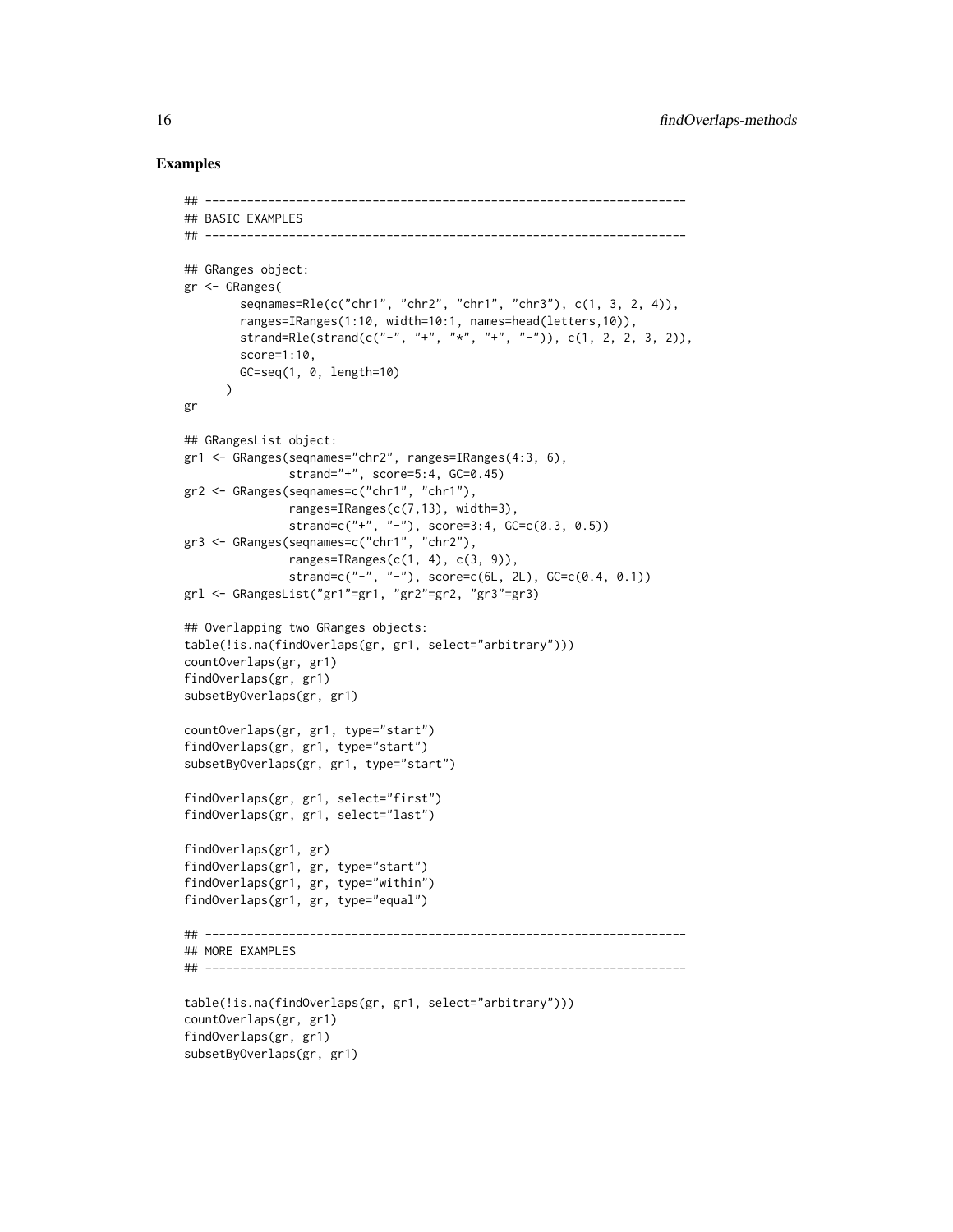```
## Overlaps between a GRanges and a GRangesList object:
table(!is.na(findOverlaps(grl, gr, select="first")))
countOverlaps(grl, gr)
findOverlaps(grl, gr)
subsetByOverlaps(grl, gr)
countOverlaps(grl, gr, type="start")
findOverlaps(grl, gr, type="start")
subsetByOverlaps(grl, gr, type="start")
findOverlaps(grl, gr, select="first")
table(!is.na(findOverlaps(grl, gr1, select="first")))
countOverlaps(grl, gr1)
findOverlaps(grl, gr1)
subsetByOverlaps(grl, gr1)
countOverlaps(grl, gr1, type="start")
findOverlaps(grl, gr1, type="start")
subsetByOverlaps(grl, gr1, type="start")
findOverlaps(grl, gr1, select="first")
## Overlaps between two GRangesList objects:
countOverlaps(grl, rev(grl))
findOverlaps(grl, rev(grl))
```
genomic-range-squeezers

subsetByOverlaps(grl, rev(grl))

*Squeeze the genomic ranges out of a range-based object*

## Description

S4 generic functions for squeezing the genomic ranges out of a range-based object.

These are analog to range squeezers [ranges](#page-0-0) and [rglist](#page-0-0) defined in the IRanges package, except that granges returns the ranges in a [GRanges](#page-35-1) object (instead of an [IRanges](#page-0-0) object for [ranges](#page-0-0)), and grglist returns them in a [GRangesList](#page-45-1) object (instead of an [IRangesList](#page-0-0) object for [rglist](#page-0-0)).

## Usage

```
granges(x, use.names=TRUE, use.mcols=FALSE, ...)
grglist(x, use.names=TRUE, use.mcols=FALSE, ...)
```
## Arguments

x An object containing genomic ranges e.g. a [GenomicRanges,](#page-35-1) [RangedSumma](#page-0-0)[rizedExperiment,](#page-0-0) [GAlignments,](#page-0-0) [GAlignmentPairs,](#page-0-0) or [GAlignmentsList](#page-0-0) object, or a [Pairs](#page-0-0) object containing genomic ranges.

use.names, use.mcols, ...

See [ranges](#page-0-0) in the IRanges package for a description of these arguments.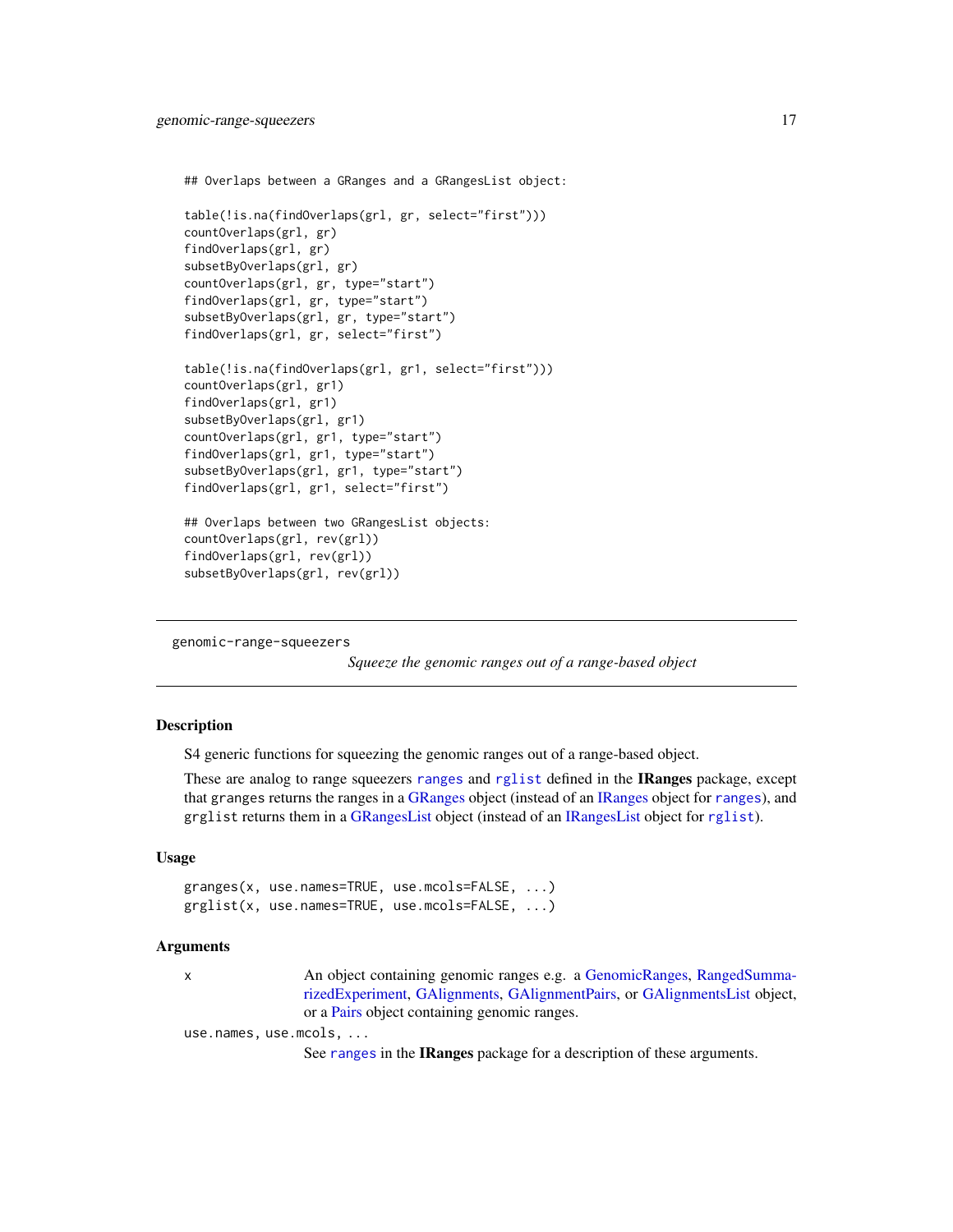## <span id="page-17-0"></span>Details

See [ranges](#page-0-0) in the IRanges package for some details.

For some objects (e.g. [GAlignments](#page-0-0) and [GAlignmentPairs](#page-0-0) objects defined in the GenomicAlignments package),  $as(x, "GRanges")$  and  $as(x, "GRangesList")$ , are equivalent to granges $(x, x)$ use.names=TRUE, use.mcols=TRUE) and grglist(x, use.names=TRUE, use.mcols=TRUE), respectively.

## Value

A [GRanges](#page-35-1) object for granges.

A [GRangesList](#page-45-1) object for grglist.

If x is a vector-like object (e.g. [GAlignments\)](#page-0-0), the returned object is expected to be *parallel* to x, that is, the i-th element in the output corresponds to the i-th element in the input.

If use names is TRUE, then the names on  $x$  (if any) are propagated to the returned object. If use.mcols is TRUE, then the metadata columns on x (if any) are propagated to the returned object.

## Author(s)

H. Pagès

## See Also

- [GRanges](#page-35-1) and [GRangesList](#page-45-1) objects.
- [RangedSummarizedExperiment](#page-0-0) objects in the SummarizedExperiment packages.
- [GAlignments,](#page-0-0) [GAlignmentPairs,](#page-0-0) and [GAlignmentsList](#page-0-0) objects in the GenomicAlignments package.

#### Examples

## See ?GAlignments in the GenomicAlignments package for examples of ## "ranges" and "rglist" methods.

<span id="page-17-1"></span>GenomicRanges-comparison

*Comparing and ordering genomic ranges*

#### Description

Methods for comparing and/or ordering [GenomicRanges](#page-35-1) objects.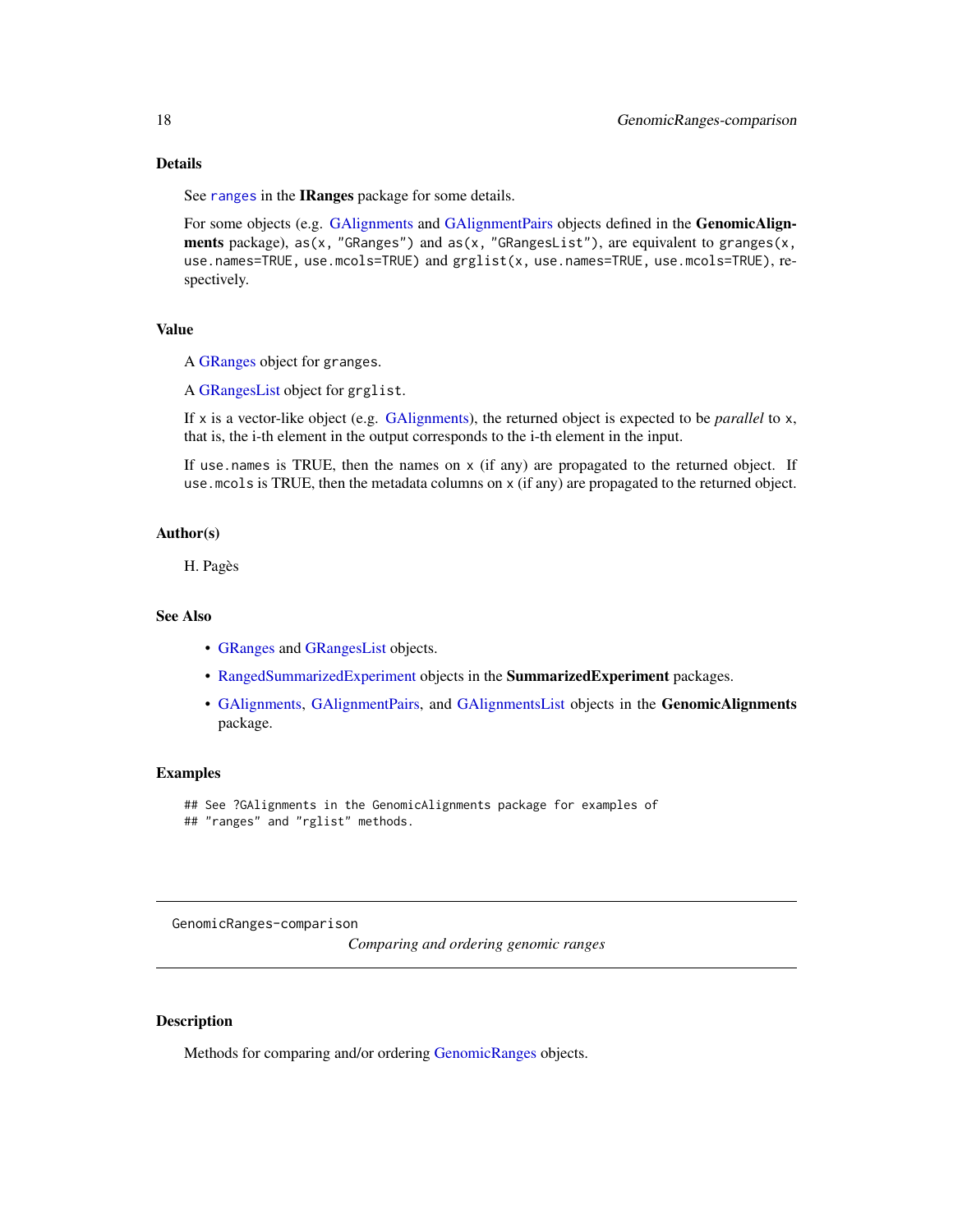GenomicRanges-comparison 19

#### Usage

```
## duplicated()
## ------------
## S4 method for signature 'GenomicRanges'
duplicated(x, incomparables=FALSE, fromLast=FALSE,
           nmax=NA, method=c("auto", "quick", "hash"))
## match() & selfmatch()
## ---------------------
## S4 method for signature 'GenomicRanges, GenomicRanges'
match(x, table, nomatch=NA_integer_, incomparables=NULL,
      method=c("auto", "quick", "hash"), ignore.strand=FALSE)
## S4 method for signature 'GenomicRanges'
selfmatch(x, method=c("auto", "quick", "hash"), ignore.strand=FALSE)
## order() and related methods
## ----------------------------
## S4 method for signature 'GenomicRanges'
is.unsorted(x, na.rm=FALSE, strictly=FALSE, ignore.strand=FALSE)
## S4 method for signature 'GenomicRanges'
order(..., na.last=TRUE, decreasing=FALSE,
           method=c("auto", "shell", "radix"))
## S4 method for signature 'GenomicRanges'
sort(x, decreasing=FALSE, ignore.strand=FALSE, by)
## S4 method for signature 'GenomicRanges'
rank(x, na.last=TRUE,
     ties.method=c("average", "first", "last", "random", "max", "min"),
     ignore.strand=FALSE)
## Generalized parallel comparison of 2 GenomicRanges objects
## ----------------------------------------------------------
## S4 method for signature 'GenomicRanges, GenomicRanges'
pcompare(x, y)
```
## Arguments

x, table, y [GenomicRanges](#page-35-1) objects. incomparables Not supported. fromLast, method, nomatch, nmax, na.rm, strictly, na.last, decreasing See ?`[IPosRanges-comparison](#page-0-0)` in the IRanges package for a description of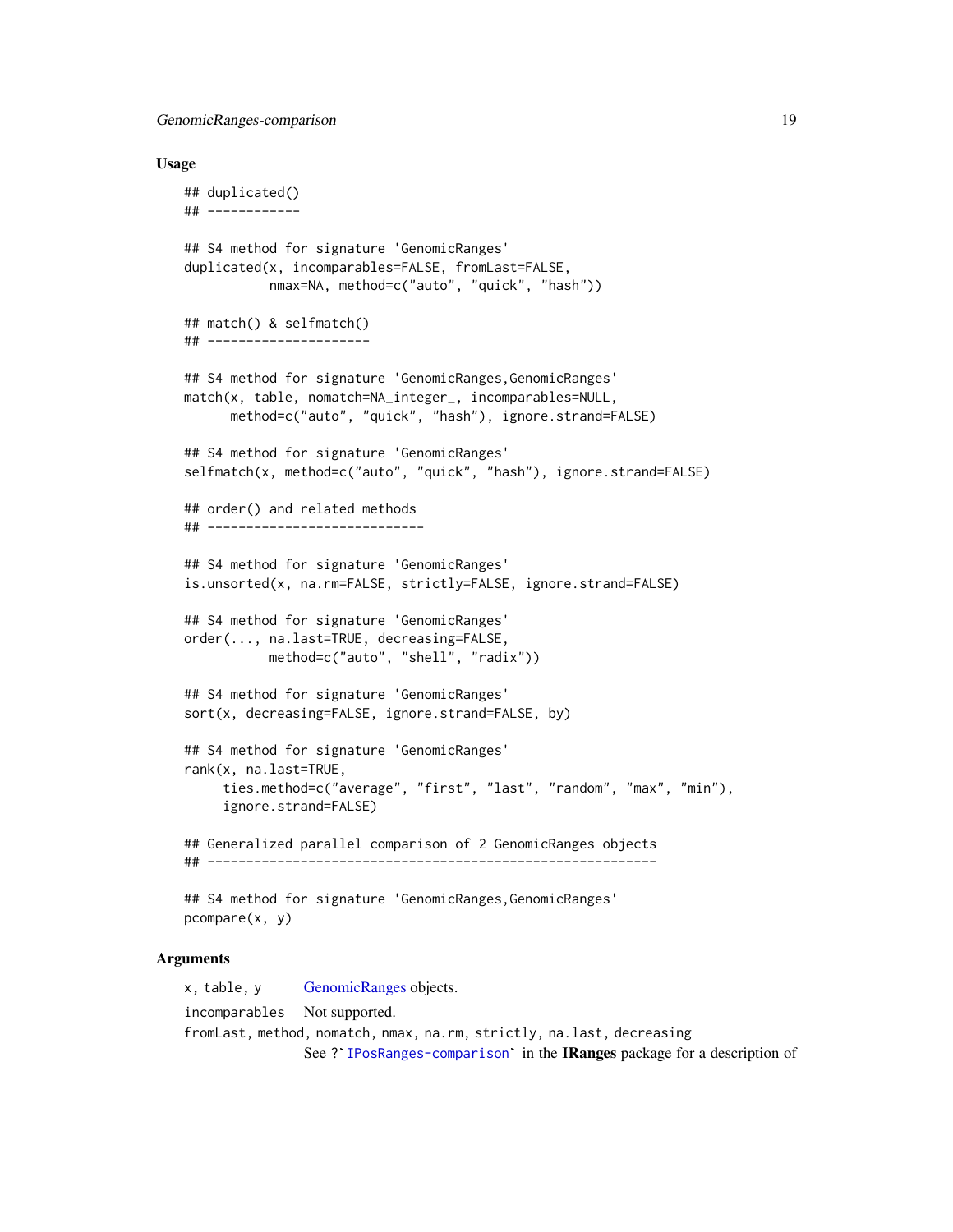| ignore.strand | Whether or not the strand should be ignored when comparing 2 genomic ranges.                                                                    |
|---------------|-------------------------------------------------------------------------------------------------------------------------------------------------|
| $\cdot$       | One or more GenomicRanges objects. The GenomicRanges objects after the<br>first one are used to break ties.                                     |
| ties.method   | A character string specifying how ties are treated. Only "first" is supported<br>for now.                                                       |
| by            | An optional formula that is resolved against $as.env(x)$ ; the resulting variables<br>are passed to order to generate the ordering permutation. |

## Details

Two elements of a [GenomicRanges](#page-35-1) derivative (i.e. two genomic ranges) are considered equal iff they are on the same underlying sequence and strand, and share the same start and width. duplicated() and unique() on a [GenomicRanges](#page-35-1) derivative are conforming to this.

The "natural order" for the elements of a [GenomicRanges](#page-35-1) derivative is to order them (a) first by sequence level, (b) then by strand, (c) then by start, (d) and finally by width. This way, the space of genomic ranges is tot sequence level, (b) then by strand, (c) then by start, (d) and finally by width. This way, the space of genomic ranges is totally ordered. Note that, because we already do (c) and (d) for regular ranges and strand are ordered like regular ranges.

pcompare(), ==,  $!=, \leq, \leq, \leq$  and  $\geq$  on [GenomicRanges](#page-35-1) derivatives behave accordingly to this "natural order".

is.unsorted(), order(), sort(), rank() on [GenomicRanges](#page-35-1) derivatives also behave accordingly to this "natural order".

Finally, note that some *inter range transformations* like [reduce](#page-50-1) or [disjoin](#page-50-1) also use this "natural order" implicitly when operating on [GenomicRanges](#page-35-1) derivatives.

## Author(s)

H. Pagès, is.unsorted contributed by Pete Hickey

## See Also

- The [GenomicRanges](#page-35-1) class.
- [IPosRanges-comparison](#page-0-0) in the IRanges package for comparing and ordering genomic ranges.
- [findOverlaps-methods](#page-13-2) for finding overlapping genomic ranges.
- [intra-range-methods](#page-54-1) and [inter-range-methods](#page-50-2) for intra range and inter range transformations of a [GRanges](#page-35-1) object.
- [setops-methods](#page-67-1) for set operations on [GenomicRanges](#page-35-1) objects.

## Examples

```
gr0 <- GRanges(
   Rle(c("chr1", "chr2", "chr1", "chr3"), c(1, 3, 2, 4)),
    IRanges(c(1:9,7L), end=10),
   strand=Rle(strand(c("-", "+", "*", "+", "-")), c(1, 2, 2, 3, 2)),
    seqlengths=c(chr1=11, chr2=12, chr3=13)
```
#### these arguments.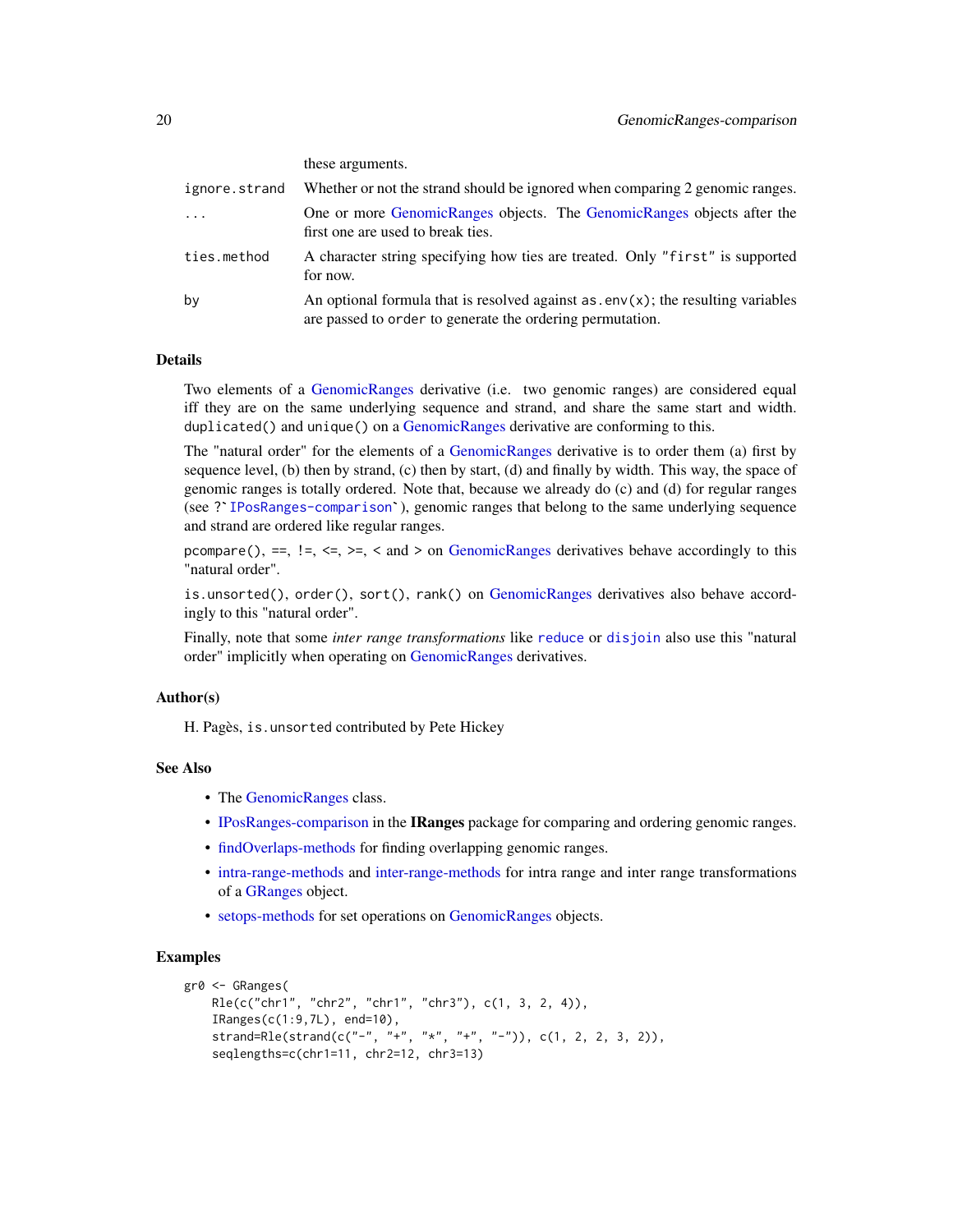```
\mathcal{L}gr <- c(gr0, gr0[7:3])
names(gr) <- LETTERS[seq_along(gr)]
## ---------------------------------------------------------------------
## A. ELEMENT-WISE (AKA "PARALLEL") COMPARISON OF 2 GenomicRanges OBJECTS
## ---------------------------------------------------------------------
gr[2] == gr[2] # TRUEgr[2] == gr[5] # FALSEgr == gr[4]gr \geq gr[3]## ---------------------------------------------------------------------
## B. match(), selfmatch(), %in%, duplicated(), unique()
## ---------------------------------------------------------------------
table < - gr[1:7]match(gr, table)
match(gr, table, ignore.strand=TRUE)
gr %in% table
duplicated(gr)
unique(gr)
## ---------------------------------------------------------------------
## C. findMatches(), countMatches()
## ---------------------------------------------------------------------
findMatches(gr, table)
countMatches(gr, table)
findMatches(gr, table, ignore.strand=TRUE)
countMatches(gr, table, ignore.strand=TRUE)
gr_levels <- unique(gr)
countMatches(gr_levels, gr)
## ---------------------------------------------------------------------
## D. order() AND RELATED METHODS
## ---------------------------------------------------------------------
is.unsorted(gr)
order(gr)
sort(gr)
is.unsorted(sort(gr))
is.unsorted(gr, ignore.strand=TRUE)
gr2 <- sort(gr, ignore.strand=TRUE)
is.unsorted(gr2) # TRUE
is.unsorted(gr2, ignore.strand=TRUE) # FALSE
## TODO: Broken. Please fix!
#sort(gr, by = \sim seqnames + start + end) # equivalent to (but slower than) above
score(gr) <- rev(seq_len(length(gr)))
```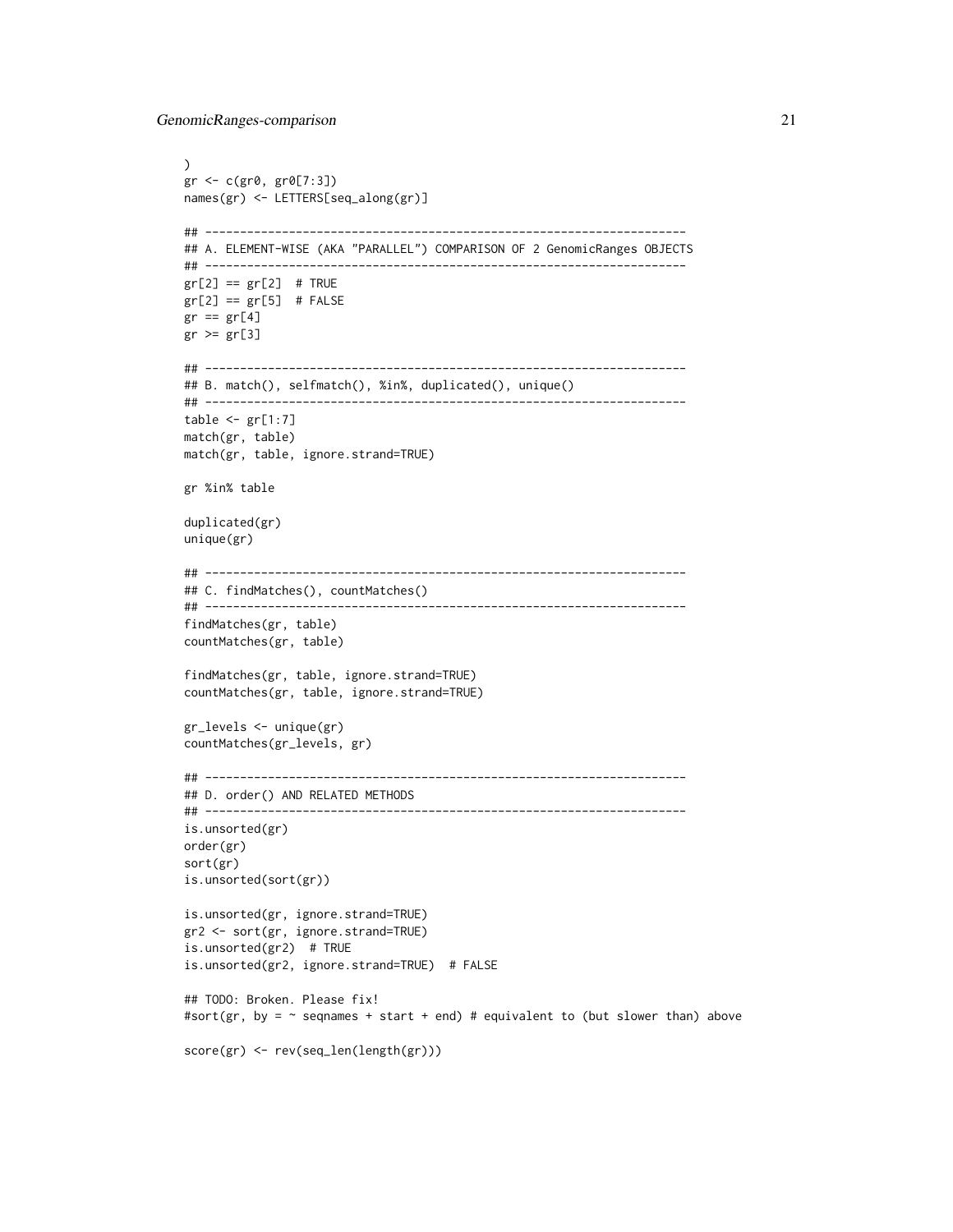```
## TODO: Broken. Please fix!
#sort(gr, by = ~ ~score)
rank(gr, ties.method="first")
rank(gr, ties.method="first", ignore.strand=TRUE)
## ---------------------------------------------------------------------
## E. GENERALIZED ELEMENT-WISE COMPARISON OF 2 GenomicRanges OBJECTS
## ---------------------------------------------------------------------
gr3 <- GRanges(c(rep("chr1", 12), "chr2"), IRanges(c(1:11, 6:7), width=3))
strand(gr3)[12] <- "+"
gr4 <- GRanges("chr1", IRanges(5, 9))
pcompare(gr3, gr4)
rangeComparisonCodeToLetter(pcompare(gr3, gr4))
```
GenomicRangesList-class

*GenomicRangesList objects*

## Description

The GenomicRangesList *virtual* class is a general container for storing a list of [GenomicRanges](#page-35-1) objects.

Most users are probably more interested in the [GRangesList](#page-45-1) container, a GenomicRangesList derivative for storing a list of [GRanges](#page-35-1) objects.

## Details

The place of GenomicRangesList in the *Vector class hierarchy*:



<span id="page-21-0"></span>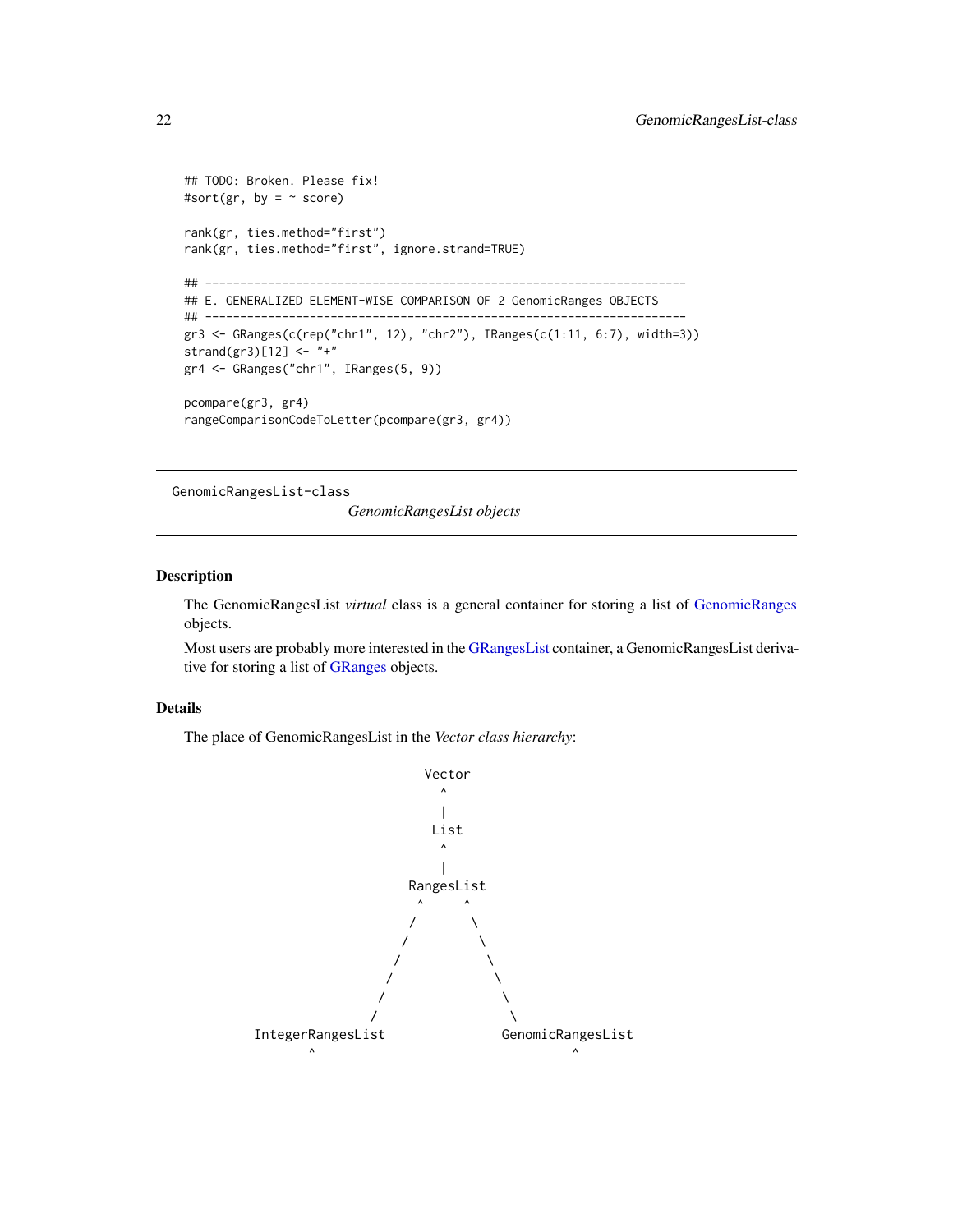## <span id="page-22-0"></span>genomicvars 23



Note that the *Vector class hierarchy* has many more classes. In particular [Vector,](#page-0-0) [List,](#page-0-0) [IRangesList,](#page-0-0) and [IntegerRangesList](#page-0-0) have other subclasses not shown here.

## Author(s)

H. Pagès and M. Lawrence

## See Also

- [GRangesList](#page-45-1) objects.
- [GenomicRanges](#page-35-1) and [GRanges](#page-35-1) objects.

<span id="page-22-1"></span>genomicvars *Manipulating genomic variables*

## Description

A *genomic variable* is a variable defined along a genome. Here are 2 ways a genomic variable is generally represented in Bioconductor:

- 1. as a named [RleList](#page-0-0) object with one list element per chromosome;
- 2. as a metadata column on a *disjoint* GRanges object.

This man page documents tools for switching from one form to the other.

#### Usage

```
bindAsGRanges(...)
mcolAsRleList(x, varname)
binnedAverage(bins, numvar, varname, na.rm=FALSE)
```
## Arguments

... One or more genomic variables in the form of named RleList objects.

x A *disjoint* [GRanges](#page-35-1) object with metadata columns on it. A [GRanges](#page-35-1) object is said to be *disjoint* if it contains ranges that do not overlap with each other. This can be tested with isDisjoint. See ? isDisjoint, GenomicRanges-method` for more information about the isDisjoint method for [GRanges](#page-35-1) objects.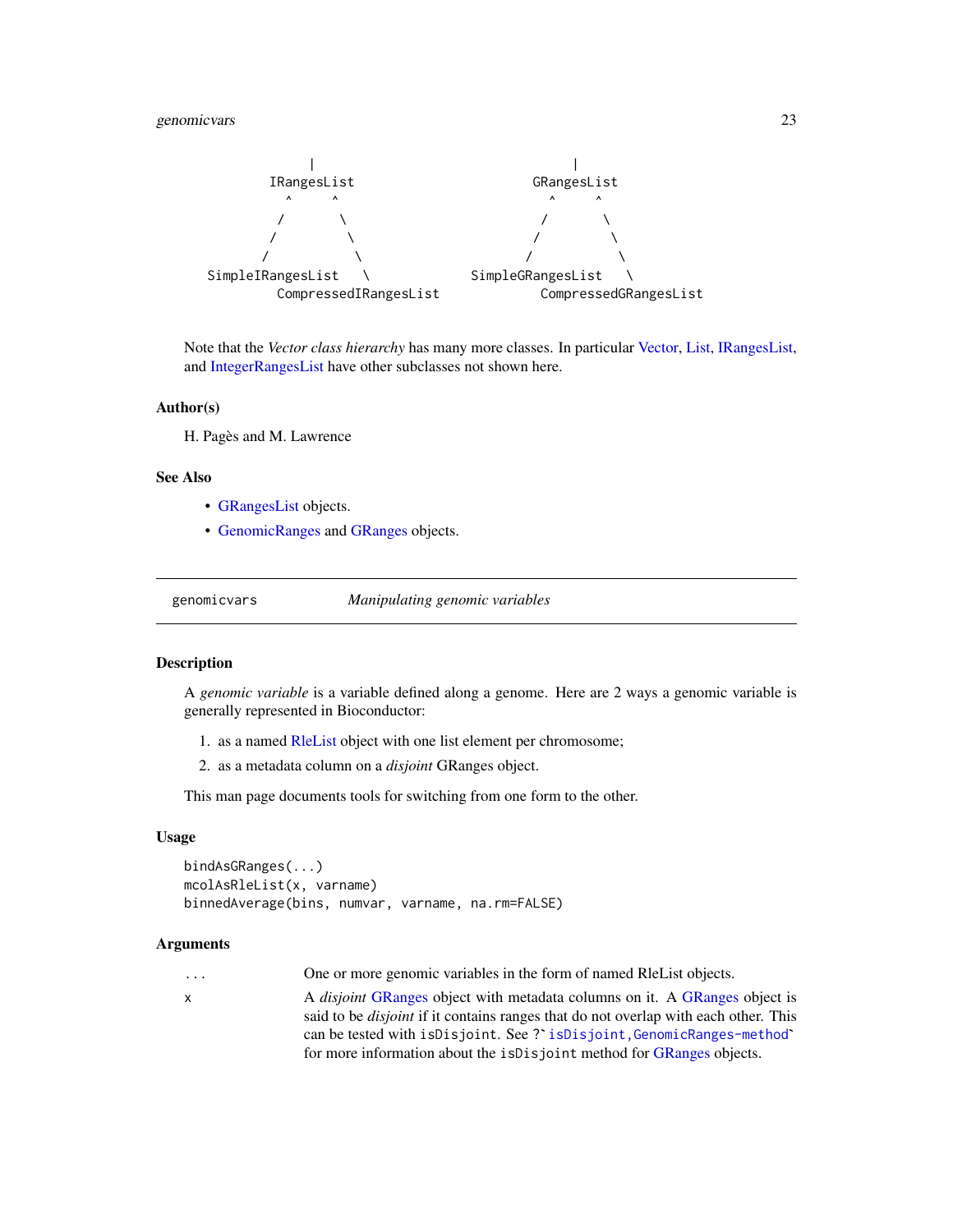| varname | The name of the genomic variable.                                                                                                                       |
|---------|---------------------------------------------------------------------------------------------------------------------------------------------------------|
|         | For modes helphalist this must be the name of the metadata column on x to be<br>turned into an Relaist object.                                          |
|         | For binned Average this will be the name of the metadata column that contains<br>the binned average in the returned object.                             |
| bins    | A GRanges object representing the genomic bins. Typically obtained by calling<br>tileGenome with cut.last.tile.in.chrom=TRUE.                           |
| numvar  | A named RIEL ist object representing a numerical variable defined along the<br>genome covered by bins (which is the genome described by seqinfo(bins)). |
| na.rm   | A logical value indicating whether NA values should be stripped before the aver-<br>age is computed.                                                    |

## Details

bindAsGRanges allows to switch the representation of one or more genomic variables from the *named RleList* form to the *metadata column on a disjoint GRanges object* form by binding the supplied named RleList objects together and putting them on the same [GRanges](#page-35-1) object. This transformation is lossless.

mcolAsRleList performs the opposite transformation and is also lossless (however the circularity flags and genome information in  $seqinfo(x)$  won't propagate). It works for any metadata column on x that can be put in [Rle](#page-0-0) form i.e. that is an atomic vector or a factor.

binnedAverage computes the binned average of a numerical variable defined along a genome.

#### Value

For bindAs[GRanges](#page-35-1): a GRanges object with 1 metadata column per supplied genomic variable.

For mcolAs[RleList](#page-0-0): a named RleList object with 1 list element per seqlevel in x.

For binnedAverage: input [GRanges](#page-35-1) object bins with an additional metadata column named varname containing the binned average.

## Author(s)

H. Pagès

## See Also

- [RleList](#page-0-0) objects in the IRanges package.
- [coverage,GenomicRanges-method](#page-11-1) for computing the coverage of a [GRanges](#page-35-1) object.
- The [tileGenome](#page-76-1) function for putting tiles on a genome.
- [GRanges](#page-35-1) objects and [isDisjoint,GenomicRanges-method](#page-50-1) for the isDisjoint method for [Ge](#page-35-1)[nomicRanges](#page-35-1) objects.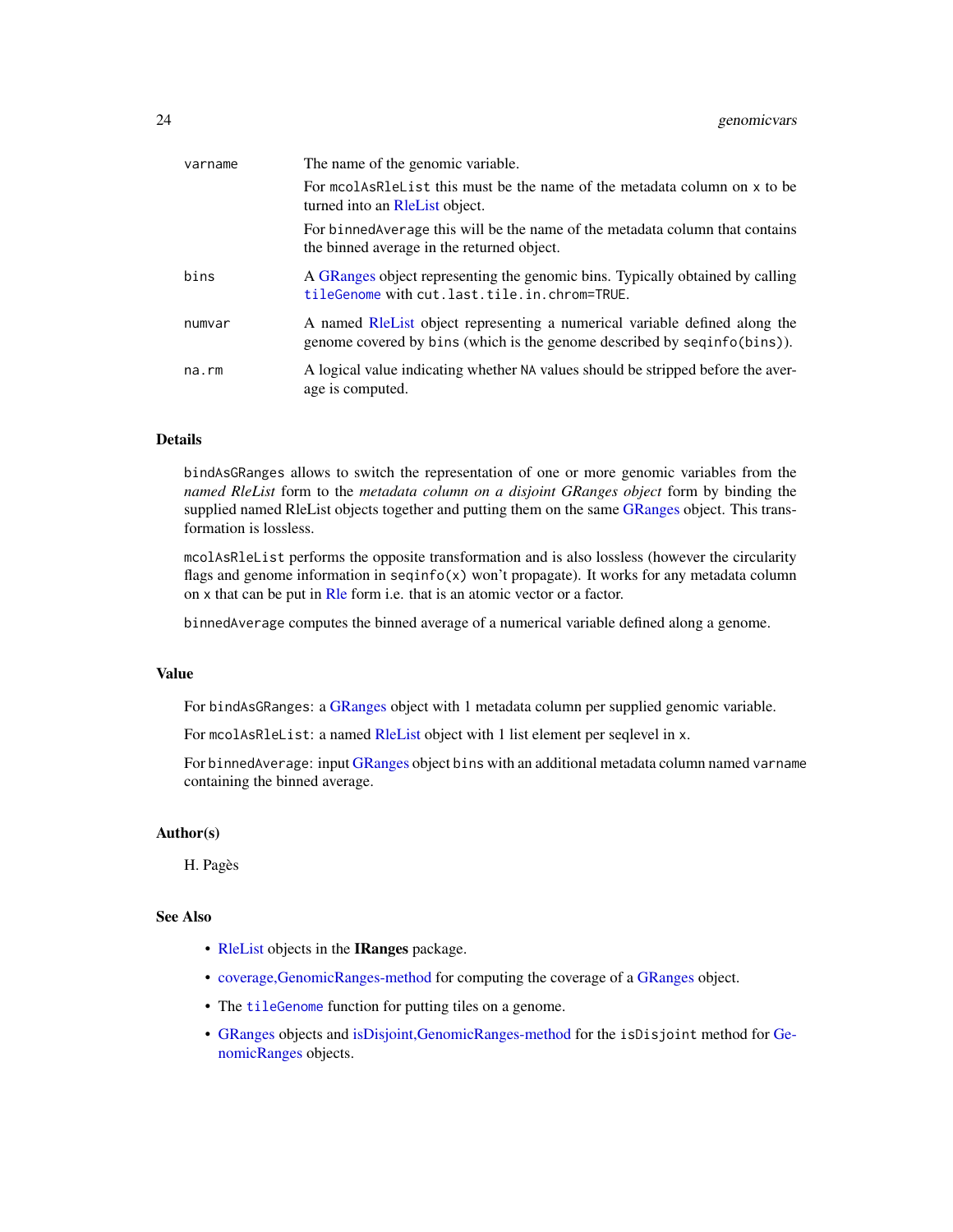## genomicvars 25

## Examples

```
## ---------------------------------------------------------------------
## A. TWO WAYS TO REPRESENT A GENOMIC VARIABLE
## -----------------------------------------------------------------
## 1) As a named RleList object
## ----------------------------
## Let's create a genomic variable in the "named RleList" form:
library(BSgenome.Scerevisiae.UCSC.sacCer2)
set.seed(55)
my_var <- RleList(
    lapply(seqlengths(Scerevisiae),
        function(seqlen) {
            tmp <- sample(50L, seqlen, replace=TRUE)
            Rle(cumsum(tmp - rev(tmp)))}
   ),
    compress=FALSE)
my_var
## 2) As a metadata column on a disjoint GRanges object
## ----------------------------------------------------
gr1 <- bindAsGRanges(my_var=my_var)
gr1
gr2 <- GRanges(c("chrI:1-150",
                 "chrI:211-285",
                 "chrI:291-377",
                 "chrV:51-60"),
               score=c(0.4, 8, -10, 2.2),
               id=letters[1:4],
               seqinfo=seqinfo(Scerevisiae))
gr2
## Going back to the "named RleList" form:
mcolAsRleList(gr1, "my_var")
score <- mcolAsRleList(gr2, "score")
score
id <- mcolAsRleList(gr2, "id")
id
bindAsGRanges(score=score, id=id)
## Bind 'my_var', 'score', and 'id' together:
gr3 <- bindAsGRanges(my_var=my_var, score=score, id=id)
## Sanity checks:
stopifnot(identical(my_var, mcolAsRleList(gr3, "my_var")))
stopifnot(identical(score, mcolAsRleList(gr3, "score")))
stopifnot(identical(id, mcolAsRleList(gr3, "id")))
gr2b <- bindAsGRanges(score=score, id=id)
seqinfo(gr2b) <- seqinfo(gr2)
stopifnot(identical(gr2, gr2b))
```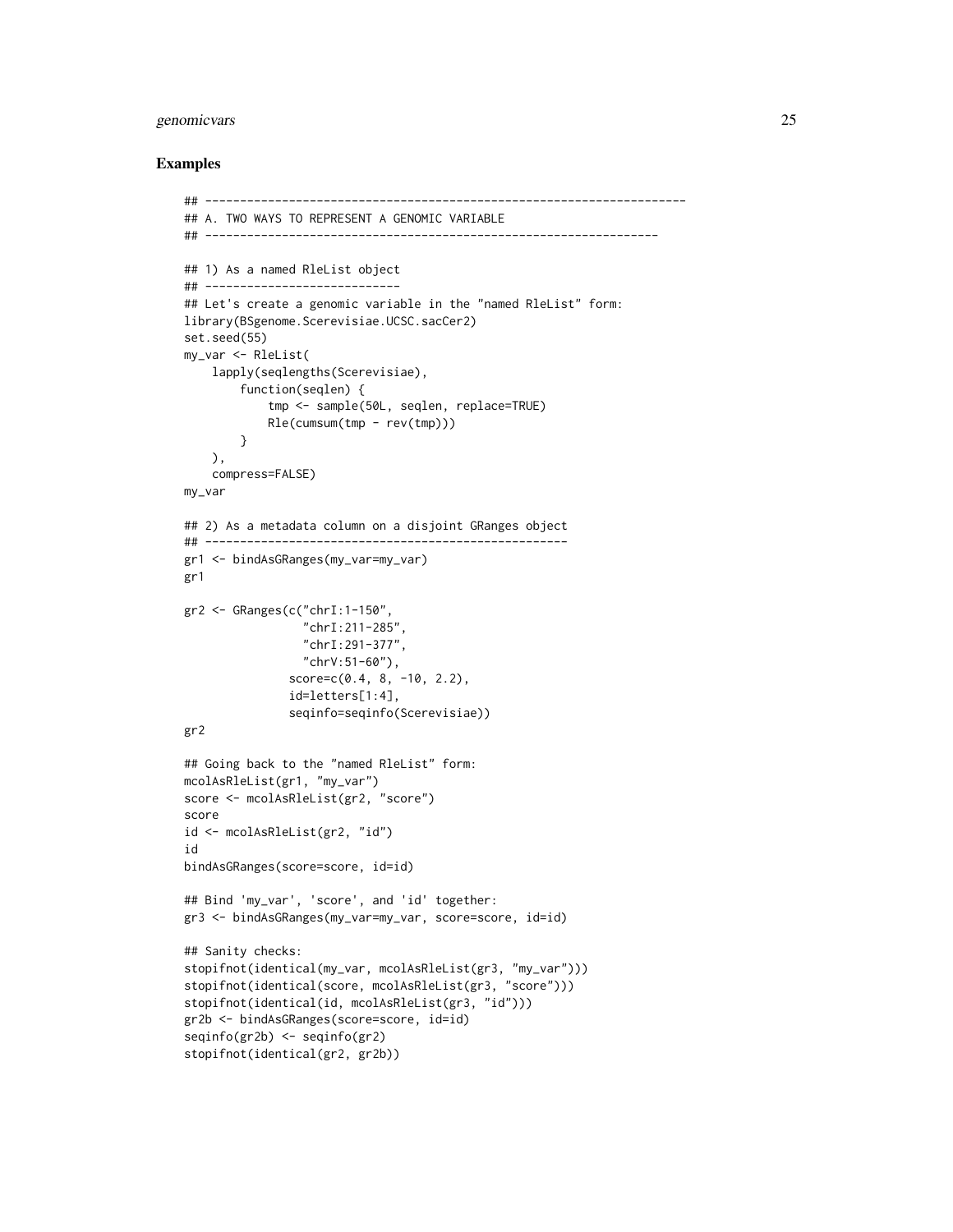```
## ---------------------------------------------------------------------
## B. BIND TOGETHER THE COVERAGES OF SEVERAL BAM FILES
## ---------------------------------------------------------------------
library(pasillaBamSubset)
library(GenomicAlignments)
untreated1_cvg <- coverage(BamFile(untreated1_chr4()))
untreated3_cvg <- coverage(BamFile(untreated3_chr4()))
all_cvg <- bindAsGRanges(untreated1=untreated1_cvg,
                        untreated3=untreated3_cvg)
## Keep regions with coverage:
all_cvg[with(mcols(all_cvg), untreated1 + untreated3 >= 1)]
## Plot the coverage profiles with the Gviz package:
library(Gviz)
plotNumvars <- function(numvars, region, name="numvars", ...)
{
    stopifnot(is(numvars, "GRanges"))
   stopifnot(is(region, "GRanges"), length(region) == 1L)
   gtrack <- GenomeAxisTrack()
   dtrack <- DataTrack(numvars,
                        chromosome=as.character(seqnames(region)),
                        name=name,
                        groups=colnames(mcols(numvars)), type="l", ...)
    plotTracks(list(gtrack, dtrack), from=start(region), to=end(region))
}
plotNumvars(all_cvg, GRanges("chr4:1-25000"),
            "coverage", col=c("red", "blue"))
plotNumvars(all_cvg, GRanges("chr4:1.03e6-1.08e6"),
            "coverage", col=c("red", "blue"))
## Sanity checks:
stopifnot(identical(untreated1_cvg, mcolAsRleList(all_cvg, "untreated1")))
stopifnot(identical(untreated3_cvg, mcolAsRleList(all_cvg, "untreated3")))
## ---------------------------------------------------------------------
## C. COMPUTE THE BINNED AVERAGE OF A NUMERICAL VARIABLE DEFINED ALONG A
## GENOME
## ---------------------------------------------------------------------
## In some applications (e.g. visualization), there is the need to compute
## the average of a genomic variable for a set of predefined fixed-width
## regions (sometimes called "bins").
## Let's use tileGenome() to create such a set of bins:
bins1 <- tileGenome(seqinfo(Scerevisiae), tilewidth=100,
                    cut.last.tile.in.chrom=TRUE)
## Compute the binned average for 'my_var' and 'score':
bins1 <- binnedAverage(bins1, my_var, "binned_var")
bins1
bins1 <- binnedAverage(bins1, score, "binned_score")
```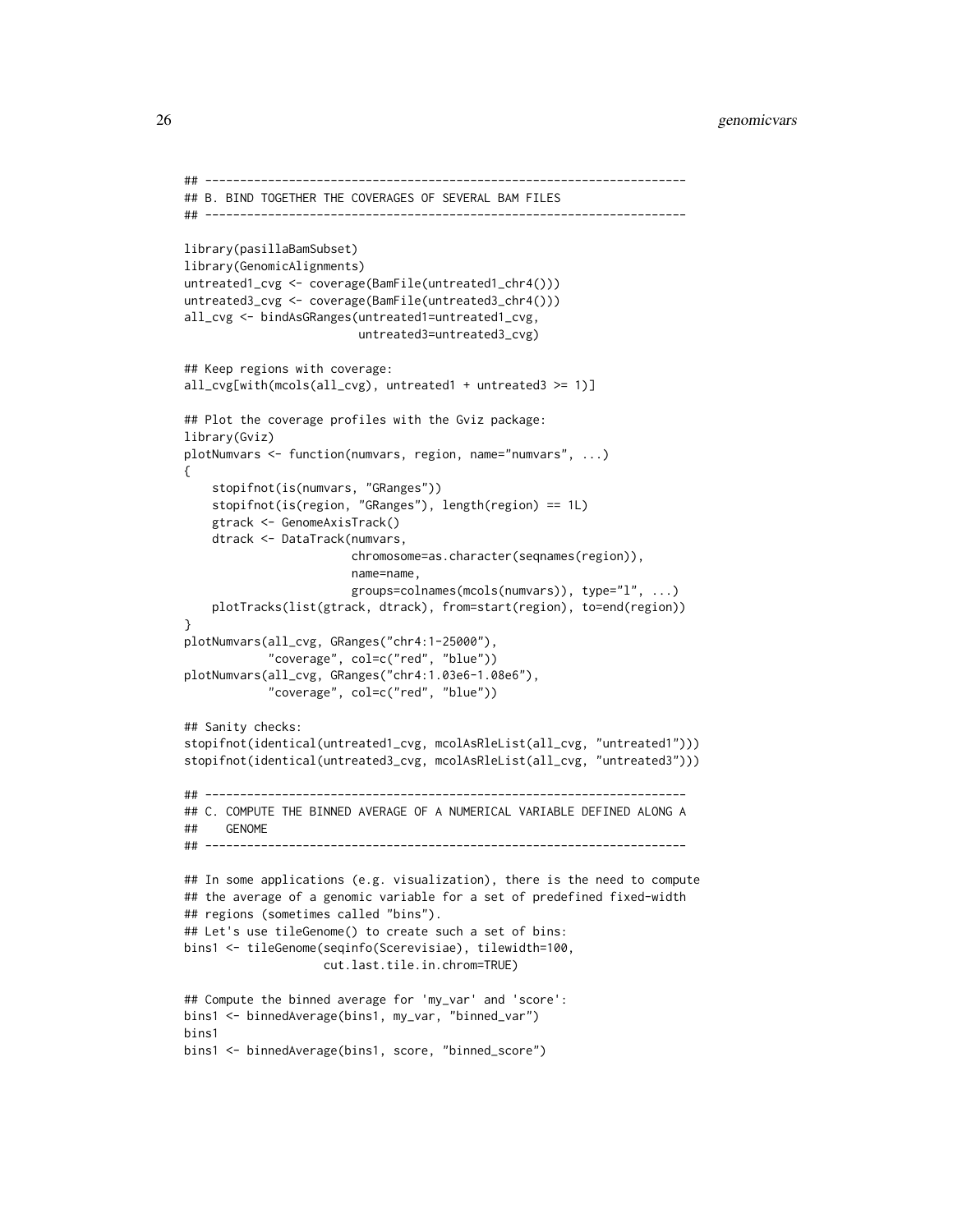## <span id="page-26-0"></span>GNCList-class 27

bins1

```
## Binned average in "named RleList" form:
binned_var1 <- mcolAsRleList(bins1, "binned_var")
binned_var1
stopifnot(all.equal(mean(my_var), mean(binned_var1))) # sanity check
mcolAsRleList(bins1, "binned_score")
## With bigger bins:
bins2 <- tileGenome(seqinfo(Scerevisiae), tilewidth=50000,
                    cut.last.tile.in.chrom=TRUE)
bins2 <- binnedAverage(bins2, my_var, "binned_var")
bins2 <- binnedAverage(bins2, score, "binned_score")
bins2
binned_var2 <- mcolAsRleList(bins2, "binned_var")
binned_var2
stopifnot(all.equal(mean(my_var), mean(binned_var2))) # sanity check
mcolAsRleList(bins2, "binned_score")
## Not surprisingly, the "binned" variables are much more compact in
## memory than the original variables (they contain much less runs):
object.size(my_var)
object.size(binned_var1)
object.size(binned_var2)
## ---------------------------------------------------------------------
## D. SANITY CHECKS
## ---------------------------------------------------------------------
bins3 <- tileGenome(c(chr1=10, chr2=8), tilewidth=5,
                    cut.last.tile.in.chrom=TRUE)
my_var3 <- RleList(chr1=Rle(c(1:3, NA, 5:7)), chr2=Rle(c(-3, NA, -3, NaN)))
bins3 <- binnedAverage(bins3, my_var3, "binned_var3", na.rm=TRUE)
binned_var3 <- mcols(bins3)$binned_var3
stopifnot(
 identical(mean(my_var3$chr1[1:5], na.rm=TRUE),
            binned_var3[1]),
 identical(mean(c(my_var3$chr1, 0, 0, 0)[6:10], na.rm=TRUE),
            binned_var3[2]),
 #identical(mean(c(my_var3$chr2, 0), na.rm=TRUE),
 # binned_var3[3]),
 identical(0, binned_var3[4])
)
```
<span id="page-26-1"></span>GNCList-class *GNCList objects*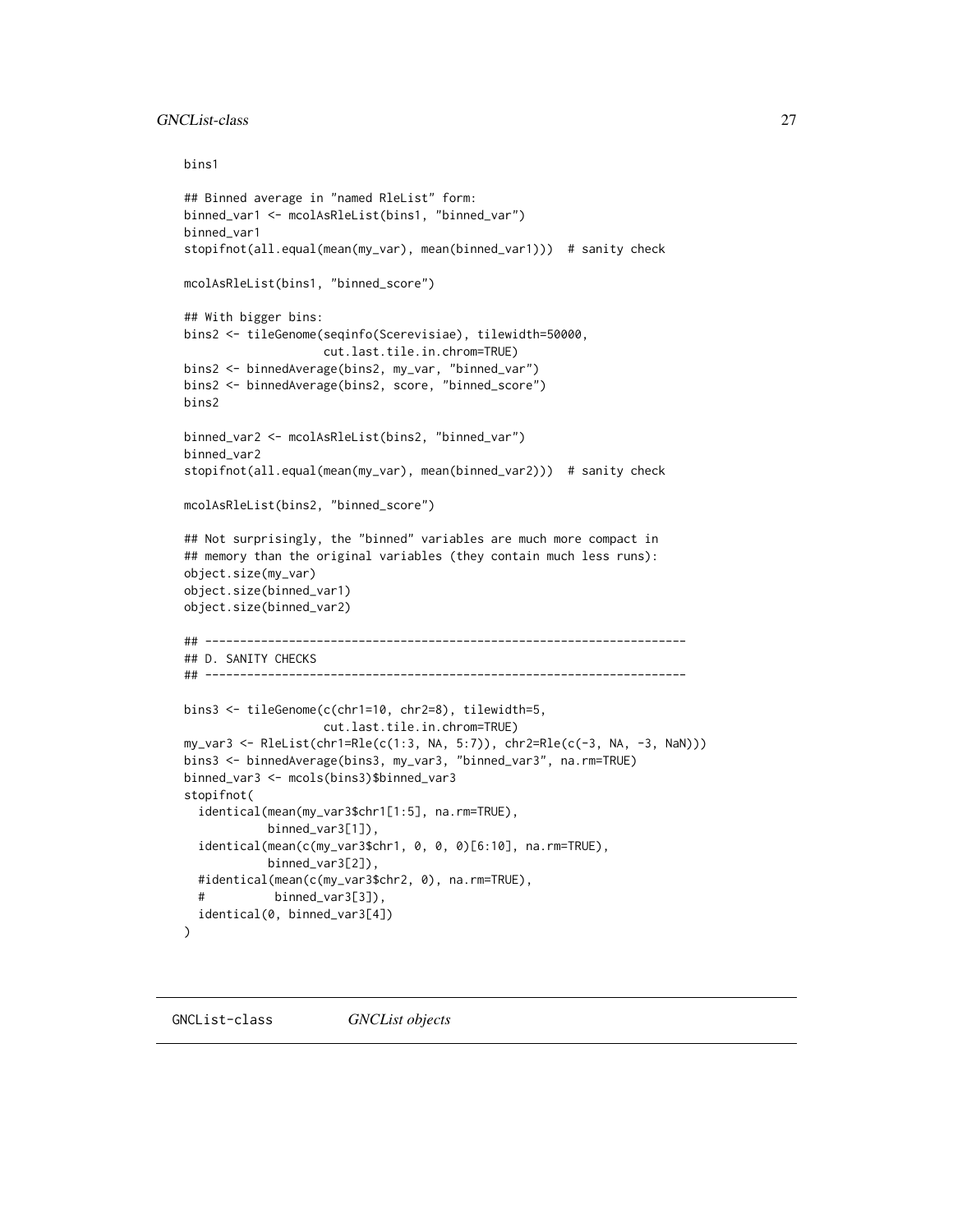## Description

The GNCList class is a container for storing the Nested Containment List representation of a vector of genomic ranges (typically represented as a [GRanges](#page-35-1) object). To preprocess a [GRanges](#page-35-1) object, simply call the GNCList constructor function on it. The resulting GNCList object can then be used for efficient overlap-based operations on the genomic ranges.

## Usage

GNCList(x)

## Arguments

x The [GRanges](#page-35-1) (or more generally [GenomicRanges\)](#page-35-1) object to preprocess.

## Details

The IRanges package also defines the [NCList](#page-0-0) and [NCLists](#page-0-0) constructors and classes for preprocessing and representing a [IntegerRanges](#page-0-0) or [IntegerRangesList](#page-0-0) object as a data structure based on Nested Containment Lists.

Note that GNCList objects (introduced in BioC 3.1) are replacements for GIntervalTree objects  $(BioC < 3.1)$ .

See [?NCList](#page-0-0) in the **IRanges** package for some important differences between the new algorithm based on Nested Containment Lists and the old algorithm based on interval trees. In particular, the new algorithm supports preprocessing of a [GenomicRanges](#page-35-1) object with ranges defined on circular sequences (e.g. on the mitochnodrial chromosome). See below for some examples.

## Value

A GNCList object.

#### Author(s)

H. Pagès

## References

Alexander V. Alekseyenko and Christopher J. Lee – Nested Containment List (NCList): a new algorithm for accelerating interval query of genome alignment and interval databases. Bioinformatics (2007) 23 (11): 1386-1393. doi: 10.1093/bioinformatics/btl647

## See Also

- The [NCList](#page-0-0) and [NCLists](#page-0-0) constructors and classs defined in the IRanges package.
- [findOverlaps](#page-13-1) for finding/counting interval overlaps between two *range-based* objects.
- [GRanges](#page-35-1) objects.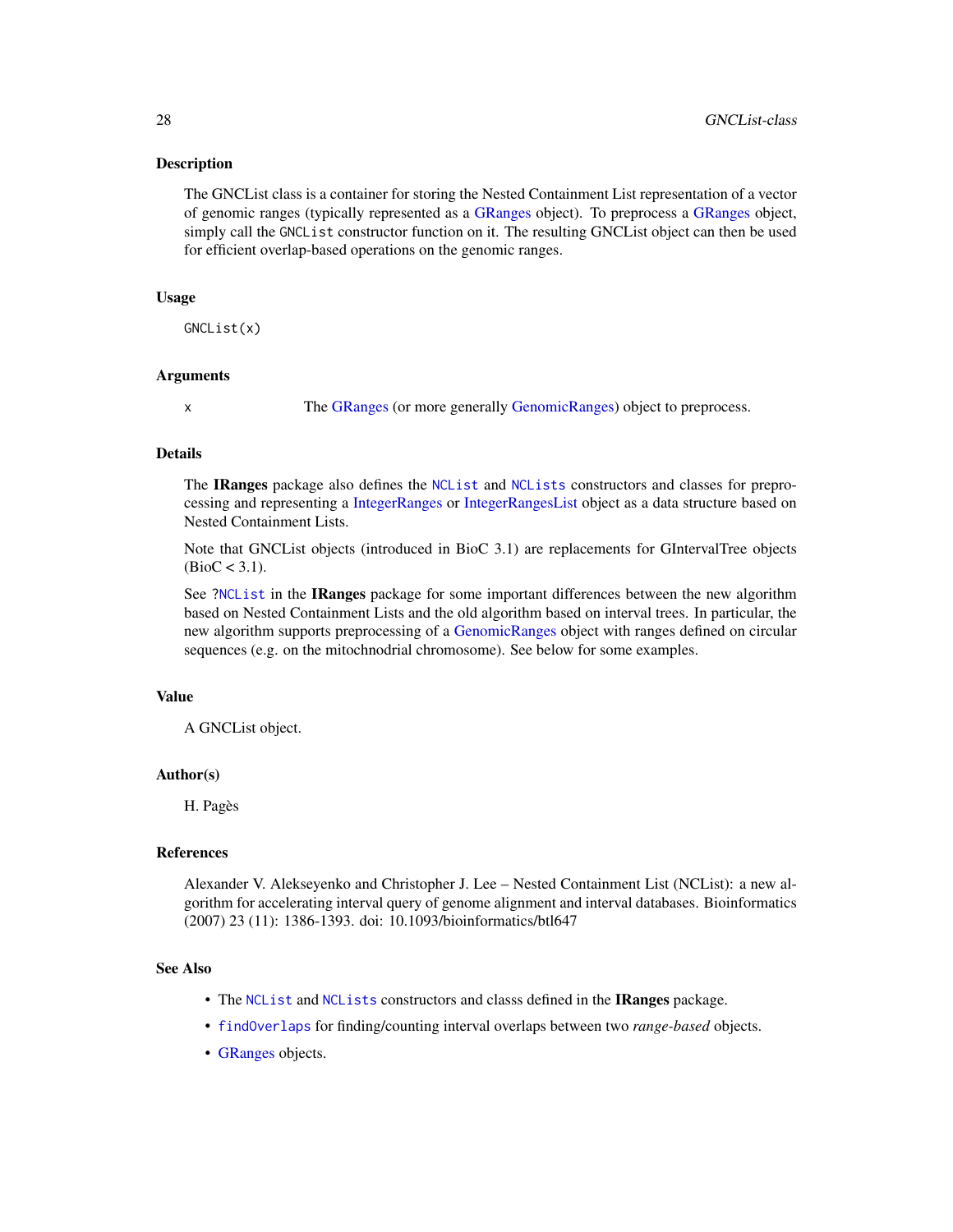## GNCList-class 29

## Examples

```
## The examples below are for illustration purpose only and do NOT
## reflect typical usage. This is because, for a one time use, it is
## NOT advised to explicitely preprocess the input for findOverlaps()
## or countOverlaps(). These functions will take care of it and do a
## better job at it (by preprocessing only what's needed when it's
## needed, and release memory as they go).
## ---------------------------------------------------------------------
## PREPROCESS QUERY OR SUBJECT
## ---------------------------------------------------------------------
query <- GRanges(Rle(c("chrM", "chr1", "chrM", "chr1"), 4:1),
                 IRanges(1:10, width=5), strand=rep(c("+", "-"), 5))
subject <- GRanges(Rle(c("chr1", "chr2", "chrM"), 3:1),
                  IRanges(6:1, width=5), strand="+")
## Either the query or the subject of findOverlaps() can be preprocessed:
ppsubject <- GNCList(subject)
hits1a <- findOverlaps(query, ppsubject)
hits1a
hits1b <- findOverlaps(query, ppsubject, ignore.strand=TRUE)
hits1b
ppquery <- GNCList(query)
hits2a <- findOverlaps(ppquery, subject)
hits2a
hits2b <- findOverlaps(ppquery, subject, ignore.strand=TRUE)
hits2b
## Note that 'hits1a' and 'hits2a' contain the same hits but not
## necessarily in the same order.
stopifnot(identical(sort(hits1a), sort(hits2a)))
## Same for 'hits1b' and 'hits2b'.
stopifnot(identical(sort(hits1b), sort(hits2b)))
## ---------------------------------------------------------------------
## WITH CIRCULAR SEQUENCES
## ---------------------------------------------------------------------
seqinfo <- Seqinfo(c("chr1", "chr2", "chrM"),
                   seqlengths=c(100, 50, 10),
                  isCircular=c(FALSE, FALSE, TRUE))
seqinfo(query) <- seqinfo[seqlevels(query)]
seqinfo(subject) <- seqinfo[seqlevels(subject)]
ppsubject <- GNCList(subject)
hits3 <- findOverlaps(query, ppsubject)
hits3
```
## Circularity introduces more hits: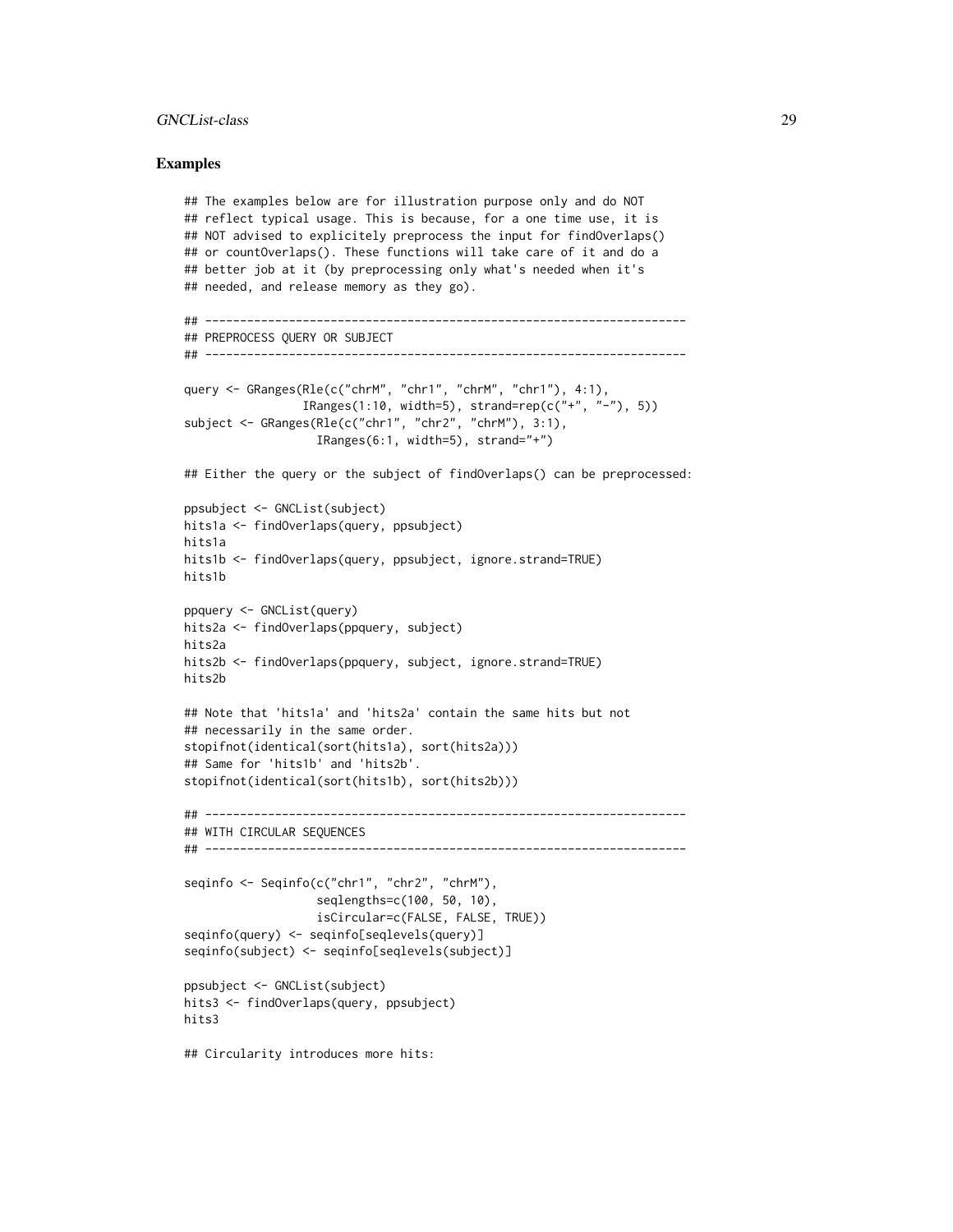```
stopifnot(all(hits1a %in% hits3))
new_hits <- setdiff(hits3, hits1a)
new_hits # 1 new hit
query[queryHits(new_hits)]
subject[subjectHits(new_hits)] # positions 11:13 on chrM are the same
                                # as positions 1:3
## Sanity checks:
stopifnot(identical(new_hits, Hits(9, 6, 10, 6, sort.by.query=TRUE)))
ppquery <- GNCList(query)
hits4 <- findOverlaps(ppquery, subject)
stopifnot(identical(sort(hits3), sort(hits4)))
```
GPos-class *Memory-efficient representation of genomic positions*

## <span id="page-29-1"></span>**Description**

The GPos class is a container for storing a set of *genomic positions* (a.k.a. *genomic loci*). It exists in 2 flavors: UnstitchedGPos and StitchedGPos. Each flavor uses a particular internal representation:

- In an UnstitchedGPos instance the positions are stored as an integer vector.
- In a StitchedGPos instance the positions are stored as an [IRanges](#page-0-0) object where each range represents a run of *consecutive positions* (i.e. a run of positions that are adjacent and in *ascending order*). This storage is particularly memory-efficient when the vector of positions contains long runs of consecutive positions.

Because genomic positions can be seen as genomic ranges of width 1, the GPos class extends the [GenomicRanges](#page-35-1) virtual class (via the [GRanges](#page-35-1) class).

## Usage

```
## Constructor function
GPos(seqnames=NULL, pos=NULL, strand=NULL,
     ..., seqinfo=NULL, seqlengths=NULL, stitch=NA)
```
#### **Arguments**

|     | seqnames, strand, , seqinfo, seqlengths                                                                                                                                                                       |
|-----|---------------------------------------------------------------------------------------------------------------------------------------------------------------------------------------------------------------|
|     | See documentation of the GRanges () constructor function for a description of<br>these arguments.                                                                                                             |
| pos | NULL, or an integer or numeric vector, or an IRanges or IPos object (or other<br>IntegerRanges derivative). If not NULL, GPos() will try to turn it into an IPos<br>derivative with IPos(pos, stitch=stitch). |
|     | When pos is an IRanges object (or other IntegerRanges derivative), each range<br>in it is interpreted as a run of consecutive positions.                                                                      |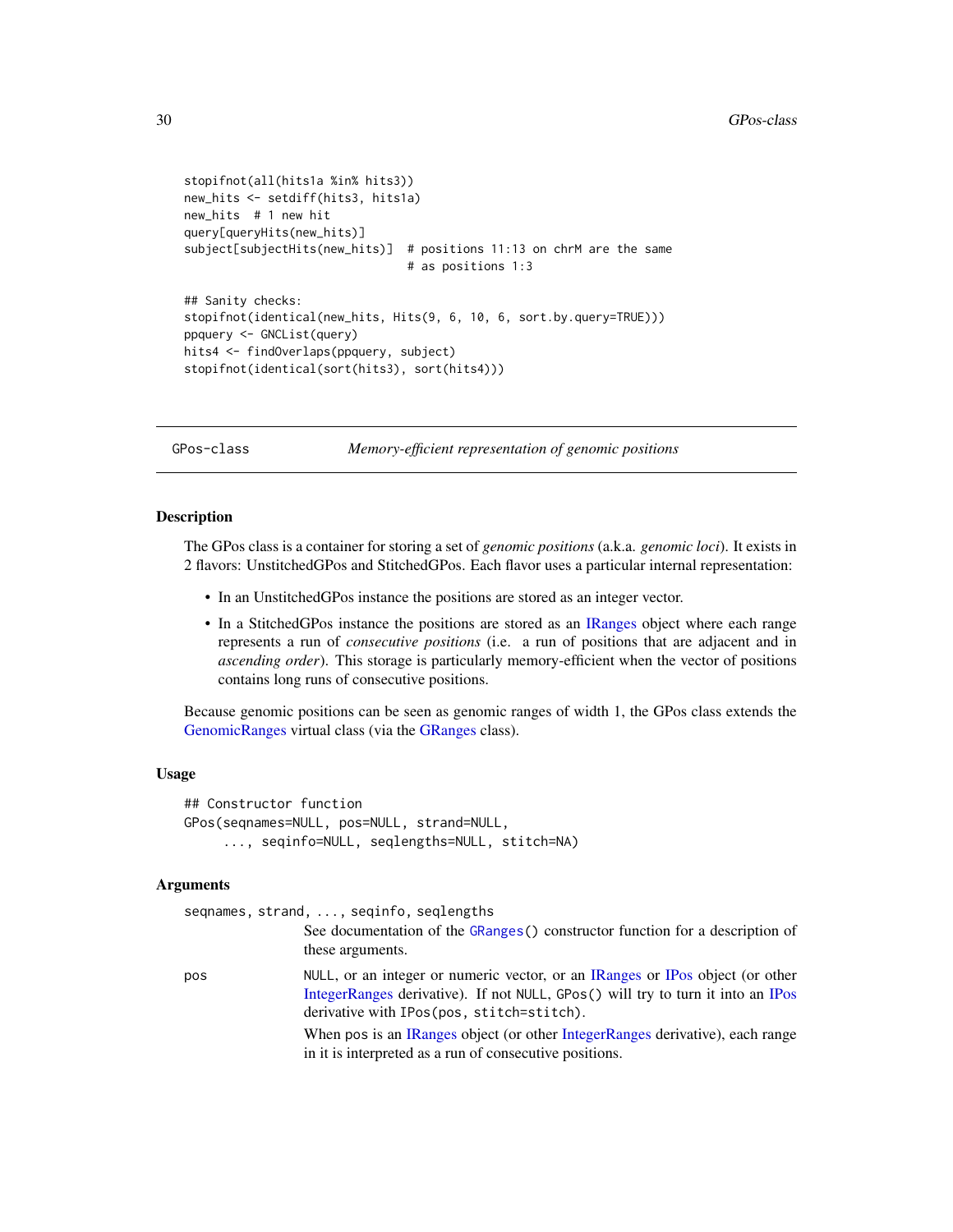## GPos-class 31

| stitch | TRUE, FALSE, or NA (the default).                                                                                                                                   |
|--------|---------------------------------------------------------------------------------------------------------------------------------------------------------------------|
|        | Controls which internal representation should be used: StitchedGPos (when<br>stitch is TRUE) or UnstitchedGPos (when stitch is FALSE).                              |
|        | When stitch is NA (the default), which internal representation will be used de-<br>pends on the flavour of the IPos derivative returned by IPos (pos): UnstitchedG- |
|        | Pos if IPos(pos) returns an UnstitchedIPos instance, and StitchedGPos if it                                                                                         |
|        | returns a StitchedIPos instance.                                                                                                                                    |

## Details

Even though a [GRanges](#page-35-1) object can be used for storing genomic positions, using a GPos object is more efficient. In particular the memory footprint of an UnstitchedGPos object is typically about half that of a [GRanges](#page-35-1) object.

OTOH the memory footprint of a StitchedGPos object can vary a lot but will never be worse than that of a [GRanges](#page-35-1) object. However it will reduce dramatically if the vector of positions contains long runs of consecutive positions. In the worst case scenario (i.e. when the object contains no consecutive positions) its memory footprint will be the same as that of a [GRanges](#page-35-1) object.

Like for any [Vector](#page-0-0) derivative, the length of a GPos object cannot exceed .Machine\$integer.max (i.e. 2^31 on most platforms). GPos() will return an error if pos contains too many positions.

## Value

An UnstitchedGPos or StitchedGPos object.

## **Accessors**

Getters: GPos objects support the same set of getters as other [GenomicRanges](#page-35-1) derivatives (i.e. seqnames(), ranges(), start(), end(), strand(), mcols(), seqinfo(), etc...), plus the pos() getter which is equivalent to start() or end(). See [?GenomicRanges](#page-35-1) for the list of getters supported by [GenomicRanges](#page-35-1) derivatives.

Note that ranges() returns an [IPos](#page-0-0) derivative instead of the [IRanges](#page-0-0) object that one gets with other [GenomicRanges](#page-35-1) derivatives. To get an [IRanges](#page-0-0) object, you need to call ranges() again on this [IPos](#page-0-0) derivative i.e. do ranges(ranges(x)) on GPos object x.

Setters: Like [GRanges](#page-35-1) objects, GPos derivatives support the following setters:

- The seqnames() and strand() setters.
- The names(), mcols() and metadata() setters.
- The family of setters that operate on the seqinfo component of an object: [seqlevels\(](#page-0-0)), [seqlevelsStyle\(](#page-0-0)), [seqlengths\(](#page-0-0)), [isCircular\(](#page-0-0)), [genome\(](#page-0-0)), and [seqinfo\(](#page-0-0)). These setters are defined and documented in the GenomeInfoDb package.

However, there is no pos() setter for GPos derivatives at the moment (although one might be added in the future).

## Coercion

From UnstitchedGPos to StitchedGPos and vice-versa: coercion back and forth between UnstitchedG-Pos and StitchedGPos is supported via as(x, "StitchedGPos") and as(x, "UnstitchedGPos"). This is the most efficient and recommended way to switch between the 2 internal representations.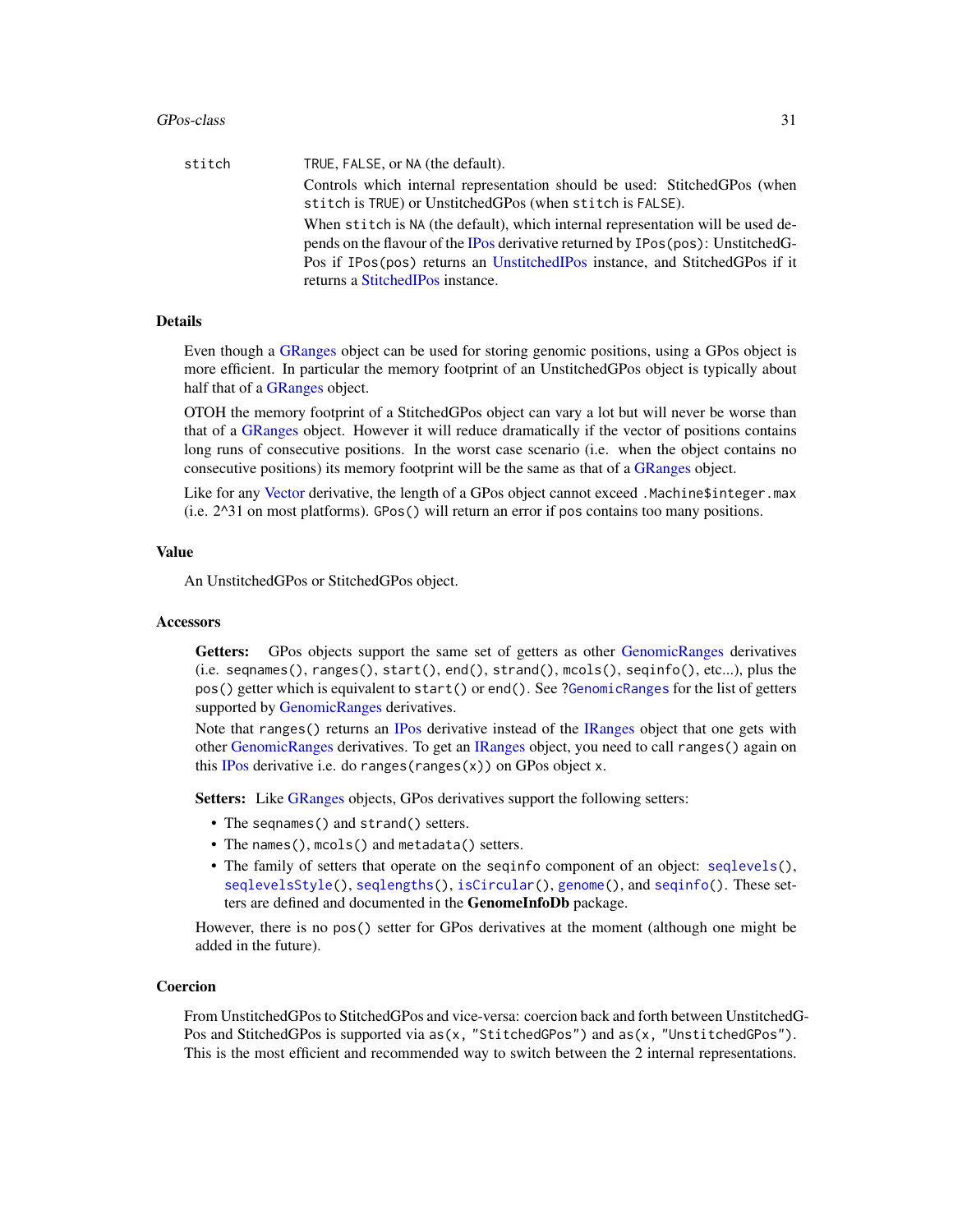Note that this switch can have dramatic consequences on memory usage so is for advanced users only. End users should almost never need to do this switch when following a typical workflow.

From [GenomicRanges](#page-35-1) to UnstitchedGPos, StitchedGPos, or GPos: A [GenomicRanges](#page-35-1) derivative x in which all the ranges have a width of 1 can be coerced to an UnstitchedGPos or StitchedGPos object with as(x, "UnstitchedGPos") or as(x, "StitchedGPos"), respectively. For convenience as(x, "GPos") is supported and is equivalent to as(x, "UnstitchedGPos").

From GPos to [GRanges:](#page-35-1) A GPos derivative x can be coerced to a [GRanges](#page-35-1) object with  $as(x,$ "GRanges"). However be aware that the resulting object can use thousands times (or more) memory than x! See "MEMORY USAGE" in the Examples section below.

From GPos to ordinary R objects: Like with any other [GenomicRanges](#page-35-1) derivative, as . character(), as.factor(), and as.data.frame() work on a GPos derivative x. Note however that as.data.frame(x) returns a data frame with a pos column (containing pos(x)) instead of the start, end, and width columns that one gets with other [GenomicRanges](#page-35-1) derivatives.

## Subsetting

A GPos derivative can be subsetted exactly like a [GRanges](#page-35-1) object.

## Concatenation

GPos derivatives can be concatenated with  $c()$  or append $()$ . See [?c](#page-0-0) in the **S4Vectors** package for more information about concatenating Vector derivatives.

## Splitting and Relisting

Like with any other [GRanges](#page-35-1) object, split() and relist() work on a GPos derivative.

## **Note**

Internal representation of GPos objects has changed in GenomicRanges 1.29.10 (Bioc 3.6). Update any old object x with:  $x < -$  updateObject(x, verbose=TRUE).

#### Author(s)

Hervé Pagès; based on ideas borrowed from Georg Stricker <georg.stricker@in.tum.de> and Julien Gagneur <gagneur@in.tum.de>

## See Also

- The [IPos](#page-0-0) class in the IRanges package for storing a set of *integer positions* (i.e. integer ranges of width 1).
- The [GRanges](#page-35-1) class for storing a set of *genomic ranges* of arbitrary width.
- [Seqinfo](#page-0-0) objects and the [seqinfo](#page-0-0) accessor and family in the GenomeInfoDb package for accessing/modifying information about the underlying sequences of a [GenomicRanges](#page-35-1) derivative.
- [GenomicRanges-comparison](#page-17-1) for comparing and ordering genomic ranges and/or positions.
- [findOverlaps-methods](#page-13-2) for finding overlapping genomic ranges and/or positions.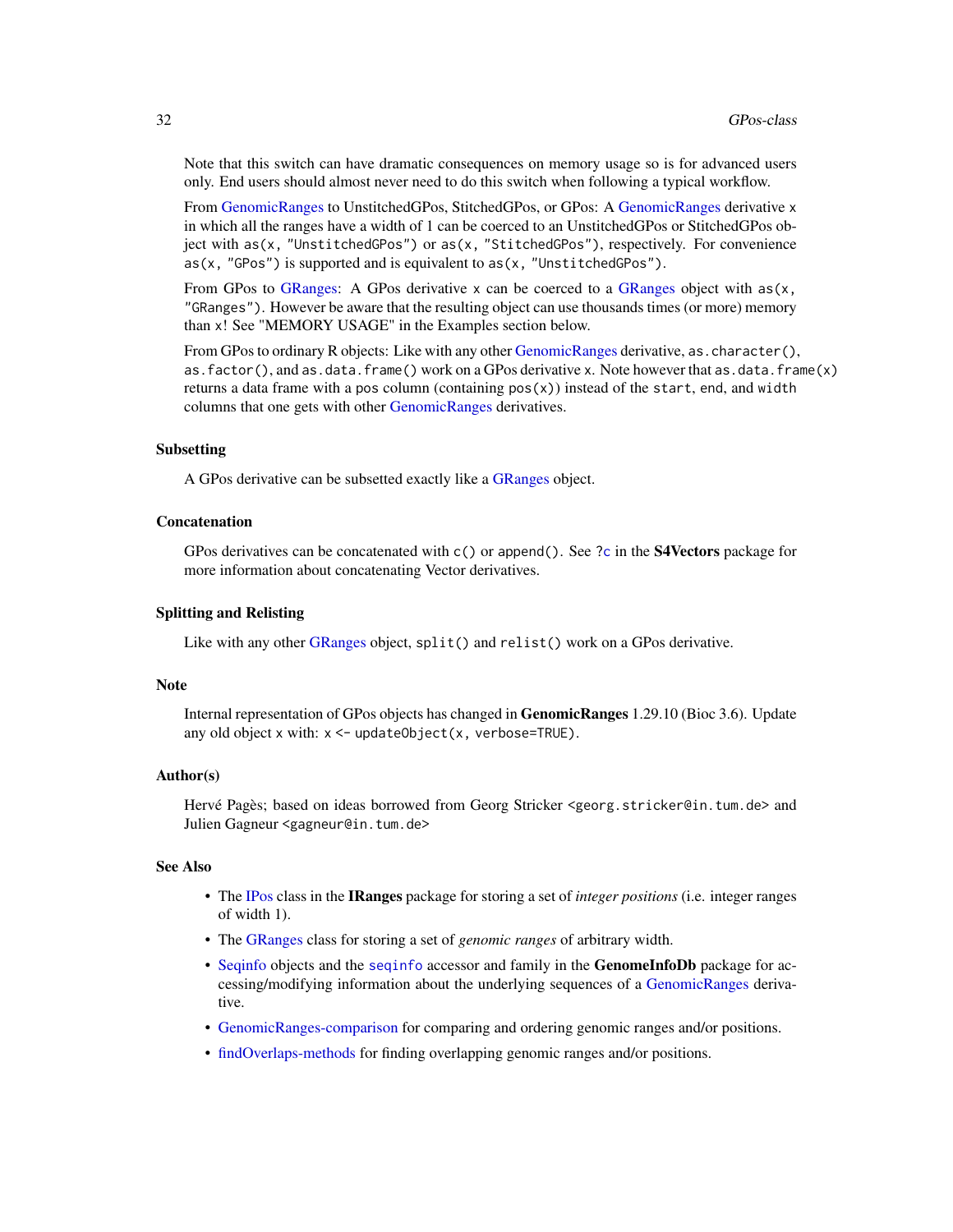### GPos-class 33

- [intra-range-methods](#page-54-1) and [inter-range-methods](#page-50-2) for *intra range* and *inter range* transformations of [GenomicRanges](#page-35-1) derivatives.
- [coverage-methods](#page-11-2) for computing the coverage of a set of genomic ranges and/or positions.
- [nearest-methods](#page-62-1) for finding the nearest genomic range/position neighbor.
- The [snpsBySeqname](#page-0-0), [snpsByOverlaps](#page-0-0), and [snpsById](#page-0-0) methods for [SNPlocs](#page-0-0) objects defined in the BSgenome package for extractors that return a GPos derivative.
- [SummarizedExperiment](#page-0-0) objects and derivatives in the SummarizedExperiment package.

## Examples

```
showClass("GPos") # shows the known subclasses
## ---------------------------------------------------------------------
## BASIC EXAMPLES
## ---------------------------------------------------------------------
## Example 1:
gpos1a <- GPos(seqnames=Rle(c("chr1", "chr2", "chr1"), c(10, 6, 4)),
              pos=c(44:53, 5:10, 2:5))
gpos1a # unstitched
length(gpos1a)
seqnames(gpos1a)
pos(gpos1a) # same as 'start(gpos1a)' and 'end(gpos1a)'
strand(gpos1a)
as.character(gpos1a)
as.data.frame(gpos1a)
as(gpos1a, "GRanges")
as.data.frame(as(gpos1a, "GRanges"))
gpos1a[9:17]
gpos1b <- GPos(seqnames=Rle(c("chr1", "chr2", "chr1"), c(10, 6, 4)),
               pos=c(44:53, 5:10, 2:5), stitch=TRUE)
gpos1b # stitched
## 'gpos1a' and 'gpos1b' are semantically equivalent, only their
## internal representations differ:
all(gpos1a == gpos1b)gpos1c <- GPos(c("chr1:44-53", "chr2:5-10", "chr1:2-5"))
gpos1c # stitched
identical(gpos1b, gpos1c)
## Example 2:
pos_runs <- GRanges("chrI", IRanges(c(1, 6, 12, 17), c(5, 10, 16, 20)),
                    strand=c("*", "-", "-", "+"))
gpos2 <- GPos(pos_runs)
gpos2 # stitched
strand(gpos2)
```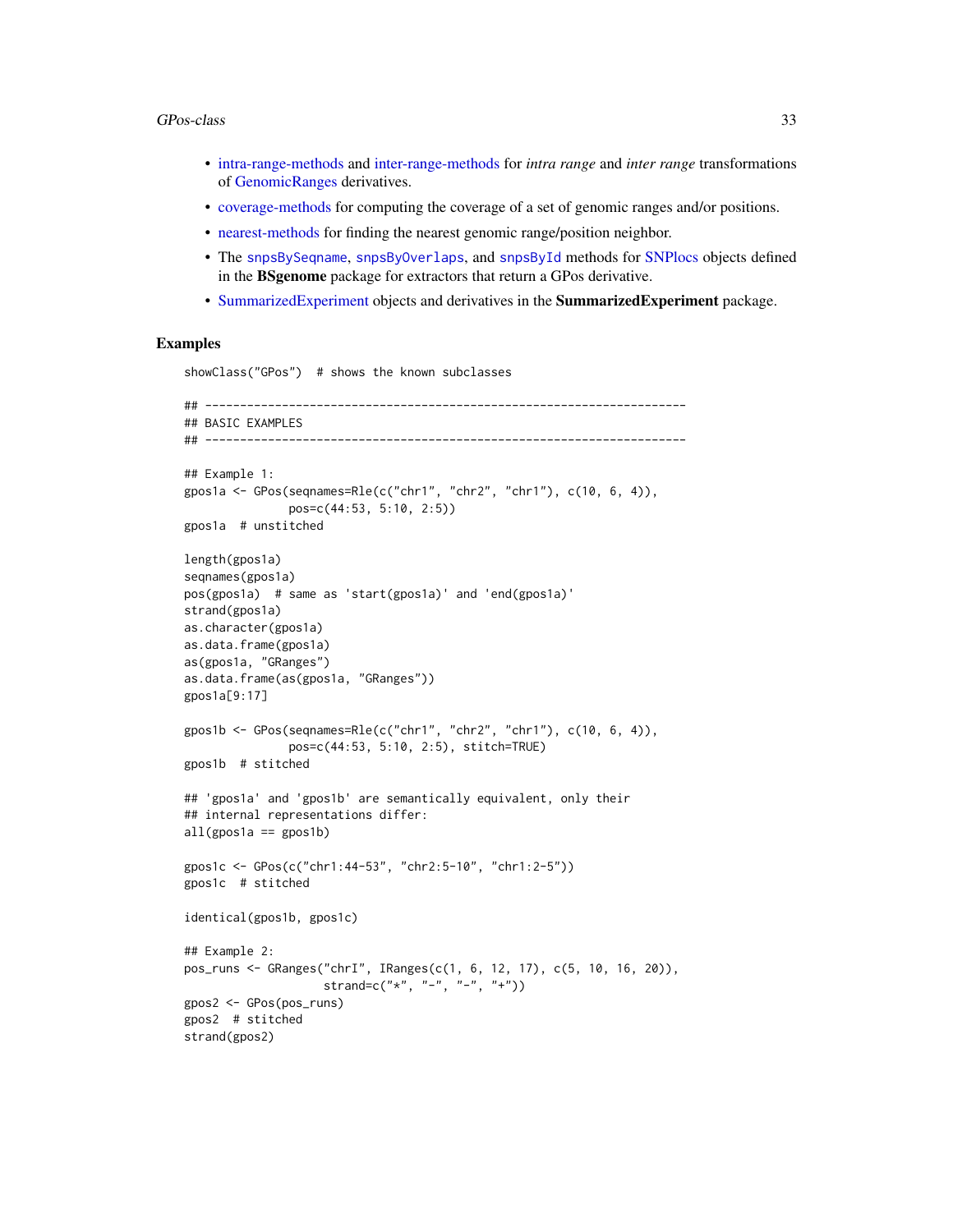```
## Example 3:
gpos3A <- gpos3B <- GPos(c("chrI:1-1000", "chrI:1005-2000"))
npos <- length(gpos3A)
mcols(gpos3A)$sample <- Rle("sA")
sA_counts <- sample(10, npos, replace=TRUE)
mcols(gpos3A)$counts <- sA_counts
mcols(gpos3B)$sample <- Rle("sB")
sB_counts <- sample(10, npos, replace=TRUE)
mcols(gpos3B)$counts <- sB_counts
gpos3 <- c(gpos3A, gpos3B)
gpos3
## Example 4:
library(BSgenome.Scerevisiae.UCSC.sacCer2)
genome <- BSgenome.Scerevisiae.UCSC.sacCer2
gpos4 <- GPos(seqinfo(genome))
gpos4 # all the positions along the genome are represented
mcols(gpos4)$dna <- do.call("c", unname(as.list(genome)))
gpos4
## Note however that, like for any Vector derivative, the length of a
## GPos derivative cannot exceed '.Machine$integer.max' (i.e. 2^31 on
## most platforms) so the above only works with a "small" genome.
## For example it doesn't work with the Human genome:
library(TxDb.Hsapiens.UCSC.hg19.knownGene)
## Not run:
  GPos(seqinfo(TxDb.Hsapiens.UCSC.hg19.knownGene)) # error!
## End(Not run)
## You can use isSmallGenome() to check upfront whether the genome is
## "small" or not.
isSmallGenome(genome) # TRUE
isSmallGenome(TxDb.Hsapiens.UCSC.hg19.knownGene) # FALSE
## ---------------------------------------------------------------------
## MEMORY USAGE
## ---------------------------------------------------------------------
## Coercion to GRanges works...
gr4 <- as(gpos4, "GRanges")
gr4
## ... but is generally not a good idea:
object.size(gpos4)
object.size(gr4) # 8 times bigger than the StitchedGPos object!
## Shuffling the order of the positions impacts memory usage:
gpos4r <- rev(gpos4)
object.size(gpos4r) # significantly
gpos4s <- sample(gpos4)
```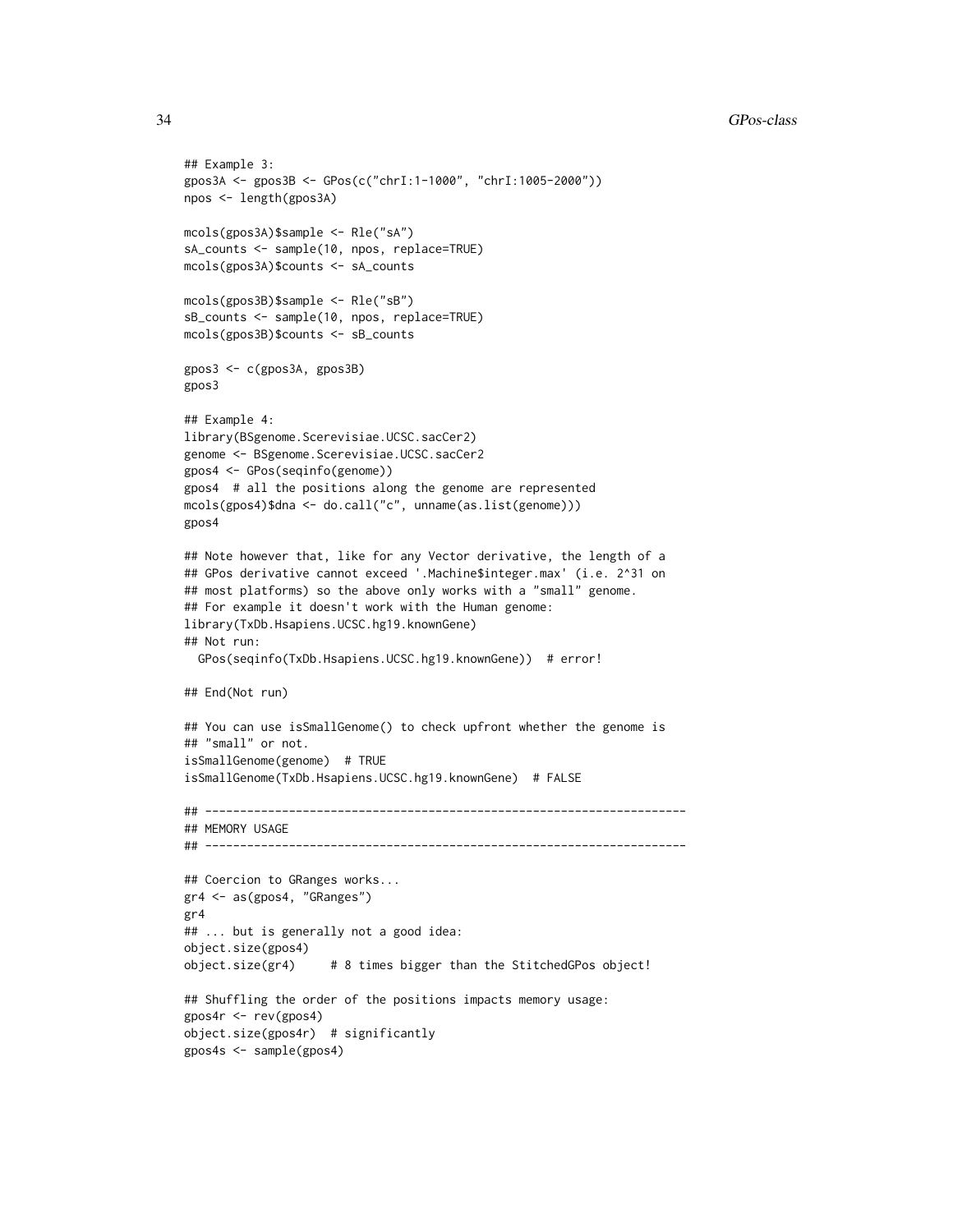### GPos-class 35

```
object.size(gpos4s) # even worse!
## If one anticipates a lot of shuffling of the genomic positions,
## then an UnstitchedGPos object should be used instead:
gpos4b <- as(gpos4, "UnstitchedGPos")
object.size(gpos4b) # initial size is bigger than stitched version
object.size(rev(gpos4b)) # size didn't change
object.size(sample(gpos4b)) # size increased, but is still < stitched
                             # version
## AN IMPORTANT NOTE: In the worst situations, GPos still performs as
## good as a GRanges object.
object.size(as(gpos4r, "GRanges")) # same size as 'gpos4r'
object.size(as(gpos4s, "GRanges")) # same size as 'gpos4s'
## Best case scenario is when the object is strictly sorted (i.e.
## positions are in strict ascending order).
## This can be checked with:
is.unsorted(gpos4, strict=TRUE) # 'gpos4' is strictly sorted
## ---------------------------------------------------------------------
## USING MEMORY-EFFICIENT METADATA COLUMNS
## ---------------------------------------------------------------------
## In order to keep memory usage as low as possible, it is recommended
## to use a memory-efficient representation of the metadata columns that
## we want to set on the object. Rle's are particularly well suited for
## this, especially if the metadata columns contain long runs of
## identical values. This is the case for example if we want to use a
## GPos object to represent the coverage of sequencing reads along a
## genome.
## Example 5:
library(pasillaBamSubset)
library(Rsamtools) # for the BamFile() constructor function
bamfile1 <- BamFile(untreated1_chr4())
bamfile2 <- BamFile(untreated3_chr4())
gpos5 <- GPos(seqinfo(bamfile1))
library(GenomicAlignments) # for "coverage" method for BamFile objects
cvg1 <- unlist(coverage(bamfile1), use.names=FALSE)
cvg2 <- unlist(coverage(bamfile2), use.names=FALSE)
mcols(gpos5) <- DataFrame(cvg1, cvg2)
gpos5
object.size(gpos5) # lightweight
## Keep only the positions where coverage is at least 10 in one of the
## 2 samples:
gpos5[mcols(gpos5)$cvg1 >= 10 | mcols(gpos5)$cvg2 >= 10]
## ---------------------------------------------------------------------
## USING A GPos OBJECT IN A RangedSummarizedExperiment OBJECT
## ---------------------------------------------------------------------
## Because the GPos class extends the GenomicRanges virtual class, a
```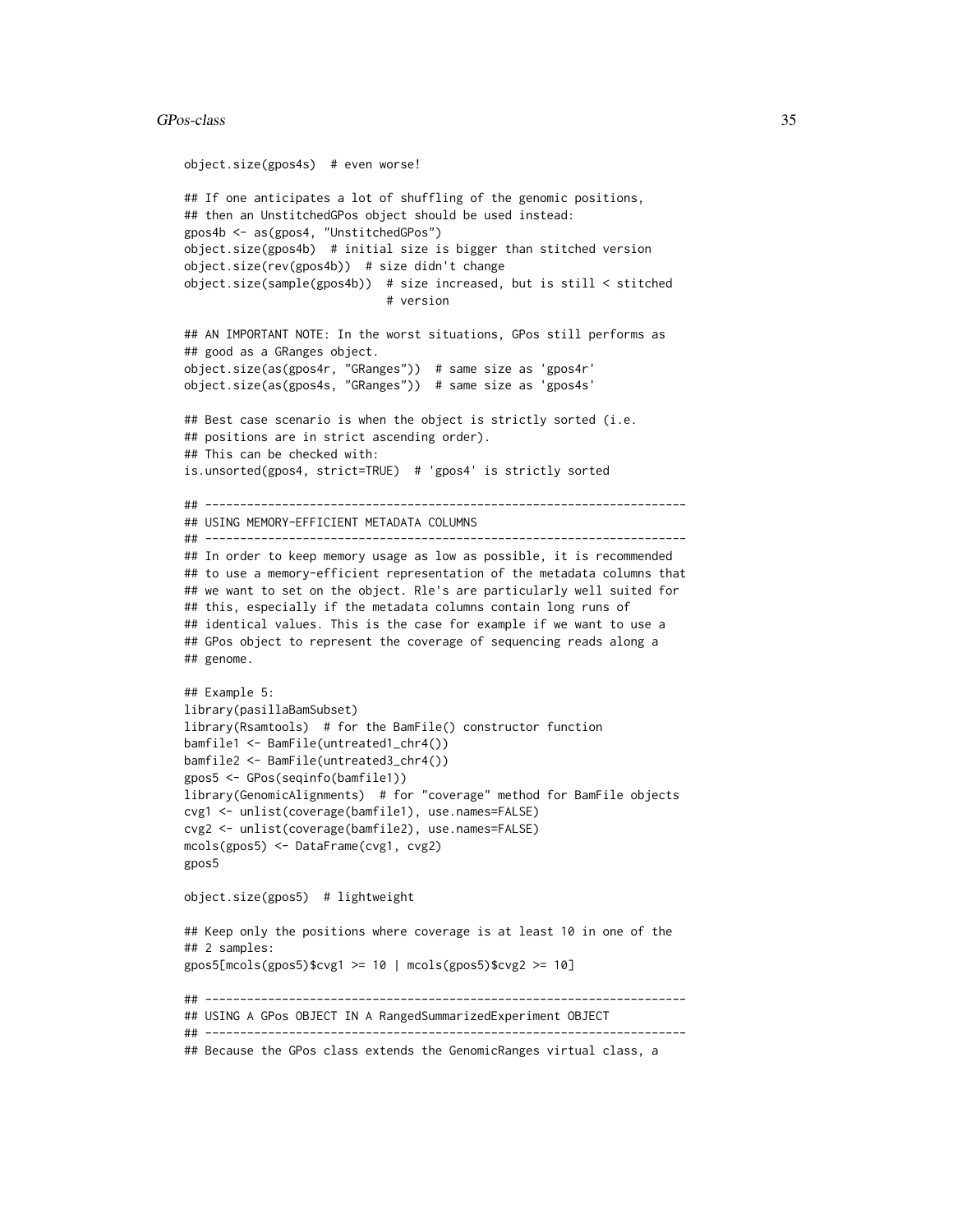```
## GPos derivative can be used as the rowRanges component of a
## RangedSummarizedExperiment object.
## As a 1st example, we show how the counts for samples sA and sB in
## 'gpos3' can be stored in a SummarizedExperiment object where the rows
## correspond to unique genomic positions and the columns to samples:
library(SummarizedExperiment)
counts <- cbind(sA=sA_counts, sB=sB_counts)
mcols(gpos3A) <- NULL
rse3 <- SummarizedExperiment(list(counts=counts), rowRanges=gpos3A)
rse3
rowRanges(rse3)
head(assay(rse3))
## Finally we show how the coverage data from Example 5 can be easily
## stored in a lightweight SummarizedExperiment derivative:
cvg <- mcols(gpos5)
mcols(gpos5) <- NULL
rse5 <- SummarizedExperiment(list(cvg=cvg), rowRanges=gpos5)
rse5
rowRanges(rse5)
assay(rse5)
## Keep only the positions where coverage is at least 10 in one of the
## 2 samples:
rse5[assay(rse5)$cvg1 >= 10 | assay(rse5)$cvg2 >= 10]
```
GRanges-class *GRanges objects*

## <span id="page-35-1"></span>Description

The GRanges class is a container for the genomic locations and their associated annotations.

## Details

GRanges is a vector of genomic locations and associated annotations. Each element in the vector is comprised of a sequence name, an interval, a [strand,](#page-0-0) and optional metadata columns (e.g. score, GC content, etc.). This information is stored in four components:

seqnames a 'factor' [Rle](#page-0-0) object containing the sequence names.

ranges an [IRanges](#page-0-0) object containing the ranges.

strand a 'factor' [Rle](#page-0-0) object containing the [strand](#page-0-0) information.

- mcols a [DataFrame](#page-0-0) object containing the metadata columns. Columns cannot be named "seqnames", "ranges", "strand", "seqlevels", "seqlengths", "isCircular", "start", "end", "width", or "element".
- seqinfo a [Seqinfo](#page-0-0) object containing information about the set of genomic sequences present in the GRanges object.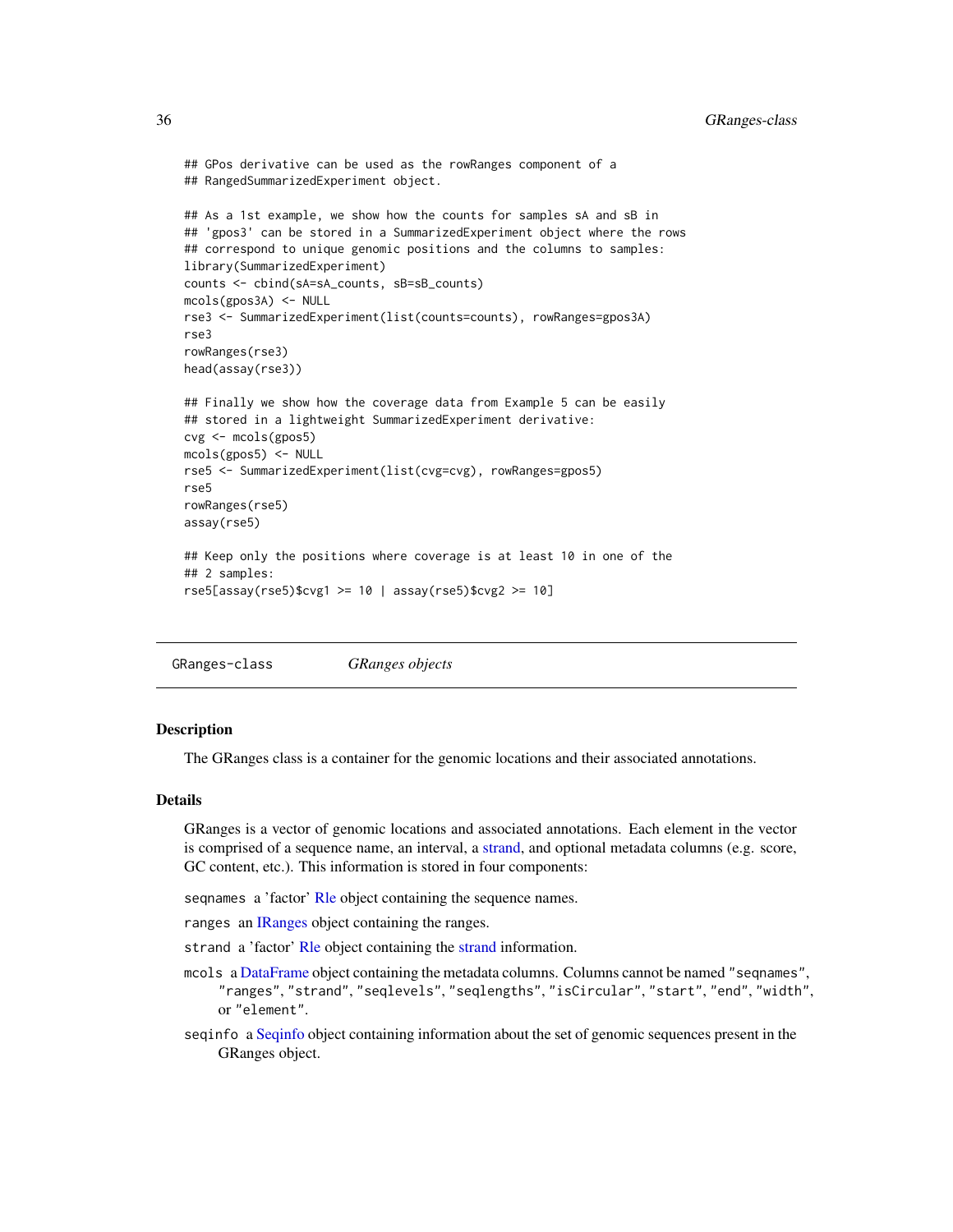### GRanges-class 37

#### **Constructor**

GRanges(seqnames=NULL, ranges=NULL, strand=NULL, ..., seqinfo=NULL, seqlengths=NULL): Creates a GRanges object.

sequames NULL, or an RIe object, character vector, or factor containing the sequence names. ranges NULL, or an [IRanges](#page-0-0) object containing the ranges.

- strand NULL, or an RIe object, character vector, or factor containing the strand information.
- ... Metadata columns to set on the GRanges object. All the metadata columns must be vector-like objects of the same length as the object to construct. They cannot be named "start", "end", "width", or "element".
- seqinfo Either NULL, or a [Seqinfo](#page-0-0) object, or a character vector of unique sequence names (a.k.a. *seqlevels*), or a named numeric vector of sequence lengths. When not NULL, seqinfo must be compatible with the sequence names in seqnames, that is, it must have one entry for each unique sequence name in seqnames. Note that it can have additional entries i.e. entries for seqlevels not present in seqnames.
- seqlengths NULL, or an integer vector named with levels(seqnames) and containing the lengths (or NA) for each level in levels(seqnames).

If ranges is not supplied and/or NULL then the constructor proceeds in 2 steps:

- 1. An initial GRanges object is created with as(seqnames, "GRanges").
- 2. Then this GRanges object is updated according to whatever non-NULL remaining arguments were passed to the call to GRanges().

As a consequence of this behavior,  $GRanges(x)$  is equivalent to  $as(x, "GRanges").$ 

#### **Accessors**

In the following code snippets, x is a GRanges object.

length(x): Get the number of elements.

seqnames(x), seqnames(x)  $\le$  value: Get or set the sequence names. value can be an [Rle](#page-0-0) object, a character vector, or a factor.

ranges(x), ranges(x)  $\le$  value: Get or set the ranges. value can be an [IntegerRanges](#page-0-0) object.

- start(x), start(x) <- value: Get or set start(ranges(x)).
- end(x), end(x)  $\le$  value: Get or set end(ranges(x)).
- width(x), width(x) <- value: Get or set width(ranges(x)).
- strand(x), strand(x)  $\le$  value: Get or set the strand. value can be an Rle object, character vector, or factor.
- names(x), names(x)  $\le$  value: Get or set the names of the elements.
- mcols(x, use.names=FALSE), mcols(x) <- value: Get or set the metadata columns. If use.names=TRUE and the metadata columns are not  $NULL$ , then the names of x are propagated as the row names of the returned [DataFrame](#page-0-0) object. When setting the metadata columns, the supplied value must be NULL or a data-frame-like object (i.e. [DataFrame](#page-0-0) or data.frame) holding element-wise metadata.
- elementMetadata(x), elementMetadata(x) <- value, values(x), values(x) <- value: Alternatives to mcols functions. Their use is discouraged.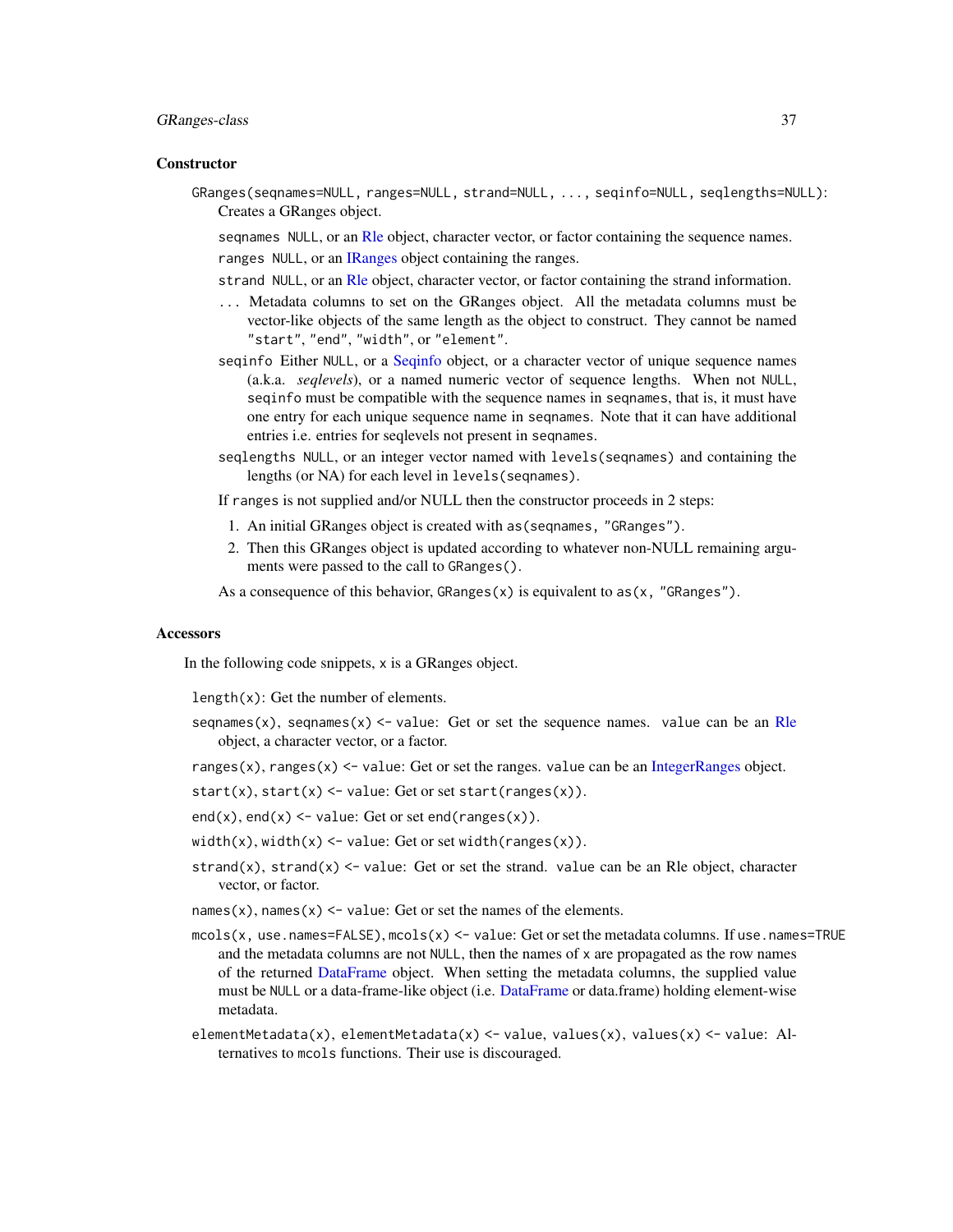- seqinfo(x), seqinfo(x)  $\le$  value: Get or set the information about the underlying sequences. value must be a [Seqinfo](#page-0-0) object.
- seqlevels(x), seqlevels(x, pruning.mode=c("error", "coarse", "fine", "tidy")) <- value: Get or set the sequence levels. seqlevels(x) is equivalent to seqlevels(seqinfo(x)) or to levels(seqnames(x)), those 2 expressions being guaranteed to return identical character vectors on a GRanges object. value must be a character vector with no NAs. See [?seqlevels](#page-0-0) for more information.
- seqlengths(x), seqlengths(x)  $\le$  value: Get or set the sequence lengths. seqlengths(x) is equivalent to seqlengths(seqinfo(x)). value can be a named non-negative integer or numeric vector eventually with NAs.
- isCircular(x), isCircular(x)  $\le$ -value: Get or set the circularity flags. isCircular(x) is equivalent to isCircular(seqinfo(x)). value must be a named logical vector eventually with NAs.
- genome(x), genome(x)  $\le$  value: Get or set the genome identifier or assembly name for each sequence. genome(x) is equivalent to genome(seqinfo(x)). value must be a named character vector eventually with NAs.
- seqlevelsStyle(x), seqlevelsStyle(x)  $\le$  value: Get or set the seqname style for x. See the [seqlevelsStyle](#page-0-0) generic getter and setter in the **GenomeInfoDb** package for more information.
- $score(x)$ ,  $score(x) < -$  value: Get or set the "score" column from the element metadata.
- granges(x, use.names=FALSE, use.mcols=FALSE): Squeeze the genomic ranges out of [Ge](#page-35-0)[nomicRanges](#page-35-0) object x and return them in a GRanges object *parallel* to x (i.e. same length as x). If use.mcols is TRUE, the metadata columns are propagated. If x is a [GenomicRanges](#page-35-0) derivative with *extra column slots*, these will be propagated as metadata columns on the returned GRanges object.

## Coercion

In the code snippets below, x is a GRanges object.

as(from, "GRanges"): Creates a GRanges object from a character vector, a factor, or [Inte](#page-0-0)[gerRangesList](#page-0-0) object.

When from is a character vector (or a factor), each element in it must represent a genomic range in format chr1:2501-2800 (unstranded range) or chr1:2501-2800:+ (stranded range). .. is also supported as a separator between the start and end positions. Strand can be +, -, \*, or missing. The names on from are propagated to the returned GRanges object. See as.character() and as.factor() below for the reverse transformations.

Coercing a data.frame or DataFrame into a GRanges object is also supported. See [makeGRangesFromDataFrame](#page-57-0) for the details.

- as(from, "IntegerRangesList"): Creates a [IntegerRangesList](#page-0-0) object from a GRanges object. The strand and metadata columns become *inner* metadata columns (i.e. metadata columns on the ranges). The seqlengths(from), isCircular(from), and genome(from) vectors become the metadata columns.
- as.character(x, ignore.strand=FALSE): Turn GRanges object x into a character vector where each range in x is represented by a string in format chr1:2501-2800: +. If ignore.strand is TRUE or if *all* the ranges in x are unstranded (i.e. their strand is set to \*), then all the strings in the output are in format chr1:2501-2800.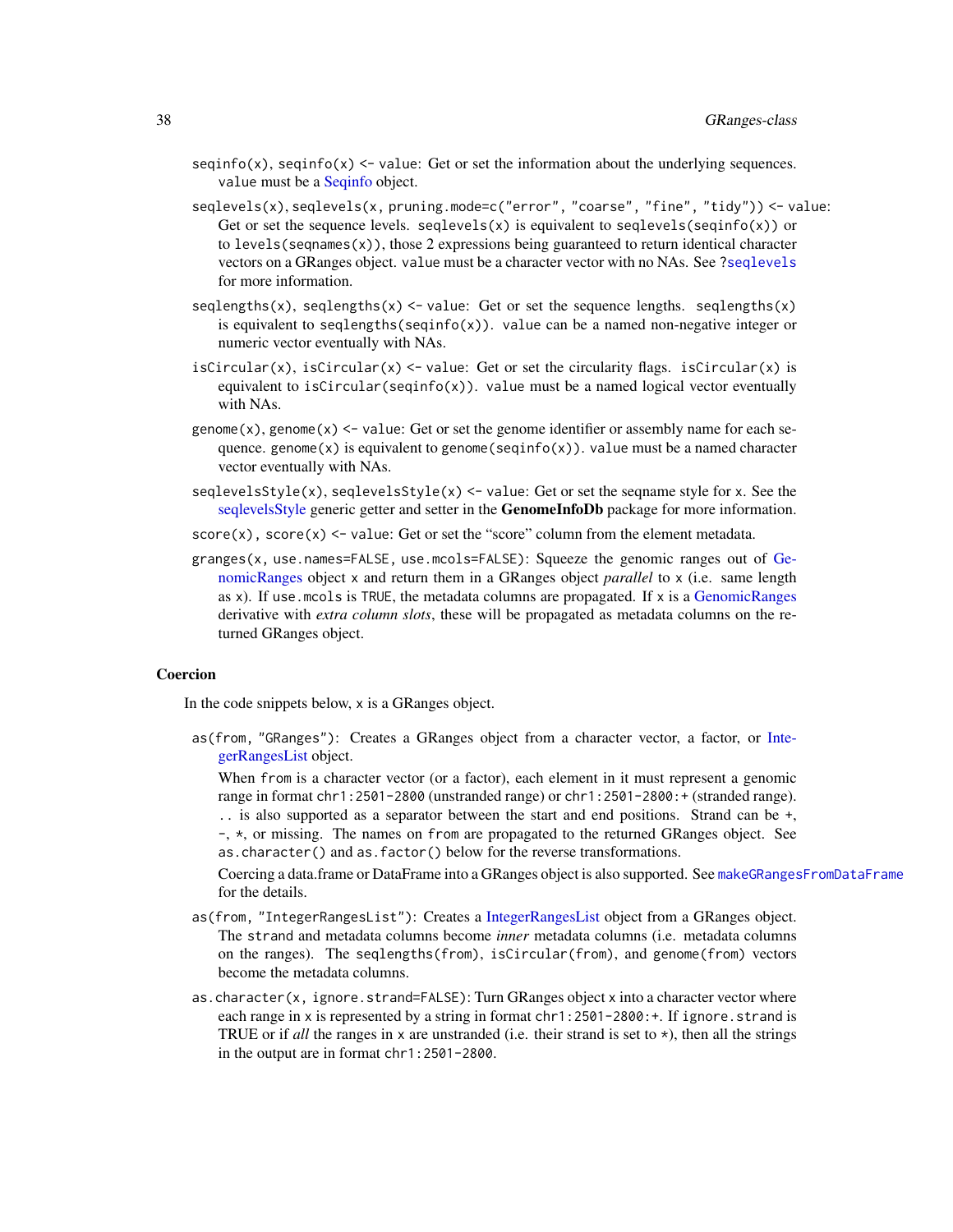The names on x are propagated to the returned character vector. Its metadata (metadata $(x)$ ) and metadata columns  $(mcols(x))$  are ignored.

See as(from, "GRanges") above for the reverse transformation.

as.  $factor(x)$ : Equivalent to

factor(as.character(x), levels=as.character(sort(unique(x))))

See as(from, "GRanges") above for the reverse transformation.

Note that  $table(x)$  is supported on a GRanges object. It is equivalent to, but much faster than,  $table(as.factor(x))$ .

- as.data.frame $(x, row.name = NULL, optional = FALSE, ...)$ : Creates a data.frame with columns seqnames (factor), start (integer), end (integer), width (integer), strand (factor), as well as the additional metadata columns stored in  ${mcols}(x)$ . Pass an explicit stringsAsFactors=TRUE/FALSE argument via ... to override the default conversions for the metadata columns in  ${mods}(x)$ .
- as(from, "Grouping"): Creates a [ManyToOneGrouping](#page-0-0) object that groups from by seqname, strand, start and end (same as the default sort order). This makes it convenient, for example, to aggregate a GenomicRanges object by range.

In the code snippets below, x is a [Seqinfo](#page-0-0) object.

as(x, "GRanges"), as(x, "GenomicRanges"), as(x, "IntegerRangesList"): Turns [Seqinfo](#page-0-0) object x (with no NA lengths) into a GRanges or [IntegerRangesList.](#page-0-0)

#### Subsetting

In the code snippets below, x is a GRanges object.

- x[i]: Return a new GRanges object made of the elements selected by i.
- x[i, j]: Like the above, but allow the user to conveniently subset the metadata columns thru j.
- x[i] <- value: Replacement version of x[i].
- x\$name, x\$name <- value: Shortcuts for mcols(x)\$name and mcols(x)\$name <- value, respectively. Provided as a convenience, for GRanges objects \*only\*, and as the result of strong popular demand. Note that those methods are not consistent with the other  $\frac{1}{2}$  and  $\frac{1}{2}$  methods in the IRanges/GenomicRanges infrastructure, and might confuse some users by making them believe that a GRanges object can be manipulated as a data.frame-like object. Therefore we recommend using them only interactively, and we discourage their use in scripts or packwe recommend using them only interactively, and we usedurage them use in scripts of packages. For the latter, use mcols(x)\$name and mcols(x)\$name  $\lt$ - value, instead of x\$name and x\$name  $\lt$ - value, respectively.<br>See ?` and x\$name <- value, respectively.

for an important note about the  $x[i, j]$  form.

Note that a GRanges object can be used as a subscript to subset a list-like object that has names on it. In that case, the names on the list-like object are interpreted as sequence names. In the code snippets below, x is a list or [List](#page-0-0) object with names on it, and the subscript gr is a GRanges object with all its seqnames being valid x names.

x[gr]: Return an object of the same class as x and *parallel* to gr. More precisely, it's conceptually doing:

lapply(gr, function(gr1) x[[seqnames(gr1)]][ranges(gr1)])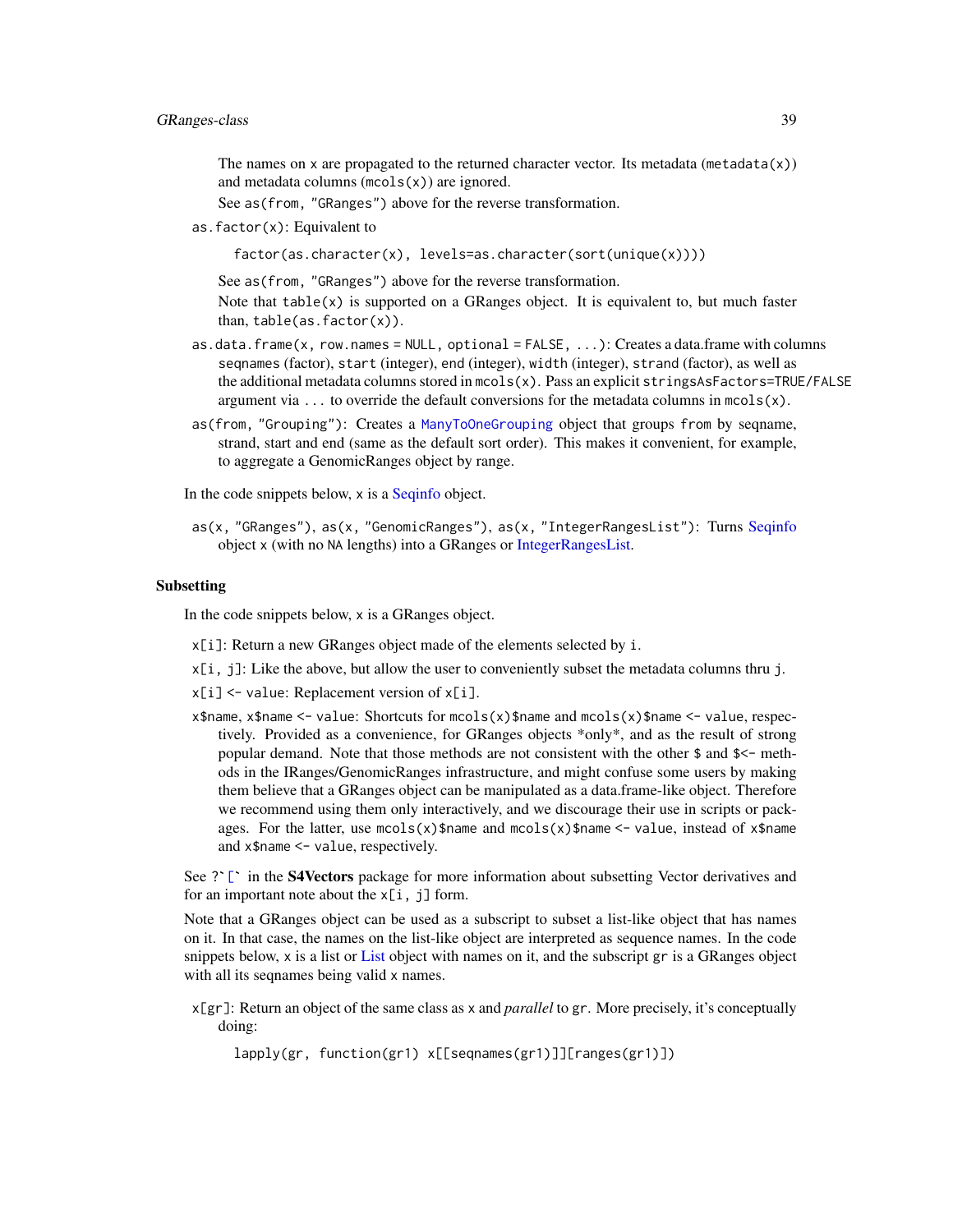#### Concatenation

c(x, ..., ignore.mcols=FALSE): Concatenate GRanges object x and the GRanges objects in ... together. See [?c](#page-0-0) in the **S4Vectors** package for more information about concatenating Vector derivatives.

### Splitting

split(x, f, drop=FALSE): Splits GRanges object x according to f to create a [GRangesList](#page-45-0) object. If f is a list-like object then drop is ignored and f is treated as if it was rep(seq\_len(length(f)), sapply(f, length)), so the returned object has the same shape as f (it also receives the names of f). Otherwise, if f is not a list-like object, empty list elements are removed from the returned object if drop is TRUE.

### Displaying

In the code snippets below, x is a GRanges object.

show(x): By default the show method displays 5 head and 5 tail elements. This can be changed by setting the global options showHeadLines and showTailLines. If the object length is less than (or equal to) the sum of these 2 options plus 1, then the full object is displayed. Note that these options also affect the display of [GAlignments](#page-0-0) and [GAlignmentPairs](#page-0-0) objects (defined in the GenomicAlignments package), as well as other objects defined in the IRanges and Biostrings packages (e.g. [IRanges](#page-0-0) and [DNAStringSet](#page-0-0) objects).

### Author(s)

P. Aboyoun and H. Pagès

### See Also

- The [IRanges](#page-0-0) class in the IRanges package for storing a set of *integer ranges*.
- The [GPos](#page-29-0) class for representing a set of *genomic positions* (i.e. *genomic ranges* of width 1, a.k.a. *genomic loci*).
- [makeGRangesFromDataFrame](#page-57-0) for making a GRanges object from a data.frame or [DataFrame](#page-0-0) object.
- [Seqinfo](#page-0-0) objects and the [seqinfo](#page-0-0) accessor and family in the **GenomeInfoDb** package for accessing/modifying information about the underlying sequences of a [GenomicRanges](#page-35-0) derivative.
- [GenomicRanges-comparison](#page-17-0) for comparing and ordering genomic ranges and/or positions.
- [findOverlaps-methods](#page-13-0) for finding overlapping genomic ranges and/or positions.
- [intra-range-methods](#page-54-0) and [inter-range-methods](#page-50-0) for *intra range* and *inter range* transformations of [GenomicRanges](#page-35-0) derivatives.
- [coverage-methods](#page-11-0) for computing the coverage of a set of genomic ranges and/or positions.
- [setops-methods](#page-67-0) for set operations on GRanges objects.
- [subtract](#page-73-0) for subtracting a set of genomic ranges from a GRanges object (similar to bedtools subtract).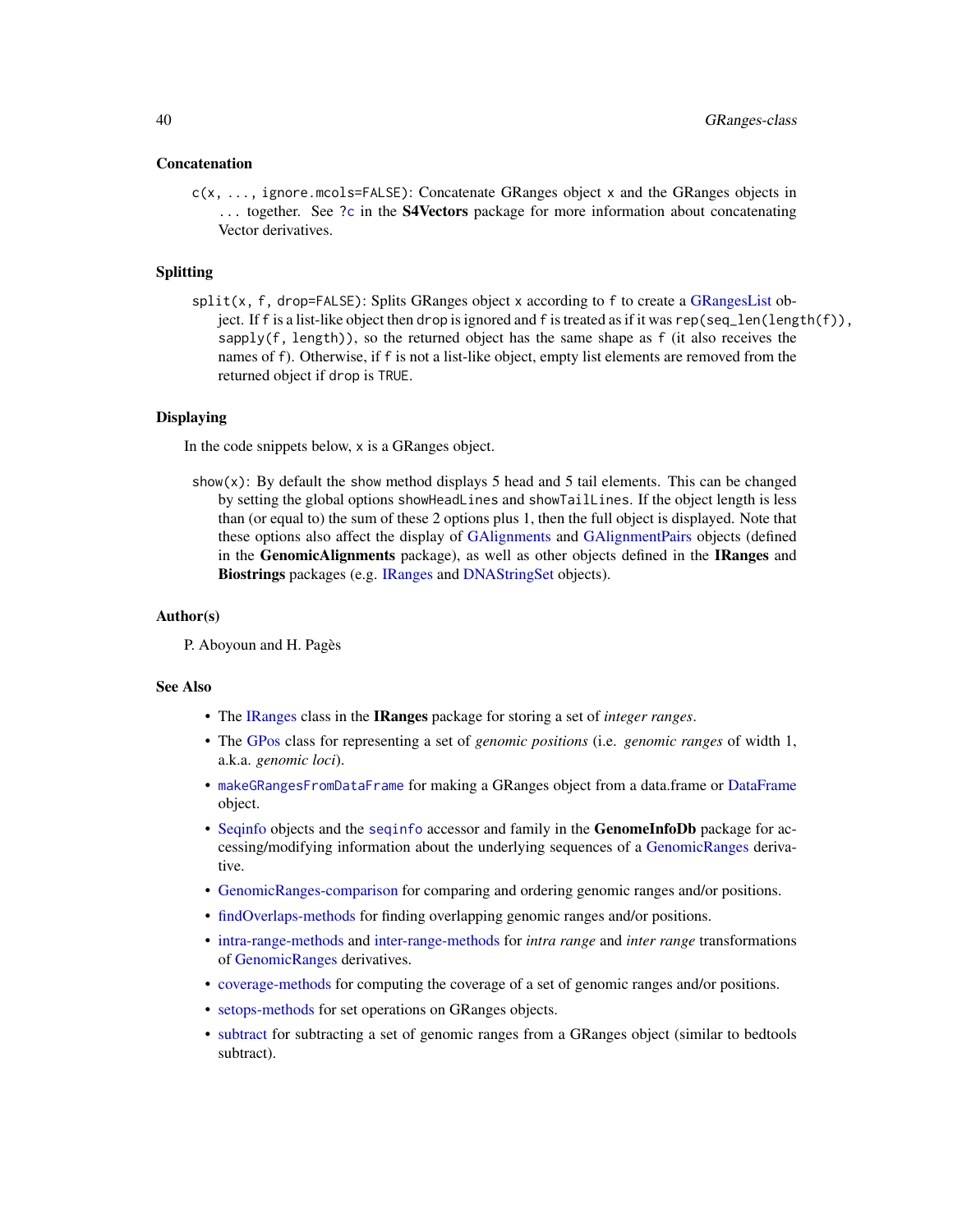#### GRanges-class 41

- [nearest-methods](#page-62-0) for finding the nearest genomic range/position neighbor.
- [absoluteRanges](#page-2-0) for transforming genomic ranges into *absolute* ranges (i.e. into ranges on the sequence obtained by virtually concatenating all the sequences in a genome).
- [tileGenome](#page-76-0) for putting tiles on a genome.
- [genomicvars](#page-22-0) for manipulating genomic variables.
- [GRangesList](#page-45-0) objects.
- [Vector,](#page-0-0) [Rle,](#page-0-0) and [DataFrame](#page-0-0) objects in the **S4Vectors** package.

## Examples

showClass("GRanges") # shows the known subclasses

```
## ---------------------------------------------------------------------
## CONSTRUCTION
## ---------------------------------------------------------------------
## Specifying the bare minimum i.e. seqnames and ranges only. The
## GRanges object will have no names, no strand information, and no
## metadata columns:
gr0 <- GRanges(Rle(c("chr2", "chr2", "chr1", "chr3"), c(1, 3, 2, 4)),
               IRanges(1:10, width=10:1))
gr0
## Specifying names, strand, metadata columns. They can be set on an
## existing object:
names(gr0) <- head(letters, 10)
strand(gr0) <- Rle(strand(c("-", "+", "*", "+", "-")), c(1, 2, 2, 3, 2))
mcols(gr0)$score <- 1:10
mcols(gr0)$GC <- seq(1, 0, length=10)
gr0
## ... or specified at construction time:
gr <- GRanges(Rle(c("chr2", "chr2", "chr1", "chr3"), c(1, 3, 2, 4)),
              IRanges(1:10, width=10:1, names=head(letters, 10)),
              Rle(strand(c("-", "+", "*", "+", "-")), c(1, 2, 2, 3, 2)),
              score=1:10, GC=seq(1, 0, length=10))
stopifnot(identical(gr0, gr))
## Specifying the seqinfo. It can be set on an existing object:
seqinfo <- Seqinfo(paste0("chr", 1:3), c(1000, 2000, 1500), NA, "mock1")
seqinfo(gr0) <- merge(seqinfo(gr0), seqinfo)
seqlevels(gr0) <- seqlevels(seqinfo)
## ... or specified at construction time:
gr <- GRanges(Rle(c("chr2", "chr2", "chr1", "chr3"), c(1, 3, 2, 4)),
              IRanges(1:10, width=10:1, names=head(letters, 10)),
              Rle(strand(c("-", "+", "*", "+", "-")), c(1, 2, 2, 3, 2)),
              score=1:10, GC=seq(1, 0, length=10),
              seqinfo=seqinfo)
stopifnot(identical(gr0, gr))
## ---------------------------------------------------------------------
```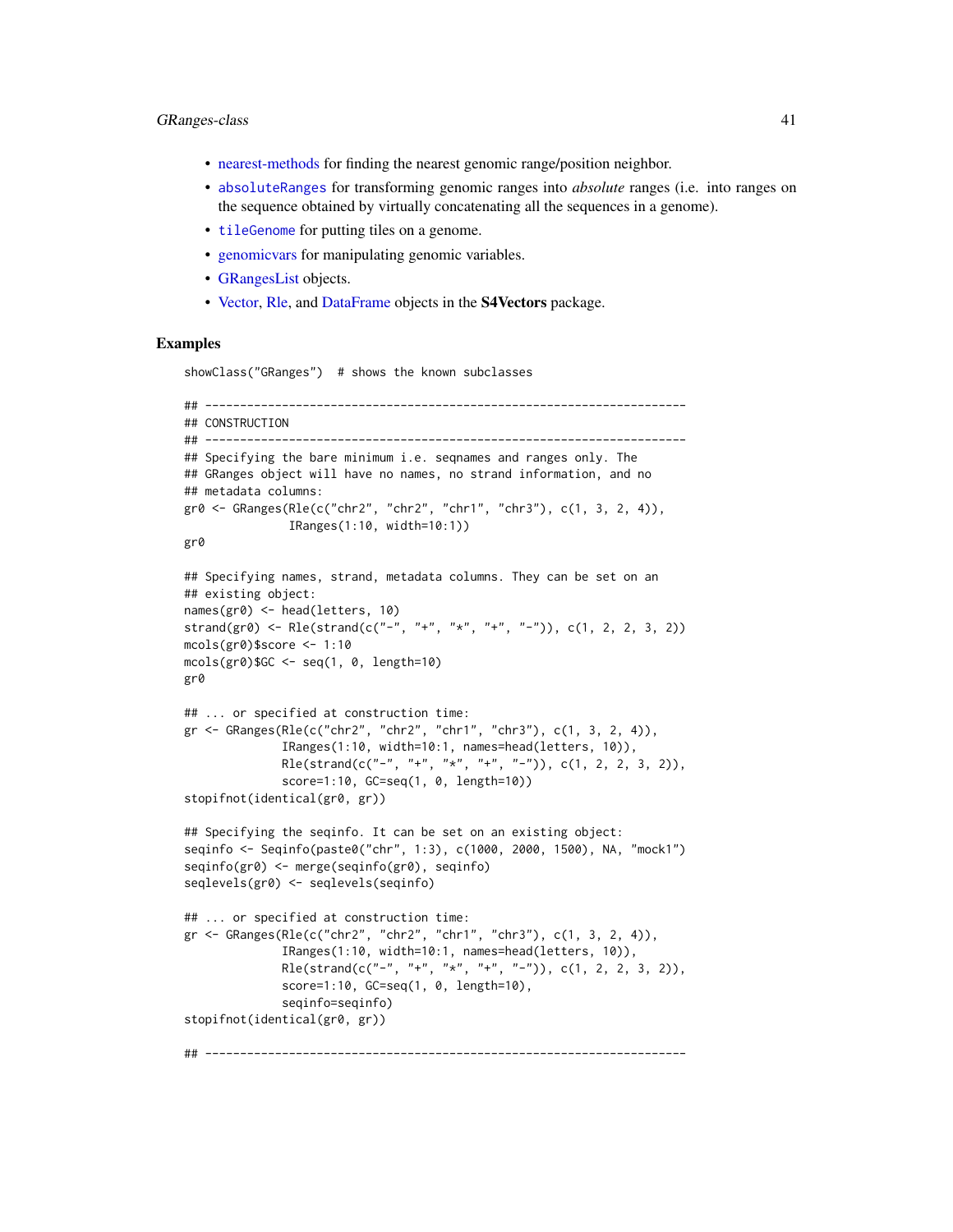```
## COERCION
## ---------------------------------------------------------------------
## From GRanges:
as.character(gr)
as.factor(gr)
as.data.frame(gr)
## From character to GRanges:
x1 <- "chr2:56-125"
as(x1, "GRanges")
as(rep(x1, 4), "GRanges")
x2 <- c(A=x1, B="chr1:25-30:-")
as(x2, "GRanges")
## From data.frame to GRanges:
df <- data.frame(chrom="chr2", start=11:15, end=20:24)
gr3 <- as(df, "GRanges")
## Alternatively, coercion to GRanges can be done by just calling the
## GRanges() constructor on the object to coerce:
gr1 \leftarrow GRanges(x1) # same as as(x1, "GRanges")gr2 \leq - GRanges(x2) # same as as(x2, "GRanges")gr3 <- GRanges(df) # same as as(df, "GRanges")
## Sanity checks:
stopifnot(identical(as(x1, "GRanges"), gr1))
stopifnot(identical(as(x2, "GRanges"), gr2))
stopifnot(identical(as(df, "GRanges"), gr3))
## ---------------------------------------------------------------------
## SUMMARIZING ELEMENTS
## ---------------------------------------------------------------------
table(seqnames(gr))
table(strand(gr))
sum(width(gr))
table(gr)
summary(mcols(gr)[,"score"])
## The number of lines displayed in the 'show' method are controlled
## with two global options:
longGR <- sample(gr, 25, replace=TRUE)
longGR
options(showHeadLines=7)
options(showTailLines=2)
longGR
## Revert to default values
options(showHeadLines=NULL)
options(showTailLines=NULL)
## ---------------------------------------------------------------------
## INVERTING THE STRAND
## ---------------------------------------------------------------------
```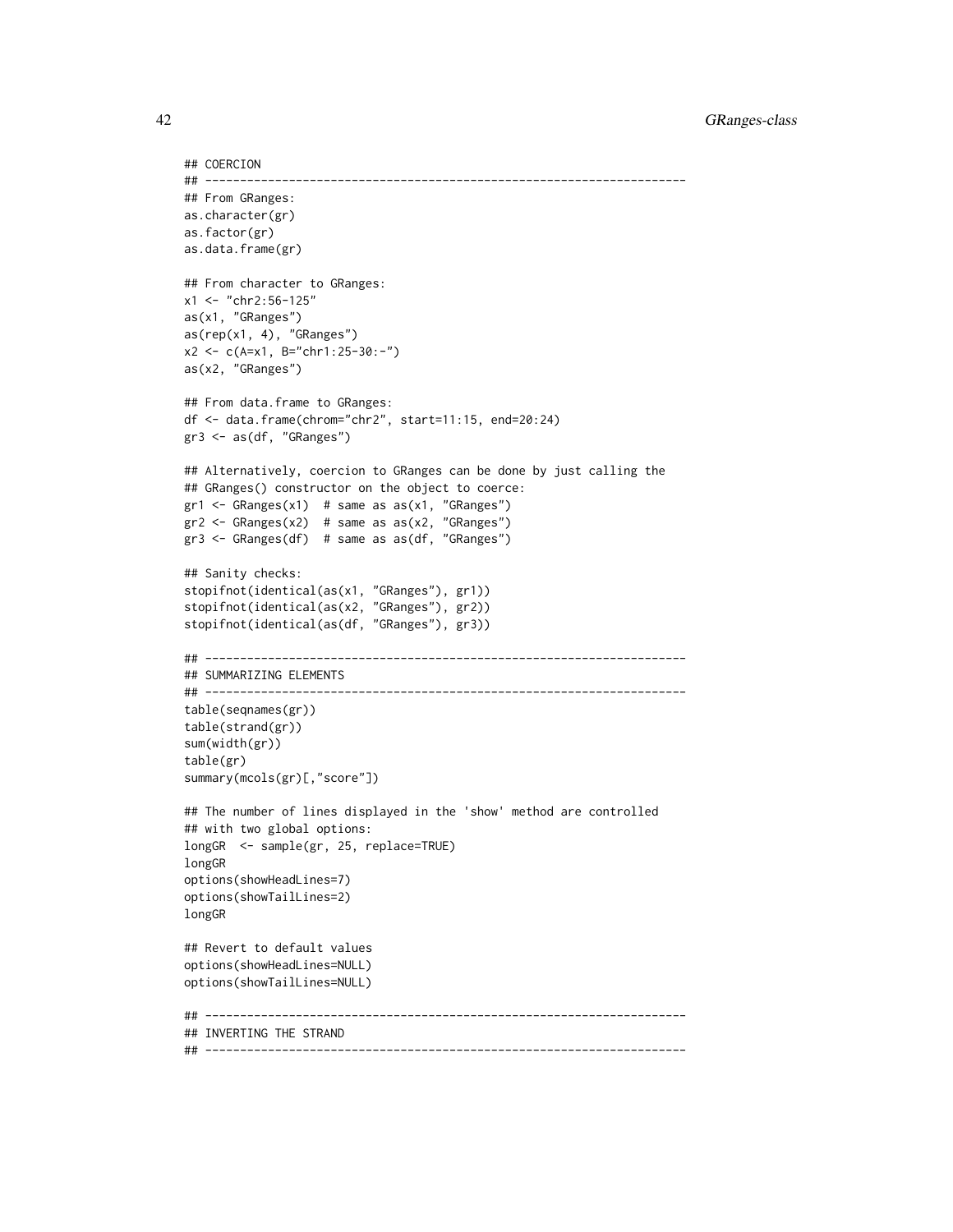## GRangesFactor-class 43

invertStrand(gr)

```
## ---------------------------------------------------------------------
## RENAMING THE UNDERLYING SEQUENCES
## ---------------------------------------------------------------------
seqlevels(gr)
seqlevels(gr) <- sub("chr", "Chrom", seqlevels(gr))
gr
seqlevels(gr) <- sub("Chrom", "chr", seqlevels(gr)) # revert
## ---------------------------------------------------------------------
## COMBINING OBJECTS
## ---------------------------------------------------------------------
gr2 <- GRanges(seqnames=Rle(c('chr1', 'chr2', 'chr3'), c(3, 3, 4)),
               IRanges(1:10, width=5),
               strand='-',
              score=101:110, GC=runif(10),
              seqinfo=seqinfo)
gr3 <- GRanges(seqnames=Rle(c('chr1', 'chr2', 'chr3'), c(3, 4, 3)),
              IRanges(101:110, width=10),
              strand='-',
              score=21:30,
              seqinfo=seqinfo)
some.gr \leq c(gr, gr2)
c(gr, gr2, gr3)
c(gr, gr2, gr3, ignore.mcols=TRUE)
## ---------------------------------------------------------------------
## USING A GRANGES OBJECT AS A SUBSCRIPT TO SUBSET ANOTHER OBJECT
## ---------------------------------------------------------------------
## Subsetting *by* a GRanges subscript is supported only if the object
## to subset is a named list-like object:
x <- RleList(chr1=101:120, chr2=2:-8, chr3=31:40)
x[gr]
```
GRangesFactor-class *GRangesFactor objects*

## Description

A GRangesFactor object is a [Factor](#page-0-0) derivative where the levels are a [GRanges](#page-35-0) object.

See [?Factor](#page-0-0) and in the S4Vectors package for general information about [Factor](#page-0-0) objects.

## Usage

```
GRangesFactor(x, levels, index=NULL, ...) # constructor function
```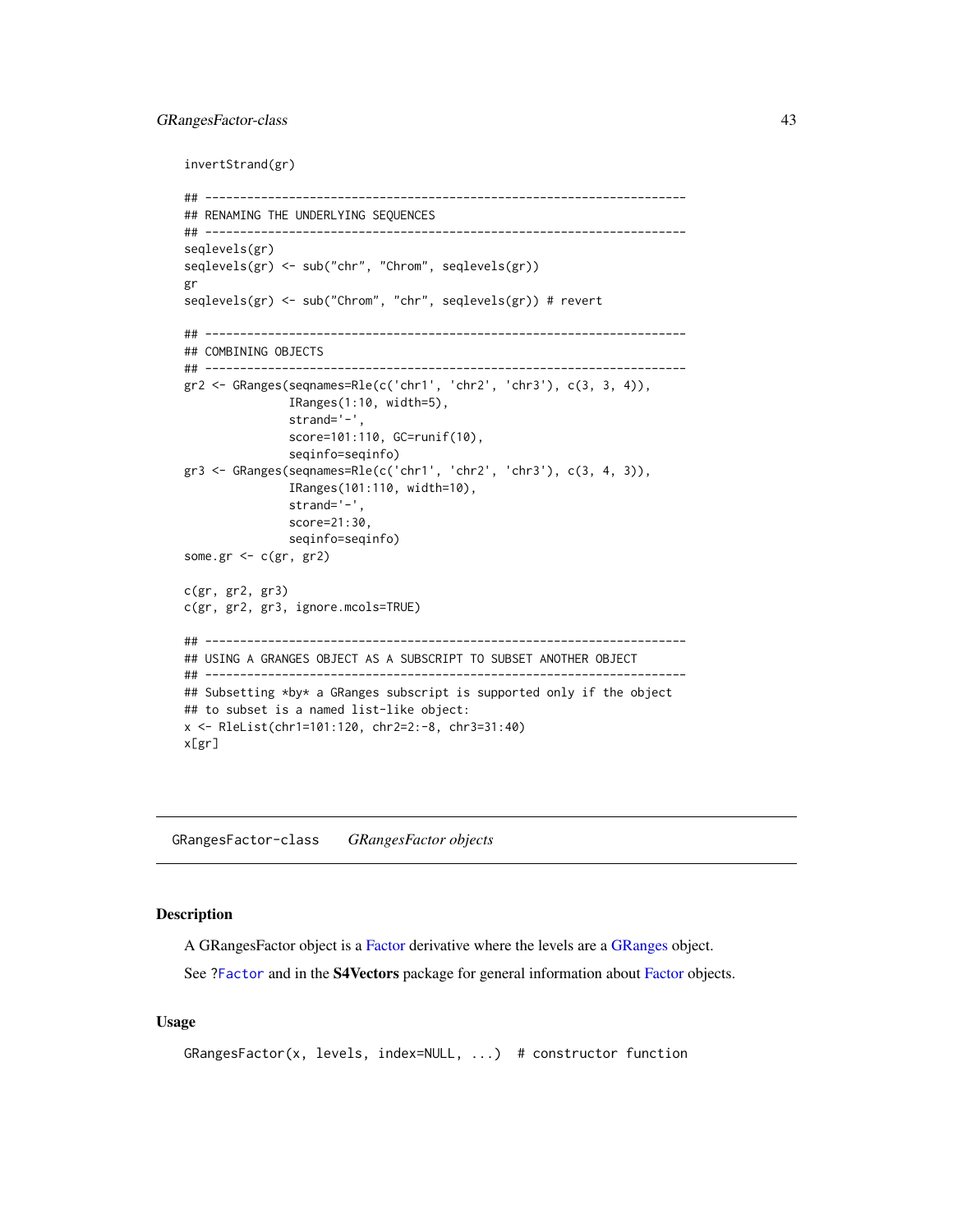### Arguments

| x, levels | Like with the $Factor()$ constructor function, at least one of x and levels must<br>be specified. If index is NULL, both can be specified.                                                                                                                         |
|-----------|--------------------------------------------------------------------------------------------------------------------------------------------------------------------------------------------------------------------------------------------------------------------|
|           | When x and/or levels are specified, they must be GRanges objects or deriva-<br>tives. In addition, levels cannot contain duplicate ranges (i.e. any Duplicated (levels)<br>must return $0$ ).                                                                      |
|           | When x and levels are both specified, they should both be GRanges objects<br>or GRanges derivatives of the same class, and all the elements in x must be<br>represented in levels (i.e. the integer vector returned by match(x, levels)<br>should contain no NAs). |
| index     | NULL or an integer (or numeric) vector of valid positive indices (no NAs) into<br>levels.                                                                                                                                                                          |
| $\cdot$   | Optional metadata columns.                                                                                                                                                                                                                                         |

#### Details

Like with the [Factor\(](#page-0-0)) constructor function, there are 4 different ways to use the GRangesFactor() constructor function. See Details section in the man page for [Factor](#page-0-0) objects for more information.

## Value

A GRangesFactor object.

### **Accessors**

GRangesFactor objects support the accessors documented in the man page for [Factor](#page-0-0) objects.

In addition, the following getters are supported for convenience: seqnames(), start(), end(), width(), strand(), seqinfo(), granges(), and ranges(). When called on GRangesFactor object x, they all behave as if they were called on unfactor $(x)$ .

### Decoding a Factor

Because a GRangesFactor object x is a [Factor](#page-0-0) derivative, unfactor(x) can be used to *decode* it. unfactor(x) returns an object of the same class as  $levels(x)$  (i.e. a [GRanges](#page-35-0) object or derivative) and same length as x.

See [?unfactor](#page-0-0) for more information.

#### Coercion

GRangesFactor objects support the coercions documented in the man page for [Factor](#page-0-0) objects.

In addition, coercion back and forth between [GRanges](#page-35-0) and GRanges Factor is supported via  $as(x,$ "GRanges") and as(x, "GRangesFactor").

# Subsetting

A GRanges[Factor](#page-0-0) object can be subsetted with [, like a Factor object.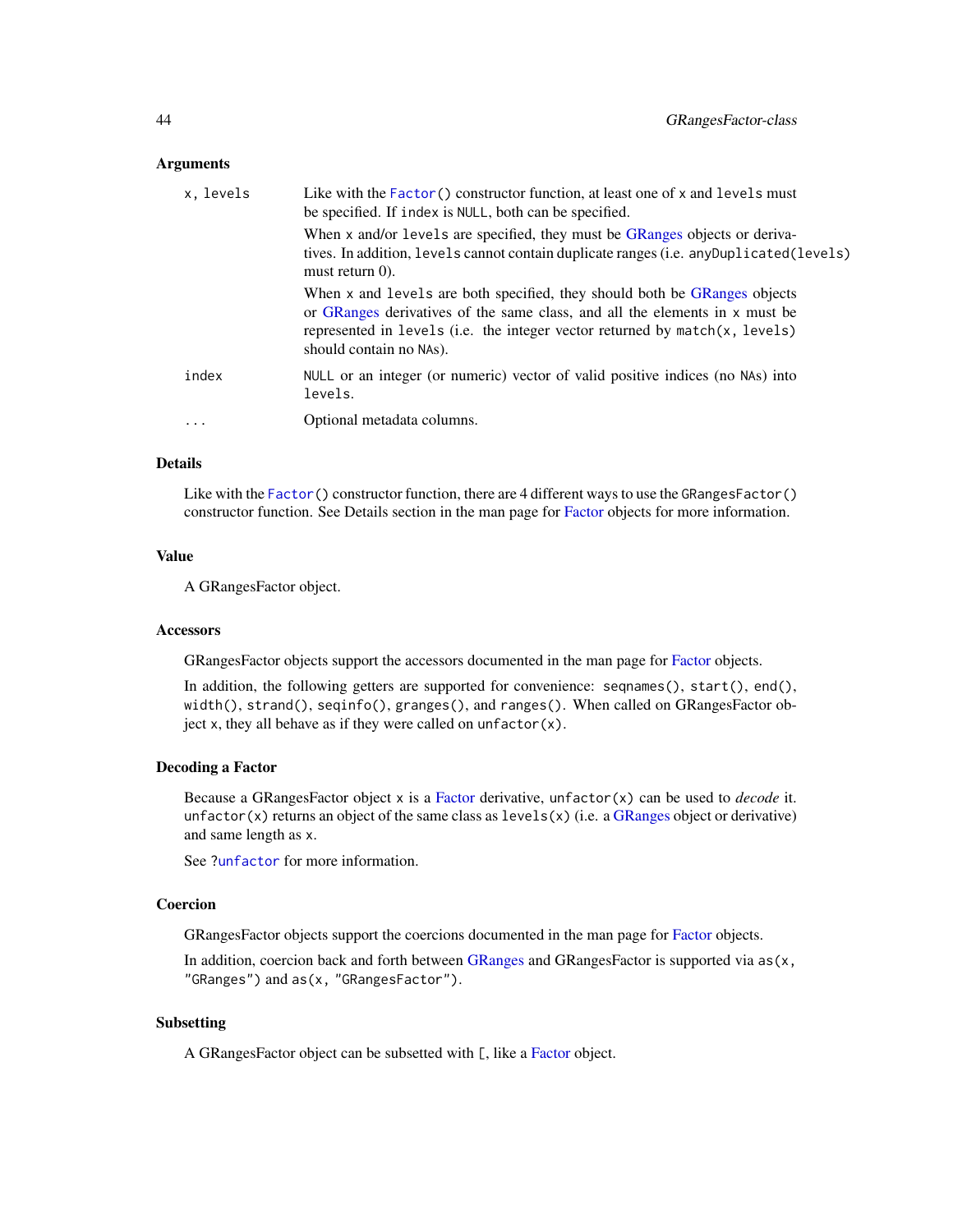#### Concatenation

2 or more GRangesFactor objects can be concatenated with c(). The result of this concatenation is another GRangesFactor object.

See Concatenation section in [?Factor](#page-0-0).

## Comparing & ordering

See Comparing & Ordering section in [?Factor](#page-0-0).

### Author(s)

Hervé Pagès

# See Also

- [GRanges](#page-35-0) objects.
- [Factor](#page-0-0) objects in the S4Vectors package for the parent class of GRangesFactor.
- [anyDuplicated](#page-0-0) in the BiocGenerics package.

# Examples

showClass("GRangesFactor") # GRangesFactor extends Factor

```
## ---------------------------------------------------------------------
## CONSTRUCTOR & ACCESSORS
## ---------------------------------------------------------------------
set.seed(123)
ir0 <- IRanges(sample(5, 8, replace=TRUE), width=10, names=letters[1:8])
gr0 <- GRanges("chrA", ir0, ID=paste0("ID", 1:8))
## Use explicit levels:
gr1 <- GRanges("chrA", IRanges(1:6, width=10))
grf1 <- GRangesFactor(gr0, levels=gr1)
grf1
length(grf1)
names(grf1)
levels(grf1) # gr1
nlevels(grf1)
as.integer(grf1) # encoding
## If we don't specify the levels, they'll be set to unique(gr0):
grf2 <- GRangesFactor(gr0)
grf2
length(grf2)
names(grf2)
levels(grf2) # unique(gr0)
nlevels(grf2)
as.integer(grf2)
## ---------------------------------------------------------------------
```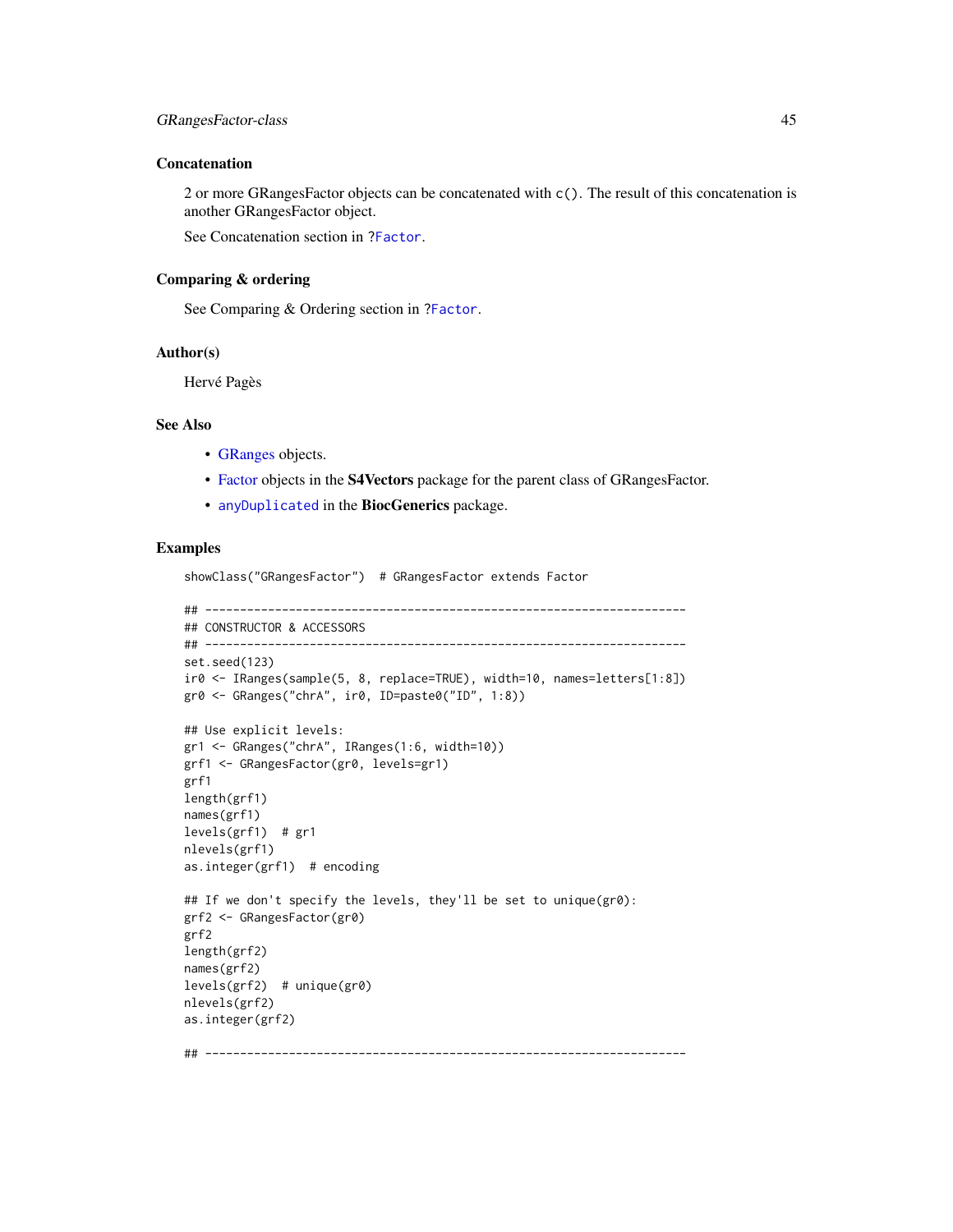```
## DECODING
## ---------------------------------------------------------------------
unfactor(grf1)
stopifnot(identical(gr0, unfactor(grf1)))
stopifnot(identical(gr0, unfactor(grf2)))
unfactor(grf1, use.names=FALSE)
unfactor(grf1, ignore.mcols=TRUE)
## ---------------------------------------------------------------------
## COERCION
## ---------------------------------------------------------------------
grf2b <- as(gr0, "GRangesFactor") # same as GRangesFactor(gr0)
stopifnot(identical(grf2, grf2b))
as.factor(grf2)
as.factor(grf1)
as.character(grf1) # same as unfactor(as.factor(grf1)),
                   # and also same as as.character(unfactor(grf1))
## ---------------------------------------------------------------------
## CONCATENATION
## ---------------------------------------------------------------------
gr3 <- GRanges("chrA", IRanges(c(5, 2, 8:6), width=10))
grf3 <- GRangesFactor(levels=gr3, index=2:4)
grf13 <- c(grf1, grf3)
grf13
levels(grf13)
stopifnot(identical(c(unfactor(grf1), unfactor(grf3)), unfactor(grf13)))
## ---------------------------------------------------------------------
## COMPARING & ORDERING
## ---------------------------------------------------------------------
grf1 == grf2 # same as unfactor(grf1) == unfactor(grf2)
order(grf1) # same as order(unfactor(grf1))
order(grf2) # same as order(unfactor(grf2))
## The levels of the GRangesFactor influence the order of the table:
table(grf1)
table(grf2)
```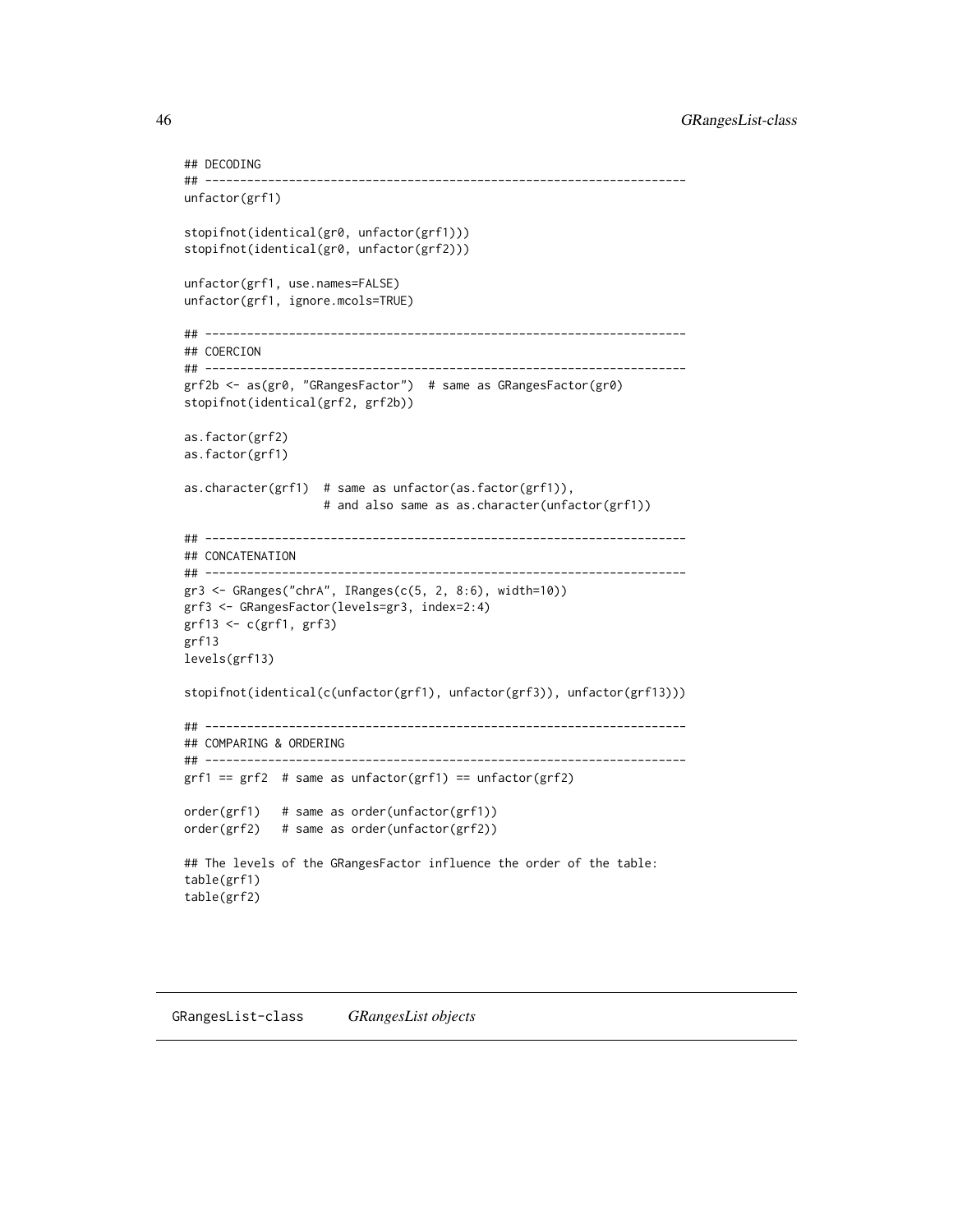### Description

The GRangesList class is a container for storing a collection of [GRanges](#page-35-0) objects. It is a subclass of [GenomicRangesList.](#page-21-0) It exists in 2 flavors: SimpleGRangesList and CompressedGRangesList. Each flavor uses a particular internal representation. The CompressedGRangesList flavor is the default. It is particularly efficient for storing a large number of list elements and operating on them.

### **Constructors**

- GRangesList(..., compress=TRUE): Creates a GRangesList object using the [GRanges](#page-35-0) objects supplied in ..., either consecutively or in a list. By default a CompressedGRangesList *instance* is returned, that is, a GRangesList object of the CompressedGRangesList flavor. Use compress=FALSE to get a SimpleGRangesList *instance* instead.
- makeGRangesListFromFeatureFragments(seqnames=Rle(factor()), fragmentStarts=list(), fragmentEnds=list Constructs a GRangesList object from a list of fragmented features. See the Examples section below.

#### **Accessors**

In the code snippets below, x is a GRangesList object.

length $(x)$ : Get the number of list elements.

names(x), names(x)  $\le$  value: Get or set the names on x.

- seqnames(x), seqnames(x)  $\le$  value: Get or set the sequence names in the form of an [RleList.](#page-0-0) value can be an [RleList](#page-0-0) or [CharacterList](#page-0-0) object.
- ranges(x, use.mcols=FALSE), ranges(x) <- value: Get or set the ranges in the form of a [Com](#page-0-0)[pressedIRangesList.](#page-0-0) value can be an [IntegerRangesList](#page-0-0) object.

start(x), start(x) <- value: Get or set start(ranges(x)).

- $end(x)$ ,  $end(x)$  <- value: Get or set end(ranges(x)).
- width(x), width(x) <- value: Get or set width(ranges(x)).
- strand(x), strand(x)  $\le$  value: Get or set the strand in the form of an [RleList](#page-0-0) object. value can be an [RleList,](#page-0-0) [CharacterList](#page-0-0) or single character. value as a single character converts all ranges in x to the same value; for selective strand conversion (i.e., mixed + and -) use [RleList](#page-0-0) or [CharacterList.](#page-0-0)
- mcols(x, use.names=FALSE), mcols(x)  $\le$  value: Get or set the metadata columns. value can be NULL, or a data.frame-like object (i.e. [DataFrame](#page-0-0) or data.frame) holding element-wise metadata.
- elementNROWS(x): Get a vector of the length of each of the list element.
- isEmpty(x): Returns a logical indicating either if the GRangesList has no elements or if all its elements are empty.
- $seqinfo(x)$ ,  $seqinfo(x)$  <- value: Get or set the information about the underlying sequences. value must be a [Seqinfo](#page-0-0) object.
- seqlevels(x), seqlevels(x, pruning.mode=c("error", "coarse", "fine", "tidy")) <- value: Get or set the sequence levels. seqlevels(x) is equivalent to seqlevels(sequator) or to levels(sequames $(x)$ ), those 2 expressions being guaranteed to return identical character vectors on a GRangesList object. value must be a character vector with no NAs. See [?seqlevels](#page-0-0) for more information.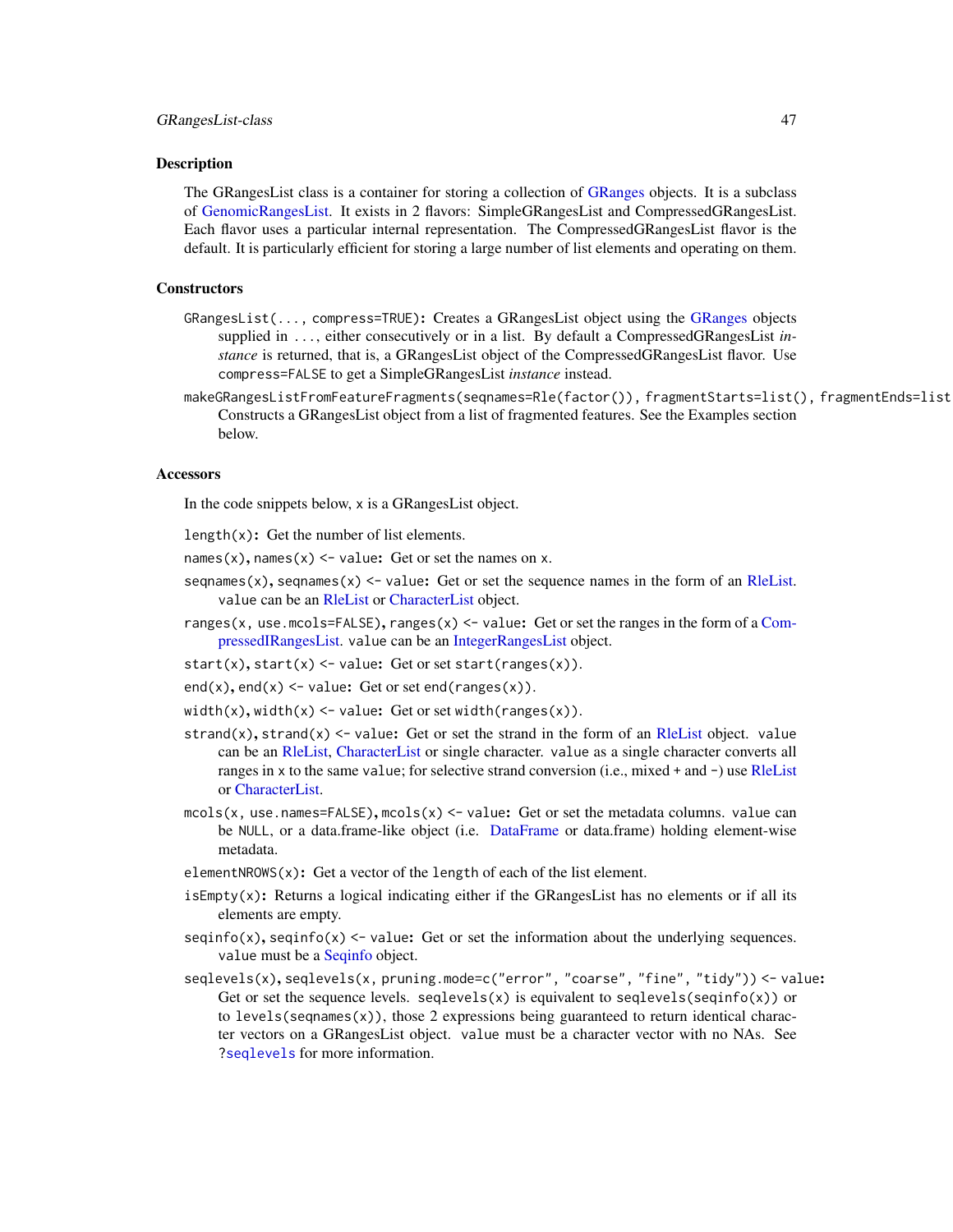- seqlengths(x), seqlengths(x)  $\le$  value: Get or set the sequence lengths. seqlengths(x) is equivalent to seqlengths(seqinfo(x)). value can be a named non-negative integer or numeric vector eventually with NAs.
- isCircular(x), isCircular(x) <- value: Get or set the circularity flags. isCircular(x) is equivalent to isCircular(seqinfo(x)). value must be a named logical vector eventually with NAs.
- genome(x), genome(x)  $\le$  value: Get or set the genome identifier or assembly name for each sequence. genome $(x)$  is equivalent to genome(seqinfo $(x)$ ). value must be a named character vector eventually with NAs.
- seqlevelsStyle(x), seqlevelsStyle(x) <- value: Get or set the seqname style for x. See the [seqlevelsStyle](#page-0-0) generic getter and setter in the **GenomeInfoDb** package for more information.

 $score(x)$ ,  $score(x)$  <- value: Get or set the score metadata column.

### Coercion

In the code snippets below, x is a GRangesList object.

as.data.frame(x, row.names=NULL, optional=FALSE, ..., value.name="value", use.outer.mcols=FALSE, group Coerces x to a data.frame. See as.data.frame on the List man page for details (?List).

as. list( $x$ , use. names = TRUE): Creates a list containing the elements of  $x$ .

as(x, "IRangesList"): Turns x into an [IRangesList](#page-0-0) object.

When x is a list of GRanges, it can be coerced to a GRangesList.

as(x, "GRangesList"): Turns x into a GRangesList.

### Subsetting

In the following code snippets, x is a GRangesList object.

- $x[i, j], x[i, j] \leq value$ : Get or set elements i with optional metadata columns mcols(x)[,j], where i can be missing; an NA-free logical, numeric, or character vector; a logical[-Rle](#page-0-0) object, or an [AtomicList](#page-0-0) object.
- x[[i]], x[[i]] <- value: Get or set element i, where i is a numeric or character vector of length 1.
- x\$name, x\$name <- value: Get or set element name, where name is a name or character vector of length 1.
- head(x,  $n = 6L$ ): If n is non-negative, returns the first n elements of the GRangesList object. If n is negative, returns all but the last abs(n) elements of the GRangesList object.
- rep(x, times, length.out, each): Repeats the values in x through one of the following conventions:
	- times Vector giving the number of times to repeat each element if of length length $(x)$ , or to repeat the whole vector if of length 1.

length.out Non-negative integer. The desired length of the output vector.

each Non-negative integer. Each element of x is repeated each times.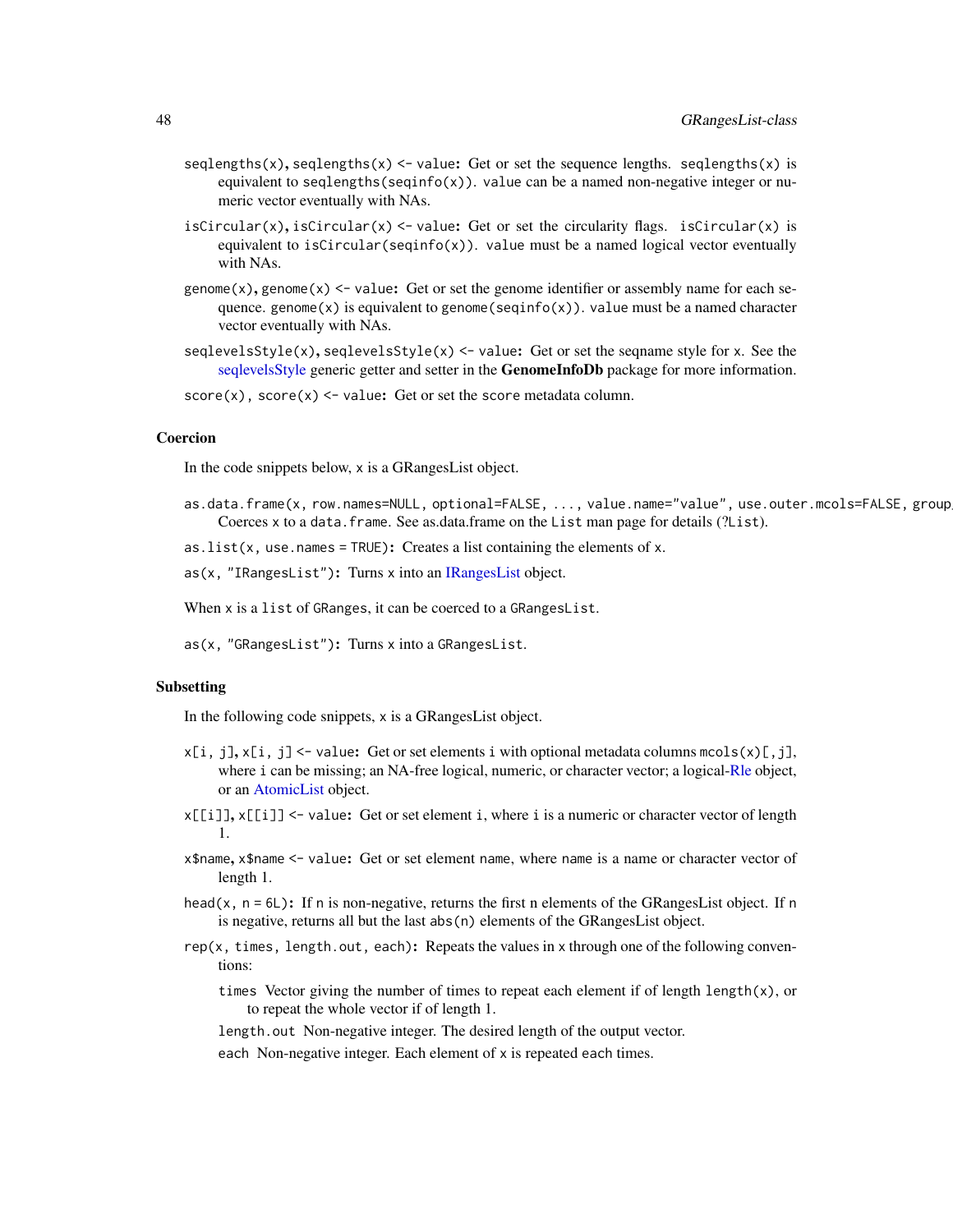# GRangesList-class 49

- subset(x, subset): Returns a new object of the same class as  $x$  made of the subset using logical vector subset, where missing values are taken as FALSE.
- tail(x,  $n = 6L$ ): If n is non-negative, returns the last n list elements of the GRangesList object. If n is negative, returns all but the first abs(n) list elements of the GRangesList object.

#### Combining

In the code snippets below, x is a GRangesList object.

- $c(x, \ldots)$ : Combines x and the GRangesList objects in ... together. Any object in ... must belong to the same class as x, or to one of its subclasses, or must be NULL. The result is an object of the same class as x.
- append(x, values, after = length(x)): Inserts the values into x at the position given by after, where x and values are of the same class.
- unlist(x, recursive = TRUE, use.names = TRUE): Concatenates the elements of x into a single GRanges object.

## Looping

In the code snippets below, x is a GRangesList object.

- endoapply(X, FUN,  $\dots$ ): Similar to [lapply](#page-0-0), but performs an endomorphism, i.e. returns an object of class(X).
- [lapply](#page-0-0)( $X$ , FUN, ...): Like the standard lapply function defined in the base package, the lapply method for GRangesList objects returns a list of the same length as X, with each element being the result of applying FUN to the corresponding element of X.
- Map( $f, \ldots$ ): Applies a function to the corresponding elements of given GRangesList objects.
- [mapply](#page-0-0)(FUN, ..., MoreArgs=NULL, SIMPLIFY=TRUE, USE.NAMES=TRUE): Like the standard mapply function defined in the base package, the mapply method for GRangesList objects is a multivariate version of sapply.
- mendoapply(FUN, ..., MoreArgs = NULL): Similar to [mapply](#page-0-0), but performs an endomorphism across multiple objects, i.e. returns an object of class(list(...)[[1]]).
- $Reduce(f, x, init, right = FALSE, accumulate = FALSE): Uses a binary function to successful.$ sively combine the elements of x and a possibly given initial value.

f A binary argument function.

init An R object of the same kind as the elements of x.

- right A logical indicating whether to proceed from left to right (default) or from right to left.
- nomatch The value to be returned in the case when "no match" (no element satisfying the predicate) is found.
- [sapply](#page-0-0)(X, FUN, ..., simplify=TRUE, USE.NAMES=TRUE): Like the standard sapply function defined in the base package, the sapply method for GRangesList objects is a user-friendly version of lapply by default returning a vector or matrix if appropriate.

#### Author(s)

P. Aboyoun & H. Pagès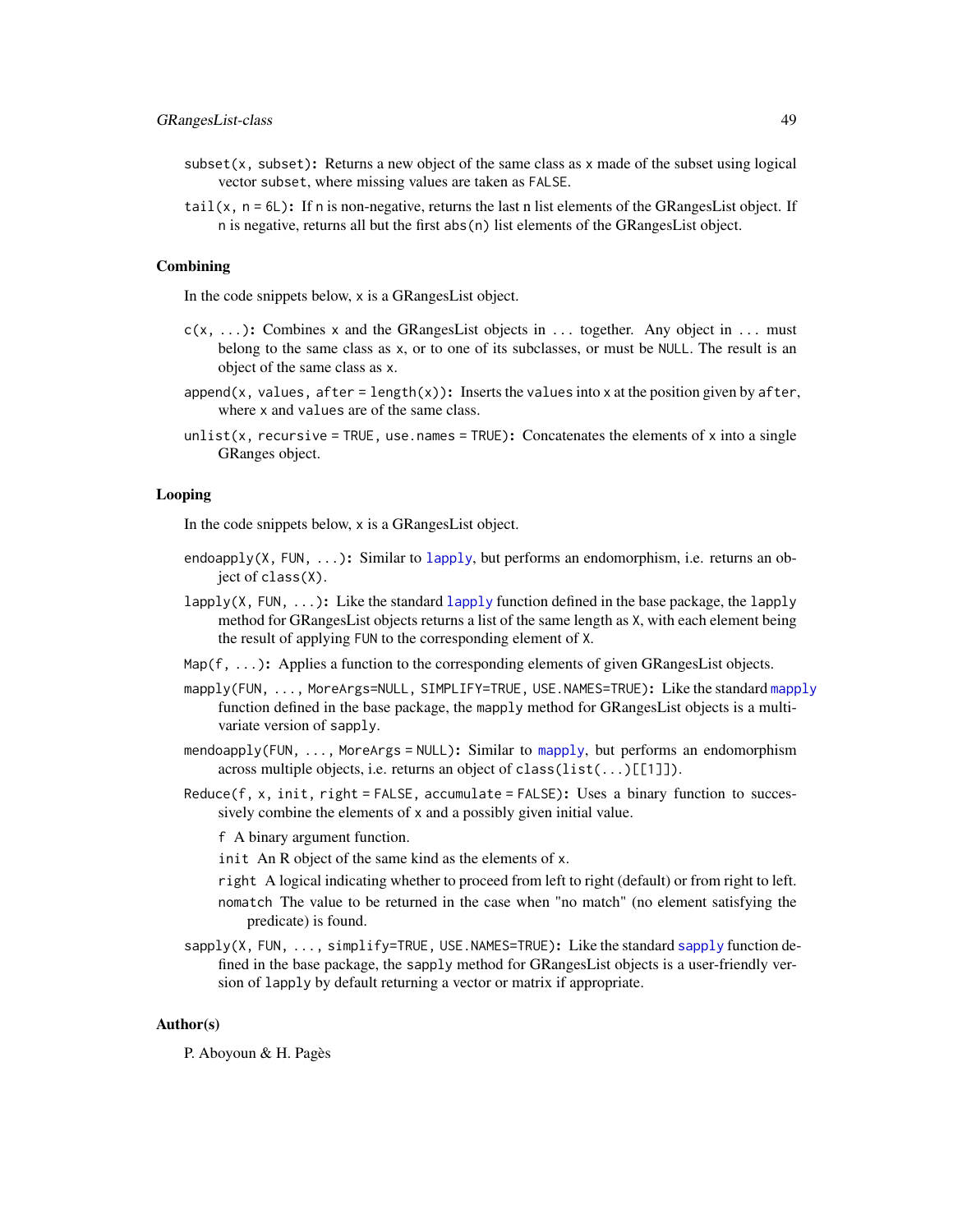### See Also

- [GRanges](#page-35-0) objects.
- [seqinfo](#page-0-0) in the GenomeInfoDb package.
- [IntegerRangesList](#page-0-0) objects in the IRanges package.
- [RleList](#page-0-0) objects in the IRanges package.
- [DataFrameList](#page-0-0) objects in the IRanges package.
- [intra-range-methods,](#page-54-0) [inter-range-methods,](#page-50-0) [coverage-methods,](#page-11-0) [setops-methods,](#page-67-0) and [findOverla](#page-13-0)ps[methods.](#page-13-0)
- [GenomicRangesList](#page-21-0) objects.

```
## Construction with GRangesList():
gr1 <- GRanges("chr2", IRanges(3, 6),
               strand="+", score=5L, GC=0.45)
gr2 \leq GRanges(c("chr1", "chr1"), IRanges(c(7,13), width=3),
               strand=c("+", "-"), score=3:4, GC=c(0.3, 0.5))
gr3 <- GRanges(c("chr1", "chr2"), IRanges(c(1, 4), c(3, 9)),
               strand=c("-", "-"), score=c(6L, 2L), GC=c(0.4, 0.1))
grl <- GRangesList(gr1=gr1, gr2=gr2, gr3=gr3)
grl
## Summarizing elements:
elementNROWS(grl)
table(seqnames(grl))
## Extracting subsets:
gr1[seqnames(gr1) == "chr1", ]gr1[seqnames(gr1) == "chr1" & strand(gr1) == "+'", ]## Renaming the underlying sequences:
seqlevels(grl)
seqlevels(grl) <- sub("chr", "Chrom", seqlevels(grl))
grl
## Coerce to IRangesList (seqnames and strand information is lost):
as(grl, "IRangesList")
## isDisjoint():
isDisjoint(grl)
## disjoin():
disjoin(grl) # metadata columns and order NOT preserved
## Construction with makeGRangesListFromFeatureFragments():
filepath <- system.file("extdata", "feature_frags.txt",
                        package="GenomicRanges")
featfrags <- read.table(filepath, header=TRUE, stringsAsFactors=FALSE)
grl2 <- with(featfrags,
             makeGRangesListFromFeatureFragments(seqnames=targetName,
```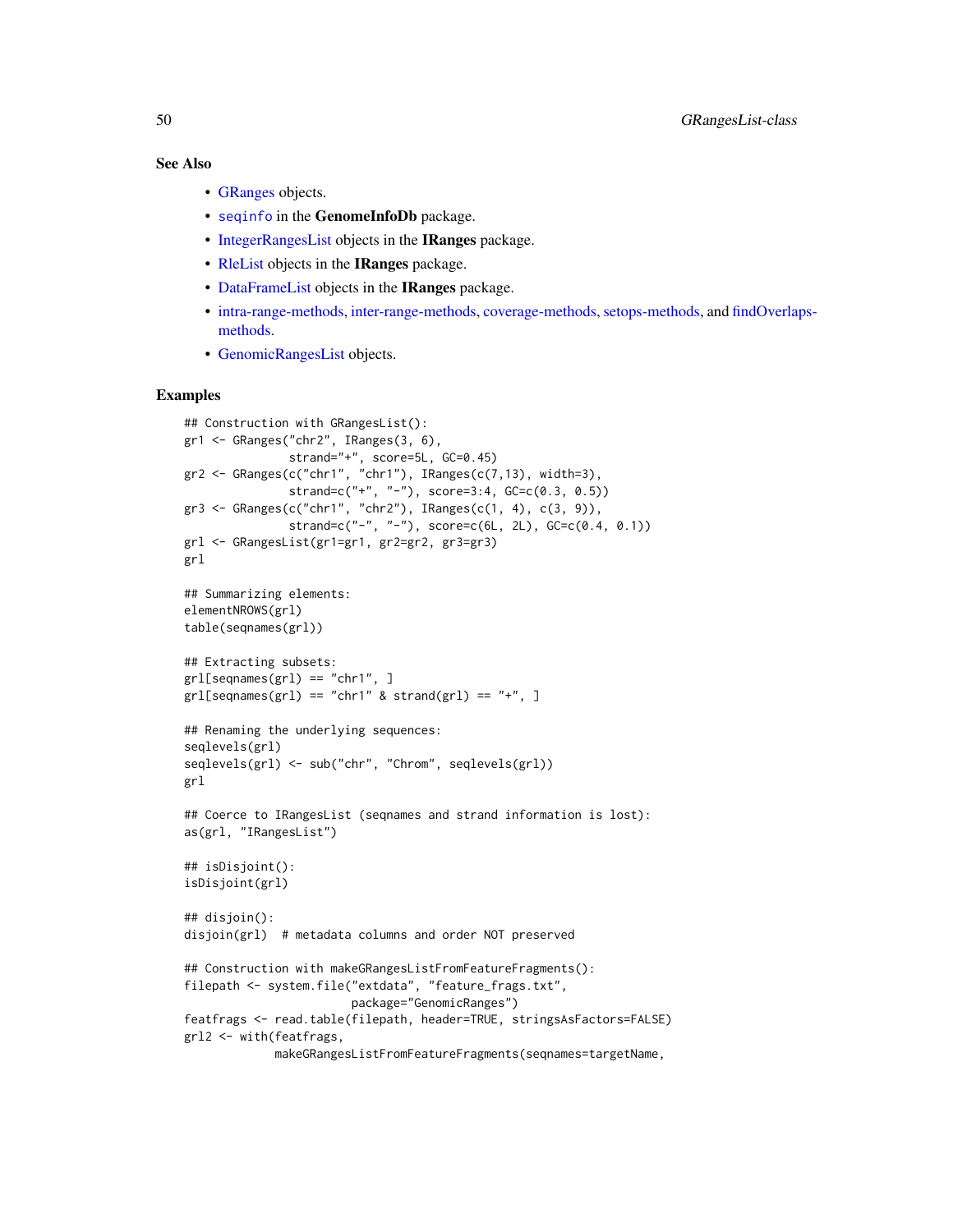```
fragmentStarts=targetStart,
fragmentWidths=blockSizes,
strand=strand))
```

```
names(grl2) <- featfrags$RefSeqID
grl2
```
<span id="page-50-0"></span>inter-range-methods *Inter range transformations of a GRanges or GRangesList object*

#### <span id="page-50-1"></span>Description

This man page documents *inter range transformations* of a [GenomicRanges](#page-35-0) object (i.e. of an object that belongs to the [GenomicRanges](#page-35-0) class or one of its subclasses, this includes for example [GRanges](#page-35-0) objects), or a [GRangesList](#page-45-0) object. This man page documents *inter range transformations* of a GenomicRanges object (i.e. of an object<br>that belongs to the GenomicRanges class or one of its subclasses, this includes for example GRanges<br>objects), or a GRangesL

introduction to *intra range* and *inter range transformations*. See ? [intra-range-methods](#page-54-0)' and ? inter-range-methods' in the **IRanges** package for a quick<br>introduction to *intra range* and *inter range transformations*.<br>See ? intra-range-methods' for *intra range transformations* of a

[GRangesList](#page-45-0) object.

## Usage

```
## S4 method for signature 'GenomicRanges'
range(x, ..., with.revmap=FALSE, ignore.strand=FALSE, na.rm=FALSE)
## S4 method for signature 'GRangesList'
range(x, ..., with.revmap=FALSE, ignore.strand=FALSE, na.rm=FALSE)
## S4 method for signature 'GenomicRanges'
reduce(x, drop.empty.ranges=FALSE, min.gapwidth=1L, with.revmap=FALSE,
          with.inframe.attrib=FALSE, ignore.strand=FALSE)
## S4 method for signature 'GRangesList'
reduce(x, drop.empty.ranges=FALSE, min.gapwidth=1L, with.revmap=FALSE,
          with.inframe.attrib=FALSE, ignore.strand=FALSE)
## S4 method for signature 'GenomicRanges'
gaps(x, start=1L, end=seqlengths(x))
## S4 method for signature 'GenomicRanges'
disjoin(x, with.revmap=FALSE, ignore.strand=FALSE)
## S4 method for signature 'GRangesList'
disjoin(x, with.revmap=FALSE, ignore.strand=FALSE)
## S4 method for signature 'GenomicRanges'
isDisjoint(x, ignore.strand=FALSE)
## S4 method for signature 'GRangesList'
isDisjoint(x, ignore.strand=FALSE)
## S4 method for signature 'GenomicRanges'
disjointBins(x, ignore.strand=FALSE)
```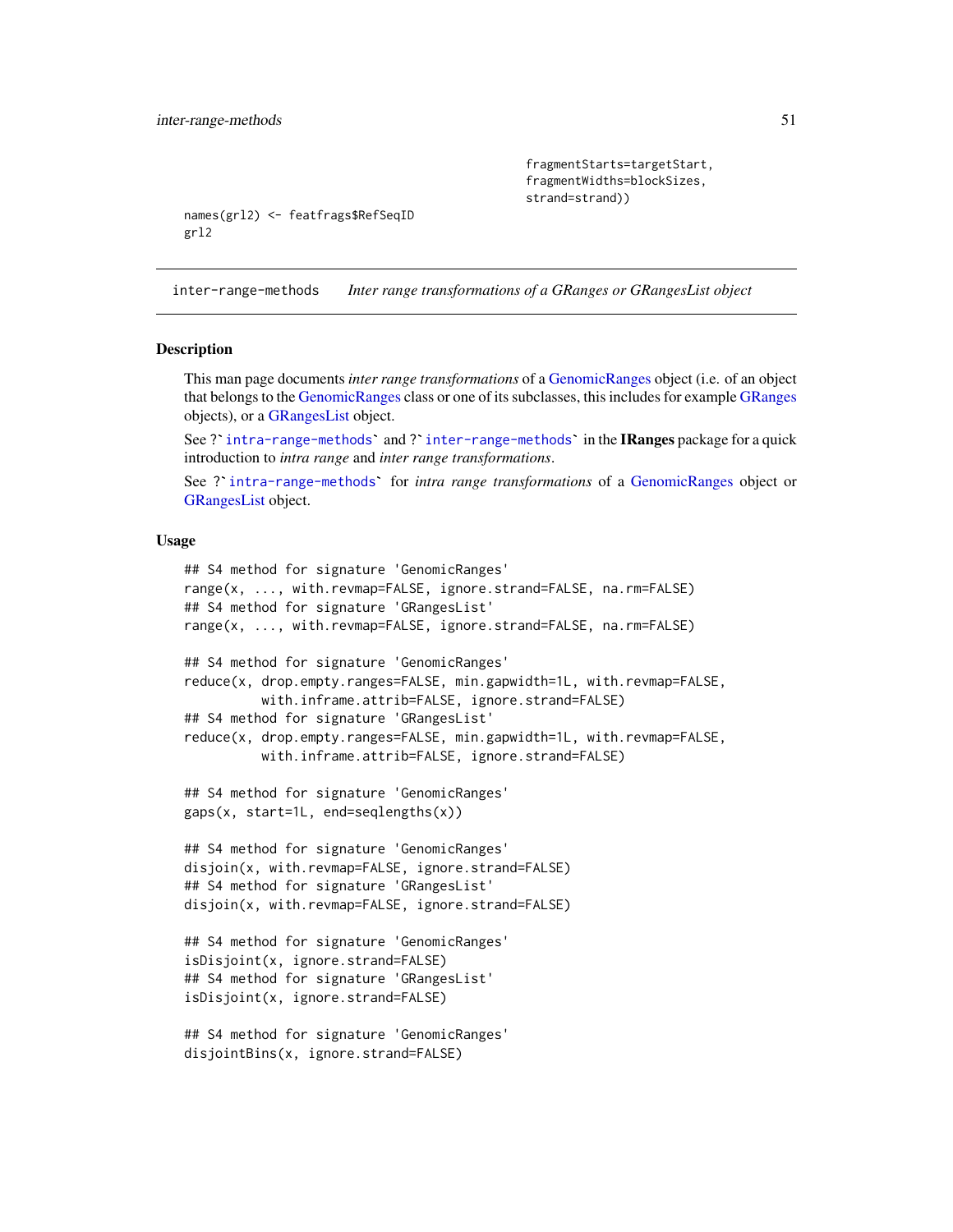### **Arguments**

| X             | A GenomicRanges or GenomicRangesList object.                                                          |  |
|---------------|-------------------------------------------------------------------------------------------------------|--|
|               | drop.empty.ranges, min.gapwidth, with.revmap, with.inframe.attrib, start, end                         |  |
|               | See ? inter-range-methods in the IRanges package.                                                     |  |
| ignore.strand | TRUE or FALSE. Whether the strand of the input ranges should be ignored or not.<br>See details below. |  |
| $\cdot$       | For range, additional GenomicRanges objects to consider. Ignored otherwise.                           |  |
| na.rm         | Ignored.                                                                                              |  |

### Details

On a GRanges object: range returns an object of the same type as x containing range bounds for each distinct (seqname, strand) pairing. The names (names $(x)$ ) and the metadata columns in x are dropped.

reduce returns an object of the same type as x containing reduced ranges for each distinct (seqname, strand) pairing. The names (names $(x)$ ) and the metadata columns in x are dropped. See [?reduce](#page-50-1) for more information about range reduction and for a description of the optional arguments.

gaps returns an object of the same type as x containing complemented ranges for each distinct (seqname, strand) pairing. The names (names $(x)$ ) and the columns in x are dropped. For the start and end arguments of this gaps method, it is expected that the user will supply a named integer vector (where the names correspond to the appropriate seqlevels). See [?gaps](#page-50-1) for more information about range complements and for a description of the optional arguments.

disjoin returns an object of the same type as x containing disjoint ranges for each distinct (seqname, strand) pairing. The names (names(x)) and the metadata columns in x are dropped. If with.revmap=TRUE, a metadata column that maps the ouput ranges to the input ranges is added to the returned object. See [?disjoin](#page-50-1) for more information.

isDisjoint returns a logical value indicating whether the ranges in x are disjoint (i.e. nonoverlapping).

disjointBins returns bin indexes for the ranges in x, such that ranges in the same bin do not overlap. If ignore.strand=FALSE, the two features cannot overlap if they are on different strands.

On a GRangesList/GenomicRangesList object: When they are supported on GRangesList object x, the above inter range transformations will apply the transformation to each of the list elements in x and return a list-like object *parallel* to x (i.e. with 1 list element per list element in x). If x has names on it, they're propagated to the returned object.

#### Author(s)

H. Pagès and P. Aboyoun

### See Also

- The [GenomicRanges](#page-35-0) and [GRanges](#page-35-0) classes.
- The [IntegerRanges](#page-0-0) class in the **IRanges** package.
- The [inter-range-methods](#page-50-0) man page in the IRanges package.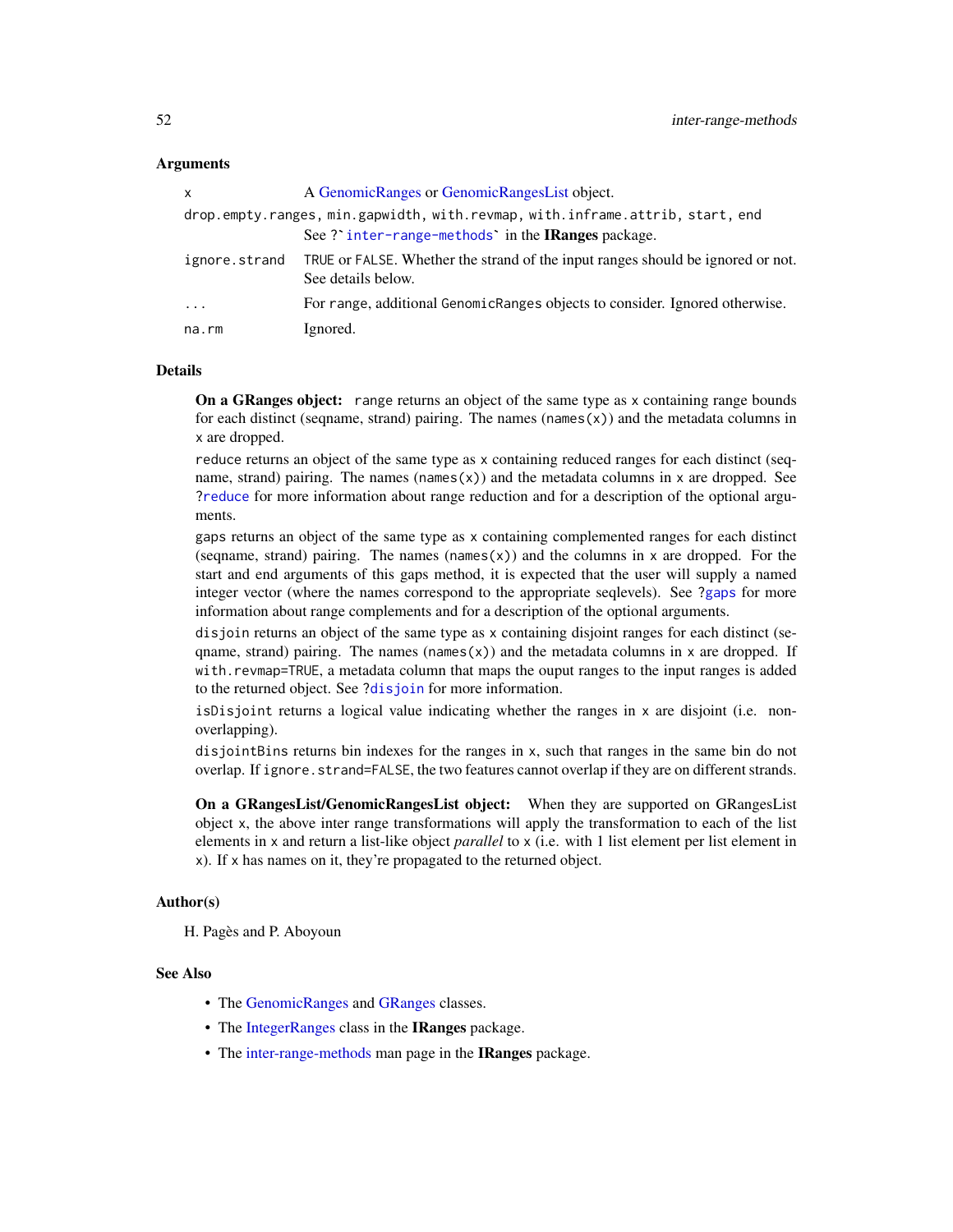## inter-range-methods 53

- [GenomicRanges-comparison](#page-17-0) for comparing and ordering genomic ranges.
- [endoapply](#page-0-0) in the S4Vectors package.

```
gr <- GRanges(
        seqnames=Rle(paste("chr", c(1, 2, 1, 3), sep=""), c(1, 3, 2, 4)),
        ranges=IRanges(1:10, width=10:1, names=letters[1:10]),
        strand=Rle(strand(c("-", "+", "*", "+", "-")), c(1, 2, 2, 3, 2)),
        score=1:10,
        GC=seq(1, 0, length=10)
      )
gr
gr1 <- GRanges(seqnames="chr2", ranges=IRanges(3, 6),
              strand="+", score=5L, GC=0.45)
gr2 <- GRanges(seqnames="chr1",
               ranges=IRanges(c(10, 7, 19), width=5),
               strand=c("+", "-", "+"), score=3:5, GC=c(0.3, 0.5, 0.66))
gr3 <- GRanges(seqnames=c("chr1", "chr2"),
               ranges=IRanges(c(1, 4), c(3, 9)),
               strand=c("-", "-"), score=c(6L, 2L), GC=c(0.4, 0.1))
grl <- GRangesList(gr1=gr1, gr2=gr2, gr3=gr3)
grl
## ---------------------------------------------------------------------
## range()
                   ## ---------------------------------------------------------------------
## On a GRanges object:
range(gr)
range(gr, with.revmap=TRUE)
## On a GRangesList object:
range(grl)
range(grl, ignore.strand=TRUE)
range(grl, with.revmap=TRUE, ignore.strand=TRUE)
# ---------------------------------------------------------------------
## reduce()
## ---------------------------------------------------------------------
reduce(gr)
gr2 <- reduce(gr, with.revmap=TRUE)
revmap <- mcols(gr2)$revmap # an IntegerList
## Use the mapping from reduced to original ranges to group the original
## ranges by reduced range:
relist(gr[unlist(revmap)], revmap)
## Or use it to split the DataFrame of original metadata columns by
## reduced range:
```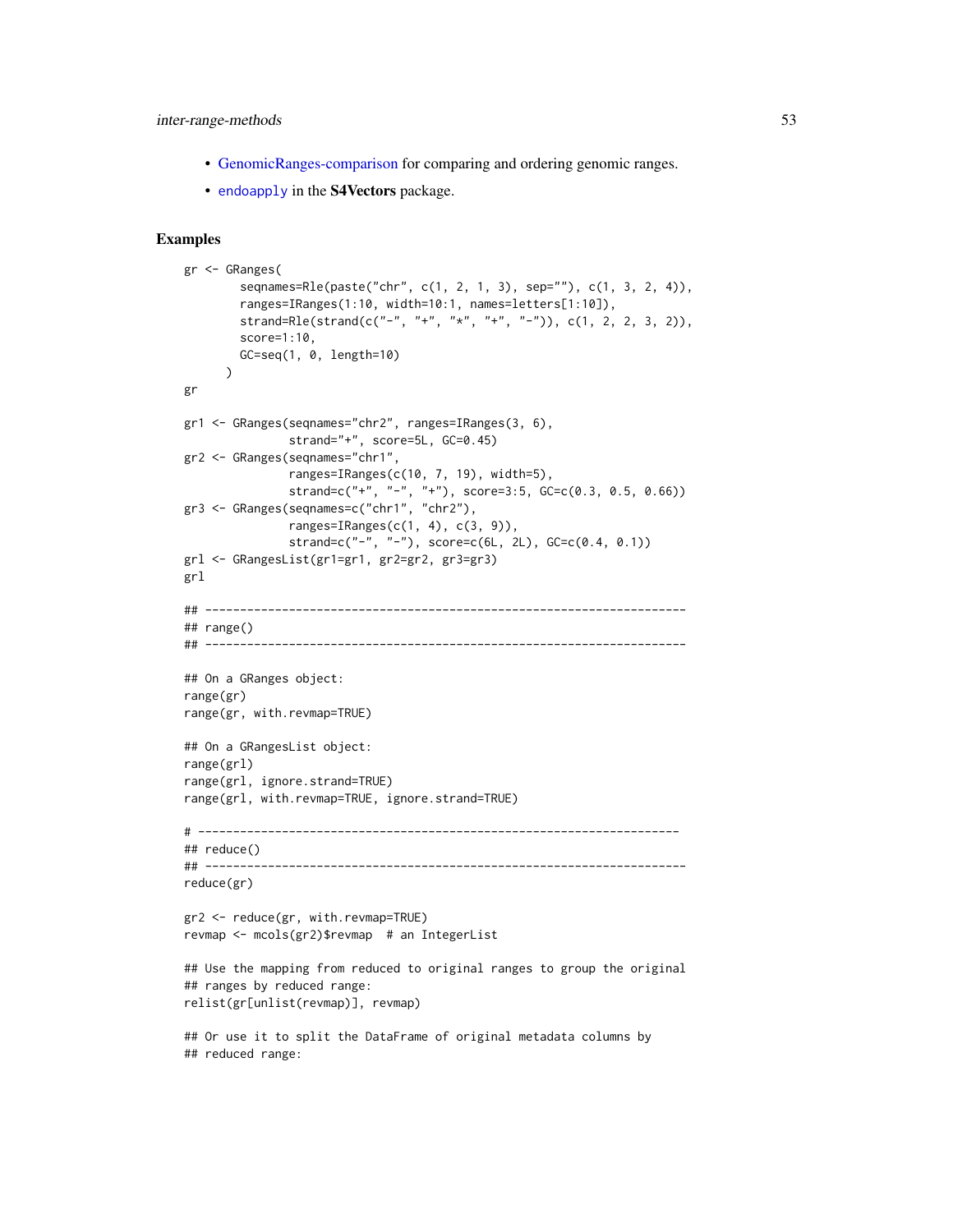```
relist(mcols(gr)[unlist(revmap), ], revmap) # a SplitDataFrameList
## [For advanced users] Use this reverse mapping to compare the reduced
## ranges with the ranges they originate from:
expanded_gr2 <- rep(gr2, elementNROWS(revmap))
reordered_gr <- gr[unlist(revmap)]
codes <- pcompare(expanded_gr2, reordered_gr)
## All the codes should translate to "d", "e", "g", or "h" (the 4 letters
## indicating that the range on the left contains the range on the right):
alphacodes <- rangeComparisonCodeToLetter(pcompare(expanded_gr2, reordered_gr))
stopifnot(all(alphacodes %in% c("d", "e", "g", "h")))
## On a big GRanges object with a lot of seqlevels:
mcols(gr) < - NULLbiggr <- c(gr, GRanges("chr1", IRanges(c(4, 1), c(5, 2)), strand="+"))
seqlevels(biggr) <- paste0("chr", 1:2000)
biggr <- rep(biggr, 25000)
set.seed(33)
seqnames(biggr) <- sample(factor(seqlevels(biggr), levels=seqlevels(biggr)),
                          length(biggr), replace=TRUE)
biggr2 <- reduce(biggr, with.revmap=TRUE)
revmap <- mcols(biggr2)$revmap
expanded_biggr2 <- rep(biggr2, elementNROWS(revmap))
reordered_biggr <- biggr[unlist(revmap)]
codes <- pcompare(expanded_biggr2, reordered_biggr)
alphacodes <- rangeComparisonCodeToLetter(pcompare(expanded_biggr2,
                                                 reordered_biggr))
stopifnot(all(alphacodes %in% c("d", "e", "g", "h")))
table(alphacodes)
## On a GRangesList object:
reduce(grl) # Doesn't really reduce anything but note the reordering
             # of the inner elements in the 2nd and 3rd list elements:
             # the ranges are reordered by sequence name first (which
             # should appear in the same order as in 'seqlevels(grl)'),
             # and then by strand.
reduce(grl, ignore.strand=TRUE) # 2nd list element got reduced
## ---------------------------------------------------------------------
## gaps()
## ---------------------------------------------------------------------
gaps(gr, start=1, end=10)
## ---------------------------------------------------------------------
## disjoin(), isDisjoint(), disjointBins()
## ---------------------------------------------------------------------
disjoin(gr)
disjoin(gr, with.revmap=TRUE)
disjoin(gr, with.revmap=TRUE, ignore.strand=TRUE)
isDisjoint(gr)
stopifnot(isDisjoint(disjoin(gr)))
disjointBins(gr)
```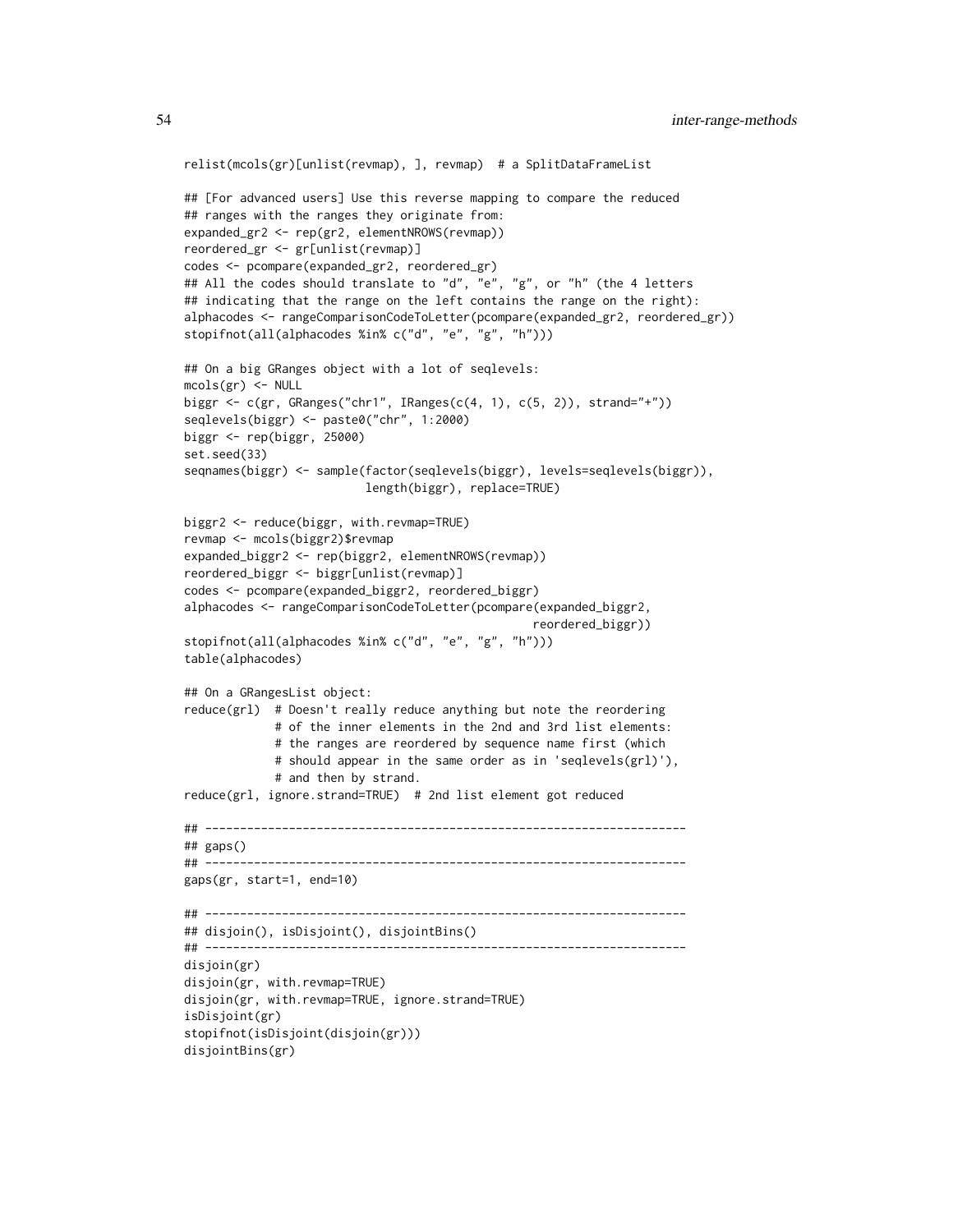#### intra-range-methods 55

```
stopifnot(all(sapply(split(gr, disjointBins(gr)), isDisjoint)))
```

```
## On a GRangesList object:
disjoin(grl) # doesn't really disjoin anything but note the reordering
disjoin(grl, with.revmap=TRUE)
```
<span id="page-54-0"></span>intra-range-methods *Intra range transformations of a GRanges or GRangesList object*

#### **Description**

This man page documents *intra range transformations* of a [GenomicRanges](#page-35-0) object (i.e. of an object that belongs to the [GenomicRanges](#page-35-0) class or one of its subclasses, this includes for example [GRanges](#page-35-0) objects), or a [GRangesList](#page-45-0) object.

See? [intra-range-methods](#page-54-0)' and? [inter-range-methods](#page-50-0)' in the IRanges package for a quick introduction to *intra range* and *inter range transformations*.

*Intra range* methods for [GAlignments](#page-0-0) and [GAlignmentsList](#page-0-0) objects are defined and documented in the GenomicAlignments package. Intra range methods for GAlignments and GAlignments List objects are defined and documented in<br>the **GenomicAlignments** package.<br>See ?`[inter-range-methods](#page-50-0)` for *inter range transformations* of a [GenomicRanges](#page-35-0) or [GRanges-](#page-45-0)

[List](#page-45-0) object.

### Usage

```
## S4 method for signature 'GenomicRanges'
shift(x, shift=0L, use.names=TRUE)
```

```
## S4 method for signature 'GenomicRanges'
narrow(x, start=NA, end=NA, width=NA, use.names=TRUE)
```

```
## S4 method for signature 'GenomicRanges'
resize(x, width, fix="start", use.names=TRUE, ignore.strand=FALSE)
```

```
## S4 method for signature 'GenomicRanges'
flank(x, width, start=TRUE, both=FALSE, use.names=TRUE,
     ignore.strand=FALSE)
```

```
## S4 method for signature 'GenomicRanges'
promoters(x, upstream=2000, downstream=200, use.names=TRUE)
```

```
## S4 method for signature 'GenomicRanges'
restrict(x, start=NA, end=NA, keep.all.ranges=FALSE, use.names=TRUE)
```

```
## S4 method for signature 'GenomicRanges'
trim(x, use.names=TRUE)
```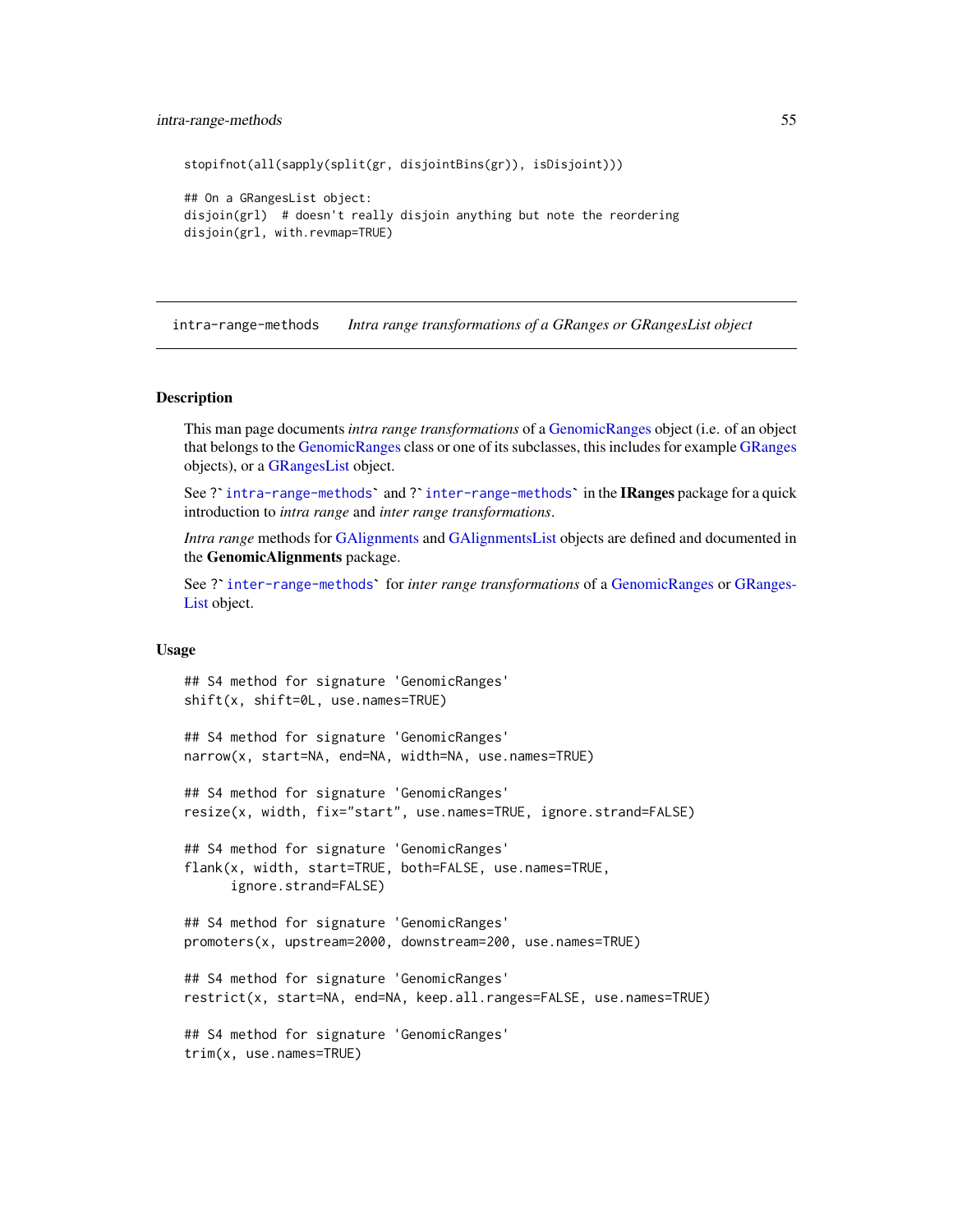### **Arguments**

| x             | A GenomicRanges object.                                                                                            |  |  |
|---------------|--------------------------------------------------------------------------------------------------------------------|--|--|
|               | shift, use.names, start, end, width, both, fix, keep.all.ranges, upstream, downstream<br>See? intra-range-methods. |  |  |
| ignore.strand | TRUE or FALSE. Whether the strand of the input ranges should be ignored or not.<br>See details below.              |  |  |

### Details

- shift behaves like the shift method for [IntegerRanges](#page-0-0) objects. See ? [intra-range-methods](#page-54-0)` for the details.
- narrow on a [GenomicRanges](#page-35-0) object behaves like on an [IntegerRanges](#page-0-0) object. See ? [intra-range-methods](#page-54-0)` for the details.

A major difference though is that it returns a [GenomicRanges](#page-35-0) object instead of an [Inte](#page-0-0)[gerRanges](#page-0-0) object. The returned object is *parallel* (i.e. same length and names) to the original object x.

- resize returns an object of the same type and length as x containing intervals that have been resized to width width based on the strand(x) values. Elements where strand(x) == "+" or strand(x) == " $*$ " are anchored at start(x) and elements where strand(x) == "-" are anchored at the end $(x)$ . The use names argument determines whether or not to keep the names on the ranges.
- flank returns an object of the same type and length as x containing intervals of width width that flank the intervals in x. The start argument takes a logical indicating whether x should be flanked at the "start" (TRUE) or the "end" (FALSE), which for strand(x) != "-" is start(x) and end(x) respectively and for strand(x) == "-" is end(x) and start(x) respectively. The both argument takes a single logical value indicating whether the flanking region width positions extends *into* the range. If both=TRUE, the resulting range thus straddles the end point, with width positions on either side.
- promoters returns an object of the same type and length as x containing promoter ranges. Promoter ranges extend around the transcription start site (TSS) which is defined as  $start(x)$ for ranges on the + or  $*$  strand and as end(x) for ranges on the - strand. The upstream and downstream arguments define the number of nucleotides in the 5' and 3' direction, respectively. More precisely, the output range is defined as

```
(start(x) - upstream) to (start(x) + downstream - 1)
```
for ranges on the  $+$  or  $*$  strand, and as

 $(end(x) - downstream + 1)$  to  $(end(x) + upstream)$ 

for ranges on the - strand.

Note that the returned object might contain *out-of-bound* ranges i.e. ranges that start before the first nucleotide position and/or end after the last nucleotide position of the underlying sequence.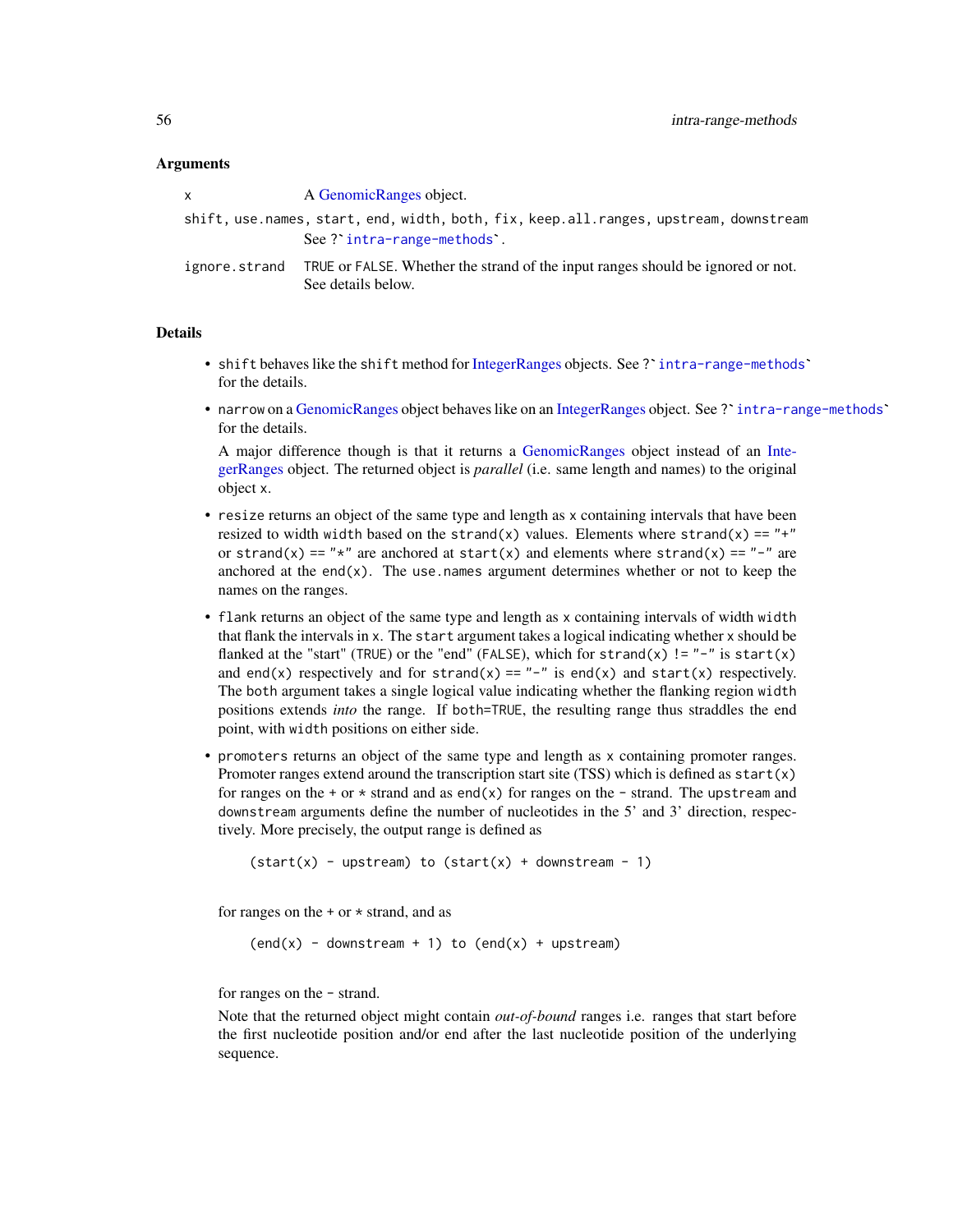- restrict returns an object of the same type and length as x containing restricted ranges for distinct seqnames. The start and end arguments can be a named numeric vector of seqnames for the ranges to be restricted or a n distinct seqnames. The start and end arguments can be a named numeric vector of seqnames for the ranges to be resticted or a numeric vector or length 1 if the restriction operation is to be range restriction and for a description of the optional arguments.
- trim trims out-of-bound ranges located on non-circular sequences whose length is not NA.

### Author(s)

P. Aboyoun and V. Obenchain

## See Also

- [GenomicRanges,](#page-35-0) [GRanges,](#page-35-0) and [GRangesList](#page-45-0) objects.
- The [intra-range-methods](#page-54-0) man page in the **IRanges** package.
- The [IntegerRanges](#page-0-0) class in the IRanges package.

```
## ---------------------------------------------------------------------
## A. ON A GRanges OBJECT
## ---------------------------------------------------------------------
gr <- GRanges(
        seqnames=Rle(paste("chr", c(1, 2, 1, 3), sep=""), c(1, 3, 2, 4)),
        ranges=IRanges(1:10, width=10:1, names=letters[1:10]),
        strand=Rle(strand(c("-", "+", "*", "+", "-")), c(1, 2, 2, 3, 2)),
        score=1:10,
        GC=seq(1, 0, length=10)
      )
gr
shift(gr, 1)
narrow(gr[-10], start=2, end=-2)
resize(gr, width=10)
flank(gr, width=10)
restrict(gr, start=3, end=7)
gr <- GRanges("chr1", IRanges(rep(10, 3), width=6), c("+", "-", "*"))
promoters(gr, 2, 2)
## ---------------------------------------------------------------------
## B. ON A GRangesList OBJECT
## ---------------------------------------------------------------------
gr1 <- GRanges("chr2", IRanges(3, 6))
gr2 \leq GRanges(c("chr1", "chr1"), IRanges(c(7, 13), width=3),strand=c("+", "-"))gr3 <- GRanges(c("chr1", "chr2"), IRanges(c(1, 4), c(3, 9)),
               strand="-")
grl <- GRangesList(gr1= gr1, gr2=gr2, gr3=gr3)
grl
```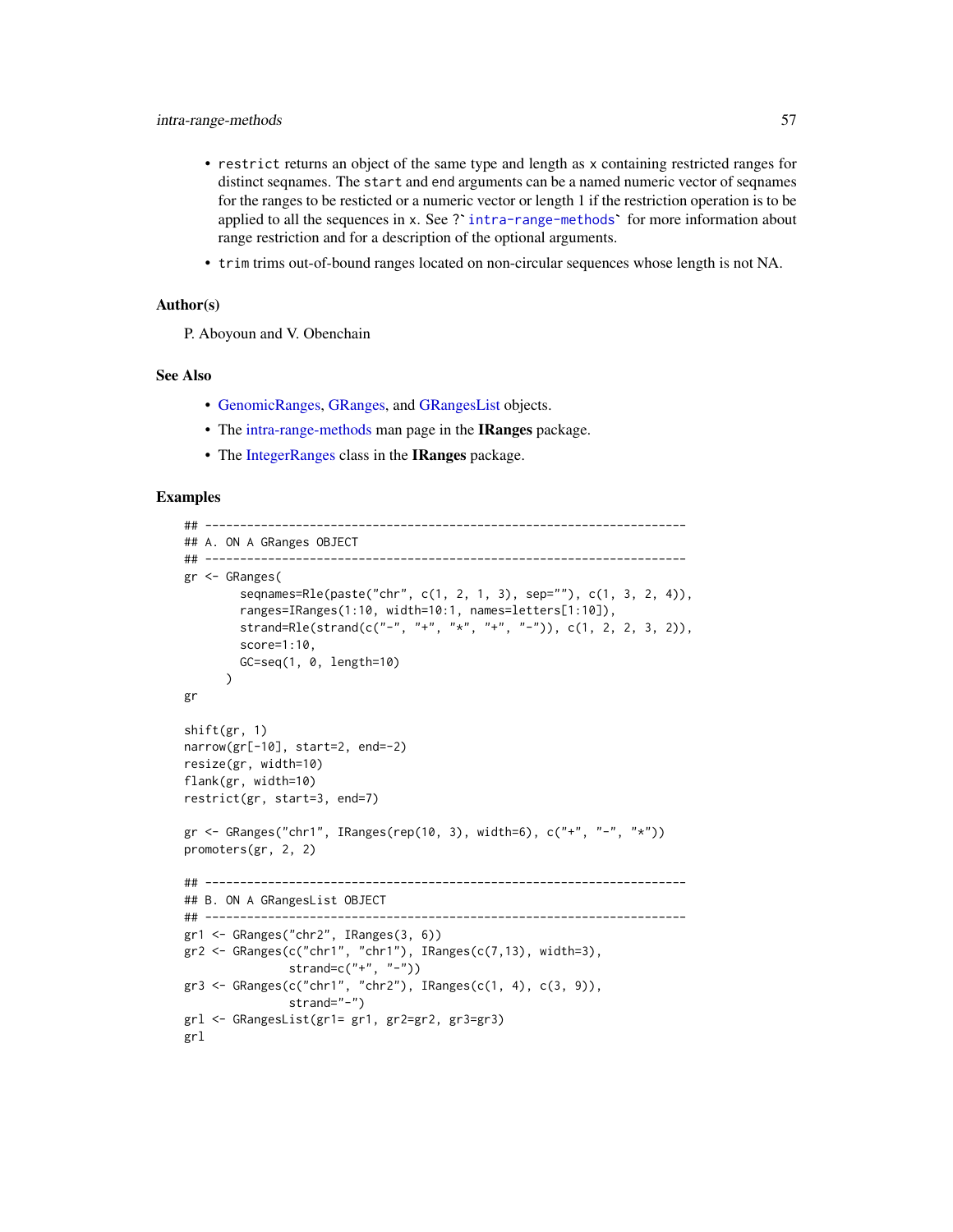```
resize(grl, width=20)
flank(grl, width=20)
restrict(grl, start=3)
```
<span id="page-57-0"></span>makeGRangesFromDataFrame

*Make a GRanges object from a data.frame or DataFrame*

## Description

makeGRangesFromDataFrame takes a data-frame-like object as input and tries to automatically find the columns that describe genomic ranges. It returns them as a [GRanges](#page-35-0) object.

makeGRangesFromDataFrame is also the workhorse behind the coercion method from data.frame (or [DataFrame\)](#page-0-0) to [GRanges.](#page-35-0)

#### Usage

```
makeGRangesFromDataFrame(df,
```

```
keep.extra.columns=FALSE,
ignore.strand=FALSE,
seqinfo=NULL,
seqnames.field=c("seqnames", "seqname",
                 "chromosome", "chrom",
                 "chr", "chromosome_name",
                 "seqid"),
start.field="start",
end.field=c("end", "stop"),
strand.field="strand",
starts.in.df.are.0based=FALSE,
na.rm=FALSE)
```
### Arguments

| df                 | A data frame or Data Frame object. If not, then the function first tries to turn df<br>into a data frame with as . data. frame (df).                                                                                                                                                                                                                                                                                        |  |
|--------------------|-----------------------------------------------------------------------------------------------------------------------------------------------------------------------------------------------------------------------------------------------------------------------------------------------------------------------------------------------------------------------------------------------------------------------------|--|
| keep.extra.columns |                                                                                                                                                                                                                                                                                                                                                                                                                             |  |
|                    | TRUE or FALSE (the default). If TRUE, the columns in df that are not used to<br>form the genomic ranges of the returned GRanges object are then returned as<br>metadata columns on the object. Otherwise, they are ignored. If df has a width<br>column, then it's always ignored.                                                                                                                                          |  |
| ignore.strand      | TRUE or FALSE (the default). If TRUE, then the strand of the returned GRanges<br>object is set to " $*$ ".                                                                                                                                                                                                                                                                                                                  |  |
| seginfo            | Either NULL, or a Sequinfo object, or a character vector of unique sequence names<br>(a.k.a. <i>seqlevels</i> ), or a named numeric vector of sequence lengths. When not<br>NULL, seqinfo must be compatible with the genomic ranges in df, that is, it<br>must have one entry for each unique sequence name represented in df. Note<br>that it can have additional entries i.e. entries for sequels not represented in df. |  |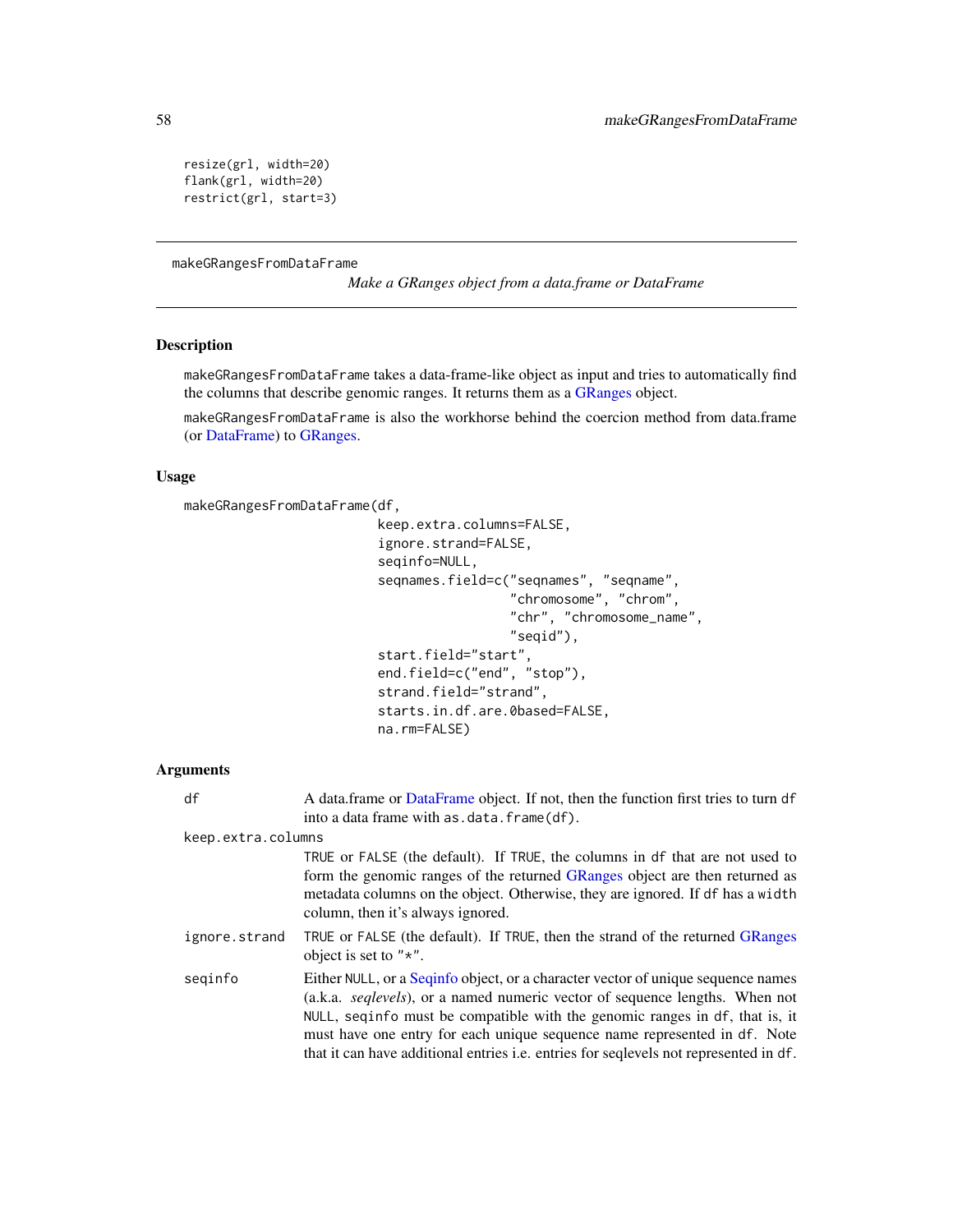- seqnames.field A character vector of recognized names for the column in df that contains the chromosome name (a.k.a. sequence name) associated with each genomic range. Only the first name in segnames. field that is found in colnames(df) is used. If no one is found, then an error is raised.
- start.field A character vector of recognized names for the column in df that contains the start positions of the genomic ranges. Only the first name in start.field that is found in colnames(df) is used. If no one is found, then an error is raised.
- end.field A character vector of recognized names for the column in df that contains the end positions of the genomic ranges. Only the first name in start.field that is found in colnames(df) is used. If no one is found, then an error is raised.
- strand. field A character vector of recognized names for the column in df that contains the strand associated with each genomic range. Only the first name in strand. field that is found in colnames(df) is used. If no one is found or if ignore.strand is TRUE, then the strand of the returned [GRanges](#page-35-0) object is set to "\*".

### starts.in.df.are.0based

TRUE or FALSE (the default). If TRUE, then the start positions of the genomic ranges in df are considered to be *0-based* and are converted to *1-based* in the returned [GRanges](#page-35-0) object. This feature is intended to make it more convenient to handle input that contains data obtained from resources using the "0-based start" convention. A notorious example of such resource is the UCSC Table Browser (<http://genome.ucsc.edu/cgi-bin/hgTables>).

na.rm TRUE or FALSE (the default). If TRUE, rows in the df will be dropped when missing (NA) start or end range values are present.

#### Value

A [GRanges](#page-35-0) object with one element per row in the input.

If the seqinfo argument was supplied, the returned object will have exactly the seqlevels specified in seqinfo and in the same order. Otherwise, the seqlevels are ordered according to the output of the [rankSeqlevels](#page-0-0) function (except if df contains the seqnames in the form of a factor-Rle, in which case the levels of the factor-Rle become the seqlevels of the returned object and with no re-ordering).

If df has non-automatic row names (i.e. rownames(df) is not NULL and is not seq\_len(nrow(df))), then they will be used to set names on the returned [GRanges](#page-35-0) object.

### Note

Coercing data.frame or [DataFrame](#page-0-0) df into a [GRanges](#page-35-0) object (with as(df, "GRanges")), or calling GRanges(df), are both equivalent to calling makeGRangesFromDataFrame(df, keep.extra.columns=TRUE).

#### Author(s)

H. Pagès, based on a proposal by Kasper Daniel Hansen

## See Also

• [GRanges](#page-35-0) objects.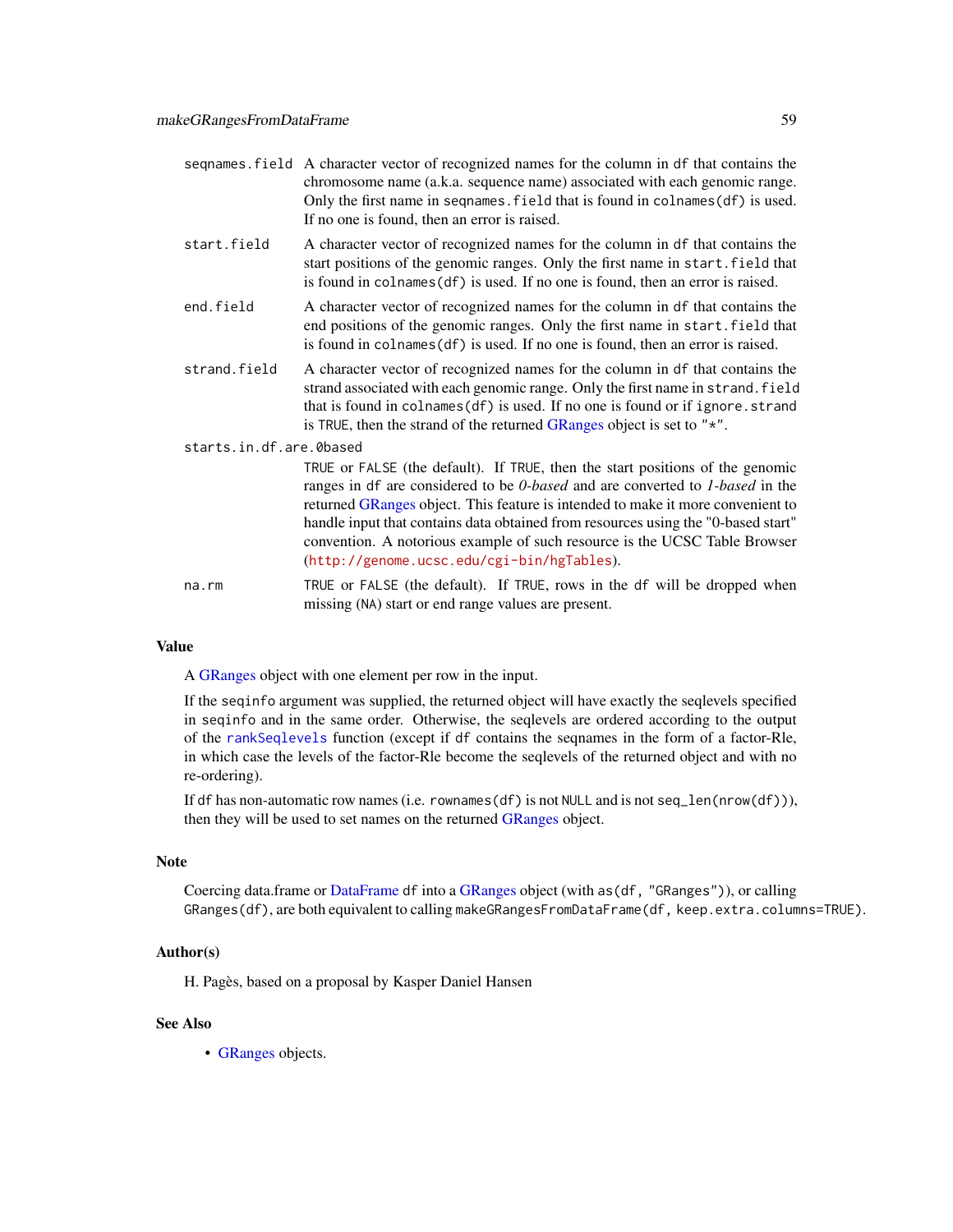- [Seqinfo](#page-0-0) objects and the [rankSeqlevels](#page-0-0) function in the GenomeInfoDb package.
- The [makeGRangesListFromFeatureFragments](#page-45-0) function for making a [GRangesList](#page-45-0) object from a list of fragmented features.
- The [getTable](#page-0-0) function in the **rtracklayer** package for an R interface to the UCSC Table Browser.
- [DataFrame](#page-0-0) objects in the S4Vectors package.

```
## ---------------------------------------------------------------------
## BASIC EXAMPLES
## ---------------------------------------------------------------------
df <- data.frame(chr="chr1", start=11:15, end=12:16,
                 strand=c("+","-","+","*","."), score=1:5)
df
makeGRangesFromDataFrame(df) # strand value "." is replaced with "*"
## NA in ranges
df$start[5] <- df$end[2] <- NA
df
#makeGRangesFromDataFrame(df) # error!
makeGRangesFromDataFrame(df, na.rm=TRUE) # rows with NAs got dropped
## The strand column is optional:
df <- data.frame(chr="chr1", start=11:15, end=12:16, score=1:5)
makeGRangesFromDataFrame(df)
gr <- makeGRangesFromDataFrame(df, keep.extra.columns=TRUE)
gr2 <- as(df, "GRanges") # equivalent to the above
stopifnot(identical(gr, gr2))
gr2 \leq - GRanges(df) # equivalent to the above
stopifnot(identical(gr, gr2))
makeGRangesFromDataFrame(df, ignore.strand=TRUE)
makeGRangesFromDataFrame(df, keep.extra.columns=TRUE,
                             ignore.strand=TRUE)
makeGRangesFromDataFrame(df, seqinfo=paste0("chr", 4:1))
makeGRangesFromDataFrame(df, seqinfo=c(chrM=NA, chr1=500, chrX=100))
makeGRangesFromDataFrame(df, seqinfo=Seqinfo(paste0("chr", 4:1)))
## ---------------------------------------------------------------------
## ABOUT AUTOMATIC DETECTION OF THE seqnames/start/end/strand COLUMNS
## ---------------------------------------------------------------------
## Automatic detection of the seqnames/start/end/strand columns is
## case insensitive:
df <- data.frame(ChRoM="chr1", StarT=11:15, stoP=12:16,
                 STRAND=c("+","-","+","*","."), score=1:5)
makeGRangesFromDataFrame(df)
```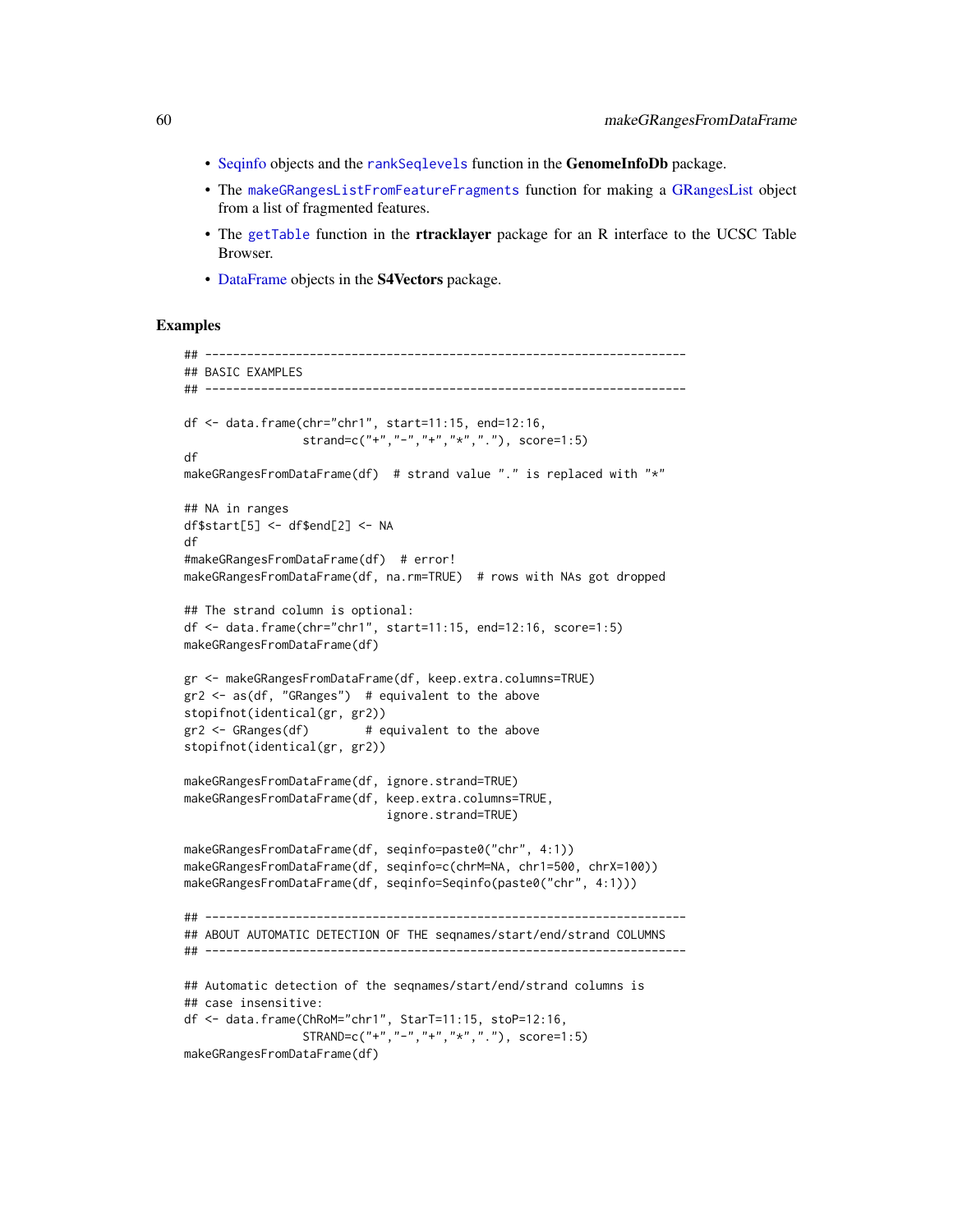```
## It also ignores a common prefix between the start and end columns:
df <- data.frame(seqnames="chr1", tx_start=11:15, tx_end=12:16,
                 strand=c("+","-","+","*","."), score=1:5)
makeGRangesFromDataFrame(df)
## The common prefix between the start and end columns is used to
## disambiguate between more than one seqnames column:
df <- data.frame(chrom="chr1", tx_start=11:15, tx_end=12:16,
                 tx_chr="chr2", score=1:5)
makeGRangesFromDataFrame(df)
## ---------------------------------------------------------------------
## 0-BASED VS 1-BASED START POSITIONS
## ---------------------------------------------------------------------
if (require(rtracklayer)) {
 session <- browserSession()
 genome(session) <- "sacCer2"
 query <- ucscTableQuery(session, "Assembly")
 df <- getTable(query)
 head(df)
 ## A common pitfall is to forget that the UCSC Table Browser uses the
 ## "0-based start" convention:
 gr0 <- makeGRangesFromDataFrame(df, keep.extra.columns=TRUE,
                                      start.field="chromStart",
                                      end.field="chromEnd")
 head(gr0)
 ## The start positions need to be converted into 1-based positions,
 ## to adhere to the convention used in Bioconductor:
 gr1 <- makeGRangesFromDataFrame(df, keep.extra.columns=TRUE,
                                      start.field="chromStart",
                                      end.field="chromEnd",
                                      starts.in.df.are.0based=TRUE)
 head(gr1)
}
```
makeGRangesListFromDataFrame

*Make a GRangesList object from a data.frame or DataFrame*

#### Description

makeGRangesListFromDataFrame extends the [makeGRangesFromDataFrame](#page-57-0) functionality from GenomicRanges. It can take a data-frame-like object as input and tries to automatically find the columns that describe the genomic ranges. It returns a [GRangesList](#page-45-0) object. This is different from the makeGRangesFromDataFrame function by requiring a split.field. The split.field acts like the "f" argument in the [split](#page-0-0) function. This factor must be of the same length as the number of rows in the DataFrame argument. The split.field may also be a character vector.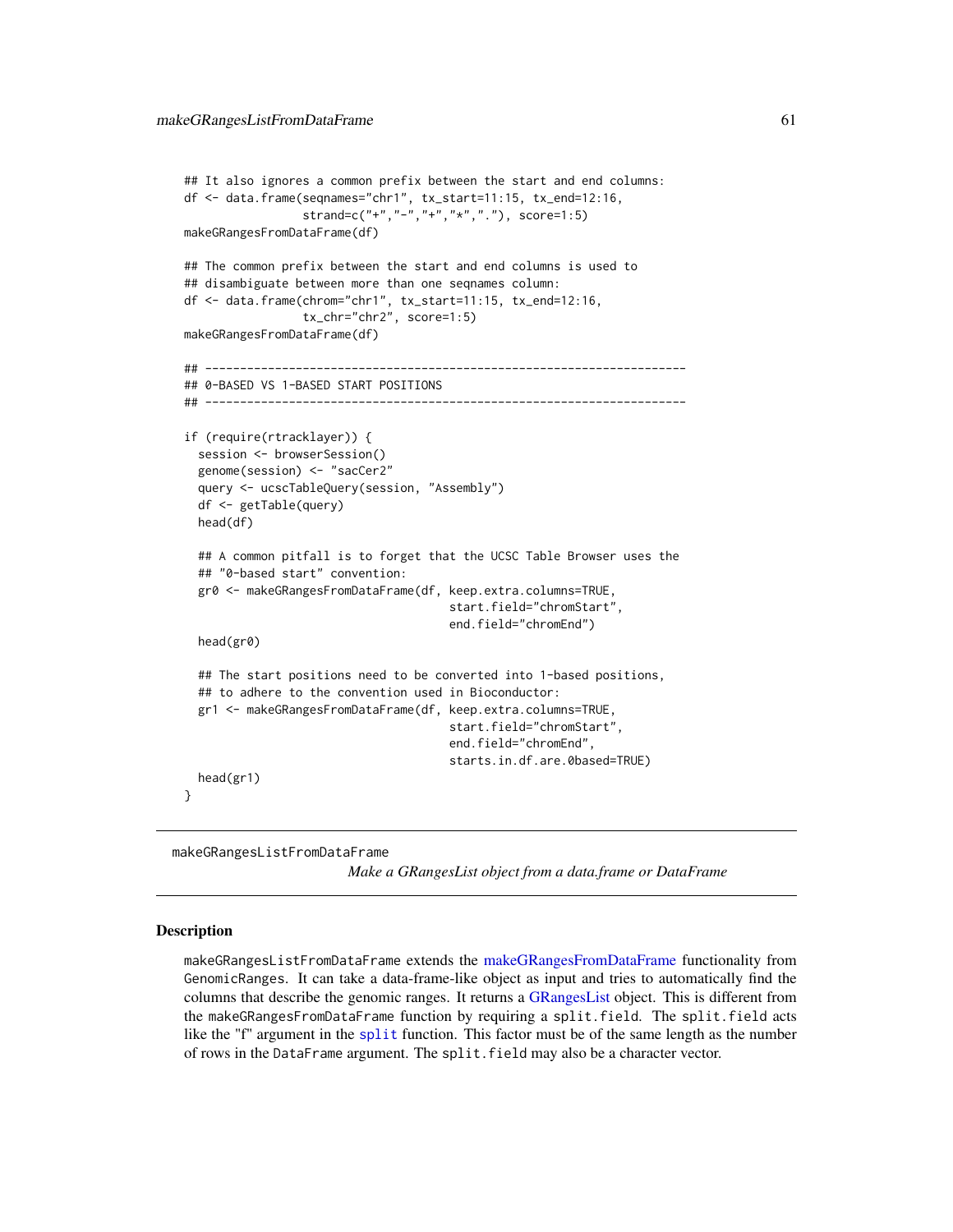### Usage

```
makeGRangesListFromDataFrame(df,
```
split.field = NULL, names.field = NULL, ...)

### Arguments

| df          | A DataFrame or data. frame class object                                                                                                                                                                                                                                |
|-------------|------------------------------------------------------------------------------------------------------------------------------------------------------------------------------------------------------------------------------------------------------------------------|
| split.field | A character string of a recognized column name in df that contains the grouping.<br>This column defines how the rows of df are split and is typically a factor or<br>character vector. When split field is not provided the df will be split by<br>the number of rows. |
| names.field | An optional single character string indicating the name of the column in df<br>that designates the names for the ranges in the elements of the GRangesList.                                                                                                            |
| $\cdots$    | Additional arguments passed on to make GRanges From Data Frame                                                                                                                                                                                                         |

# Value

A [GRangesList](#page-45-1) of the same length as the number of levels or unique character strings in the df column indicated by split.field. When split.field is not provided the df is split by row and the resulting [GRangesList](#page-45-1) has the same length as nrow(df).

Names on the individual ranges are taken from the names.field argument. Names on the outer list elements of the [GRangesList](#page-45-1) are propagated from split.field.

### Author(s)

M. Ramos

# See Also

• [makeGRangesFromDataFrame](#page-57-0)

```
## ---------------------------------------------------------------------
## BASIC EXAMPLES
## ---------------------------------------------------------------------
df <- data.frame(chr="chr1", start=11:15, end=12:16,
                 strand=c("+","-","+","*","."), score=1:5,
                 specimen = c("a", "a", "b", "b", "c"),
                 gene_symbols = paste0("GENE", letters[1:5]))
df
grl <- makeGRangesListFromDataFrame(df, split.field = "specimen",
                                    names.field = "gene_symbols")
grl
names(grl)
```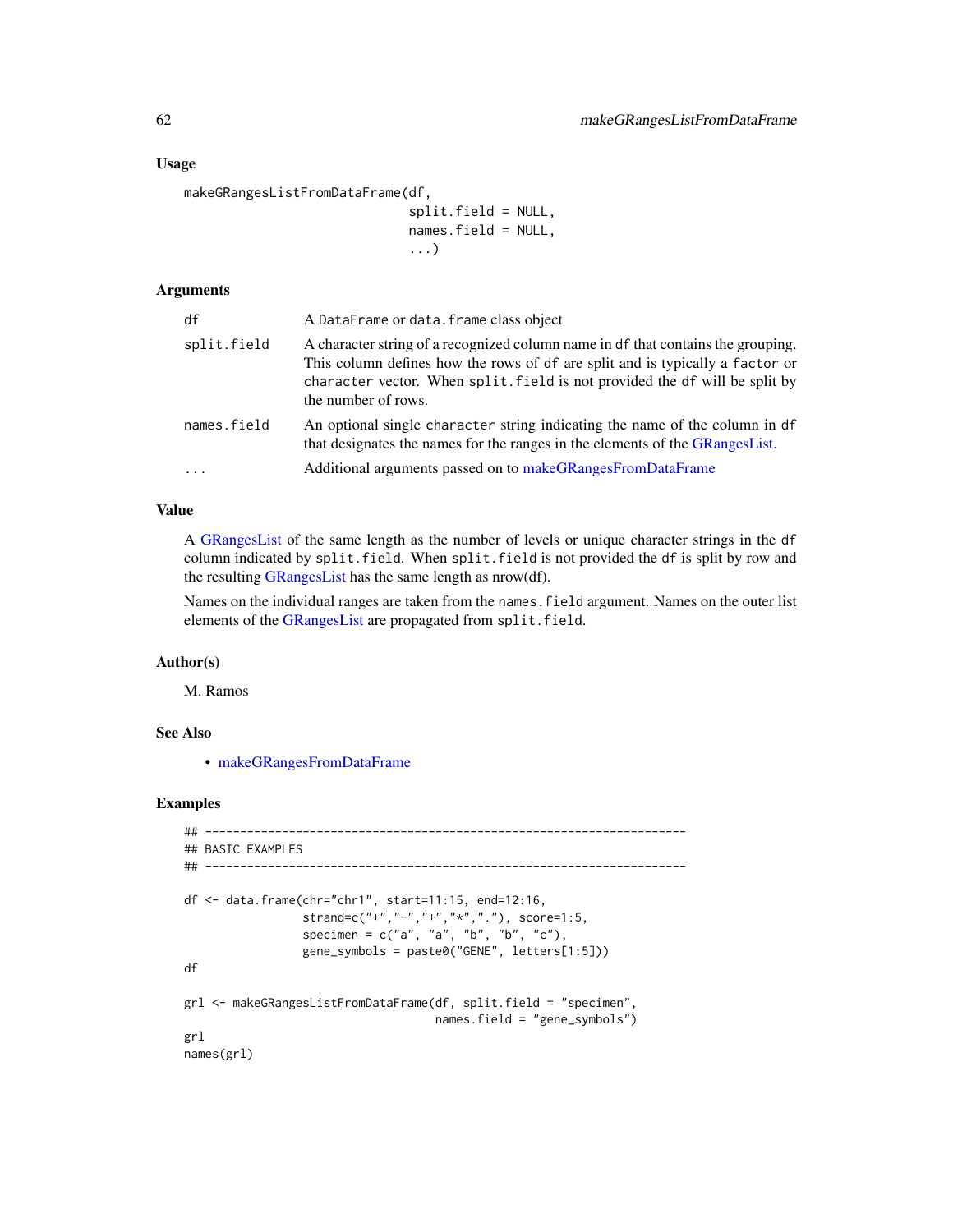```
## Keep metadata columns
makeGRangesListFromDataFrame(df, split.field = "specimen",
                             keep.extra.columns = TRUE)
```
<span id="page-62-0"></span>nearest-methods *Finding the nearest genomic range/position neighbor*

#### **Description**

The nearest, precede, follow, distance, nearestKNeighbors, and distanceToNearest methods for [GenomicRanges](#page-35-0) objects and subclasses.

### Usage

```
## S4 method for signature 'GenomicRanges, GenomicRanges'
precede(x, subject,
    select=c("first", "all"), ignore.strand=FALSE)
## S4 method for signature 'GenomicRanges,missing'
precede(x, subject,
    select=c("first", "all"), ignore.strand=FALSE)
## S4 method for signature 'GenomicRanges, GenomicRanges'
follow(x, subject,
    select=c("last", "all"), ignore.strand=FALSE)
## S4 method for signature 'GenomicRanges,missing'
follow(x, subject,
    select=c("last", "all"), ignore.strand=FALSE)
## S4 method for signature 'GenomicRanges, GenomicRanges'
nearest(x, subject,
    select=c("arbitrary", "all"), ignore.strand=FALSE)
## S4 method for signature 'GenomicRanges,missing'
nearest(x, subject,
    select=c("arbitrary", "all"), ignore.strand=FALSE)
## S4 method for signature 'GenomicRanges, GenomicRanges'
nearestKNeighbors(x, subject, k=1L,
    select=c("arbitrary", "all"), ignore.strand=FALSE)
## S4 method for signature 'GenomicRanges,missing'
nearestKNeighbors(x, subject, k=1L,
    select=c("arbitrary", "all"), ignore.strand=FALSE)
## S4 method for signature 'GenomicRanges,GenomicRanges'
distanceToNearest(x, subject,
    ignore.strand=FALSE, ...)
## S4 method for signature 'GenomicRanges,missing'
```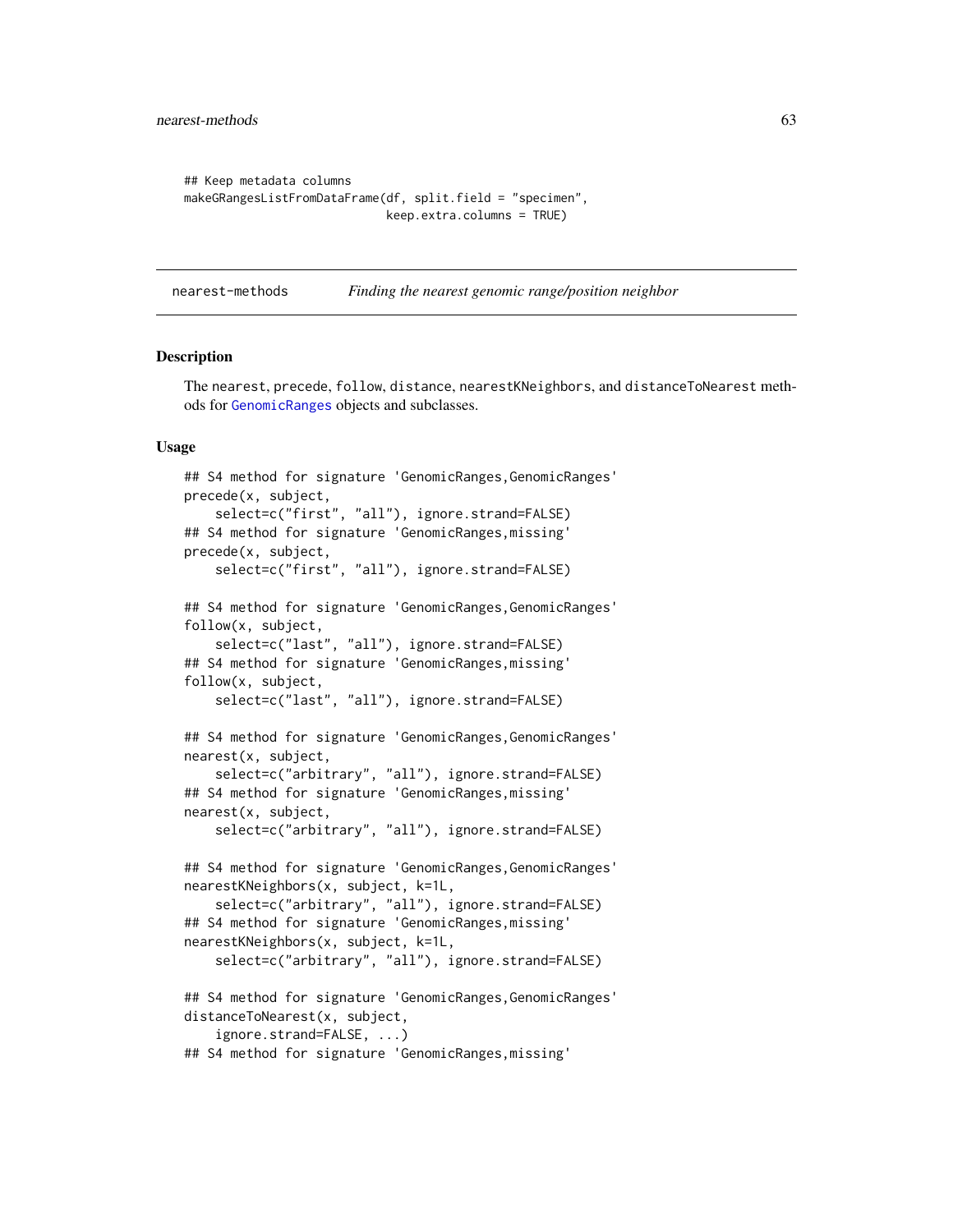```
distanceToNearest(x, subject,
    ignore.strand=FALSE, ...)
## S4 method for signature 'GenomicRanges, GenomicRanges'
distance(x, y,
    ignore.strand=FALSE, ...)
```
### **Arguments**

| X             | The query GenomicRanges instance.                                                                                                                                                                                                                |
|---------------|--------------------------------------------------------------------------------------------------------------------------------------------------------------------------------------------------------------------------------------------------|
| subject       | The subject GenomicRanges instance within which the nearest neighbors are<br>found. Can be missing, in which case x is also the subject.                                                                                                         |
| y             | For the distance method, a GRanges instance. Cannot be missing. If x and y<br>are not the same length, the shortest will be recycled to match the length of the<br>longest.                                                                      |
| k             | For the nearest KNeighbors method, an integer declaring how many nearest<br>neighbors to find.                                                                                                                                                   |
| select        | Logic for handling ties. By default, all methods select a single interval (arbitrary<br>for nearest, the first by order in subject for precede, and the last for follow).<br>When select="all" a Hits object is returned with all matches for x. |
| ignore.strand | A logical indicating if the strand of the input ranges should be ignored. When<br>TRUE, strand is set to $'+'.$                                                                                                                                  |
| $\cdots$      | Additional arguments for methods.                                                                                                                                                                                                                |

#### Details

- nearest: Performs conventional nearest neighbor finding. Returns an integer vector containing the index of the nearest neighbor range in subject for each range in x. If there is no nearest neighbor NA is returned. For details of the algorithm see the man page in the IRanges package (?nearest).
- precede: For each range in x, precede returns the index of the range in subject that is directly preceded by the range in x. Overlapping ranges are excluded. NA is returned when there are no qualifying ranges in subject.
- follow: The opposite of precede, follow returns the index of the range in subject that is directly followed by the range in x. Overlapping ranges are excluded. NA is returned when there are no qualifying ranges in subject.
- nearestKNeighbors: Performs conventional k-nearest neighbor finding. Returns an [IntegerList](#page-0-0) containing the index of the k-nearest neighbors in subject for each range in x. If there is no nearest neighbor NA is returned. If select="all" is specified, ties will be included in the resulting [IntegerList.](#page-0-0)
- Orientation and strand for precede and follow: Orientation is 5' to 3', consistent with the direction of translation. Because positional numbering along a chromosome is from left to right and transcription takes place from 5' to 3', precede and follow can appear to have 'opposite' behavior on the + and - strand. Using positions 5 and 6 as an example, 5 precedes 6 on the + strand but follows 6 on the - strand.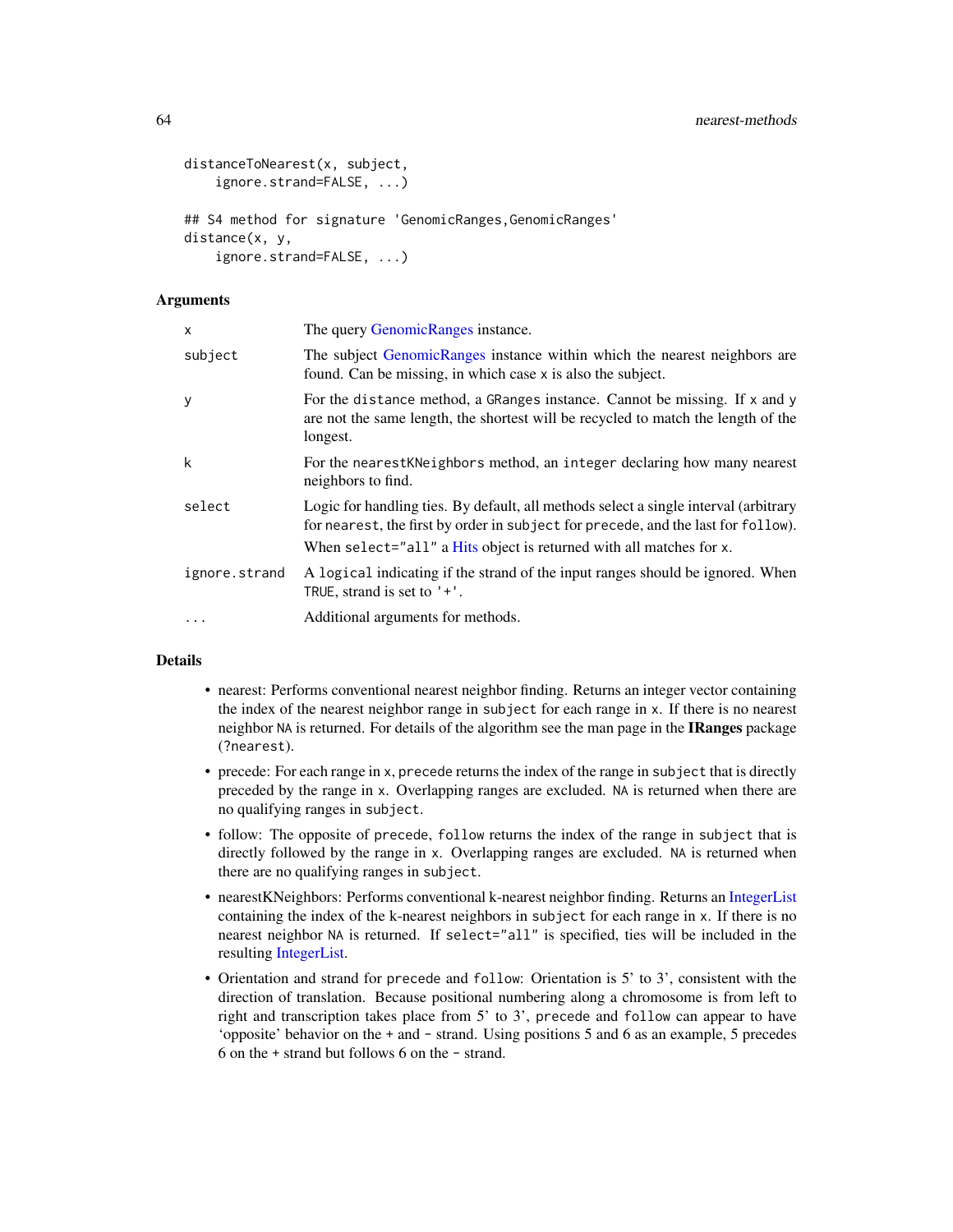The table below outlines the orientation when ranges on different strands are compared. In general, a feature on  $\star$  is considered to belong to both strands. The single exception is when both x and subject are  $*$  in which case both are treated as  $*$ .

|    |              |                                            | x   subject   orientation                                              |
|----|--------------|--------------------------------------------|------------------------------------------------------------------------|
| a) |              |                                            |                                                                        |
|    |              | b) + $\vert - \vert$ NA                    |                                                                        |
|    |              | c) +   *   --->                            |                                                                        |
|    |              |                                            |                                                                        |
|    | d) - $  +$   |                                            | I NA                                                                   |
|    |              | e) -   -   $\leftarrow$   $\leftarrow$ --- |                                                                        |
|    |              | f) - $\vert * \vert$   <---                |                                                                        |
|    | g) $*$   +   |                                            |                                                                        |
|    | h) $*$   $-$ |                                            | I <---                                                                 |
|    |              |                                            | i) $*$   $*$   ---> (the only situation where $*$ arbitrarily means +) |

- distanceToNearest: Returns the distance for each range in x to its nearest neighbor in the subject.
- distance: Returns the distance for each range in x to the range in y. The behavior of distance has changed in Bioconductor 2.12. See the man page ?distance in the IRanges package for details.

#### Value

For nearest, precede and follow, an integer vector of indices in subject, or a [Hits](#page-0-0) if select="all".

For nearestKNeighbors, an [IntegerList](#page-0-0) of vertices in subject.

For distanceToNearest, a [Hits](#page-0-0) object with a column for the query index (queryHits), subject index (subjectHits) and the distance between the pair.

For distance, an integer vector of distances between the ranges in x and y.

## Author(s)

P. Aboyoun and V. Obenchain

## See Also

- The [GenomicRanges](#page-35-0) and [GRanges](#page-35-0) classes.
- The [IntegerRanges](#page-0-0) class in the IRanges package.
- The [Hits](#page-0-0) class in the S4Vectors package.
- The [nearest-methods](#page-62-0) man page in the IRanges package.
- [findOverlaps-methods](#page-13-0) for finding just the overlapping ranges.
- The [nearest-methods](#page-62-0) man page in the GenomicFeatures package.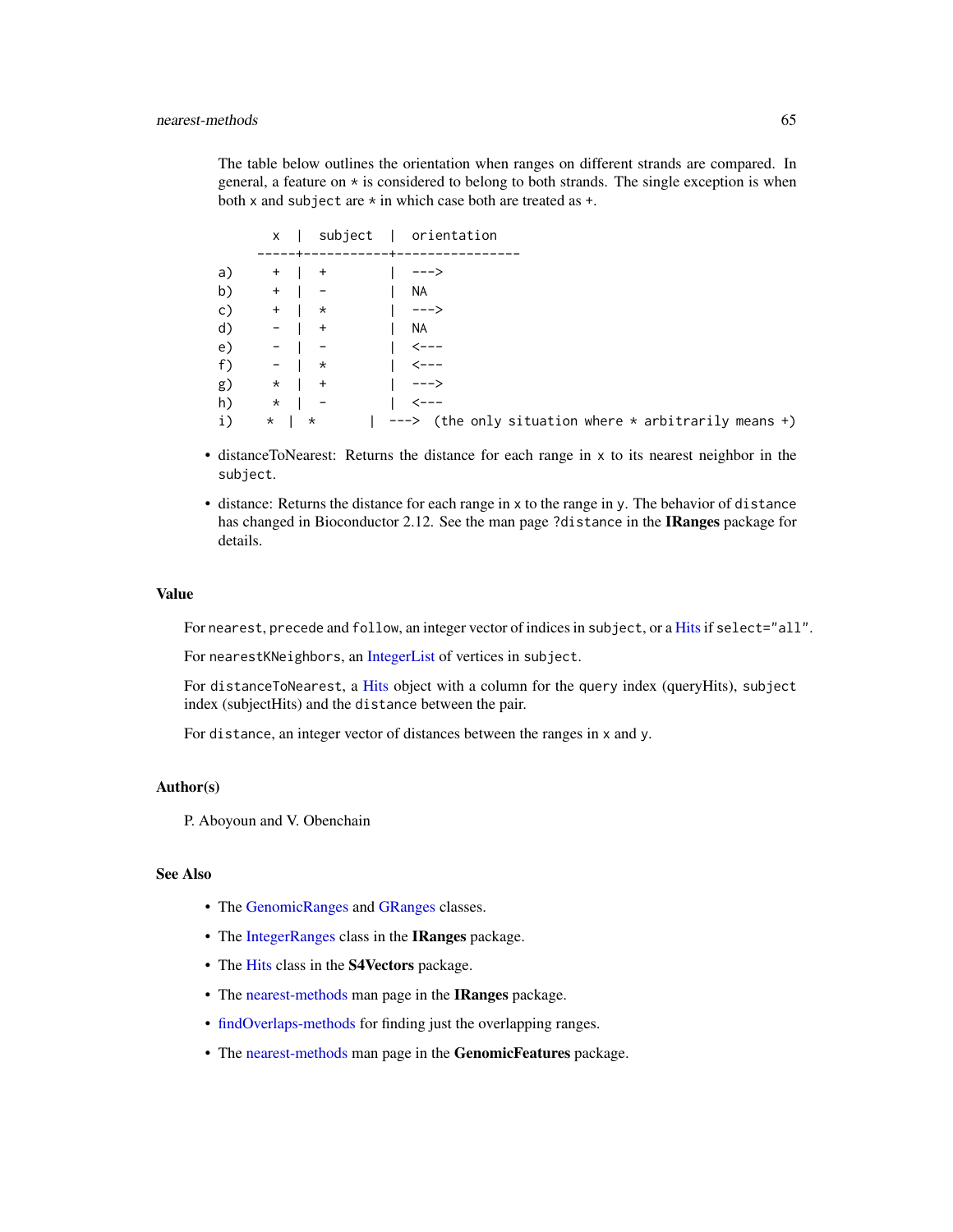```
## -----------------------------------------------------------
## precede() and follow()
## -----------------------------------------------------------
query <- GRanges("A", IRanges(c(5, 20), width=1), strand="+")
subject <- GRanges("A", IRanges(rep(c(10, 15), 2), width=1),
                        strand=c("+", "+", "-", "-"))
precede(query, subject)
follow(query, subject)
strand(query) <- "-"
precede(query, subject)
follow(query, subject)
## ties choose first in order
query <- GRanges("A", IRanges(10, width=1), c("+", "-", "*"))
subject <- GRanges("A", IRanges(c(5, 5, 5, 15, 15, 15), width=1),
                       rep(c("''+, "''-", "''x"), 2))precede(query, subject)
precede(query, rev(subject))
## ignore.strand=TRUE treats all ranges as '+'
precede(query[1], subject[4:6], select="all", ignore.strand=FALSE)
precede(query[1], subject[4:6], select="all", ignore.strand=TRUE)
## -----------------------------------------------------------
## nearest()
## -----------------------------------------------------------
## When multiple ranges overlap an "arbitrary" range is chosen
query <- GRanges("A", IRanges(5, 15))
subject <- GRanges("A", IRanges(c(1, 15), c(5, 19)))
nearest(query, subject)
## select="all" returns all hits
nearest(query, subject, select="all")
## Ranges in 'x' will self-select when 'subject' is present
query <- GRanges("A", IRanges(c(1, 10), width=5))
nearest(query, query)
## Ranges in 'x' will not self-select when 'subject' is missing
nearest(query)
## -----------------------------------------------------------
## nearestKNeighbors()
## -----------------------------------------------------------
## Without an argument, k defaults to 1
query <- GRanges("A", IRanges(c(2, 5), c(8, 15)))
subject <- GRanges("A", IRanges(c(1, 4, 10, 15), c(5, 7, 12, 19)))
nearestKNeighbors(query, subject)
## Return multiple neighbors with k > 1
```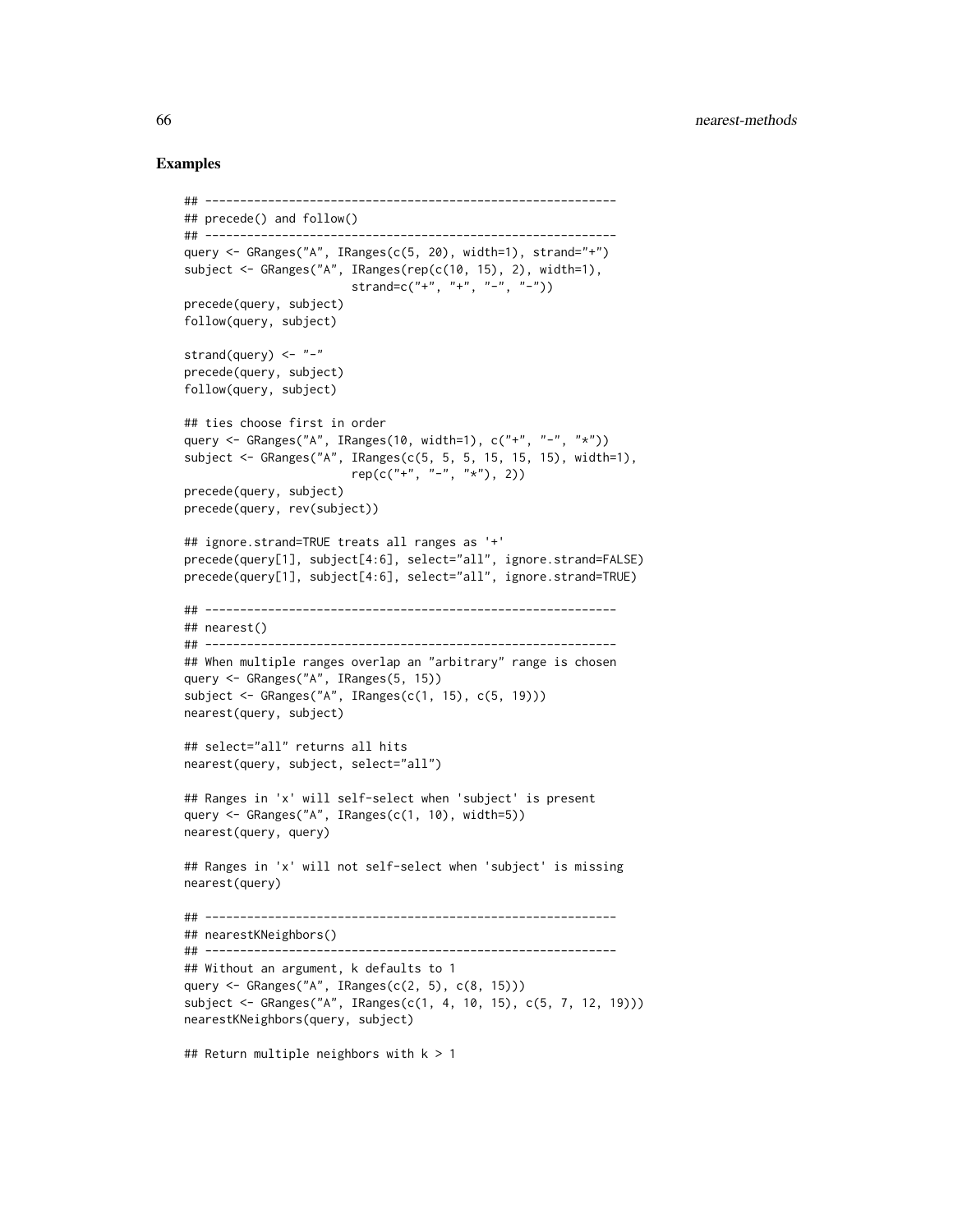#### phicoef 67

```
nearestKNeighbors(query, subject, k=3)
## select="all" returns all hits
nearestKNeighbors(query, subject, select="all")
## -----------------------------------------------------------
## distance(), distanceToNearest()
## -----------------------------------------------------------
## Adjacent, overlap, separated by 1
query <- GRanges("A", IRanges(c(1, 2, 10), c(5, 8, 11)))
subject <- GRanges("A", IRanges(c(6, 5, 13), c(10, 10, 15)))
distance(query, subject)
## recycling
distance(query[1], subject)
## zero-width ranges
zw <- GRanges("A", IRanges(4,3))
stopifnot(distance(zw, GRanges("A", IRanges(3,4))) == 0L)
sapply(-3:3, function(i)
    distance(shift(zw, i), GRanges("A", IRanges(4,3))))
query <- GRanges(c("A", "B"), IRanges(c(1, 5), width=1))
distanceToNearest(query, subject)
## distance() with GRanges and TxDb see the
## ?'distance,GenomicRanges,TxDb-method' man
## page in the GenomicFeatures package.
```
phicoef *Calculate the "phi coefficient" between two binary variables*

#### Description

The phicoef function calculates the "phi coefficient" between two binary variables.

#### Usage

phicoef(x, y=NULL)

### Arguments

x, y Two logical vectors of the same length. If y is not supplied, x must be a  $2x2$ integer matrix (or an integer vector of length 4) representing the contingency table of two binary variables.

#### Value

The "phi coefficient" between the two binary variables. This is a single numeric value ranging from  $-1$  to  $+1$ .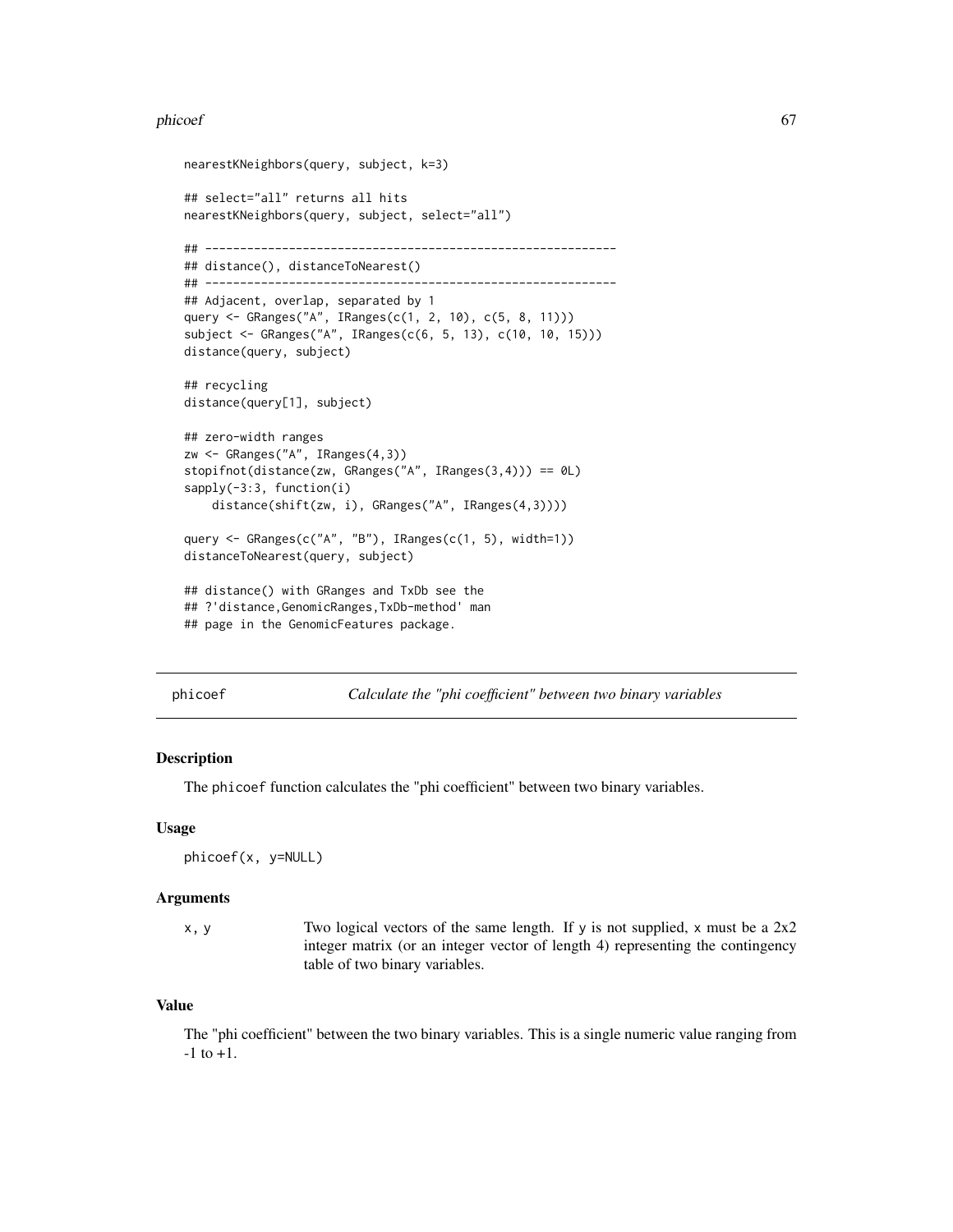#### Author(s)

H. Pagès

### References

[http://en.wikipedia.org/wiki/Phi\\_coefficient](http://en.wikipedia.org/wiki/Phi_coefficient)

# Examples

```
set.seed(33)
x <- sample(c(TRUE, FALSE), 100, replace=TRUE)
y <- sample(c(TRUE, FALSE), 100, replace=TRUE)
phicoef(x, y)
phicoef(rep(x, 10), c(rep(x, 9), y))
stopifnot(phicef(table(x, y)) == phicef(x, y))stopifnot(phicoef(y, x) == phicoef(x, y))
stopifnot(phicoef(x, 'y) == -phicoef(x, y))stopifnot(phicoef(x, x) == 1)
```
<span id="page-67-0"></span>setops-methods *Set operations on genomic ranges*

### <span id="page-67-1"></span>Description

Performs set operations on [GRanges](#page-35-0) and [GRangesList](#page-45-0) objects.

NOTE: The [punion](#page-67-1), [pintersect](#page-67-1), [psetdiff](#page-67-1), and [pgap](#page-67-1) generic functions and methods for [Inte](#page-0-0)[gerRanges](#page-0-0) objects are defined and documented in the IRanges package.

### Usage

```
## Vector-wise set operations
## --------------------------
## S4 method for signature 'GenomicRanges, GenomicRanges'
union(x, y, ignore.strand=FALSE)
## S4 method for signature 'GenomicRanges,GenomicRanges'
intersect(x, y, ignore.strand=FALSE)
## S4 method for signature 'GenomicRanges, GenomicRanges'
setdiff(x, y, ignore.strand=FALSE)
## Element-wise (aka "parallel") set operations
## --------------------------------------------
## S4 method for signature 'GRanges,GRanges'
```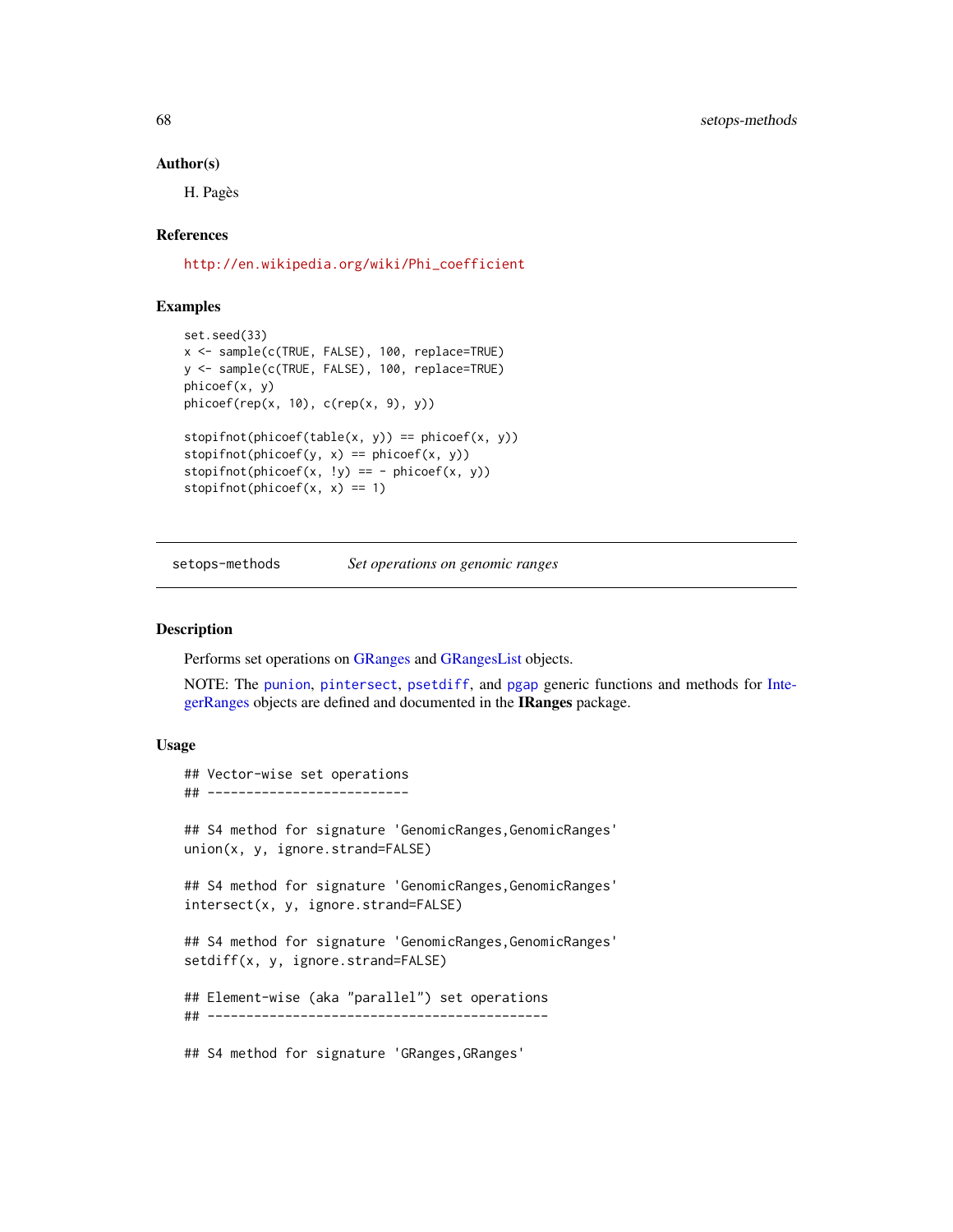# setops-methods 69

punion(x, y, fill.gap=FALSE, ignore.strand=FALSE) ## S4 method for signature 'GRanges,GRanges' pintersect(x, y, drop.nohit.ranges=FALSE, ignore.strand=FALSE, strict.strand=FALSE) ## S4 method for signature 'GRanges, GRanges' psetdiff(x, y, ignore.strand=FALSE)

## Arguments

| x, y              | For union, intersect, and setdiff: 2 GenomicRanges objects or 2 GRanges-<br>List objects.                                                                                                                                                                                                           |
|-------------------|-----------------------------------------------------------------------------------------------------------------------------------------------------------------------------------------------------------------------------------------------------------------------------------------------------|
|                   | For punion and pintersect: 2 GRanges objects, or 1 GRanges object and 1<br>GRangesList object.                                                                                                                                                                                                      |
|                   | For psetdiff: x must be a GRanges object and y can be a GRanges or GRanges-<br>List object.                                                                                                                                                                                                         |
|                   | For pgap: 2 GRanges objects.                                                                                                                                                                                                                                                                        |
|                   | In addition, for the <i>parallel</i> operations, x and y must be of equal length (i.e.<br>$length(x) == length(y)$ .                                                                                                                                                                                |
| fill.gap          | Logical indicating whether or not to force a union by using the rule start $=$<br>$min(start(x), start(y)), end = max(end(x), end(y)).$                                                                                                                                                             |
| ignore.strand     | For set operations: If set to TRUE, then the strand of x and y is set to " $\star$ " prior<br>to any computation.                                                                                                                                                                                   |
|                   | For parallel set operations: If set to TRUE, the strand information is ignored in<br>the computation and the result has the strand information of x.                                                                                                                                                |
| drop.nohit.ranges |                                                                                                                                                                                                                                                                                                     |
|                   | If TRUE then elements in x that don't intersect with their corresponding element<br>in y are removed from the result (so the returned object is no more parallel to<br>the input).                                                                                                                  |
|                   | If FALSE (the default) then nothing is removed and a hit metadata column<br>is added to the returned object to indicate elements in x that intersect with the<br>corresponding element in y. For those that don't, the reported intersection is a<br>zero-width range that has the same start as x. |
| strict.strand     | If set to FALSE (the default), features on the " $*$ " strand are treated as occur-<br>ring on both the "+" and "-" strand. If set to TRUE, the strand of intersecting<br>elements must be strictly the same.                                                                                       |

# Details

The pintersect methods involving [GRanges](#page-35-0) and/or [GRangesList](#page-45-0) objects use the triplet (sequence name, range, strand) to determine the element by element intersection of features, where a strand value of " $*$ " is treated as occurring on both the " $*$ " and " $-$ " strand (unless strict.strand is set to TRUE, in which case the strand of intersecting elements must be strictly the same).

The psetdiff methods involving [GRanges](#page-35-0) and/or [GRangesList](#page-45-0) objects use the triplet (sequence name, range, strand) to determine the element by element set difference of features, where a strand value of " $*$ " is treated as occurring on both the " $*$ " and " $-$ " strand.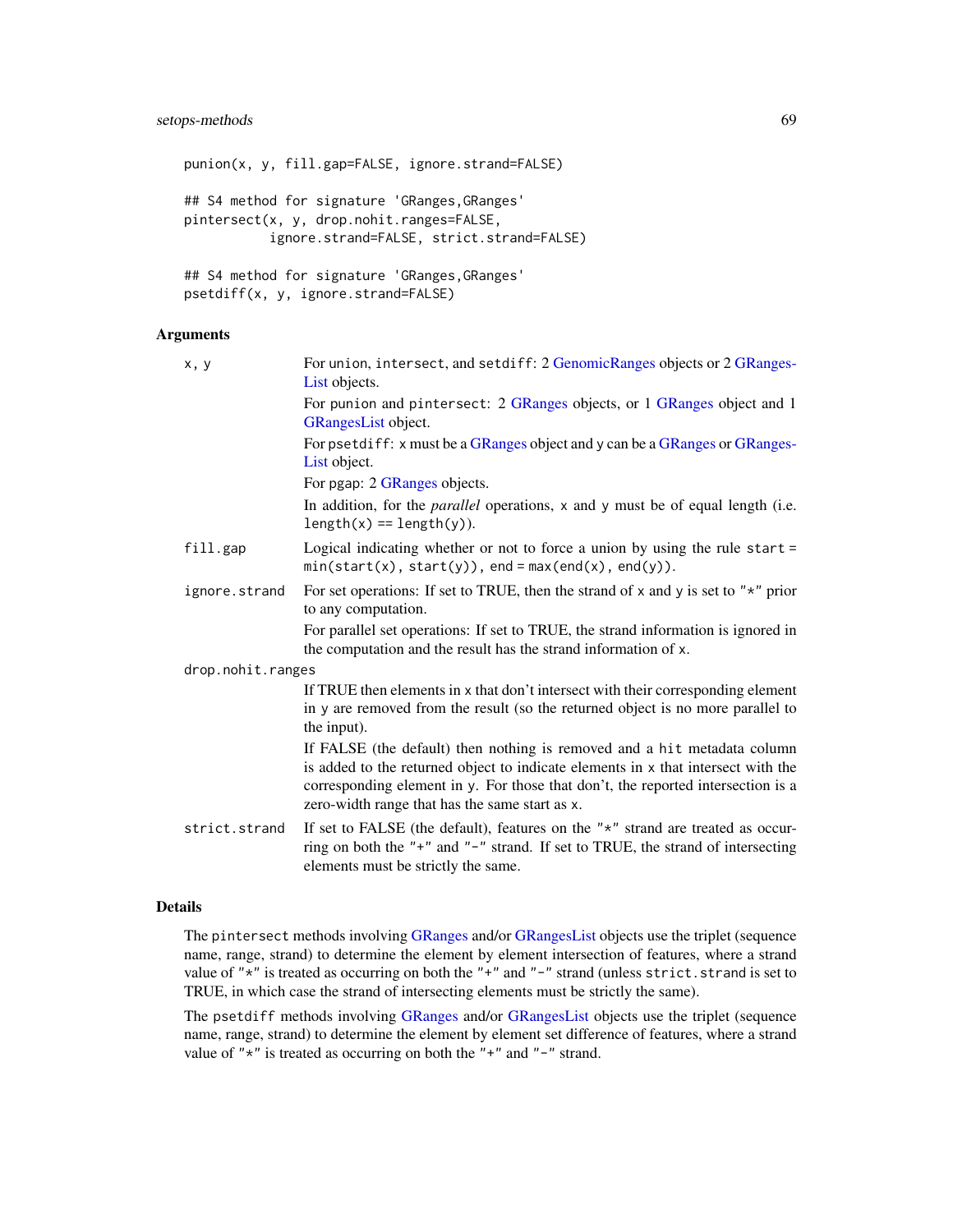### Value

For union, intersect, and setdiff: a [GRanges](#page-35-0) object if x and y are [GenomicRanges](#page-35-0) objects, and a [GRangesList](#page-45-0) object if they are [GRangesList](#page-45-0) objects.

For punion and pintersect: when x or y is not a [GRanges](#page-35-0) object, an object of the same class as this non[-GRanges](#page-35-0) object. Otherwise, a [GRanges](#page-35-0) object.

For psetdiff: either a [GRanges](#page-35-0) object when both x and y are [GRanges](#page-35-0) objects, or a [GRangesList](#page-45-0) object when y is a [GRangesList](#page-45-0) object.

For pgap: a [GRanges](#page-35-0) object.

### Author(s)

P. Aboyoun and H. Pagès

## See Also

- [subtract](#page-73-0) for subtracting a set of genomic ranges from a [GRanges](#page-35-0) object (similar to bedtools subtract).
- [setops-methods](#page-67-0)in the IRanges package for set operations on [IntegerRanges](#page-0-0) and [IntegerRanges](#page-0-0)-[List](#page-0-0) objects.
- [findOverlaps-methods](#page-13-0) for finding/counting overlapping genomic ranges.
- [intra-range-methods](#page-54-0) and [inter-range-methods](#page-50-0) for *intra range* and *inter range* transformations of a [GRanges](#page-35-0) object.
- [GRanges](#page-35-0) and [GRangesList](#page-45-0) objects.
- [mendoapply](#page-0-0) in the S4Vectors package.

```
## ---------------------------------------------------------------------
## A. SET OPERATIONS
## ---------------------------------------------------------------------
x <- GRanges("chr1", IRanges(c(2, 9) , c(7, 19)), strand=c("+", "-"))
y <- GRanges("chr1", IRanges(5, 10), strand="-")
union(x, y)union(x, y, ignore.strand=TRUE)
intersection(x, y)intersect(x, y, ignore.strand=TRUE)
setdiff(x, y)
setdiff(x, y, ignore.strand=TRUE)
## With 2 GRangesList objects:
gr1 <- GRanges(seqnames="chr2",
              ranges=IRanges(3, 6))
gr2 <- GRanges(seqnames=c("chr1", "chr1"),
              ranges=IRanges(c(7,13), width = 3),
```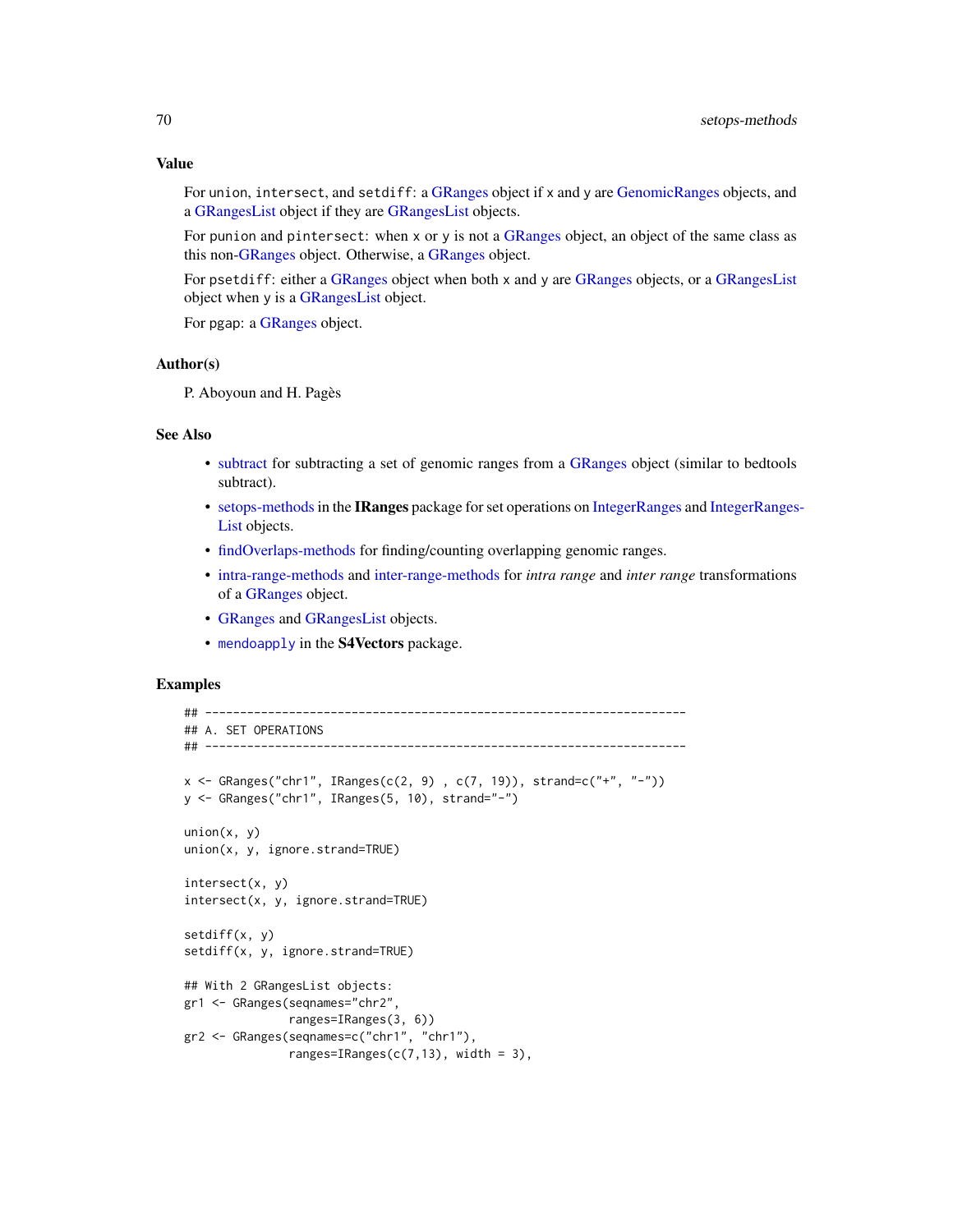```
strand=c("+", "-"))gr3 <- GRanges(seqnames=c("chr1", "chr2"),
               ranges=IRanges(c(1, 4), c(3, 9)),
               strand=c("-", "-")grlist <- GRangesList(gr1=gr1, gr2=gr2, gr3=gr3)
union(grlist, shift(grlist, 3))
intersect(grlist, shift(grlist, 3))
setdiff(grlist, shift(grlist, 3))
## Sanity checks:
grlist2 <- shift(grlist, 3)
stopifnot(identical(
    union(grlist, grlist2),
    mendoapply(union, grlist, grlist2)
))
stopifnot(identical(
    intersect(grlist, grlist2),
    mendoapply(intersect, grlist, grlist2)
))
stopifnot(identical(
    setdiff(grlist, grlist2),
    mendoapply(setdiff, grlist, grlist2)
))
## ---------------------------------------------------------------------
## B. PARALLEL SET OPERATIONS
## ---------------------------------------------------------------------
punion(x, shift(x, 6))
## Not run:
punion(x, shift(x, 7)) # will fail
## End(Not run)
punion(x, shift(x, 7), fill.gap=TRUE)
pintersect(x, shift(x, 6))
pintersect(x, shift(x, 7))
psetdiff(x, shift(x, 7))
## ---------------------------------------------------------------------
## C. MORE EXAMPLES
## ---------------------------------------------------------------------
## GRanges object:
gr <- GRanges(seqnames=c("chr2", "chr1", "chr1"),
              ranges=IRanges(1:3, width = 12),
              strand=Rle(strand(c("-", "*", "-"))))
## Parallel intersection of a GRanges and a GRangesList object
pintersect(gr, grlist)
pintersect(grlist, gr)
```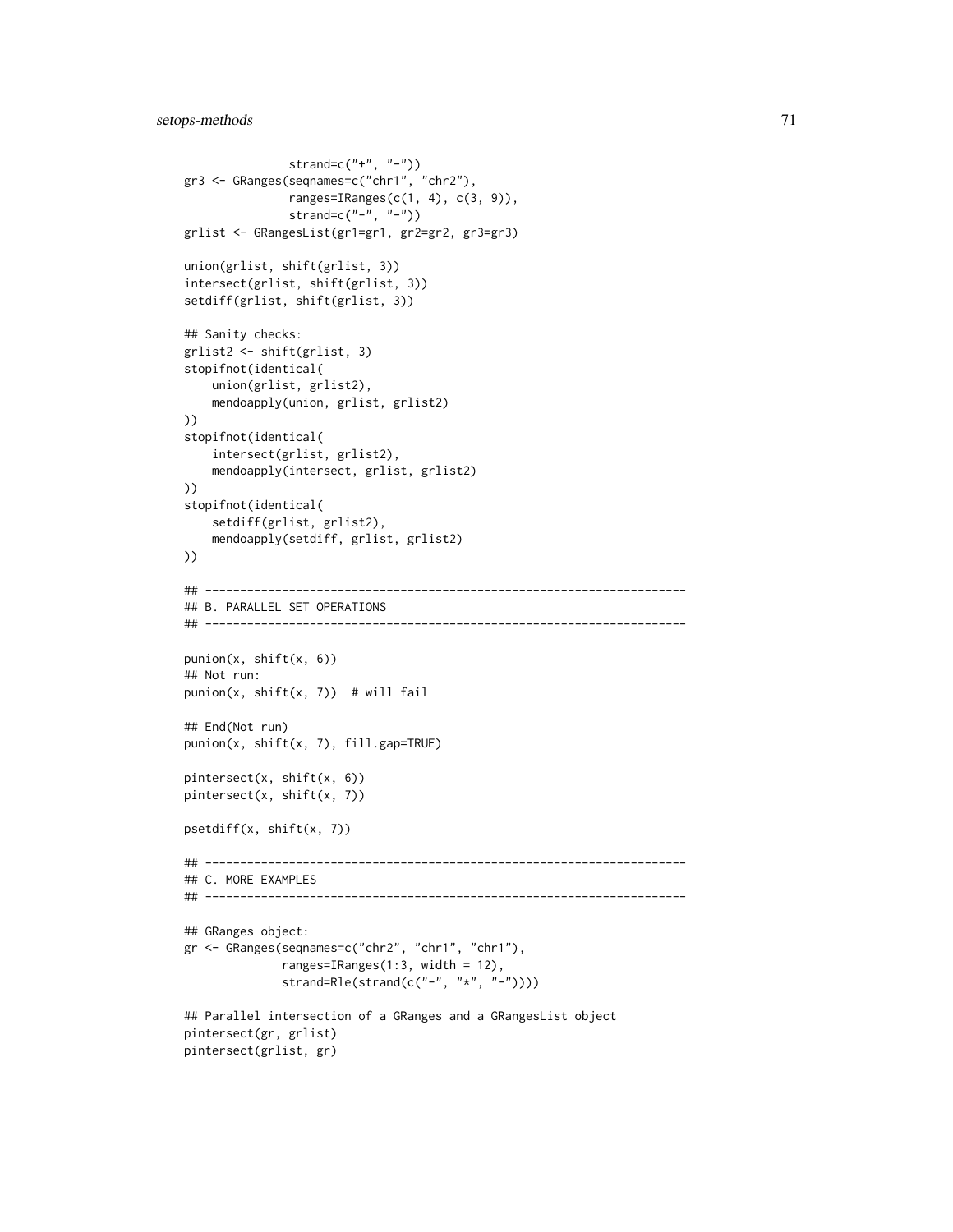```
## For a fast 'mendoapply(intersect, grlist, as(gr, "GRangesList"))'
## call pintersect() with 'strict.strand=TRUE' and call reduce() on
## the result with 'drop.empty.ranges=TRUE':
reduce(pintersect(grlist, gr, strict.strand=TRUE),
      drop.empty.ranges=TRUE)
## Parallel set difference of a GRanges and a GRangesList object
psetdiff(gr, grlist)
```
strand-utils *Strand utilities*

#### Description

A bunch of useful strand and invertStrand methods.

## Usage

```
## S4 method for signature 'missing'
strand(x)
## S4 method for signature 'character'
strand(x)
## S4 method for signature 'factor'
strand(x)
## S4 method for signature 'integer'
strand(x)
## S4 method for signature 'logical'
strand(x)
## S4 method for signature 'Rle'
strand(x)
## S4 method for signature 'RleList'
strand(x)
## S4 method for signature 'DataFrame'
strand(x)
## S4 replacement method for signature 'DataFrame,ANY'
strand(x) < - value
## S4 method for signature 'character'
invertStrand(x)
## S4 method for signature 'factor'
invertStrand(x)
## S4 method for signature 'integer'
invertStrand(x)
## S4 method for signature 'logical'
invertStrand(x)
## S4 method for signature 'Rle'
invertStrand(x)
```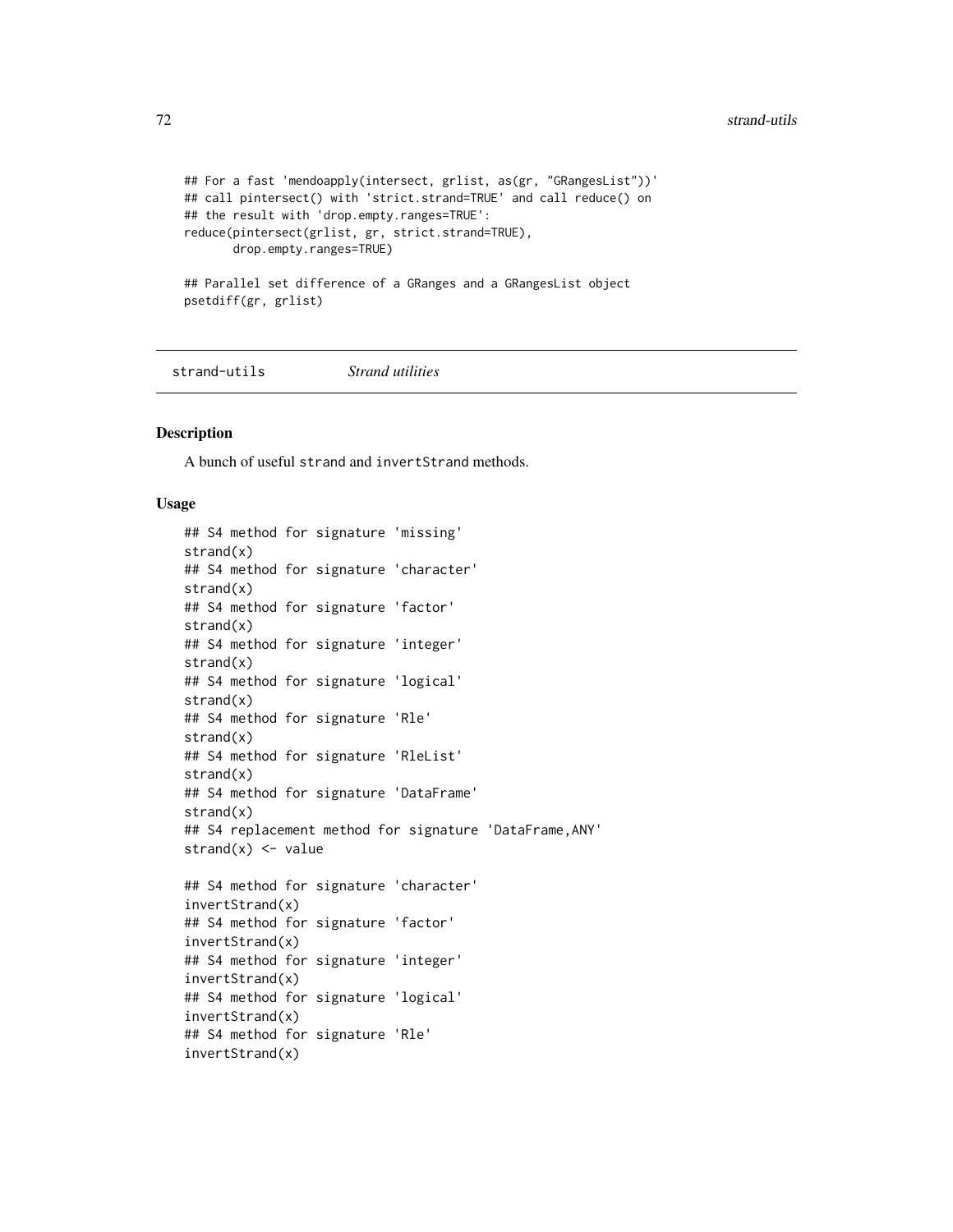#### <span id="page-72-0"></span>strand-utils 73

```
## S4 method for signature 'RleList'
invertStrand(x)
```
#### Arguments

| X     | The object from which to obtain a <i>strand factor</i> , <i>strand factor Rle</i> , or <i>strand</i> |
|-------|------------------------------------------------------------------------------------------------------|
|       | <i>factor RleList</i> object. Can be missing. See Details and Value sections below for               |
|       | more information.                                                                                    |
| value | Replacement value for the strand.                                                                    |

### Details

All the strand and invertStrand methods documented here return either a *strand factor*, *strand factor [Rle](#page-0-0)*, or *strand factor [RleList](#page-0-0)* object. These are factor, factor[-Rle,](#page-0-0) or factor[-RleList](#page-0-0) objects containing the "standard strand levels" (i.e.  $+$ ,  $-$ , and  $*$ ) and no NAs.

#### Value

All the strand and invertStrand methods documented here return an object that is *parallel* to input object x when x is a character, factor, integer, logical, [Rle,](#page-0-0) or [RleList](#page-0-0) object.

For the strand methods:

- If x is missing, returns an empty factor with the "standard strand levels" i.e.  $+$ ,  $-$ , and  $\star$ .
- If x is a character vector or factor, it is coerced to a factor with the levels listed above. NA values in x are not accepted.
- If x is an integer vector, it is coerced to a factor with the levels listed above. 1, -1, and NA values in x are mapped to the  $+$ ,  $-$ , and  $*$  levels respectively.
- If x is a logical vector, it is coerced to a factor with the levels listed above. FALSE, TRUE, and NA values in  $x$  are mapped to the  $+$ ,  $-$ , and  $*$  levels respectively.
- If x is a character-, factor-, integer-, or logical[-Rle,](#page-0-0) it is transformed with runValue(x)  $\leq$ strand(runValue(x)) and returned.
- If x is an [RleList](#page-0-0) object, each list element in x is transformed by calling strand() on it and the resulting [RleList](#page-0-0) object is returned. More precisely the returned object is endoapply $(x,$ strand). Note that in addition to being *parallel* to x, this object also has the same *shape* as x (i.e. its list elements have the same lengths as in x).
- If x is a DataFrame object, the "strand" column is passed thru strand() and returned. If x has no "strand" column, this return value is populated with \*s.

Each invertStrand method returns the same object as its corresponding strand method but with "+" and "-" switched.

# Author(s)

M. Lawrence and H. Pagès

#### See Also

[strand](#page-0-0)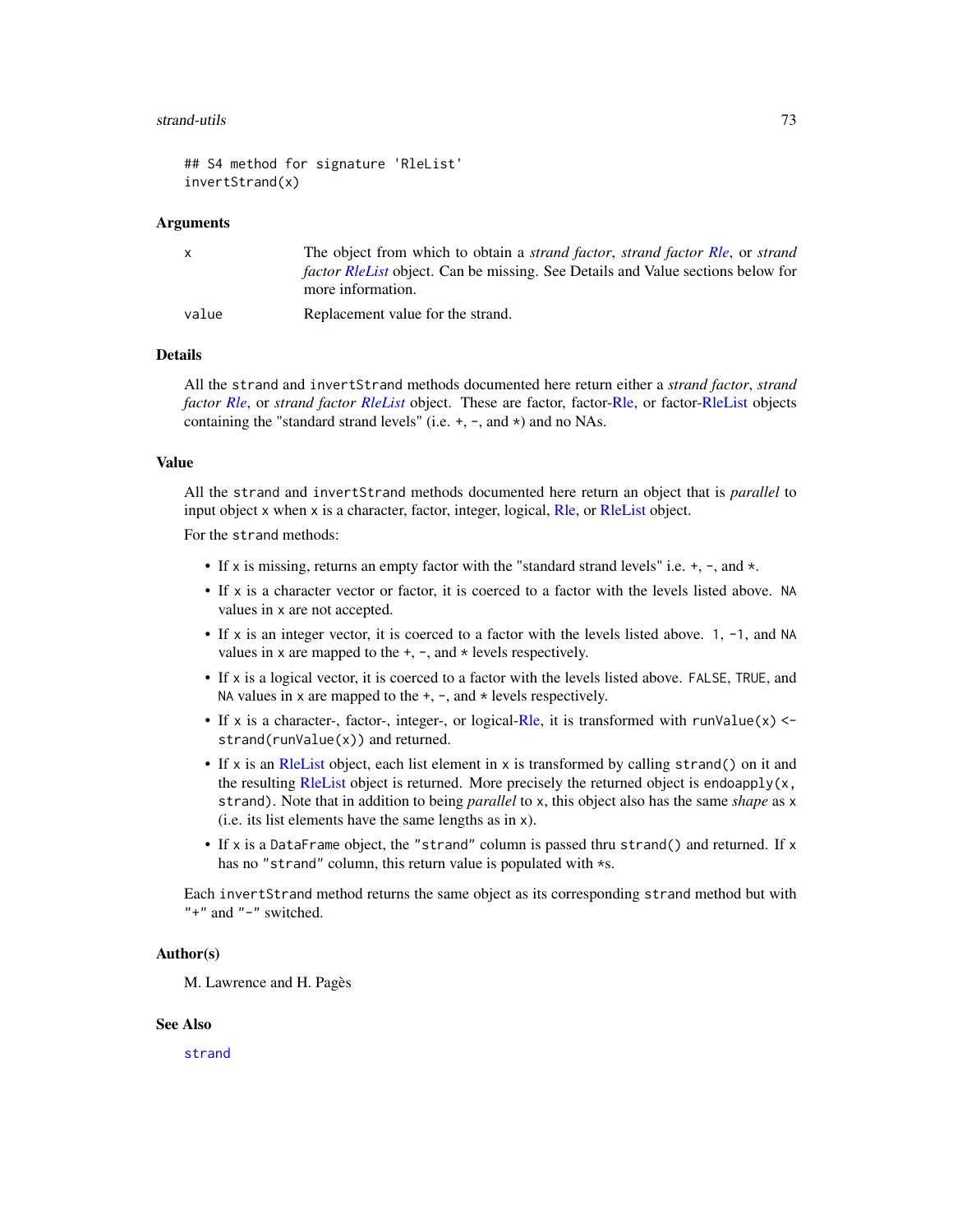# Examples

strand()

```
x1 \leq c ("-", "*", "*", "-", "*")
x2 \leq - factor(c("-", "-", "+", "-"))
x3 \leq -c(-1L, NA, NA, 1L, -1L, NA)x4 <- c(TRUE, NA, NA, FALSE, TRUE, NA)
strand(x1)
invertStrand(x1)
strand(x2)
invertStrand(x2)
strand(x3)
invertStrand(x3)
strand(x4)
invertStrand(x4)
strand(Rle(x1))
invertStrand(Rle(x1))
strand(Rle(x2))
invertStrand(Rle(x2))
strand(Rle(x3))
invertStrand(Rle(x3))
strand(Rle(x4))
invertStrand(Rle(x4))
x5 \leq RleList(x1, character(0), as character(x2))strand(x5)
invertStrand(x5)
strand(DataFrame(score=2:-3))
strand(DataFrame(score=2:-3, strand=x3))
strand(DataFrame(score=2:-3, strand=Rle(x3)))
## Sanity checks:
target \leq strand(x1)
stopifnot(identical(target, strand(x3)))
stopifnot(identical(target, strand(x4)))
stopifnot(identical(Rle(strand(x1)), strand(Rle(x1))))
stopifnot(identical(Rle(strand(x2)), strand(Rle(x2))))
stopifnot(identical(Rle(strand(x3)), strand(Rle(x3))))
stopifnot(identical(Rle(strand(x4)), strand(Rle(x4))))
```
subtract-methods *Subtract a set of genomic ranges from a GRanges object*

#### Description

Similar to bedtools subtract.

<span id="page-73-0"></span>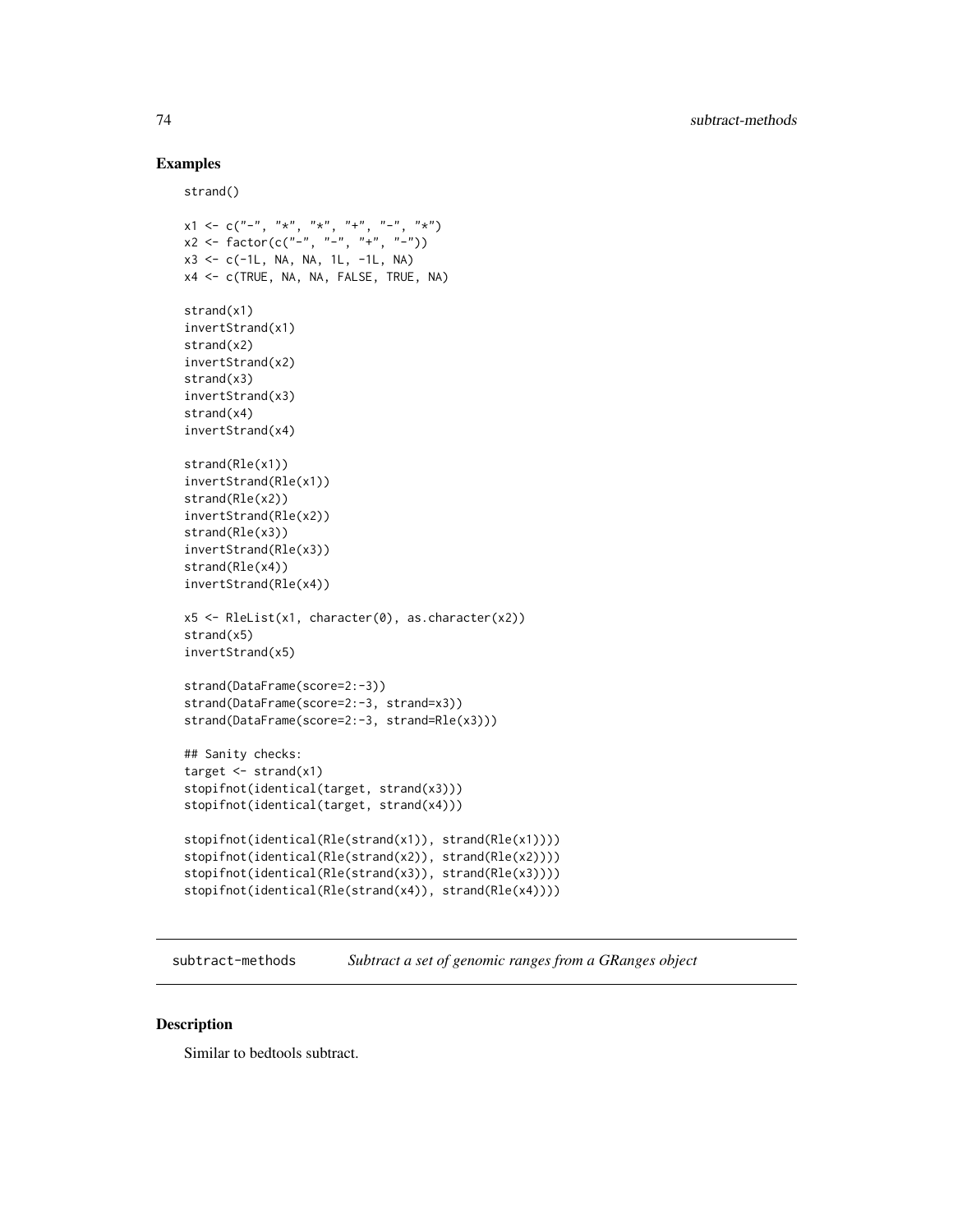# <span id="page-74-0"></span>subtract-methods 75

# Usage

subtract(x, y, minoverlap=1L, ...)

## S4 method for signature 'GenomicRanges, GenomicRanges' subtract(x, y, minoverlap=1L, ignore.strand=FALSE)

# Arguments

| x, y          | Two GRanges objects, typically, but any GenomicRanges derivative should be<br>supported. Note that y gets immediately replaced with:                                                                                                                         |
|---------------|--------------------------------------------------------------------------------------------------------------------------------------------------------------------------------------------------------------------------------------------------------------|
|               | reduce(y, ignore.strand=ignore.strand)                                                                                                                                                                                                                       |
|               | internally.                                                                                                                                                                                                                                                  |
| minoverlap    | Minimum overlap (in number of genomic positions) between a range in x and<br>a range in $reduce(y, ignore.strand = ignore.strand)$ for the 2 ranges to be<br>considered overlapping, and for their overlapping portion to be removed from<br>the range in x. |
| ignore.strand | If set to TRUE, the strand information is ignored in the computation and the<br>strand of x is propagated to the result.                                                                                                                                     |
| $\ddots$      | Further arguments to be passed to specific methods.                                                                                                                                                                                                          |

# Details

subtract() first replaces its second argument y with:

reduce(y, ignore.strand=ignore.strand)

Then it searches for genomic ranges in y that overlap genomic ranges in x by at least the number of base pairs specified via the minoverlap argument. If an overlapping range is found in y, the overlapping portion is removed from any range in x involved in the overlap.

Note that by default subtract $(x, y)$  is equivalent to:

```
psetdiff(x, rep(GRangesList(y), length(x)))
```
but will typically be hundred times more efficient.

# Value

A [GRangesList](#page-45-0) object *parallel* to x, that is, with one list element per range in x. The names and metadata columns on x are propagated to the result.

# Author(s)

H. Pagès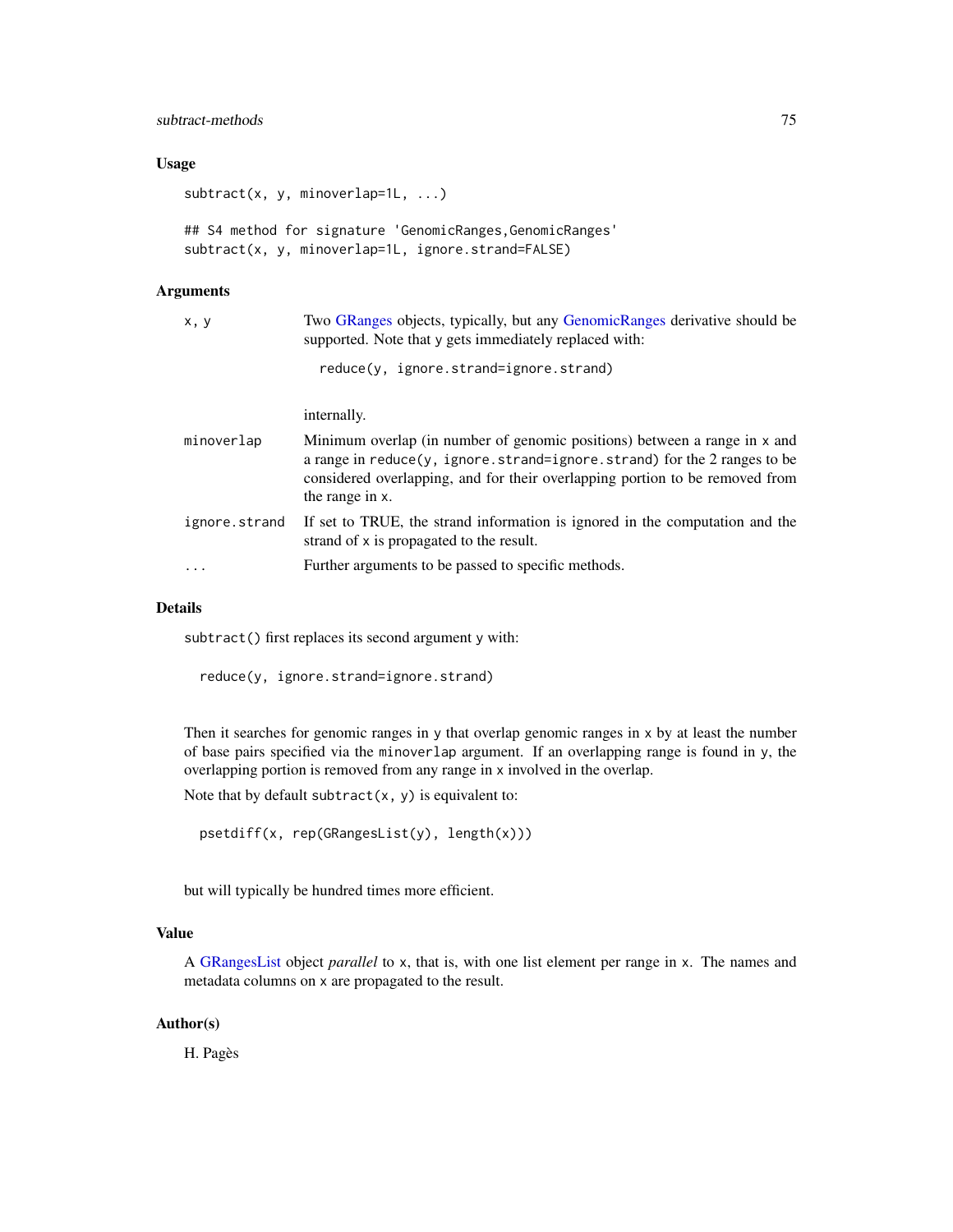# See Also

- bedtools subtract at [https://bedtools.readthedocs.io/en/latest/content/tools/subt](https://bedtools.readthedocs.io/en/latest/content/tools/subtract.html)ract. [html](https://bedtools.readthedocs.io/en/latest/content/tools/subtract.html)
- [setops-methods](#page-67-0) for set operations on [GRanges](#page-35-0) objects.
- [findOverlaps-methods](#page-13-0) for finding/counting overlapping genomic ranges.
- [intra-range-methods](#page-54-0) and [inter-range-methods](#page-50-0) for *intra range* and *inter range* transformations of a [GRanges](#page-35-0) object.
- [GRanges](#page-35-0) and [GRangesList](#page-45-0) objects.

# Examples

```
x <- GRanges(c(A="chr1:1-50", B="chr1:40-110", C="chrX:1-500"))
y <- GRanges(c("chr1:21-25", "chr1:38-150"))
z <- subtract(x, y)
z
unlist(z)
```
tile-methods *Generate windows for a GenomicRanges*

# <span id="page-75-0"></span>Description

[tile](#page-75-0) and [slidingWindows](#page-75-0) methods for [GenomicRanges.](#page-35-0) tile partitions each range into a set of tiles, which are defined in terms of their number or width. slidingWindows generates sliding windows of a specified width and frequency.

#### Usage

```
## S4 method for signature 'GenomicRanges'
tile(x, n, width)
## S4 method for signature 'GenomicRanges'
slidingWindows(x, width, step=1L)
```
# Arguments

| x     | A Genomic Ranges object, like a GRanges.                                                                               |
|-------|------------------------------------------------------------------------------------------------------------------------|
| n     | The number of tiles to generate. See ?tile in the <b>IRanges</b> package for more<br>information about this argument.  |
| width | The (maximum) width of each tile. See ?tile in the <b>IRanges</b> package for more<br>information about this argument. |
| step  | The distance between the start positions of the sliding windows.                                                       |

<span id="page-75-1"></span>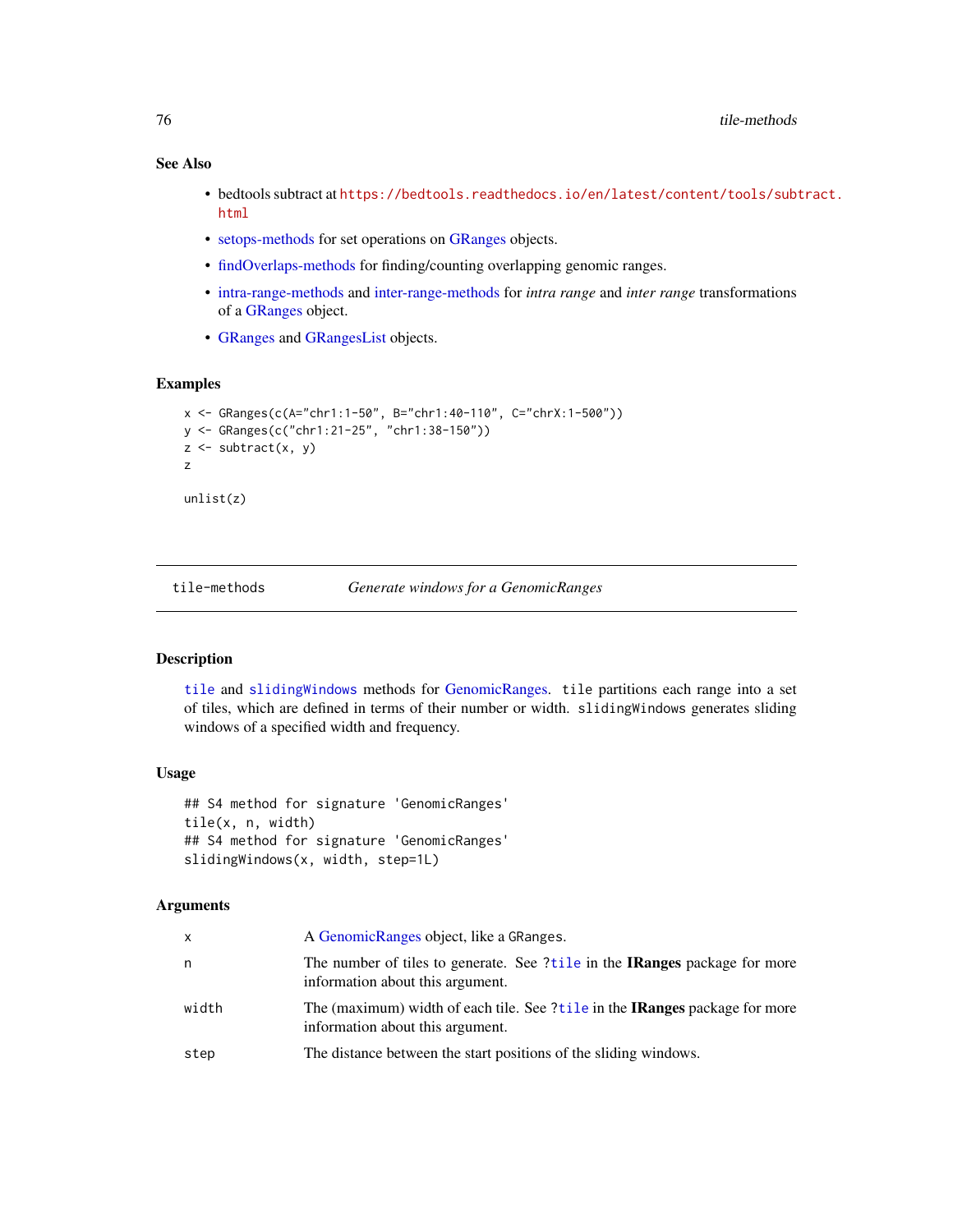#### <span id="page-76-0"></span>tileGenome and the state of the state of the state of the state of the state of the state of the state of the state of the state of the state of the state of the state of the state of the state of the state of the state of

# Details

The tile function splits x into a GRangesList, each element of which corresponds to a tile, or partition, of x. Specify the tile geometry with either n or width (not both). Passing n creates n tiles of approximately equal width, truncated by sequence end, while passing width tiles the region with ranges of the given width, again truncated by sequence end.

The slidingWindows function generates sliding windows within each range of x, according to width and step, returning a GRangesList. If the sliding windows do not exactly cover a range in x, the last window is partial.

#### Value

A GRangesList object, each element of which corresponds to a window.

#### Author(s)

M. Lawrence

# See Also

[tile](#page-75-0) in the IRanges package.

#### Examples

```
gr <- GRanges(
       seqnames=Rle(c("chr1", "chr2", "chr1", "chr3"), c(1, 3, 2, 4)),
       ranges=IRanges(1:10, end=11),
       strand=Rle(strand(c("-", "+", "*", "+", "-")), c(1, 2, 2, 3, 2)),
       seqlengths=c(chr1=11, chr2=12, chr3=13))
# split every range in half
tiles \le tile(gr, n = 2L)
stopifnot(all(elementNROWS(tiles) == 2L))
# split ranges into subranges of width 2
# odd width ranges must contain one subrange of width 1
tiles <- tile(gr, width = 2L)
stopifnot(all(all(width(tiles) %in% c(1L, 2L))))
windows <- slidingWindows(gr, width=3L, step=2L)
width(windows[[1L]]) # last range is truncated
```
tileGenome *Put (virtual) tiles on a given genome*

#### **Description**

tileGenome returns a set of genomic regions that form a partitioning of the specified genome. Each region is called a "tile".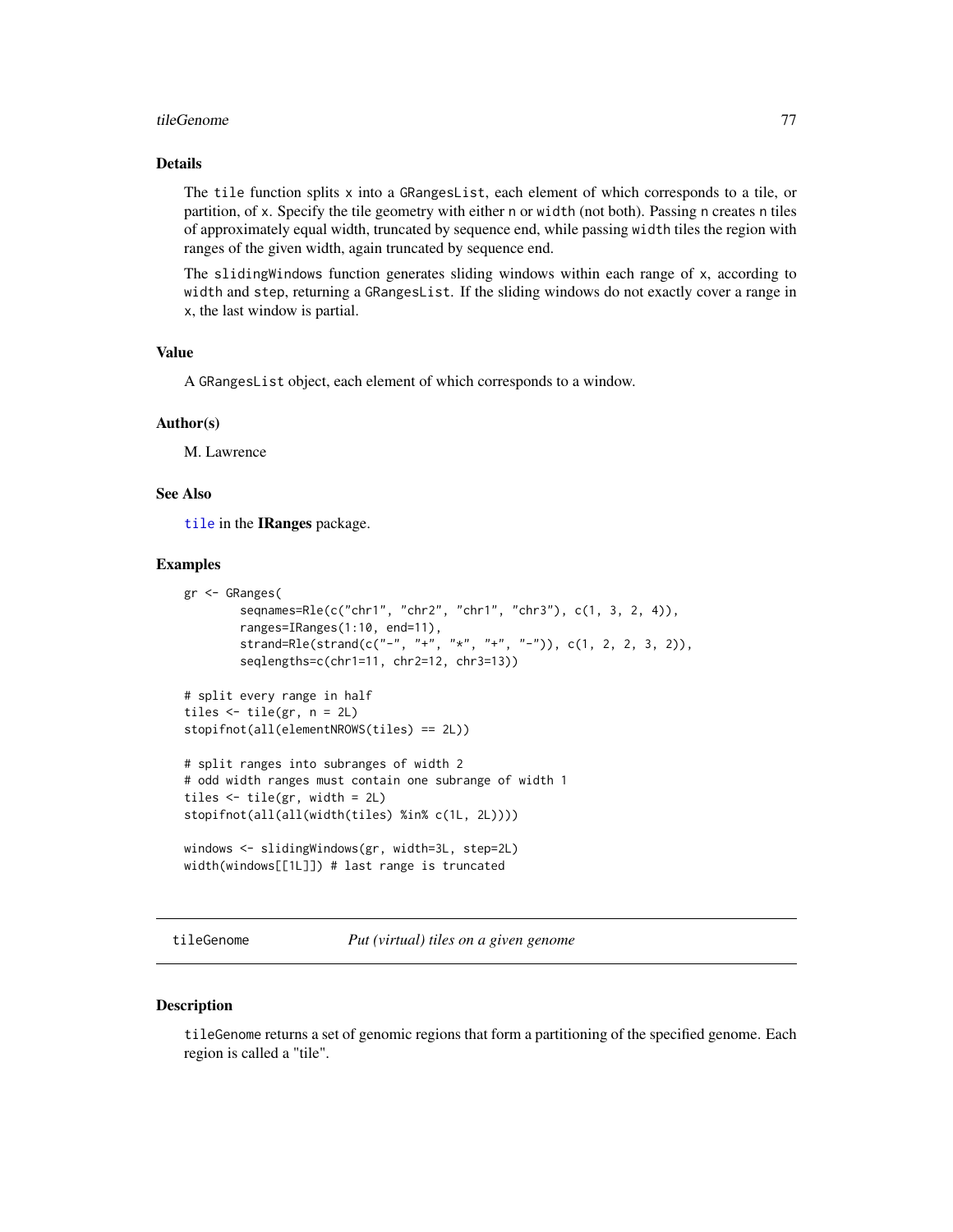# <span id="page-77-0"></span>Usage

tileGenome(seqlengths, ntile, tilewidth, cut.last.tile.in.chrom=FALSE)

# Arguments

| seglengths             | Either a named numeric vector of chromosome lengths or a Sequinto object.                                                                  |  |
|------------------------|--------------------------------------------------------------------------------------------------------------------------------------------|--|
|                        | More precisely, if a named numeric vector, it must have a length $>= 1$ , can-                                                             |  |
|                        | not contain NAs or negative values, and cannot have duplicated names. If a                                                                 |  |
|                        | Seqinfo object, then it's first replaced with the vector of sequence lengths stored                                                        |  |
|                        | in the object (extracted from the object with the seqlengths getter), then the                                                             |  |
|                        | restrictions described previously apply to this vector.                                                                                    |  |
| ntile                  | The number of tiles to generate.                                                                                                           |  |
| tilewidth              | The desired tile width. The effective tile width might be slightly different but is<br>guaranteed to never be more than the desired width. |  |
| cut.last.tile.in.chrom |                                                                                                                                            |  |
|                        | Whether or not to cut the last tile in each chromosome. This is set to FALSE by                                                            |  |
|                        | default. Can be set to TRUE only when tilewidth is specified. In that case, a                                                              |  |
|                        | tile will never overlap with more than 1 chromosome and a GR anges object is                                                               |  |
|                        | returned with one element ( <i>i.e.</i> one genomic range) per tile.                                                                       |  |

# Value

If cut.last.tile.in.chrom is FALSE (the default), a [GRangesList](#page-45-0) object with one list element per tile, each of them containing a number of genomic ranges equal to the number of chromosomes it overlaps with. Note that when the tiles are small (i.e. much smaller than the chromosomes), most of them only overlap with a single chromosome.

If cut.last.tile.in.chrom is TRUE, a [GRanges](#page-35-0) object with one element (i.e. one genomic range) per tile.

# Author(s)

H. Pagès, based on a proposal by M. Morgan

# See Also

- [genomicvars](#page-22-0) for an example of how to compute the binned average of a numerical variable defined along a genome.
- [GRangesList](#page-45-0) and [GRanges](#page-35-0) objects.
- [Seqinfo](#page-0-0) objects and the [seqlengths](#page-0-0) getter.
- [IntegerList](#page-0-0) objects.
- [Views](#page-0-0) objects.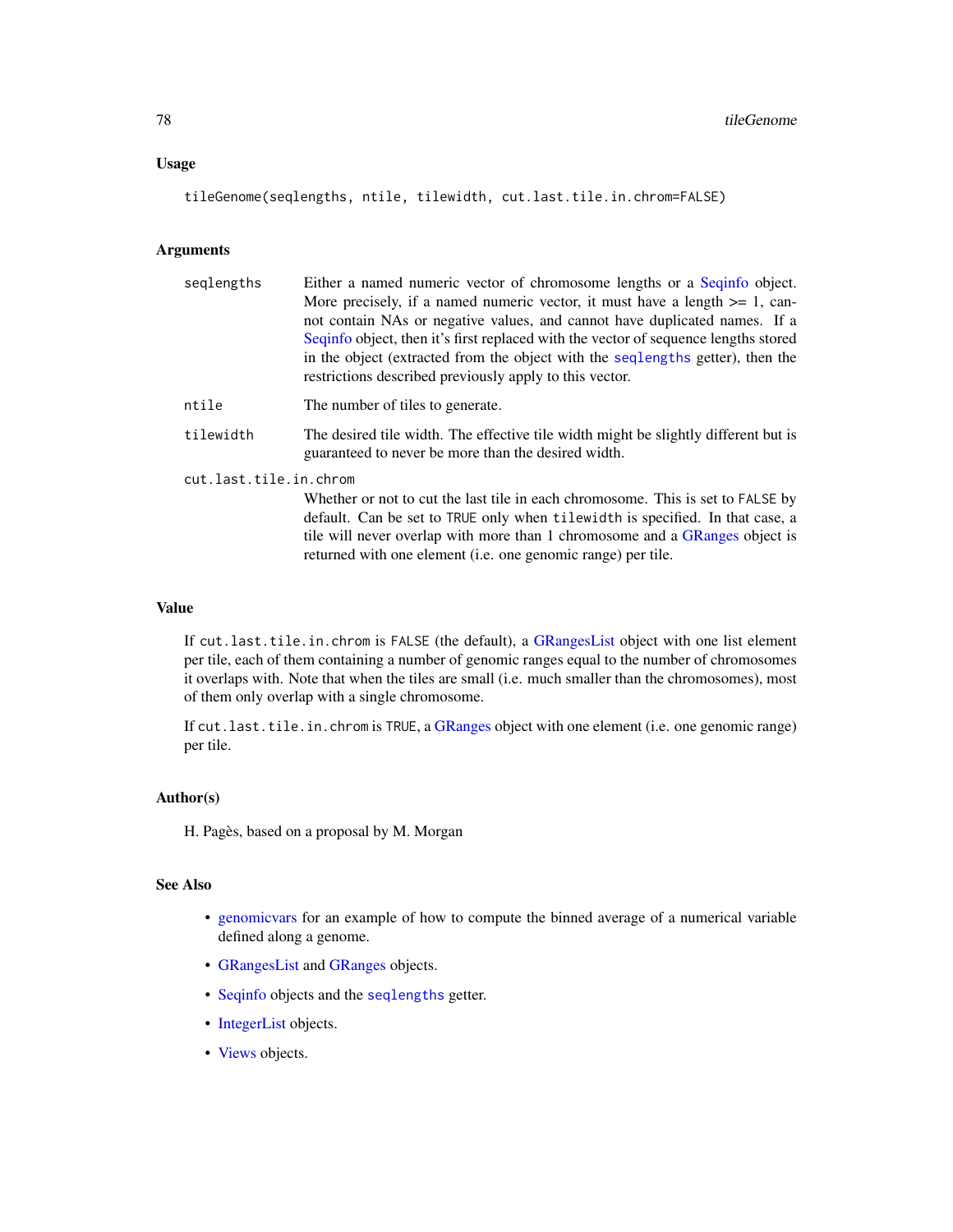#### tileGenome and the state of the state of the state of the state of the state of the state of the state of the state of the state of the state of the state of the state of the state of the state of the state of the state of

#### Examples

```
## ---------------------------------------------------------------------
## A. WITH A TOY GENOME
## ---------------------------------------------------------------------
seqlengths <- c(chr1=60, chr2=20, chr3=25)
## Create 5 tiles:
tiles <- tileGenome(seqlengths, ntile=5)
tiles
elementNROWS(tiles) # tiles 3 and 4 contain 2 ranges
width(tiles)
## Use sum() on this IntegerList object to get the effective tile
## widths:
sum(width(tiles)) # each tile covers exactly 21 genomic positions
## Create 9 tiles:
tiles <- tileGenome(seqlengths, ntile=9)
elementNROWS(tiles) # tiles 6 and 7 contain 2 ranges
table(sum(width(tiles))) # some tiles cover 12 genomic positions,
                          # others 11
## Specify the tile width:
tiles <- tileGenome(seqlengths, tilewidth=20)
length(tiles) # 6 tiles
table(sum(width(tiles))) # effective tile width is \leq specified
## Specify the tile width and cut the last tile in each chromosome:
tiles <- tileGenome(seqlengths, tilewidth=24,
                    cut.last.tile.in.chrom=TRUE)
tiles
width(tiles) # each tile covers exactly 24 genomic positions, except
              # the last tile in each chromosome
## Partition a genome by chromosome ("natural partitioning"):
tiles <- tileGenome(seqlengths, tilewidth=max(seqlengths),
                    cut.last.tile.in.chrom=TRUE)
tiles # one tile per chromosome
## sanity check
stopifnot(all.equal(setNames(end(tiles), seqnames(tiles)), seqlengths))
## ---------------------------------------------------------------------
## B. WITH A REAL GENOME
## ---------------------------------------------------------------------
library(BSgenome.Scerevisiae.UCSC.sacCer2)
tiles <- tileGenome(seqinfo(Scerevisiae), ntile=20)
tiles
```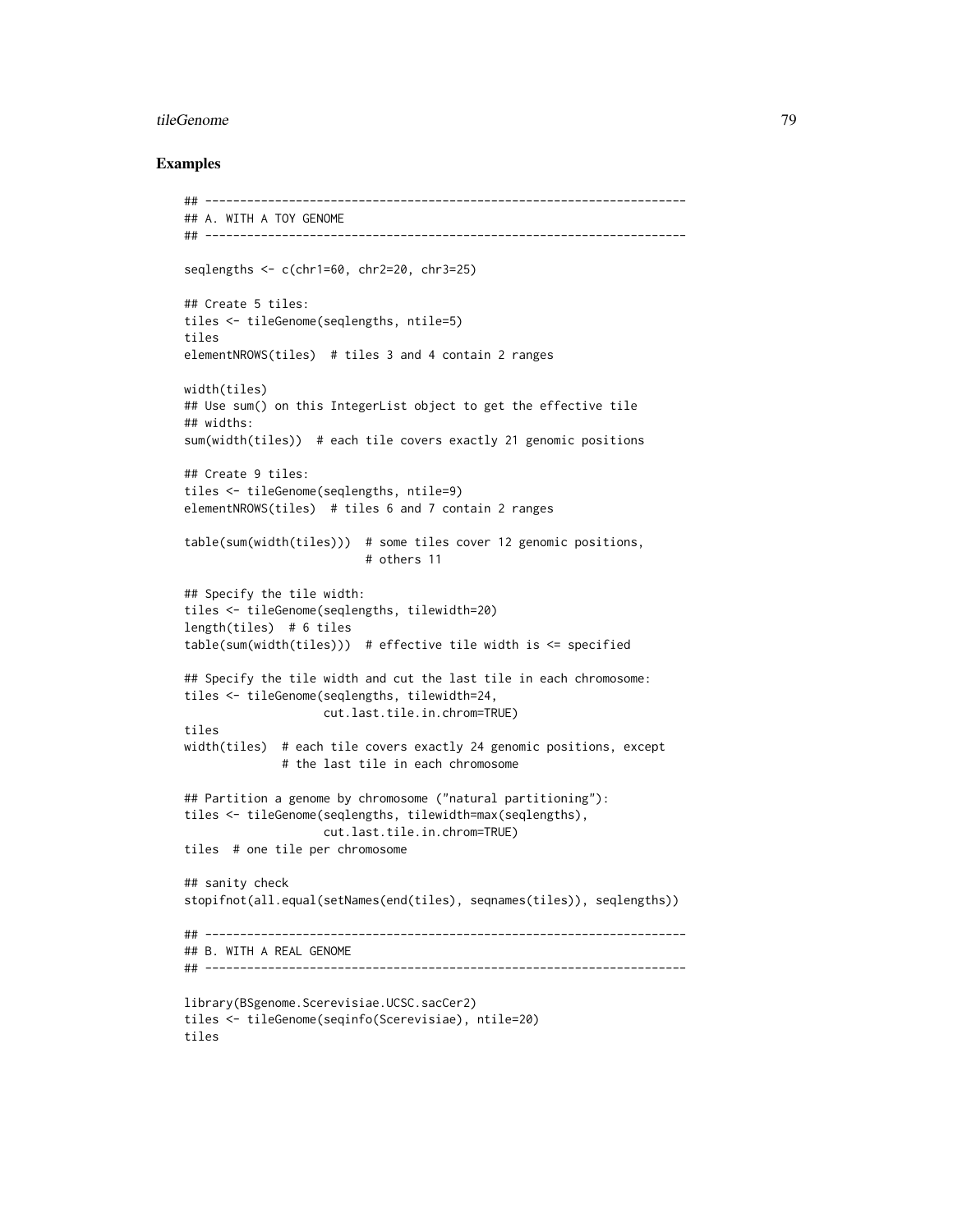#### 80 tileGenome var det afsetter i den større en som større en som større en som større en som større en som stø

```
tiles <- tileGenome(seqinfo(Scerevisiae), tilewidth=50000,
                   cut.last.tile.in.chrom=TRUE)
tiles
## ---------------------------------------------------------------------
## C. AN APPLICATION: COMPUTE THE BINNED AVERAGE OF A NUMERICAL VARIABLE
## DEFINED ALONG A GENOME
## ---------------------------------------------------------------------
## See '?genomicvars' for an example of how to compute the binned
```
## average of a numerical variable defined along a genome.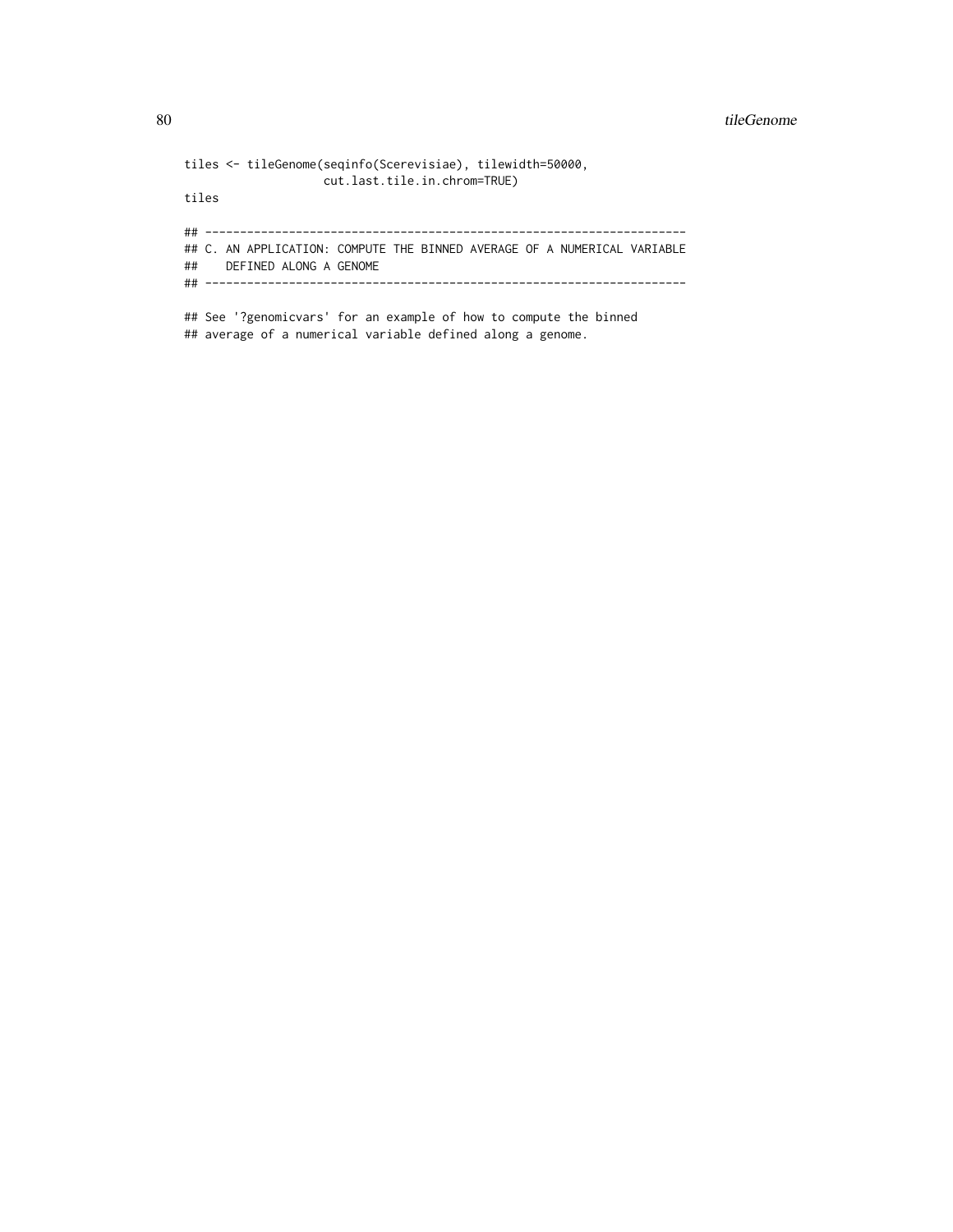# **Index**

∗ classes Constraints, [5](#page-4-0) GenomicRangesList-class, [22](#page-21-0) GNCList-class, [27](#page-26-0) GPos-class, [30](#page-29-0) GRanges-class, [36](#page-35-1) GRangesFactor-class, [43](#page-42-0) GRangesList-class, [46](#page-45-1) ∗ manip absoluteRanges, [3](#page-2-0) genomicvars, [23](#page-22-1) makeGRangesFromDataFrame, [58](#page-57-0) phicoef, [67](#page-66-0) tileGenome, [77](#page-76-0) ∗ methods Constraints, [5](#page-4-0) coverage-methods, [12](#page-11-0) findOverlaps-methods, [14](#page-13-1) genomic-range-squeezers, [17](#page-16-0) GenomicRanges-comparison, [18](#page-17-0) GenomicRangesList-class, [22](#page-21-0) GNCList-class, [27](#page-26-0) GPos-class, [30](#page-29-0) GRanges-class, [36](#page-35-1) GRangesFactor-class, [43](#page-42-0) GRangesList-class, [46](#page-45-1) intra-range-methods, [55](#page-54-1) setops-methods, [68](#page-67-1) strand-utils, [72](#page-71-0) subtract-methods, [74](#page-73-0) tile-methods, [76](#page-75-1) ∗ utilities coverage-methods, [12](#page-11-0) findOverlaps-methods, [14](#page-13-1) inter-range-methods, [51](#page-50-1) intra-range-methods, [55](#page-54-1) nearest-methods, [63](#page-62-0) setops-methods, [68](#page-67-1) subtract-methods, [74](#page-73-0)

tile-methods, [76](#page-75-1) [, *[39](#page-38-0)* [,CompressedGRangesList,ANY-method *(*GRangesList-class*)*, [46](#page-45-1) [,list\_OR\_List,GenomicRanges-method *(*GRanges-class*)*, [36](#page-35-1) [<-,CompressedGRangesList,ANY,ANY,ANY-method *(*GRangesList-class*)*, [46](#page-45-1) [<-,CompressedGRangesList,ANY-method *(*GRangesList-class*)*, [46](#page-45-1) [<-,CompressedGRangesList-method *(*GRangesList-class*)*, [46](#page-45-1) \$,GenomicRanges-method *(*GRanges-class*)*, [36](#page-35-1) \$<-,GenomicRanges-method *(*GRanges-class*)*, [36](#page-35-1)

absoluteRanges, [3,](#page-2-0) *[41](#page-40-0)* anyDuplicated, *[45](#page-44-0)* as.character,GenomicRanges-method *(*GRanges-class*)*, [36](#page-35-1) as.data.frame,GenomicRanges-method *(*GRanges-class*)*, [36](#page-35-1) as.data.frame,GPos-method *(*GPos-class*)*, [30](#page-29-0) as.data.frame.GPos *(*GPos-class*)*, [30](#page-29-0) as.factor,GenomicRanges-method *(*GRanges-class*)*, [36](#page-35-1) AtomicList, *[48](#page-47-0)*

bindAsGRanges *(*genomicvars*)*, [23](#page-22-1) bindROWS,GenomicRanges-method *(*GRanges-class*)*, [36](#page-35-1) binnedAverage *(*genomicvars*)*, [23](#page-22-1)

# c, *[32](#page-31-0)*, *[40](#page-39-0)*

CharacterList, *[47](#page-46-0)* checkConstraint *(*Constraints*)*, [5](#page-4-0) class:CompressedGenomicRangesList *(*GenomicRangesList-class*)*, [22](#page-21-0)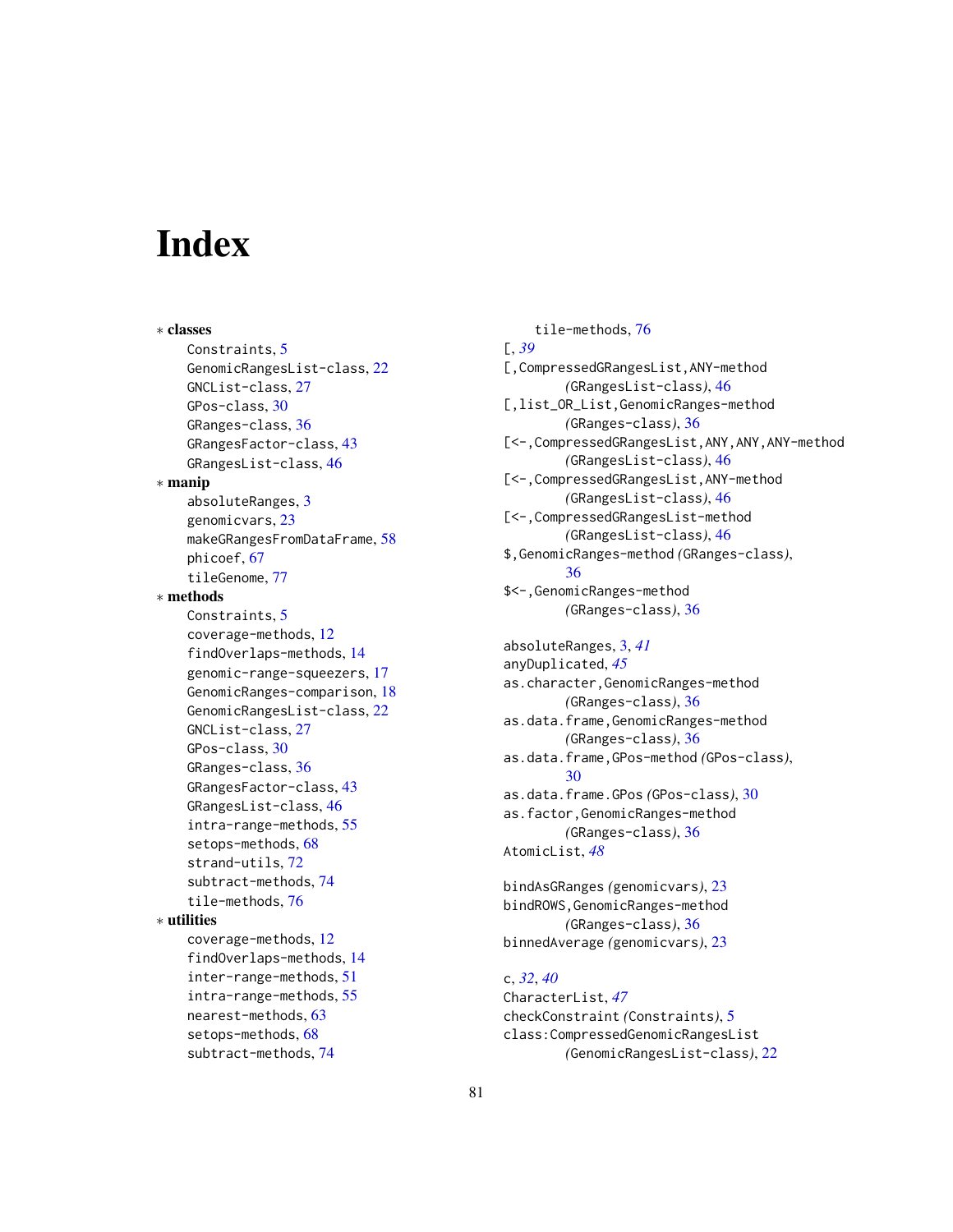class:CompressedGRangesList *(*GRangesList-class*)*, [46](#page-45-1) class:Constraint *(*Constraints*)*, [5](#page-4-0) class:Constraint\_OR\_NULL *(*Constraints*)*, [5](#page-4-0) class:DelegatingGenomicRanges *(*DelegatingGenomicRanges-class*)*, [14](#page-13-1) class:GenomicPos *(*GRanges-class*)*, [36](#page-35-1) class:GenomicRanges *(*GRanges-class*)*, [36](#page-35-1) class:GenomicRanges\_OR\_GenomicRangesList *(*GenomicRangesList-class*)*, [22](#page-21-0) class:GenomicRanges\_OR\_GRangesList *(*GRangesList-class*)*, [46](#page-45-1) class:GenomicRangesList *(*GenomicRangesList-class*)*, [22](#page-21-0) class:GNCList *(*GNCList-class*)*, [27](#page-26-0) class:GPos *(*GPos-class*)*, [30](#page-29-0) class:GRanges *(*GRanges-class*)*, [36](#page-35-1) class:GRangesFactor *(*GRangesFactor-class*)*, [43](#page-42-0) class:GRangesList *(*GRangesList-class*)*, [46](#page-45-1) class:IRanges\_OR\_IPos *(*GRanges-class*)*, [36](#page-35-1) class:SimpleGenomicRangesList *(*GenomicRangesList-class*)*, [22](#page-21-0) class:SimpleGRangesList *(*GRangesList-class*)*, [46](#page-45-1) class:StitchedGPos *(*GPos-class*)*, [30](#page-29-0) class:UnstitchedGPos *(*GPos-class*)*, [30](#page-29-0) coerce,ANY,GenomicRanges-method *(*GRanges-class*)*, [36](#page-35-1) coerce,ANY,GPos-method *(*GPos-class*)*, [30](#page-29-0) coerce,ANY,GRangesFactor-method *(*GRangesFactor-class*)*, [43](#page-42-0) coerce,ANY,StitchedGPos-method *(*GPos-class*)*, [30](#page-29-0) coerce,ANY,UnstitchedGPos-method *(*GPos-class*)*, [30](#page-29-0) coerce,character,GRanges-method *(*GRanges-class*)*, [36](#page-35-1) coerce, CompressedGRangesList, CompressedIRangesbeisterhetbodSimpleGRangesList-method *(*GRangesList-class*)*, [46](#page-45-1) coerce, CompressedGRangesList, IntegerRangesListoenethodist, SimpleGRangesList-method *(*GRangesList-class*)*, [46](#page-45-1) coerce, CompressedGRangesList, IRangesList-methoderce, RleList, GRanges-method *(*GRangesList-class*)*, [46](#page-45-1)

coerce,data.frame,GRanges-method *(*makeGRangesFromDataFrame*)*, [58](#page-57-0) coerce,DataFrame,GRanges-method *(*makeGRangesFromDataFrame*)*, [58](#page-57-0) coerce,Factor,GRanges-method *(*GRangesFactor-class*)*, [43](#page-42-0) coerce,factor,GRanges-method *(*GRanges-class*)*, [36](#page-35-1) coerce,GenomicRanges,CompressedGRangesList-method *(*GRangesList-class*)*, [46](#page-45-1) coerce,GenomicRanges,CompressedIRangesList-method *(*GRanges-class*)*, [36](#page-35-1) coerce,GenomicRanges,GNCList-method *(*GNCList-class*)*, [27](#page-26-0) coerce,GenomicRanges,GRanges-method *(*GRanges-class*)*, [36](#page-35-1) coerce,GenomicRanges,Grouping-method *(*GRanges-class*)*, [36](#page-35-1) coerce,GenomicRanges,IntegerRangesList-method *(*GRanges-class*)*, [36](#page-35-1) coerce,GenomicRanges,IRangesList-method *(*GRanges-class*)*, [36](#page-35-1) coerce,GenomicRangesList,SimpleGRangesList-method *(*GRangesList-class*)*, [46](#page-45-1) coerce,GNCList,GRanges-method *(*GNCList-class*)*, [27](#page-26-0) coerce,GRanges,GPos-method *(*GPos-class*)*, [30](#page-29-0) coerce,GRanges,StitchedGPos-method *(*GPos-class*)*, [30](#page-29-0) coerce,GRanges,UnstitchedGPos-method *(*GPos-class*)*, [30](#page-29-0) coerce,IntegerRangesList,GRanges-method *(*GRanges-class*)*, [36](#page-35-1) coerce,List,CompressedGRangesList-method *(*GRangesList-class*)*, [46](#page-45-1) coerce,list,CompressedGRangesList-method *(*GRangesList-class*)*, [46](#page-45-1) coerce,List,GRangesList-method *(*GRangesList-class*)*, [46](#page-45-1) coerce,list,GRangesList-method *(*GRangesList-class*)*, [46](#page-45-1) *(*GRangesList-class*)*, [46](#page-45-1) *(*GRangesList-class*)*, [46](#page-45-1) *(*genomicvars*)*, [23](#page-22-1)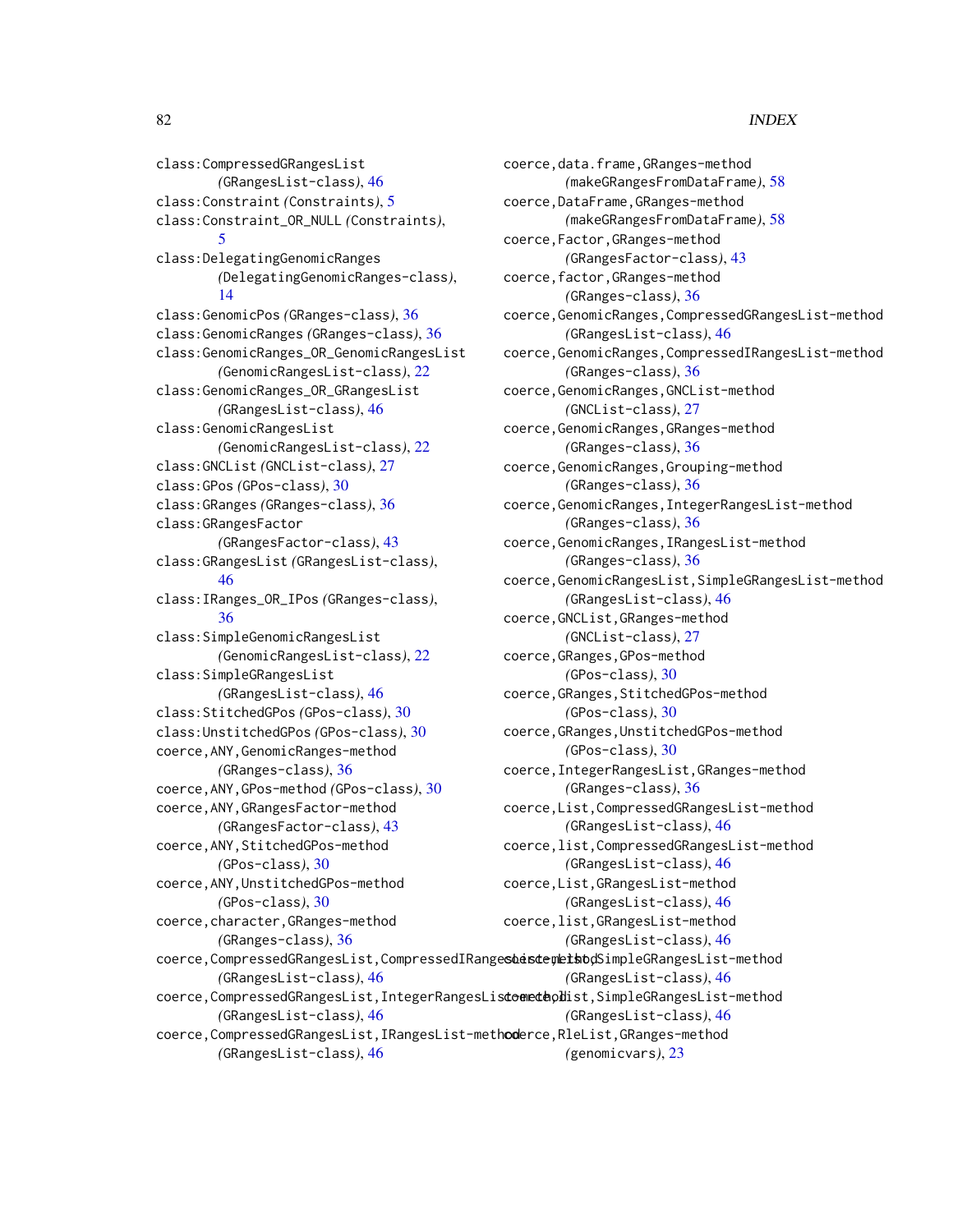coerce,RleViewsList,GRanges-method *(*genomicvars*)*, [23](#page-22-1) coerce,Seqinfo,GRanges-method *(*GRanges-class*)*, [36](#page-35-1) coerce,Seqinfo,IntegerRangesList-method *(*GRanges-class*)*, [36](#page-35-1) coerce,SimpleGenomicRangesList,SimpleGRangesL**dstjoetb00**hs,GenomicRanges-method *(*GRangesList-class*)*, [46](#page-45-1) coerce,SimpleList,SimpleGRangesList-method *(*GRangesList-class*)*, [46](#page-45-1) coerce,StitchedGPos,GRanges-method *(*GPos-class*)*, [30](#page-29-0) coerce,UnstitchedGPos,GRanges-method *(*GPos-class*)*, [30](#page-29-0) CompressedGenomicRangesList *(*GenomicRangesList-class*)*, [22](#page-21-0) CompressedGenomicRangesList-class *(*GenomicRangesList-class*)*, [22](#page-21-0) CompressedGRangesList *(*GRangesList-class*)*, [46](#page-45-1) CompressedGRangesList-class *(*GRangesList-class*)*, [46](#page-45-1) CompressedIRangesList, *[47](#page-46-0)* Constraint *(*Constraints*)*, [5](#page-4-0) constraint *(*Constraints*)*, [5](#page-4-0) Constraint-class *(*Constraints*)*, [5](#page-4-0) constraint<- *(*Constraints*)*, [5](#page-4-0) Constraint\_OR\_NULL *(*Constraints*)*, [5](#page-4-0) Constraint\_OR\_NULL-class *(*Constraints*)*, [5](#page-4-0) Constraints, [5](#page-4-0) countOverlaps *(*findOverlaps-methods*)*, [14](#page-13-1) countOverlaps,GenomicRanges,GenomicRanges-method end<-,GenomicRanges-method *(*findOverlaps-methods*)*, [14](#page-13-1) coverage, *[12,](#page-11-0) [13](#page-12-0)* coverage *(*coverage-methods*)*, [12](#page-11-0) coverage,GenomicRanges-method, *[24](#page-23-0)* coverage,GenomicRanges-method *(*coverage-methods*)*, [12](#page-11-0) coverage,GRangesList-method *(*coverage-methods*)*, [12](#page-11-0) coverage,StitchedGPos-method *(*coverage-methods*)*, [12](#page-11-0) coverage-methods, [12,](#page-11-0) *[13](#page-12-0)*, *[33](#page-32-0)*, *[40](#page-39-0)*, *[50](#page-49-0)*

DataFrame, *[36,](#page-35-1) [37](#page-36-0)*, *[40,](#page-39-0) [41](#page-40-0)*, *[47](#page-46-0)*, *[58–](#page-57-0)[60](#page-59-0)* DataFrameList, *[50](#page-49-0)* DelegatingGenomicRanges-class, [14](#page-13-1) disjoin, *[20](#page-19-0)*, *[52](#page-51-0)*

disjoin *(*inter-range-methods*)*, [51](#page-50-1) disjoin,GenomicRanges-method *(*inter-range-methods*)*, [51](#page-50-1) disjoin,GRangesList-method *(*inter-range-methods*)*, [51](#page-50-1) disjointBins *(*inter-range-methods*)*, [51](#page-50-1) *(*inter-range-methods*)*, [51](#page-50-1) distance *(*nearest-methods*)*, [63](#page-62-0) distance,GenomicRanges,GenomicRanges-method *(*nearest-methods*)*, [63](#page-62-0) distanceToNearest *(*nearest-methods*)*, [63](#page-62-0) distanceToNearest,GenomicRanges,GenomicRanges-method *(*nearest-methods*)*, [63](#page-62-0) distanceToNearest,GenomicRanges,missing-method *(*nearest-methods*)*, [63](#page-62-0) DNAStringSet, *[40](#page-39-0)* duplicated,GenomicRanges-method *(*GenomicRanges-comparison*)*, [18](#page-17-0) duplicated.GenomicRanges *(*GenomicRanges-comparison*)*, [18](#page-17-0)

elementMetadata,GenomicRangesList-method *(*GenomicRangesList-class*)*, [22](#page-21-0) elementMetadata<-,CompressedGenomicRangesList-method *(*GenomicRangesList-class*)*, [22](#page-21-0) end,GNCList-method *(*GNCList-class*)*, [27](#page-26-0) end,GRangesFactor-method *(*GRangesFactor-class*)*, [43](#page-42-0) end<-,CompressedGenomicRangesList-method *(*GenomicRangesList-class*)*, [22](#page-21-0) *(*GRanges-class*)*, [36](#page-35-1) endoapply, *[53](#page-52-0)* extractROWS,GenomicRangesList,ANY-method

*(*GenomicRangesList-class*)*, [22](#page-21-0) Factor, *[43](#page-42-0)[–45](#page-44-0)* FactorToClass,GRanges-method *(*GRangesFactor-class*)*, [43](#page-42-0) findOverlaps, *[14,](#page-13-1) [15](#page-14-0)*, *[28](#page-27-0)* findOverlaps *(*findOverlaps-methods*)*, [14](#page-13-1) findOverlaps,GenomicRanges,GenomicRanges-method *(*findOverlaps-methods*)*, [14](#page-13-1)

findOverlaps,GenomicRanges,GRangesList-method *(*findOverlaps-methods*)*, [14](#page-13-1) findOverlaps,GRangesList,GenomicRanges-method

*(*findOverlaps-methods*)*, [14](#page-13-1)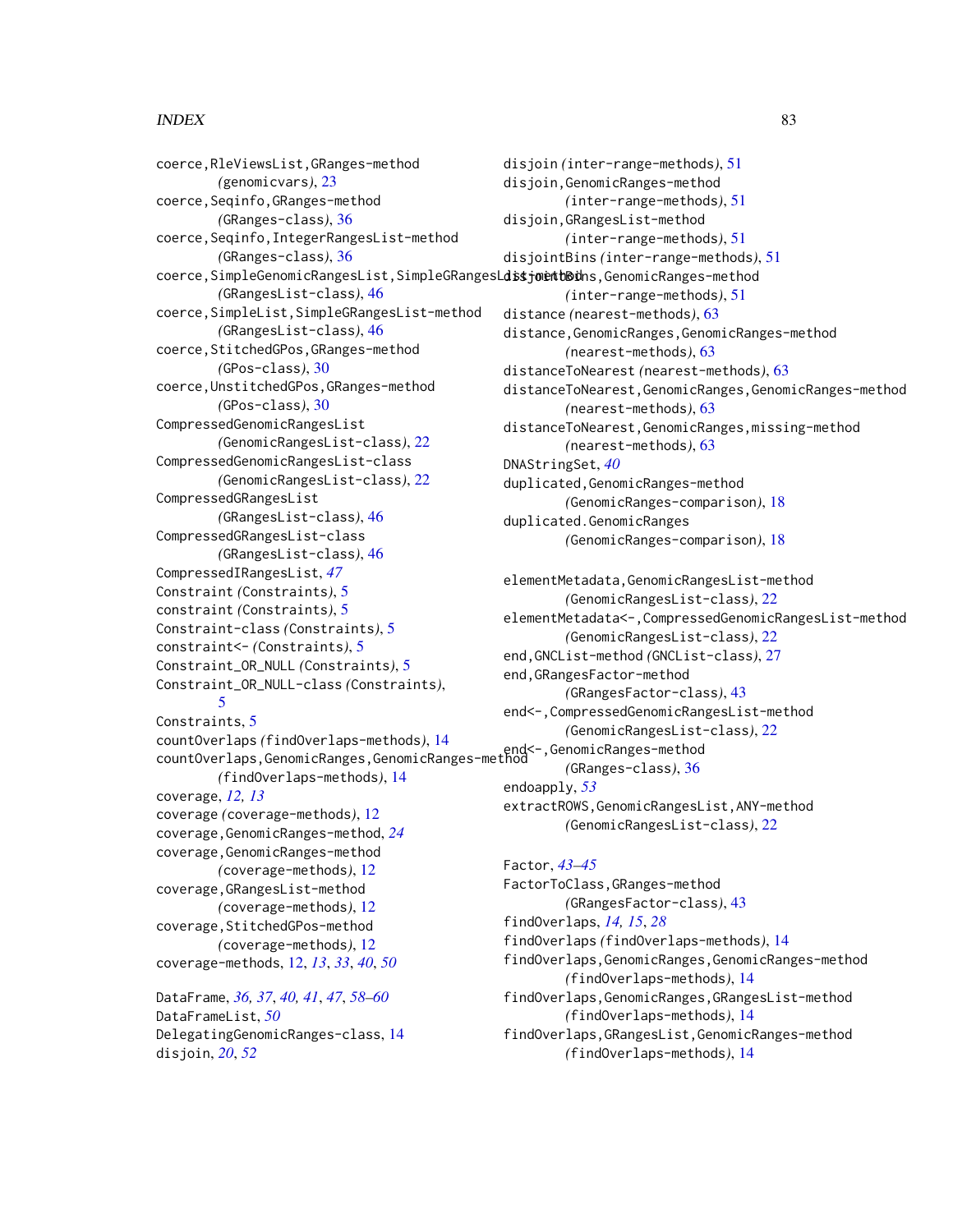findOverlaps,GRangesList,GRangesList-method getListElement,GenomicRanges-method *(*findOverlaps-methods*)*, [14](#page-13-1) findOverlaps-methods, [14,](#page-13-1) *[20](#page-19-0)*, *[32](#page-31-0)*, *[40](#page-39-0)*, *[50](#page-49-0)*, *[65](#page-64-0)*, *[70](#page-69-0)*, *[76](#page-75-1)* flank *(*intra-range-methods*)*, [55](#page-54-1) flank,GenomicRanges-method *(*intra-range-methods*)*, [55](#page-54-1) follow *(*nearest-methods*)*, [63](#page-62-0) follow,GenomicRanges,GenomicRanges-method *(*nearest-methods*)*, [63](#page-62-0) follow,GenomicRanges,missing-method *(*nearest-methods*)*, [63](#page-62-0) from\_GPos\_to\_GRanges *(*GPos-class*)*, [30](#page-29-0)

GAlignmentPairs, *[12](#page-11-0)*, *[14](#page-13-1)*, *[17,](#page-16-0) [18](#page-17-0)*, *[40](#page-39-0)* GAlignments, *[12](#page-11-0)*, *[14](#page-13-1)*, *[17,](#page-16-0) [18](#page-17-0)*, *[40](#page-39-0)*, *[55](#page-54-1)* GAlignmentsList, *[14](#page-13-1)*, *[17,](#page-16-0) [18](#page-17-0)*, *[55](#page-54-1)* gaps, *[52](#page-51-0)* gaps *(*inter-range-methods*)*, [51](#page-50-1) gaps,GenomicRanges-method *(*inter-range-methods*)*, [51](#page-50-1) genome, *[31](#page-30-0)* genomic-range-squeezers, [17](#page-16-0) GenomicPos *(*GRanges-class*)*, [36](#page-35-1) GenomicPos-class *(*GRanges-class*)*, [36](#page-35-1) GenomicRanges, *[3](#page-2-0)*, *[7](#page-6-0)*, *[12](#page-11-0)*, *[14,](#page-13-1) [15](#page-14-0)*, *[17–](#page-16-0)[20](#page-19-0)*, *[22](#page-21-0)[–24](#page-23-0)*, *[28](#page-27-0)*, *[30–](#page-29-0)[33](#page-32-0)*, *[38](#page-37-0)*, *[40](#page-39-0)*, *[51,](#page-50-1) [52](#page-51-0)*, *[55](#page-54-1)[–57](#page-56-0)*, *[63](#page-62-0)[–65](#page-64-0)*, *[69,](#page-68-0) [70](#page-69-0)*, *[75,](#page-74-0) [76](#page-75-1)* GenomicRanges *(*GRanges-class*)*, [36](#page-35-1) GenomicRanges-class, *[7](#page-6-0)* GenomicRanges-class *(*GRanges-class*)*, [36](#page-35-1) GenomicRanges-comparison, [18,](#page-17-0) *[32](#page-31-0)*, *[40](#page-39-0)*, *[53](#page-52-0)* GenomicRanges\_OR\_GenomicRangesList *(*GenomicRangesList-class*)*, [22](#page-21-0) GenomicRanges\_OR\_GenomicRangesList-class *(*GenomicRangesList-class*)*, [22](#page-21-0) GenomicRanges\_OR\_GRangesList *(*GRangesList-class*)*, [46](#page-45-1) GenomicRanges\_OR\_GRangesList-class *(*GRangesList-class*)*, [46](#page-45-1) GenomicRanges\_OR\_missing-class *(*GRanges-class*)*, [36](#page-35-1) GenomicRangesList, *[47](#page-46-0)*, *[50](#page-49-0)*, *[52](#page-51-0)* GenomicRangesList *(*GenomicRangesList-class*)*, [22](#page-21-0) GenomicRangesList-class, [22](#page-21-0) genomicvariables *(*genomicvars*)*, [23](#page-22-1) genomicvars, *[4](#page-3-0)*, [23,](#page-22-1) *[41](#page-40-0)*, *[78](#page-77-0)*

*(*GRanges-class*)*, [36](#page-35-1) getListElement,GenomicRangesList-method *(*GenomicRangesList-class*)*, [22](#page-21-0) getTable, *[60](#page-59-0)* GNCList, *[15](#page-14-0)* GNCList *(*GNCList-class*)*, [27](#page-26-0) GNCList-class, [27](#page-26-0) GPos, *[13](#page-12-0)*, *[40](#page-39-0)* GPos *(*GPos-class*)*, [30](#page-29-0) GPos-class, [30](#page-29-0) GRanges, *[4](#page-3-0)*, *[12,](#page-11-0) [13](#page-12-0)*, *[15](#page-14-0)*, *[17,](#page-16-0) [18](#page-17-0)*, *[20](#page-19-0)*, *[22](#page-21-0)[–24](#page-23-0)*, *[28](#page-27-0)*, *[30](#page-29-0)[–32](#page-31-0)*, *[43](#page-42-0)[–45](#page-44-0)*, *[47](#page-46-0)*, *[50](#page-49-0)[–52](#page-51-0)*, *[55](#page-54-1)*, *[57](#page-56-0)[–59](#page-58-0)*, *[65](#page-64-0)*, *[68](#page-67-1)[–70](#page-69-0)*, *[75,](#page-74-0) [76](#page-75-1)*, *[78](#page-77-0)* GRanges *(*GRanges-class*)*, [36](#page-35-1) granges *(*genomic-range-squeezers*)*, [17](#page-16-0) granges,GenomicRanges-method *(*GRanges-class*)*, [36](#page-35-1) granges,GNCList-method *(*GNCList-class*)*, [27](#page-26-0) granges,GRangesFactor-method *(*GRangesFactor-class*)*, [43](#page-42-0) GRanges-class, [36](#page-35-1) GRangesFactor *(*GRangesFactor-class*)*, [43](#page-42-0) GRangesFactor-class, [43](#page-42-0) GRangesList, *[12](#page-11-0)[–15](#page-14-0)*, *[17,](#page-16-0) [18](#page-17-0)*, *[22,](#page-21-0) [23](#page-22-1)*, *[40,](#page-39-0) [41](#page-40-0)*, *[51](#page-50-1)*, *[55](#page-54-1)*, *[57](#page-56-0)*, *[60](#page-59-0)[–62](#page-61-0)*, *[68](#page-67-1)[–70](#page-69-0)*, *[75,](#page-74-0) [76](#page-75-1)*, *[78](#page-77-0)* GRangesList *(*GRangesList-class*)*, [46](#page-45-1) GRangesList-class, [46](#page-45-1) grglist *(*genomic-range-squeezers*)*, [17](#page-16-0) grglist,Pairs-method *(*genomic-range-squeezers*)*, [17](#page-16-0)

# Hits, *[15](#page-14-0)*, *[64,](#page-63-0) [65](#page-64-0)*

IntegerList, *[64,](#page-63-0) [65](#page-64-0)*, *[78](#page-77-0)* IntegerRanges, *[3,](#page-2-0) [4](#page-3-0)*, *[12](#page-11-0)*, *[14](#page-13-1)*, *[28](#page-27-0)*, *[30](#page-29-0)*, *[37](#page-36-0)*, *[52](#page-51-0)*, *[56,](#page-55-0) [57](#page-56-0)*, *[65](#page-64-0)*, *[68](#page-67-1)*, *[70](#page-69-0)* IntegerRangesList, *[12](#page-11-0)*, *[14](#page-13-1)*, *[23](#page-22-1)*, *[28](#page-27-0)*, *[38,](#page-37-0) [39](#page-38-0)*, *[47](#page-46-0)*, *[50](#page-49-0)*, *[70](#page-69-0)* inter-range-methods, *[20](#page-19-0)*, *[33](#page-32-0)*, *[40](#page-39-0)*, *[50](#page-49-0)*, [51,](#page-50-1) *[52](#page-51-0)*, *[70](#page-69-0)*, *[76](#page-75-1)* intersect *(*setops-methods*)*, [68](#page-67-1) intersect,GenomicRanges,GenomicRanges-method *(*setops-methods*)*, [68](#page-67-1) intersect,GenomicRanges,Vector-method *(*setops-methods*)*, [68](#page-67-1) intersect,GRangesList,GRangesList-method *(*setops-methods*)*, [68](#page-67-1)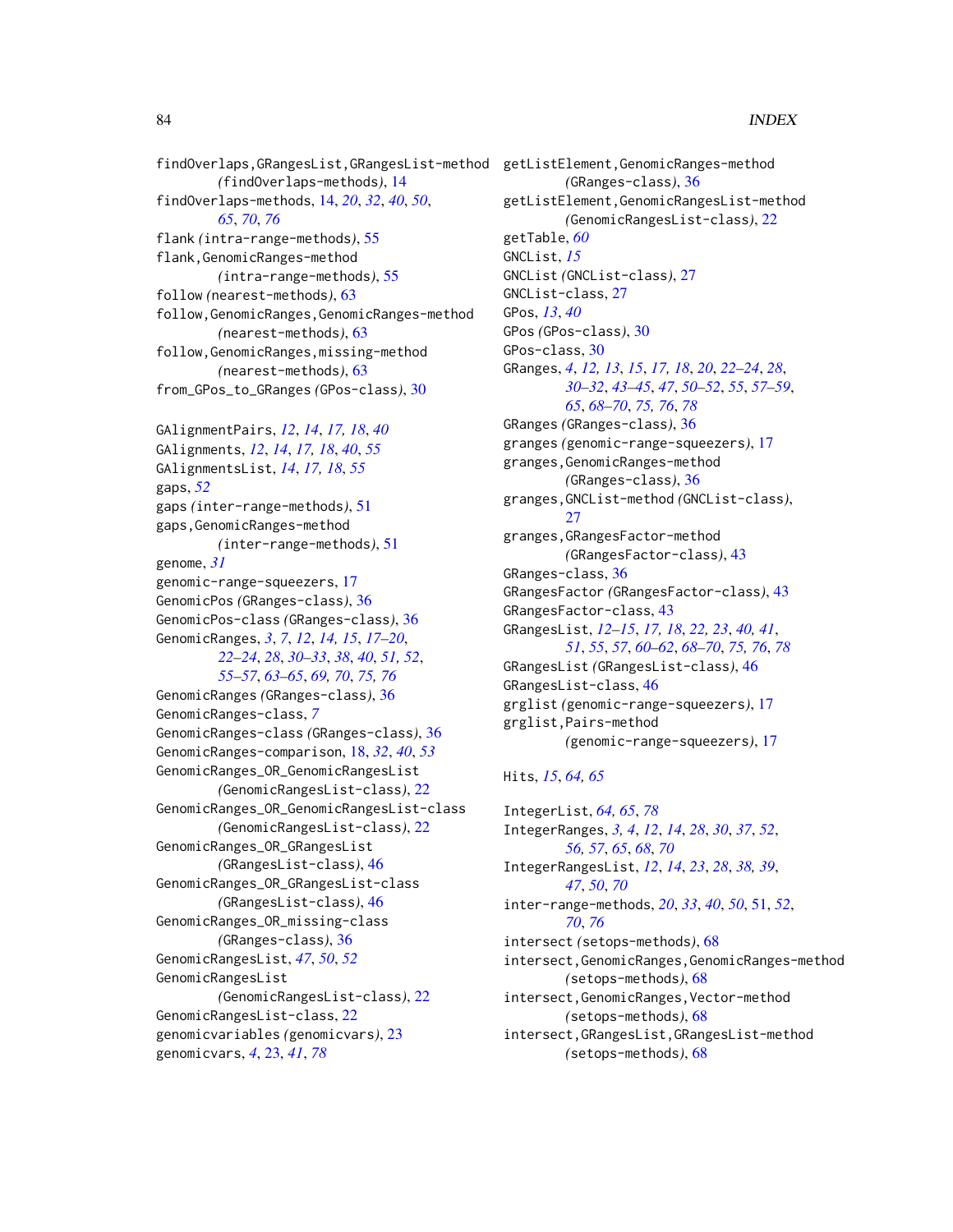intersect,Vector,GenomicRanges-method *(*setops-methods*)*, [68](#page-67-1) intra-range-methods, *[20](#page-19-0)*, *[33](#page-32-0)*, *[40](#page-39-0)*, *[50](#page-49-0)*, [55,](#page-54-1) *[57](#page-56-0)*, *[70](#page-69-0)*, *[76](#page-75-1)* invertStrand,character-method *(*strand-utils*)*, [72](#page-71-0) invertStrand,factor-method *(*strand-utils*)*, [72](#page-71-0) invertStrand,integer-method *(*strand-utils*)*, [72](#page-71-0) invertStrand,logical-method *(*strand-utils*)*, [72](#page-71-0) invertStrand,NULL-method *(*strand-utils*)*, [72](#page-71-0) invertStrand,Rle-method *(*strand-utils*)*, [72](#page-71-0) invertStrand,RleList-method *(*strand-utils*)*, [72](#page-71-0) IPos, *[30](#page-29-0)[–32](#page-31-0)* IPosRanges-comparison, *[20](#page-19-0)* IRanges, *[3,](#page-2-0) [4](#page-3-0)*, *[17](#page-16-0)*, *[30,](#page-29-0) [31](#page-30-0)*, *[36,](#page-35-1) [37](#page-36-0)*, *[40](#page-39-0)* IRanges\_OR\_IPos *(*GRanges-class*)*, [36](#page-35-1) IRanges\_OR\_IPos-class *(*GRanges-class*)*, [36](#page-35-1) IRangesList, *[17](#page-16-0)*, *[23](#page-22-1)*, *[48](#page-47-0)* is, *[7](#page-6-0)* is.unsorted,GenomicRanges-method *(*GenomicRanges-comparison*)*, [18](#page-17-0) isCircular, *[31](#page-30-0)* isDisjoint *(*inter-range-methods*)*, [51](#page-50-1) isDisjoint,GenomicRanges-method, *[24](#page-23-0)* isDisjoint,GenomicRanges-method *(*inter-range-methods*)*, [51](#page-50-1) isDisjoint,GRangesList-method *(*inter-range-methods*)*, [51](#page-50-1) isDisjoint,StitchedGPos-method *(*inter-range-methods*)*, [51](#page-50-1) isSmallGenome *(*absoluteRanges*)*, [3](#page-2-0) lapply, *[49](#page-48-0)* length,GenomicRanges-method *(*GRanges-class*)*, [36](#page-35-1) length,GenomicRangesList-method *(*GenomicRangesList-class*)*, [22](#page-21-0)

length,GNCList-method *(*GNCList-class*)*,  $27$ List, *[23](#page-22-1)*, *[39](#page-38-0)*

makeGRangesFromDataFrame, *[38](#page-37-0)*, *[40](#page-39-0)*, [58,](#page-57-0) *[61,](#page-60-0)*

# *[62](#page-61-0)*

makeGRangesListFromDataFrame, [61](#page-60-0) makeGRangesListFromFeatureFragments, *[60](#page-59-0)* makeGRangesListFromFeatureFragments *(*GRangesList-class*)*, [46](#page-45-1) ManyToOneGrouping, *[39](#page-38-0)* mapply, *[49](#page-48-0)* match,GenomicRanges,GenomicRanges-method *(*GenomicRanges-comparison*)*, [18](#page-17-0) mcolAsRleList *(*genomicvars*)*, [23](#page-22-1) mendoapply, *[70](#page-69-0)*

names, GenomicRanges-method *(*GRanges-class*)*, [36](#page-35-1) names, GenomicRangesList-method *(*GenomicRangesList-class*)*, [22](#page-21-0) names,GNCList-method *(*GNCList-class*)*, [27](#page-26-0) names<-,GenomicRanges-method *(*GRanges-class*)*, [36](#page-35-1) names<-,GenomicRangesList-method *(*GenomicRangesList-class*)*, [22](#page-21-0) narrow,GenomicRanges-method *(*intra-range-methods*)*, [55](#page-54-1) NCList, *[28](#page-27-0)* NCLists, *[28](#page-27-0)* nearest *(*nearest-methods*)*, [63](#page-62-0) nearest,GenomicRanges,GenomicRanges-method *(*nearest-methods*)*, [63](#page-62-0) nearest,GenomicRanges,missing-method *(*nearest-methods*)*, [63](#page-62-0) nearest-methods, *[33](#page-32-0)*, *[41](#page-40-0)*, [63,](#page-62-0) *[65](#page-64-0)* nearestKNeighbors *(*nearest-methods*)*, [63](#page-62-0) nearestKNeighbors,GenomicRanges,GenomicRanges-method *(*nearest-methods*)*, [63](#page-62-0) nearestKNeighbors,GenomicRanges,missing-method *(*nearest-methods*)*, [63](#page-62-0) order,GenomicRanges-method

*(*GenomicRanges-comparison*)*, [18](#page-17-0) overlapsAny *(*findOverlaps-methods*)*, [14](#page-13-1)

#### Pairs, *[17](#page-16-0)*

parallel\_slot\_names,GRanges-method *(*GRanges-class*)*, [36](#page-35-1) pcompare *(*GenomicRanges-comparison*)*, [18](#page-17-0) pcompare,GenomicRanges,GenomicRanges-method *(*GenomicRanges-comparison*)*, [18](#page-17-0) pgap, *[68](#page-67-1)*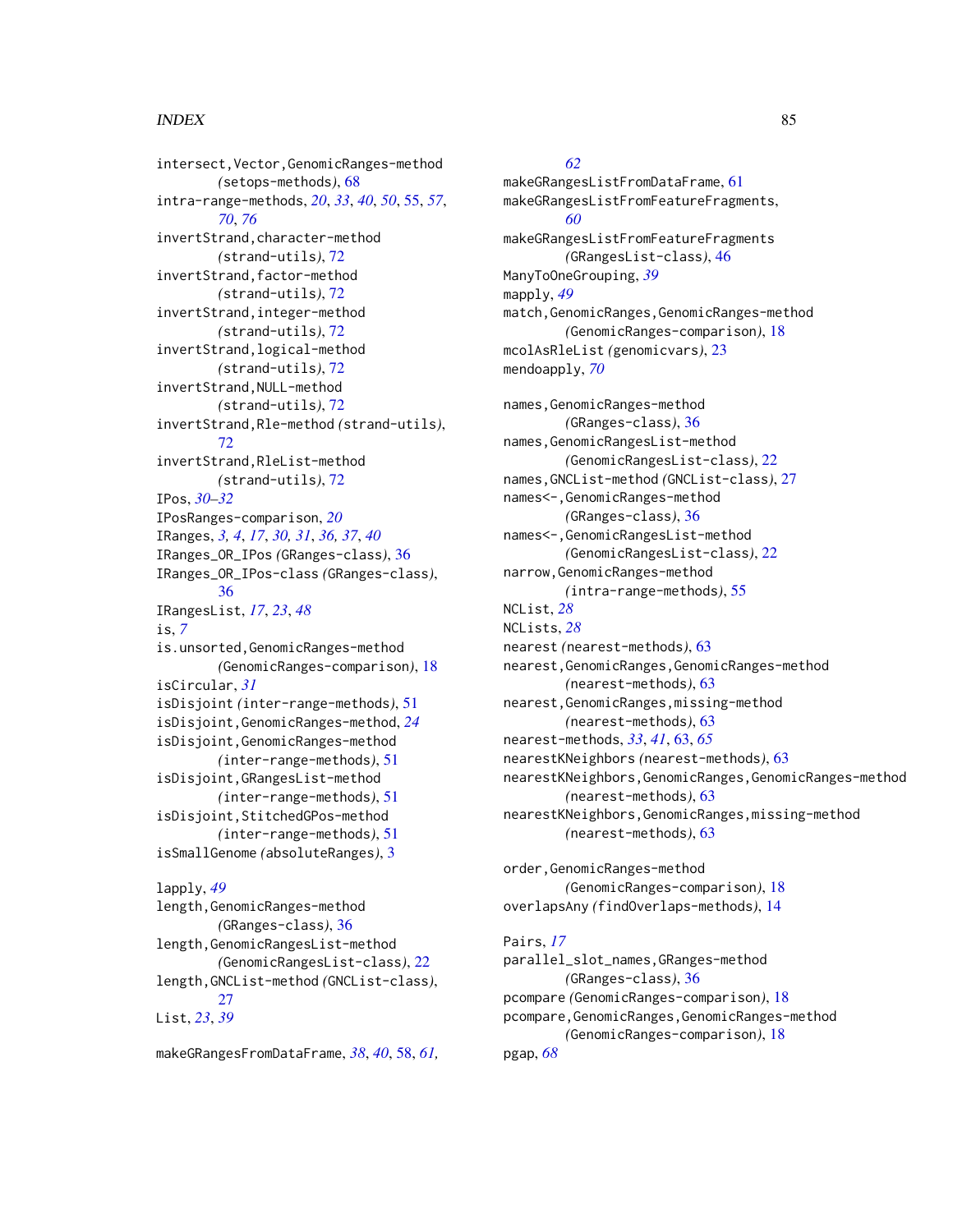pgap *(*setops-methods*)*, [68](#page-67-1) pgap,GRanges,GRanges-method *(*setops-methods*)*, [68](#page-67-1) phicoef, [67](#page-66-0) pintersect, *[68](#page-67-1)* pintersect *(*setops-methods*)*, [68](#page-67-1) pintersect,GRanges,GRanges-method *(*setops-methods*)*, [68](#page-67-1) pintersect,GRanges,GRangesList-method *(*setops-methods*)*, [68](#page-67-1) pintersect,GRangesList,GRanges-method *(*setops-methods*)*, [68](#page-67-1) pos,GPos-method *(*GPos-class*)*, [30](#page-29-0) pos,GRangesFactor-method *(*GRangesFactor-class*)*, [43](#page-42-0) precede *(*nearest-methods*)*, [63](#page-62-0) precede, GenomicRanges, GenomicRanges-method *(*nearest-methods*)*, [63](#page-62-0) precede, GenomicRanges, missing-method *(*nearest-methods*)*, [63](#page-62-0) promoters *(*intra-range-methods*)*, [55](#page-54-1) promoters,GenomicRanges-method *(*intra-range-methods*)*, [55](#page-54-1) psetdiff, *[68](#page-67-1)* psetdiff *(*setops-methods*)*, [68](#page-67-1) psetdiff,GRanges,GRanges-method *(*setops-methods*)*, [68](#page-67-1) psetdiff,GRanges,GRangesList-method *(*setops-methods*)*, [68](#page-67-1) punion, *[68](#page-67-1)* punion *(*setops-methods*)*, [68](#page-67-1) punion,GRanges,GRanges-method *(*setops-methods*)*, [68](#page-67-1) punion,GRanges,GRangesList-method *(*setops-methods*)*, [68](#page-67-1) punion,GRangesList,GRanges-method *(*setops-methods*)*, [68](#page-67-1) range *(*inter-range-methods*)*, [51](#page-50-1) range,GenomicRanges-method *(*inter-range-methods*)*, [51](#page-50-1) range,GRangesList-method *(*inter-range-methods*)*, [51](#page-50-1) range,StitchedGPos-method *(*inter-range-methods*)*, [51](#page-50-1) RangedSummarizedExperiment, *[17,](#page-16-0) [18](#page-17-0)* ranges, *[17,](#page-16-0) [18](#page-17-0)*

ranges,CompressedGRangesList-method *(*GRangesList-class*)*, [46](#page-45-1)

ranges,DelegatingGenomicRanges-method *(*DelegatingGenomicRanges-class*)*, [14](#page-13-1) ranges,GNCList-method *(*GNCList-class*)*, [27](#page-26-0) ranges,GRanges-method *(*GRanges-class*)*, [36](#page-35-1) ranges,GRangesFactor-method *(*GRangesFactor-class*)*, [43](#page-42-0) ranges<-,CompressedGRangesList-method *(*GRangesList-class*)*, [46](#page-45-1) ranges<-,GenomicRanges-method *(*GRanges-class*)*, [36](#page-35-1) rank,GenomicRanges-method *(*GenomicRanges-comparison*)*, [18](#page-17-0) rankSeqlevels, *[59,](#page-58-0) [60](#page-59-0)* reduce, *[20](#page-19-0)*, *[52](#page-51-0)* reduce *(*inter-range-methods*)*, [51](#page-50-1) reduce,GenomicRanges-method *(*inter-range-methods*)*, [51](#page-50-1) reduce,GRangesList-method *(*inter-range-methods*)*, [51](#page-50-1) relativeRanges *(*absoluteRanges*)*, [3](#page-2-0) relistToClass,GRanges-method *(*GRangesList-class*)*, [46](#page-45-1) resize *(*intra-range-methods*)*, [55](#page-54-1) resize,GenomicRanges-method *(*intra-range-methods*)*, [55](#page-54-1) restrict *(*intra-range-methods*)*, [55](#page-54-1) restrict,GenomicRanges-method *(*intra-range-methods*)*, [55](#page-54-1) rglist, *[17](#page-16-0)* Rle, *[24](#page-23-0)*, *[36,](#page-35-1) [37](#page-36-0)*, *[41](#page-40-0)*, *[48](#page-47-0)*, *[73](#page-72-0)* RleList, *[13](#page-12-0)*, *[23,](#page-22-1) [24](#page-23-0)*, *[47](#page-46-0)*, *[50](#page-49-0)*, *[73](#page-72-0)*

sapply, *[49](#page-48-0)* score, GenomicRanges-method *(*GRanges-class*)*, [36](#page-35-1) score, GenomicRangesList-method *(*GenomicRangesList-class*)*, [22](#page-21-0) score<-,GenomicRanges-method *(*GRanges-class*)*, [36](#page-35-1) score<-,GenomicRangesList-method *(*GenomicRangesList-class*)*, [22](#page-21-0) selfmatch, GenomicRanges-method *(*GenomicRanges-comparison*)*, [18](#page-17-0) Seqinfo, *[4](#page-3-0)*, *[32](#page-31-0)*, *[36](#page-35-1)[–40](#page-39-0)*, *[47](#page-46-0)*, *[58](#page-57-0)*, *[60](#page-59-0)*, *[78](#page-77-0)* seqinfo, *[31,](#page-30-0) [32](#page-31-0)*, *[40](#page-39-0)*, *[50](#page-49-0)*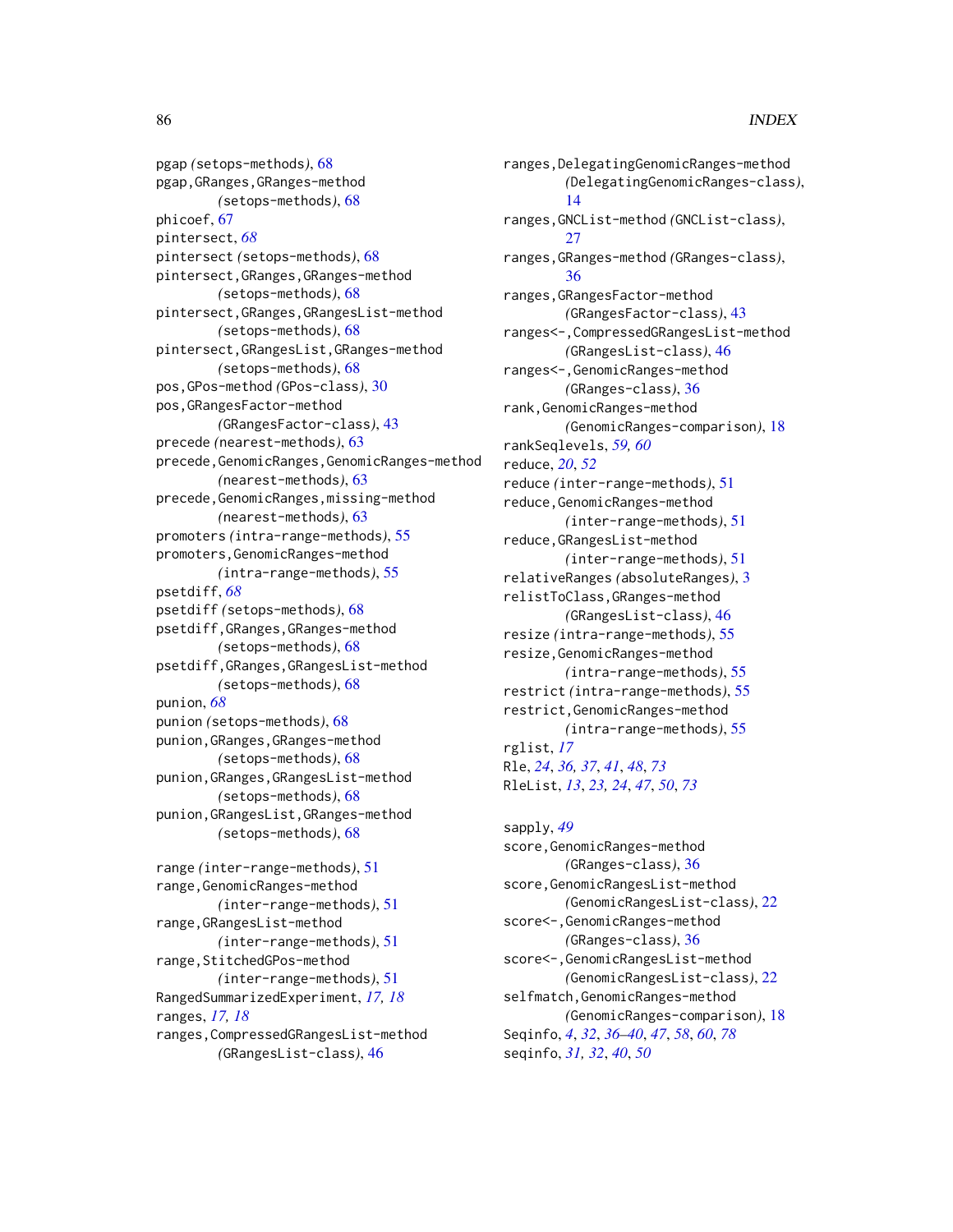seqinfo,CompressedGenomicRangesList-method *(*GenomicRangesList-class*)*, [22](#page-21-0) seqinfo,DelegatingGenomicRanges-method *(*DelegatingGenomicRanges-class*)*, [14](#page-13-1) seqinfo,GenomicRangesList-method *(*GenomicRangesList-class*)*, [22](#page-21-0) seqinfo,GNCList-method *(*GNCList-class*)*, [27](#page-26-0) seqinfo,GRanges-method *(*GRanges-class*)*, [36](#page-35-1) seqinfo,GRangesFactor-method *(*GRangesFactor-class*)*, [43](#page-42-0) seqinfo,List-method *(*GRanges-class*)*, [36](#page-35-1) seqinfo<-,CompressedGenomicRangesList-method SimpleGenomicRangesList-class *(*GenomicRangesList-class*)*, [22](#page-21-0) seqinfo<-,GenomicRanges-method *(*GRanges-class*)*, [36](#page-35-1) seqinfo<-,List-method *(*GRanges-class*)*, [36](#page-35-1) seqlengths, *[3,](#page-2-0) [4](#page-3-0)*, *[31](#page-30-0)*, *[78](#page-77-0)* seqlevels, *[31](#page-30-0)*, *[38](#page-37-0)*, *[47](#page-46-0)* seqlevelsStyle, *[31](#page-30-0)*, *[38](#page-37-0)*, *[48](#page-47-0)* seqnames,DelegatingGenomicRanges-method *(*DelegatingGenomicRanges-class*)*, [14](#page-13-1) seqnames, GenomicRangesList-method *(*GenomicRangesList-class*)*, [22](#page-21-0) seqnames,GNCList-method *(*GNCList-class*)*, [27](#page-26-0) seqnames,GRanges-method *(*GRanges-class*)*, [36](#page-35-1) seqnames,GRangesFactor-method *(*GRangesFactor-class*)*, [43](#page-42-0) seqnames<-,CompressedGenomicRangesList-method sort.GenomicRanges *(*GenomicRangesList-class*)*, [22](#page-21-0) seqnames<-,GenomicRanges-method *(*GRanges-class*)*, [36](#page-35-1) setClass, *[7](#page-6-0)* setdiff *(*setops-methods*)*, [68](#page-67-1) setdiff,GenomicRanges,GenomicRanges-method *(*setops-methods*)*, [68](#page-67-1) setdiff,GenomicRanges,Vector-method *(*setops-methods*)*, [68](#page-67-1) setdiff,GRangesList,GRangesList-method *(*setops-methods*)*, [68](#page-67-1) setdiff,Vector,GenomicRanges-method *(*setops-methods*)*, [68](#page-67-1)

setMethod, *[7](#page-6-0)* setops-methods, *[20](#page-19-0)*, *[40](#page-39-0)*, *[50](#page-49-0)*, [68,](#page-67-1) *[70](#page-69-0)*, *[76](#page-75-1)* shift,GenomicRanges-method *(*intra-range-methods*)*, [55](#page-54-1) show, GenomicRanges-method *(*GRanges-class*)*, [36](#page-35-1) show,GenomicRangesList-method *(*GenomicRangesList-class*)*, [22](#page-21-0) show,GPos-method *(*GPos-class*)*, [30](#page-29-0) show,GRangesFactor-method *(*GRangesFactor-class*)*, [43](#page-42-0) showMethods, *[7](#page-6-0)* SimpleGenomicRangesList *(*GenomicRangesList-class*)*, [22](#page-21-0) *(*GenomicRangesList-class*)*, [22](#page-21-0) SimpleGRangesList *(*GRangesList-class*)*, [46](#page-45-1) SimpleGRangesList-class *(*GRangesList-class*)*, [46](#page-45-1) slidingWindows, *[76](#page-75-1)* slidingWindows *(*tile-methods*)*, [76](#page-75-1) slidingWindows,GenomicRanges-method *(*tile-methods*)*, [76](#page-75-1) SNPlocs, *[33](#page-32-0)* snpsById, *[33](#page-32-0)* snpsByOverlaps, *[33](#page-32-0)* snpsBySeqname, *[33](#page-32-0)* sort,CompressedGRangesList-method *(*GRangesList-class*)*, [46](#page-45-1) sort, GenomicRanges-method *(*GenomicRanges-comparison*)*, [18](#page-17-0) sort,GRangesList-method *(*GRangesList-class*)*, [46](#page-45-1) *(*GenomicRanges-comparison*)*, [18](#page-17-0) sort.GRangesList *(*GRangesList-class*)*, [46](#page-45-1) split, *[61](#page-60-0)* start,GenomicRanges-method *(*GRanges-class*)*, [36](#page-35-1) start,GNCList-method *(*GNCList-class*)*, [27](#page-26-0) start,GRangesFactor-method *(*GRangesFactor-class*)*, [43](#page-42-0) start<-,CompressedGenomicRangesList-method *(*GenomicRangesList-class*)*, [22](#page-21-0) start<-,GenomicRanges-method *(*GRanges-class*)*, [36](#page-35-1) StitchedGPos, *[12](#page-11-0)*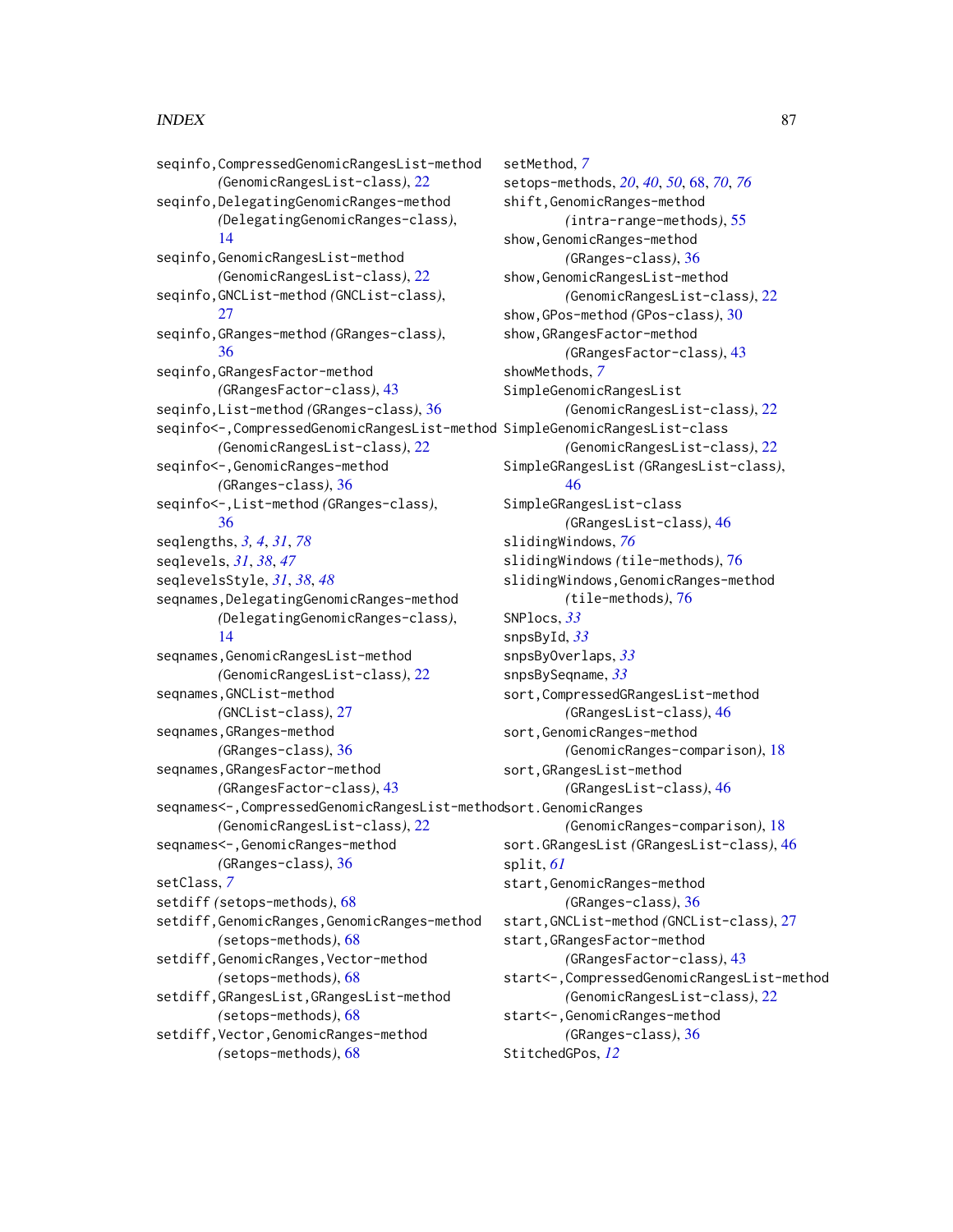StitchedGPos *(*GPos-class*)*, [30](#page-29-0) StitchedGPos-class *(*GPos-class*)*, [30](#page-29-0) StitchedIPos, *[31](#page-30-0)* strand, *[36](#page-35-1)*, *[73](#page-72-0)* strand,character-method *(*strand-utils*)*, [72](#page-71-0) strand,DataFrame-method *(*strand-utils*)*, [72](#page-71-0) strand, DelegatingGenomicRanges-method *(*DelegatingGenomicRanges-class*)*, [14](#page-13-1) strand,factor-method *(*strand-utils*)*, [72](#page-71-0) strand,GenomicRangesList-method *(*GenomicRangesList-class*)*, [22](#page-21-0) strand,GNCList-method *(*GNCList-class*)*, [27](#page-26-0) strand,GRanges-method *(*GRanges-class*)*, [36](#page-35-1) strand,GRangesFactor-method *(*GRangesFactor-class*)*, [43](#page-42-0) strand,integer-method *(*strand-utils*)*, [72](#page-71-0) strand,logical-method *(*strand-utils*)*, [72](#page-71-0) strand,missing-method *(*strand-utils*)*, [72](#page-71-0) strand,NULL-method *(*strand-utils*)*, [72](#page-71-0) strand,Rle-method *(*strand-utils*)*, [72](#page-71-0) strand,RleList-method *(*strand-utils*)*, [72](#page-71-0) strand-utils, [72](#page-71-0) strand<-,CompressedGenomicRangesList,ANY-method UnstitchedIPos, *[31](#page-30-0) (*GenomicRangesList-class*)*, [22](#page-21-0) strand<-,CompressedGenomicRangesList,character-method update,DelegatingGenomicRanges-method *(*GenomicRangesList-class*)*, [22](#page-21-0) strand<-,DataFrame,ANY-method *(*strand-utils*)*, [72](#page-71-0) strand<-, GenomicRanges, ANY-method *(*GRanges-class*)*, [36](#page-35-1) subsetByOverlaps *(*findOverlaps-methods*)*, [14](#page-13-1) subtract, *[40](#page-39-0)*, *[70](#page-69-0)* subtract *(*subtract-methods*)*, [74](#page-73-0) subtract,GenomicRanges,GenomicRanges-method *(*subtract-methods*)*, [74](#page-73-0) subtract-methods, [74](#page-73-0) SummarizedExperiment, *[33](#page-32-0)* summary,GenomicRanges-method *(*GRanges-class*)*, [36](#page-35-1) summary,GPos-method *(*GPos-class*)*, [30](#page-29-0) summary.GenomicRanges *(*GRanges-class*)*, [36](#page-35-1)

summary.GPos *(*GPos-class*)*, [30](#page-29-0) tile, *[76,](#page-75-1) [77](#page-76-0)* tile *(*tile-methods*)*, [76](#page-75-1) tile,GenomicRanges-method *(*tile-methods*)*, [76](#page-75-1) tile-methods, [76](#page-75-1) tileGenome, *[4](#page-3-0)*, *[24](#page-23-0)*, *[41](#page-40-0)*, [77](#page-76-0) trim *(*intra-range-methods*)*, [55](#page-54-1) trim,GenomicRanges-method *(*intra-range-methods*)*, [55](#page-54-1) trim,GRangesList-method *(*intra-range-methods*)*, [55](#page-54-1) unfactor, *[44](#page-43-0)* union *(*setops-methods*)*, [68](#page-67-1) union,GenomicRanges,GenomicRanges-method *(*setops-methods*)*, [68](#page-67-1) union,GenomicRanges,Vector-method *(*setops-methods*)*, [68](#page-67-1) union,GRangesList,GRangesList-method *(*setops-methods*)*, [68](#page-67-1) union,Vector,GenomicRanges-method *(*setops-methods*)*, [68](#page-67-1) unlist,GenomicRangesList-method *(*GenomicRangesList-class*)*, [22](#page-21-0) UnstitchedGPos *(*GPos-class*)*, [30](#page-29-0) UnstitchedGPos-class *(*GPos-class*)*, [30](#page-29-0) *(*DelegatingGenomicRanges-class*)*, [14](#page-13-1) update,GRanges-method *(*GRanges-class*)*, [36](#page-35-1) update\_ranges,GenomicRanges-method *(*intra-range-methods*)*, [55](#page-54-1) updateObject,GenomicRangesList-method *(*GenomicRangesList-class*)*, [22](#page-21-0) updateObject,GPos-method *(*GPos-class*)*, [30](#page-29-0) updateObject,GRanges-method *(*GRanges-class*)*, [36](#page-35-1) validObject, *[7](#page-6-0)* Vector, *[23](#page-22-1)*, *[31](#page-30-0)*, *[41](#page-40-0)* Views, *[78](#page-77-0)* width,GenomicRanges-method

*(*GRanges-class*)*, [36](#page-35-1)